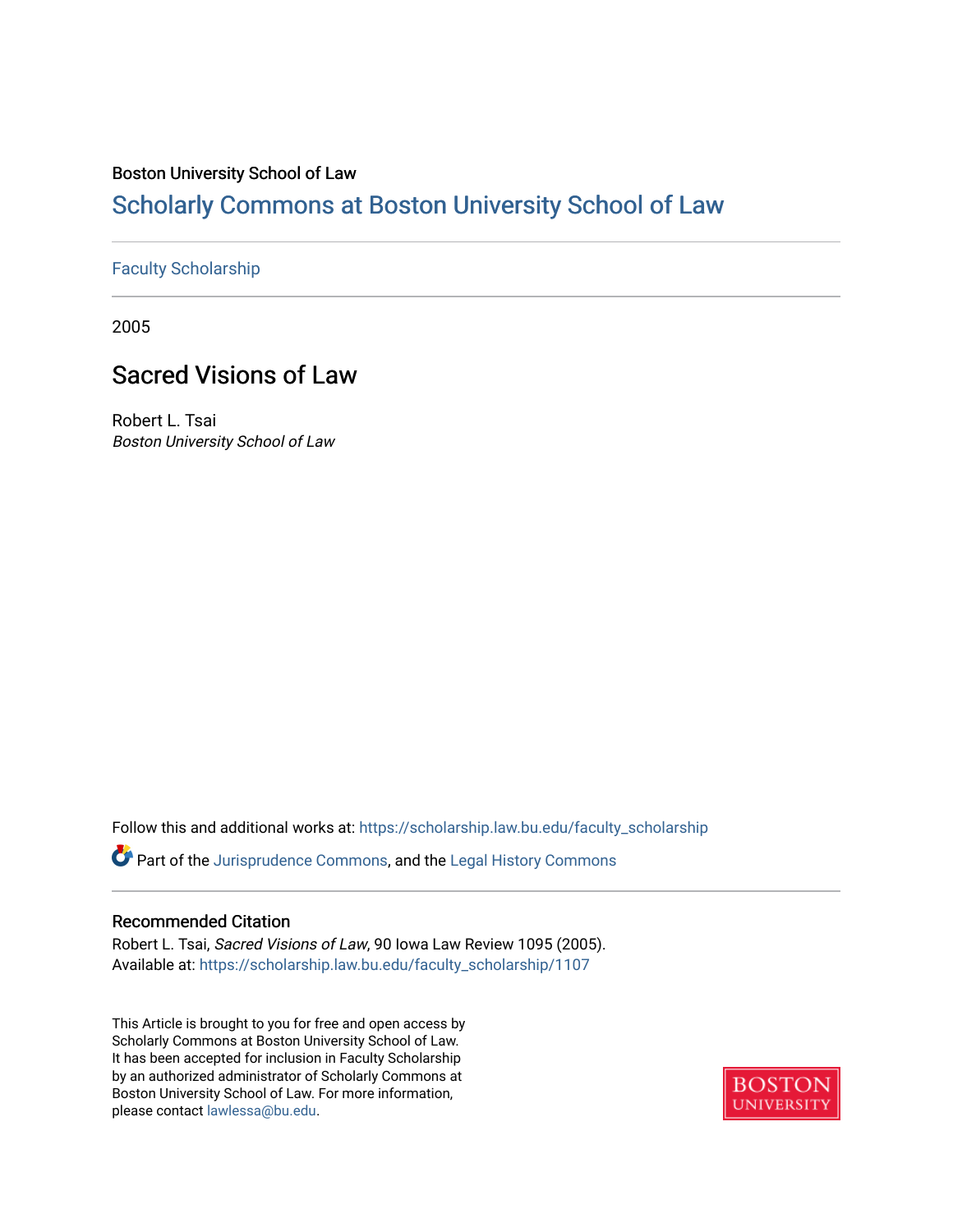# Sacred Visions of Law

*Robert L. Tsai\**

*ABSTRACT: Around the time of the Bicentennial Celebration of the U.S. Constitution's framing, Sanford Levinson called upon Americans to renew our "constitutional faith." This Article answers the call by explicating the ways in which two landmark constitutional law decisions—*Marbury v. Madison *and* Brown v. Board of Education*—have been used by jurists over the years to tend the American community of faith. Blending constitutional theory and the study of religious form, the Article argues that the legal symbols have become increasingly linked in the legal imagination even as they have come to signify very different sacred visions of law. One might think that* Marbury*, whose facts are unknown to the average American, has spawned an insulated message for legal insiders, while*  Brown*, whose central holding is known by most citizens, acts as a unifying force in judicial thought. In fact, the opposite is true. Serving as a talisman of judicial might,* Marbury *evokes a popular myth of the reluctant lawgiver, as well as an entrenched juricentric belief in law. Despite its rehabilitation for ordinary Americans, in the minds of judges,* Brown*, now a generation removed from its date of decision, has come to refract lasting memories of social strife and the closing of the judicial mind. Ultimately, neither legal symbol, as it is understood today, offers a particularly uplifting ideal of justice or the judicial power. But what has grown grotesque can be shorn at the roots, and what has withered may yet be nursed back to vigor.* 

1095

 <sup>\*</sup> Assistant Professor of Law, University of Oregon School of Law. *B.A.*, University of California, Los Angeles; *J.D.*, Yale Law School. Earlier incarnations of this paper were presented at the 2004 Annual Meeting of the Law and Society Association in Chicago, Illinois; at a forum commemorating the 50th anniversary of *Brown v. Board of Education* sponsored by the Wayne Morse Center for Law and Politics; and at the 2002 Joint Conference of Asian Pacific American Law Teachers and Western Regional Law Teachers of Color in Seattle, Washington. I extend my appreciation to Dave Douglas, Jill Hasday, John Leubsdorf, Jim Mooney, Winni Fallers Sullivan, and Timothy Zick for their wise and constructive thoughts, even when we have disagreed. Eric Kintner and the staff of the *Iowa Law Review* provided terrific editorial assistance. A Research Award from the University of Oregon facilitated my work on this project.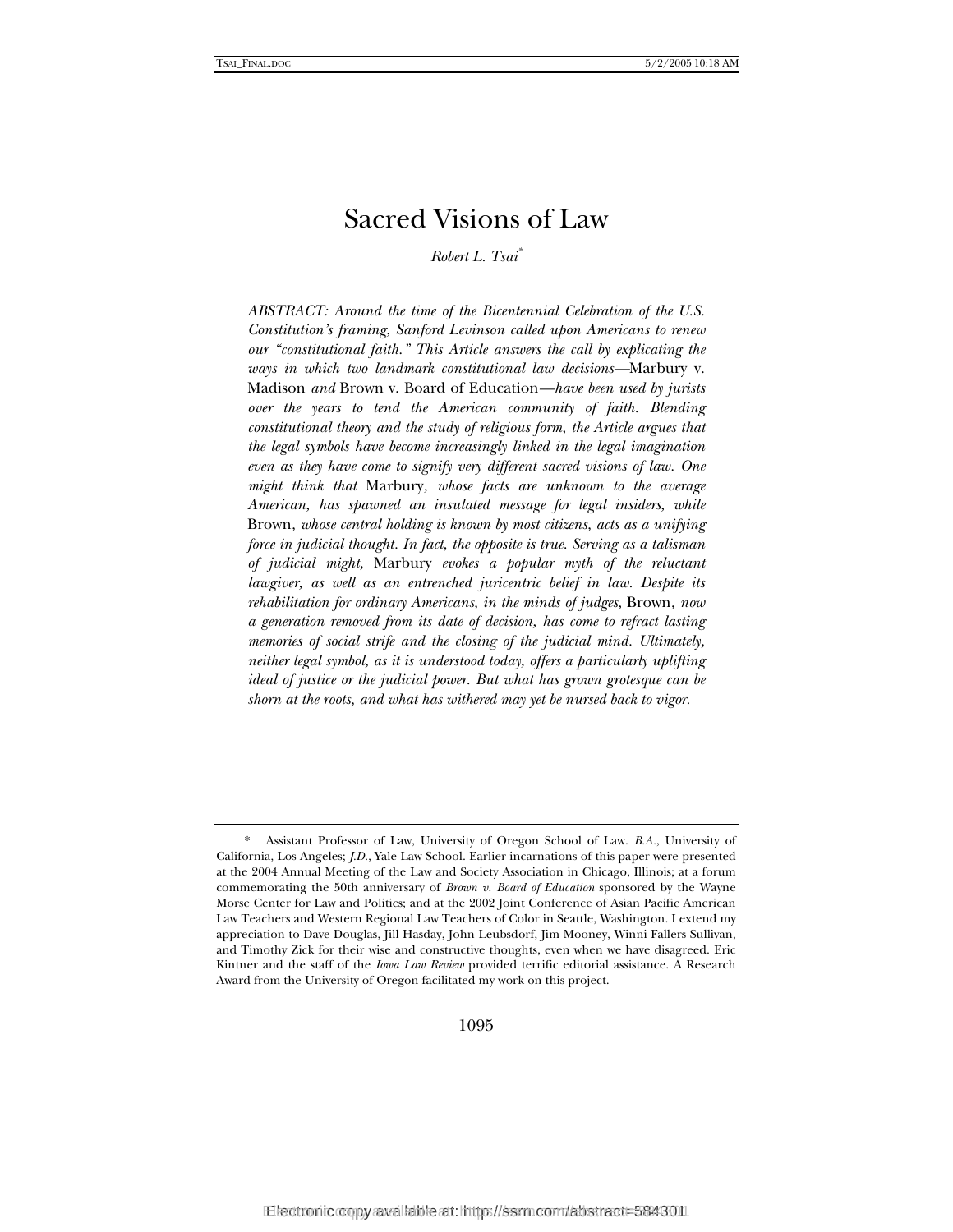| L       |                                                                                                                                                    |  |
|---------|----------------------------------------------------------------------------------------------------------------------------------------------------|--|
| $\Pi$ . | $\mathcal{A}$ .<br>$\boldsymbol{B}$ .<br>$\overline{C}$ .                                                                                          |  |
| III.    | $\mathcal{A}$ .<br><i>B</i> .<br>C.                                                                                                                |  |
| $W_{-}$ | $\mathcal{A}$ .<br><i>B.</i><br>$\mathfrak{a}.$<br>$\mathfrak{b}$ .<br>$\mathcal{C}$ .<br>2.<br>MARBURY V. BROWN: SYMBOL AND ANTI-SYMBOL1146<br>C. |  |
| V.      | $\mathcal{A}$ .<br>$\mathbf{B}$<br>C.                                                                                                              |  |
| VL.     |                                                                                                                                                    |  |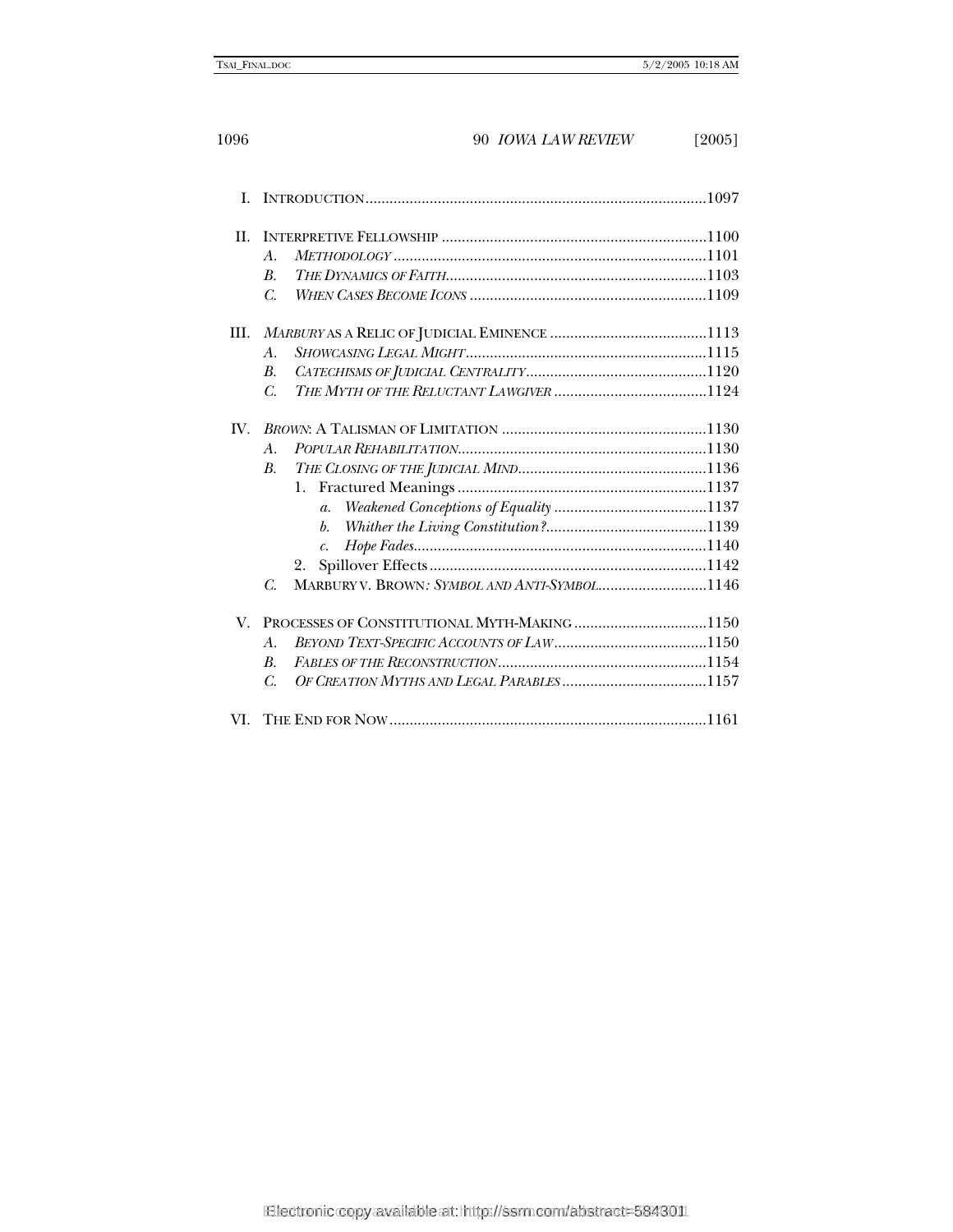Somewhere, perhaps in an old dream, I have seen this place, or perhaps felt the feeling of this place. . . . This is ancient—and holy.

—John Steinbeck, *To A God Unknown* 

### I. INTRODUCTION

Ever since Enlightenment Age philosophers cleaved Western thought in twain with the blade of reason, law has been located in the realm of the profane, its processes treated as distinct from that of the sacred. A popular Biblical saying, "'Pay Caesar what belongs to Caesar—and God what belongs to God,'" has done much to disable our skill at discerning the similarities between the sovereign and the sacred.<sup>1</sup> As whispered by modernity's keepers, law is one thing and religion another; law exudes rationality and deals in the secular, while faith is an unruly force beyond law's ken.

In actuality, life under law not only owes an enormous debt to our spiritual and myth-based traditions, it also continues to share much of its basic texture with religious existence. Law prizes texts, ceremony, and relics; installs iconic figures and prophets; and suffers few contenders for its affections. Like religion, law knits together disparate groups of believers into a single community that transcends human frailty and the obstacles of time. On occasion, American leaders have glimpsed the inescapably sacral quality of law and paid homage to it. Standing on the blood-soaked battlefield at Gettysburg in 1863, Abraham Lincoln spoke movingly of the soldiers who consecrated the earth through their sacrifice and urged the living to dedicate themselves to the "unfinished work" of a "new birth of freedom."<sup>2</sup>

It is said that we peer into the very soul of the law when we ask exacting questions about its canonical decisions.<sup>3</sup> Indeed, the contours of our

<sup>1</sup>*. Mark* 12:17 (The New Jerusalem Bible). When Jesus of Nazareth reportedly was asked by a group of Pharisees and Herodians whether his teachings permitted taxes to be paid to Caesar, his ingenious answer momentarily deflected charges of insurrection while reinforcing the primacy of the sacred. For no person living in First Century Palestine would have seriously taken him to mean that God's domain was in any way limited by Caesar's reign. "Master," those trying to trap him reportedly said to Jesus, "'[w]e know that you are an honest man, that you are not afraid of anyone, because human rank means nothing to you, and that you teach the way of God in all honesty. Is it permissible to pay taxes to Caesar or not? Should we pay or not?'" *Mark* 12:13–17; *Matthew* 22:15–22; *Luke* 20:20–26. Jesus' answer, which shows a flash of anger at the "hypocrisy" of his questioners, deftly broadened the inquiry: "'Why are you putting me to the test? Hand me a denarius and let me see it. . . . Whose portrait is this? Whose title?'" *See id*. at 12:15–16. When they replied, "'Caesar's,'" Jesus then gave his answer emphasizing that one's debt to God, like that owed to Caesar, would have to be repaid. *Id*. at 12:17.

 <sup>2.</sup> President Abraham Lincoln, Address at Gettysburg, Pennsylvania (Nov. 19, 1863), *reprinted in* LINCOLN: SPEECHES AND WRITINGS 1859–1865, at 536 (1989).

<sup>3</sup>*. See* LEGAL CANONS 3 (J.M. Balkin & Sanford Levinson eds., 2000) ("The study of canons and canonicity is the key to the secrets of a culture and its characteristic modes of thought."); *see also* Jill E. Hasday, *The Canon of Family Law*, 57 STAN. L. REV. 825, 826–27 (2004) (positing a theory of canonization that includes leading cases as well as recurring "stories and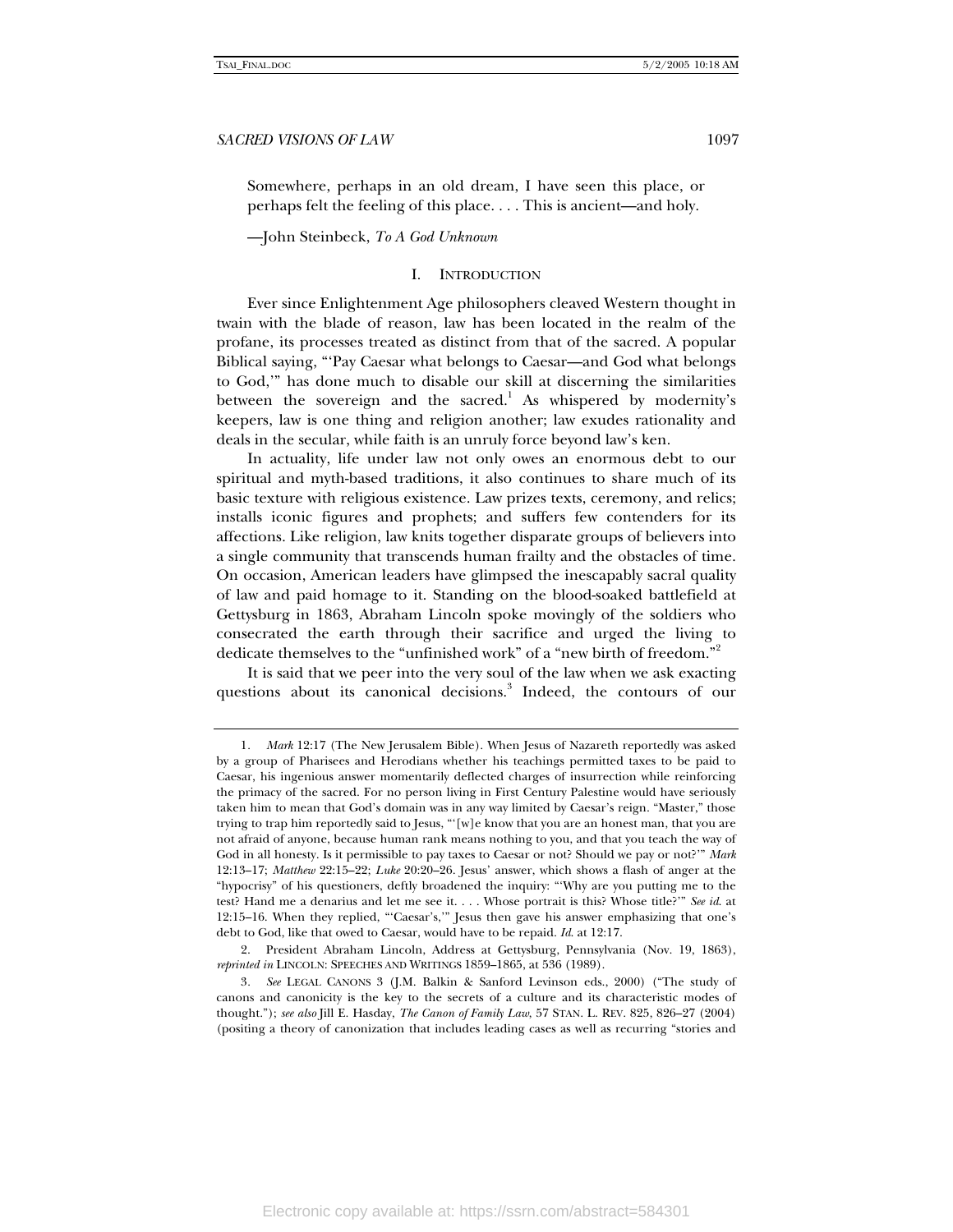constitutional faith can be gleaned through diligent study of the landmark controversies in *Marbury v. Madison*<sup>4</sup> or *Brown v. Board of Education*.<sup>5</sup> But it is far more important how these two cases are assembled in our own time to sustain the symbolic life of the law. Accordingly, I am more interested in how these rulings are utilized as short-hands to cultivate legal belief than in whether a jurist's use of either ruling is faithful to the original holding. My focus is on the descriptive, paying close attention to the actual architecture of symbolic discourse, the purposes with which it has been engaged, and what these discursive patterns reveal about the spiritual dimensions of American law.

These two cases-turned-symbols are worthy of juxtaposition for three interlocking reasons. First, each decision involved a historically momentous exercise of judicial prerogative: *Marbury* was one of the earliest and most extravagant expositions; *Brown* was by far the most controversial.<sup>6</sup> Second, cultural understandings of each ruling are today rhetorically manipulated by judges to extend or retract their sphere of influence to suit their specific needs and the times. That is to say, they have become active—even forceful—implements of institutional influence. Third, over time, the cases have become more tightly joined as two sides of the same coin in the minds of jurists during battles over the project of law itself. For these reasons, diachronic exploration of the rulings promises to offer the most insights about the interdependence of law and culture.

What we discover is eye-opening. While each decision holds a secure place in the pantheon of legal wonders, the lasting influence of each ruling on the legal imagination could not be more different. Even a passing mention of *Marbury* recalls *beginnings*—the case is forever linked with a lawyer's awakening to the wondrous potential of judicial power. More than ever, though, it has also become a vehicle for the perpetuation of popular culture, which insistently—even pathologically—hews to a court-centered view of law.

Whenever *Brown* is referenced by jurists, a vastly different image-reel of experiential and conceptual associations is cued up. Mostly, we are invited to think of *ends*—the final crumbling of the dehumanizing racial caste system or the end of a romantic era in which judging consisted of solving private

examples"). A work becomes part of the canon because it is representative of a discipline, because it offers usable material for those within a given field, or because the awareness of the work enhances cultural literacy. Any of these alone or in combination can spur the process of canonization.

 <sup>4. 5</sup> U.S. (1 Cranch) 137 (1803).

 <sup>5. 347</sup> U.S. 483 (1954).

 <sup>6.</sup> Indeed, largely for these reasons, Daniel Farber, Philip Frickey, and William Eskridge use *Brown* as the primary case study for introducing the topic of constitutional decision-making in their casebook, asking students to learn *Marbury* only after they have encountered and deeply considered *Brown*. DANIEL A. FARBER ET AL., CONSTITUTIONAL LAW: THEMES FOR THE CONSTITUTION'S THIRD CENTURY 50, 58 (2d ed. 1998).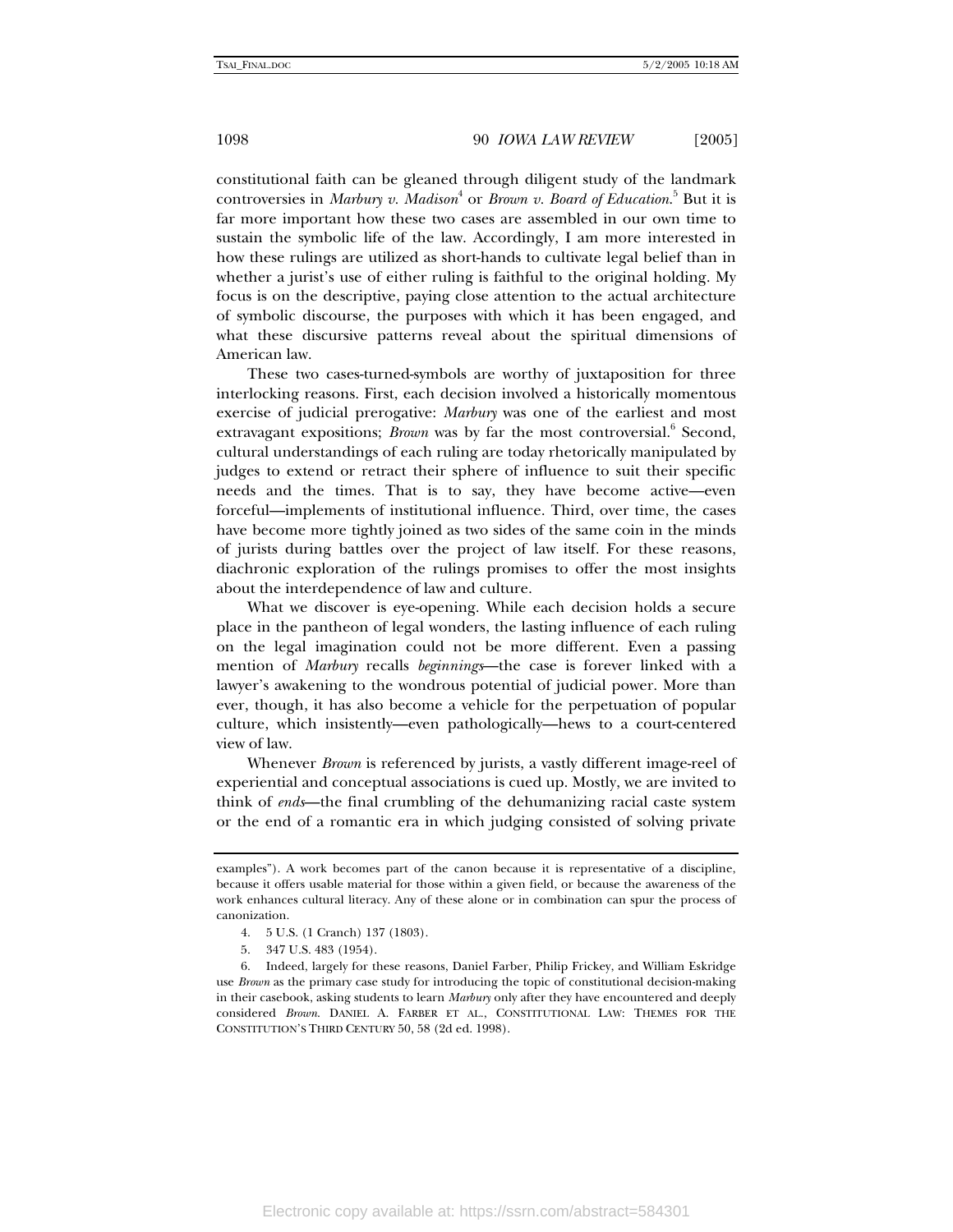disputes between aggrieved individuals rather than the reformation of government institutions.<sup>7</sup> But perhaps most surprisingly, judges now routinely use *Brown* to symbolize the limits of law, to urge the conservation of institutional resources, and to perpetuate a vision of discretionary lawgiving.

This Article is organized to ascertain what the contemporary jurist believes is significant about this pair of decisions. It also pays attention to how these cases are popularly received. Part II sketches a conception of American law that emphasizes its spiritual and communal dimensions. It then explores with greater particularity the capacity of path-breaking legal decisions to cultivate attachment to our legal order. I call this search for the symbolic modes of communal life *constitutional iconography*.

The Article goes on to examine *Marbury* and *Brown* as symbols "shedding and gathering meaning over time and altering in form."8 Part III examines these striking patterns in legal myth-making. Importantly, what judges think about these cases is not always in accord with how academics and citizens feel about them. These communities of legal faith have interacted in different ways to mold prevailing understandings of the two rulings.

Notwithstanding sharp and regular academic warnings about the imperial judiciary, the Supreme Court employs *Marbury* to demand a form of constitutional obedience that is juricentric and hierarchical. Specifically, the decision has spawned a set of catechisms and tropes repeated to spread the myth of the judge as a reluctant lawgiver. It is a technique that plays to widespread support for court-driven mechanisms to protect basic rights. All of this suggests a greater degree of permeability between the ethos of the professional ranks and popular culture.

On the other hand, the structures of meaning evoked by and revealed through poetic use of *Brown* are characterized by a somewhat greater interaction between judicial culture and academic culture. Part IV challenges the facile notion that *Brown* is universally seen as the "Holy Grail of racial justice."<sup>9</sup> Oddly, although the decision has undergone considerable rehabilitation when it comes to the population at large, it nevertheless

 <sup>7.</sup> Derrick Bell illustrates this phenomenon when he describes *Brown* as a "symbol of the nation's ability to condemn racial segregation and put the unhappy past behind us." DERRICK BELL, SILENT COVENANTS: *BROWN V. BOARD OF EDUCATION* AND THE UNFULFILLED HOPES FOR RACIAL REFORM 130 (2004)*; see also* Swann v. Charlotte-Mecklenburg Bd. of Educ., 402 U.S. 1, 5 (1971) (describing *Brown* as consisting of "mandates to eliminate racially separate public schools established and maintained by state action"); Watson v. Memphis, 373 U.S. 526, 529 (1963) (positing that *Brown* authorized the "complete elimination of racial barriers").

 <sup>8.</sup> VICTOR TURNER, FROM RITUAL TO THEATER 22 (1982). As Turner's work suggests, a definitive anthropological account is not content with describing symbols as unmoored possibilities of meaning, but is instead attentive to the actual patterns of fashioned meaning, and thus the wax and wane of cultural and political influences. *Id*.

 <sup>9.</sup> BELL, *supra* note 7, at 3.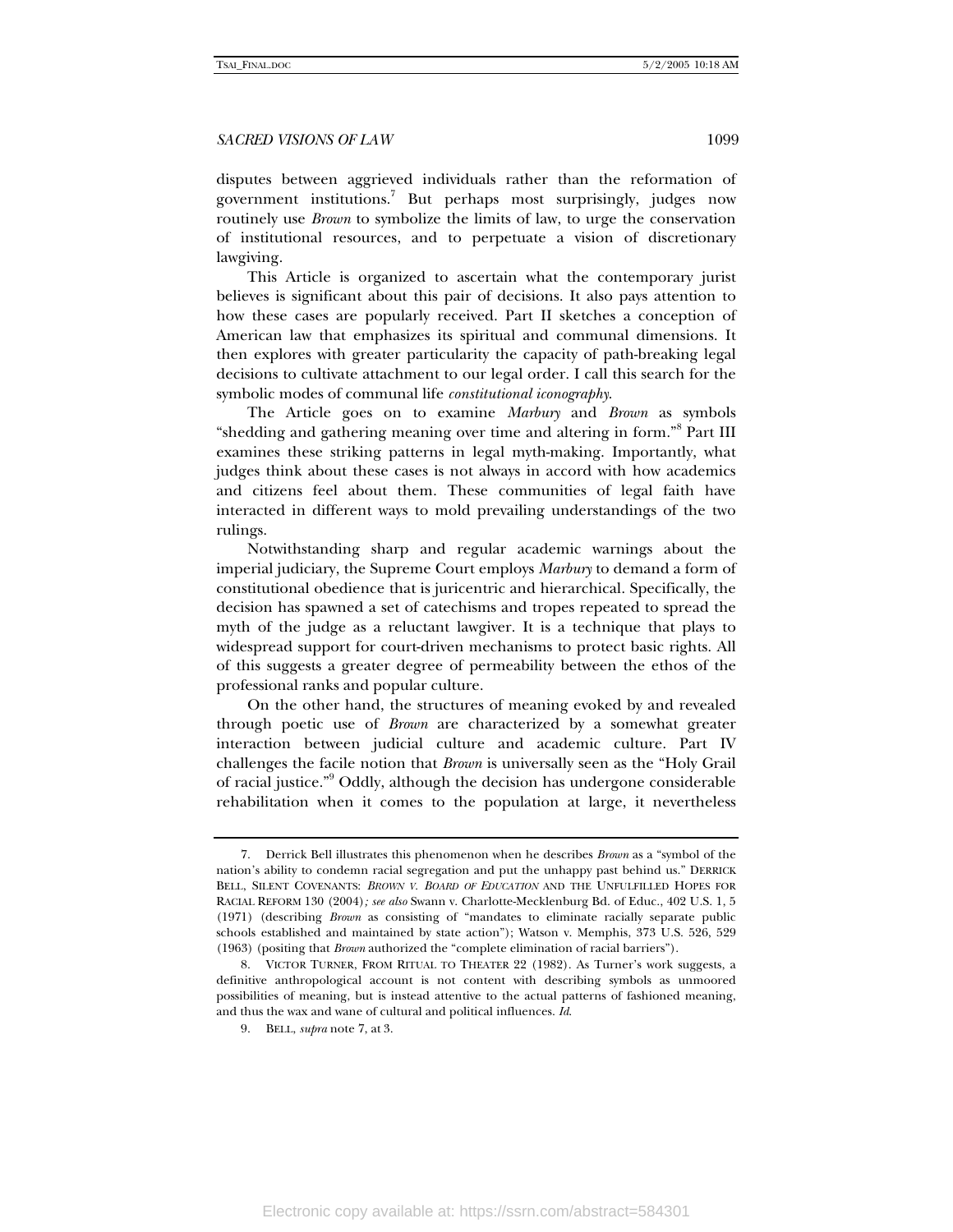remains mostly a symbol of despair and limitation in circles frequented by judges. More often than not, for these stewards of the law *Brown* signifies a fear of unleashing social strife, the assertion of jurisdictional boundaries, and the closing of the judicial mind.

The portrait of *Brown*'s sacramentality is further complicated by its relationship to *Marbury*. Since they appeared together for the first time in the 1958 case of *Cooper v. Aaron*,<sup>10</sup> the two decisions have been increasingly linked in the minds of judges as opposing symbols of judicial review. Whereas *Marbury* is held aloft to rally the faithful behind a banner of a vigilant and active judiciary, *Brown* is often hoisted in the very same case to signal judicial retreat and the protection of institutional prestige. This mostly unnoticed trend threatens to turn *Brown* into an anti-canonical ruling while securing *Marbury*'s dominance.

But judges do not bear all of the blame, for litigation is not the only process that affects a legal icon's vitality. How the decisions have been received by intellectual elites more generally reinforces their gestalt properties in juridic thought. Accordingly, Part V considers the influence of academic culture on these two sacred emblems. Treatment of this pair of cases mirrors the telling of religious creation stories and parables. I close by suggesting that a lasting devotion to our constitutional heritage must be made of more inspiring stuff than the combination of these two decisions.

#### II. INTERPRETIVE FELLOWSHIP

In *Constitutional Faith*, Sanford Levinson called upon Americans to rediscover the roots of their "constitutional attachment[s]."<sup>11</sup> Along the way, he illuminated a number of striking similarities between the obligations imposed by religious tradition and those demanded by American legal practices. The history of law, like that of religion, can be separated into more and less hierarchical interpretive traditions.<sup>12</sup> Moreover, conceptions

<sup>10. 358</sup> U.S. 1 (1958).

 <sup>11.</sup> SANFORD LEVINSON, CONSTITUTIONAL FAITH 122–23 (1988).

 <sup>12.</sup> Levinson finds the "catholic" position hierarchical with regard to who possesses the ultimate authority to interpret the law, and one that combines text with custom in reading law. *Id.* at 29. By contrast, he argues that the "protestant" position is more communal as to interpretive authority and reveres text alone. *Id*. I find less persuasive Levinson's claim that the protestant tradition of constitutional interpretation focuses exclusively on text while the catholic tradition holistically embraces unwritten sources of tradition. *Id*. I am not convinced that any interpretive tradition—religious or secular—consistently adheres to text alone. Moreover, by this standard, Jesus of Nazareth, whose ministry emphasized a host of non-textual sources of law such as parables, sayings, miracles, and good works should be categorized as a catholic, when in fact his emphasis on non-hierarchical forms of lawgiving (*e.g.*, the prophetic, charismatic, and care-giving roles) inclines one to label him a protestant. At all events, we need not resolve the question of whether either camp can plausibly claim him. It is enough to stress how each interpretive tradition views the importance of mediating institutions. If we were to say instead that reformist interpretive traditions emphasize the individual's moral capacity to engage in a relationship with the sacred realm without significant institutional mediation, this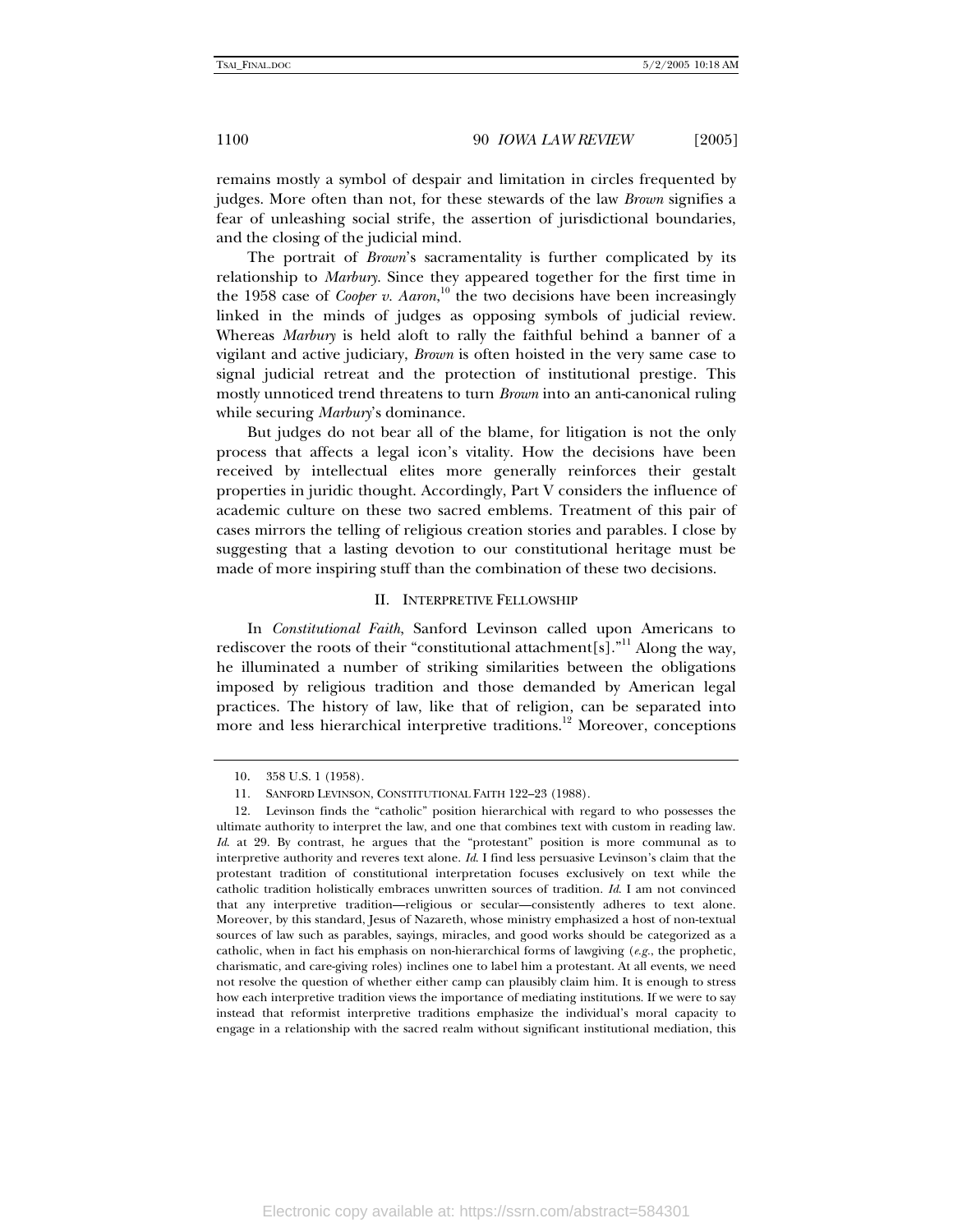of morality and readings of sacred text often stand in uneasy tension for both the citizen of the state and the religious adherent. According to Levinson's account, a constitutional system worthy of the people's devotion avoids idolatry and is leavened by a healthy dose of liberal respect for pluralism.<sup>13</sup>

In the spirit of his humanistic study, I offer an account of *Marbury* and *Brown* informed by attention to sacred forms. The inquiry deepens Levinson's insights by showing the myriad ways in which legal symbols and sayings are utilized to foster belief in the law.

#### *A. METHODOLOGY*

At its essence, the project is an exercise in constitutional iconography. As I use the term, "constitutional iconography" has a twofold meaning. It refers first and foremost to a discipline: the study of the symbolic systems through which legal culture is constructed. The phrase has a second connotation: the actual set of symbols and expressive rituals in a particular area of law.

Methodologically, this approach differs in some important respects from past intellectual traditions. Classical legal thought, either through arrogance or innocence, denied the permeability of the boundaries drawn and mediated by law. If social activity was not codified in identifiable rules or recognized by institutions, it lay beyond the law's concern.<sup>14</sup> Christopher Columbus Langdell, one of formalism's greatest "theologians," proselytized the "logical integrity of the system as system."15 In this way, classical thinkers reified legal architecture. Study of the law and allegiance to the law, for all intents and purposes, were indistinguishable.

Realism and its heirs, by contrast, committed a different sin: form was overlooked; boundaries collapsed. In the attempt to achieve a better match between the ideal of law and lived experience, they treated law as little more than the expression of pre-formulated policies or prejudices.<sup>16</sup> Better to

should suffice to distinguish the two strains of interpretive practice.

 <sup>13.</sup> *Id*. at 51–53.

<sup>14</sup>*. See generally* H.L.A. HART, THE CONCEPT OF LAW (1961); JAMES KENT, COMMENTARIES ON AMERICAN LAW (DaCapo Press 1971) (1826–1830); ROBERT H. WIEBE, THE SEARCH FOR ORDER, 1877–1920, at 81–93 (1967).

 <sup>15.</sup> This critical assessment came from Oliver Wendell Holmes, Book Review, 14 AM. L. REV. 233, 234 (1880). *See generally* LAURA KALMAN, THE STRANGE CAREER OF LEGAL LIBERALISM 13–22 (1996).

 <sup>16.</sup> Morton Horwitz has argued that realism is best understood as a subspecies of twentieth century progressivism and "a continuation of the reformist attack on orthodox legal thought." MORTON J. HORWITZ, THE TRANSFORMATION OF AMERICAN LAW, 1870–1960, at 171 (1992). Crisscrossing these legal intellectual movements are sharply divergent accounts of the legal subject, or humanity's relationship with society. *See* Kathryn Abrams, *The Legal Subject in Exile*, 51 DUKE L.J. 27, 32–74 (2001) (identifying three historical stages in law's characterization of human beings).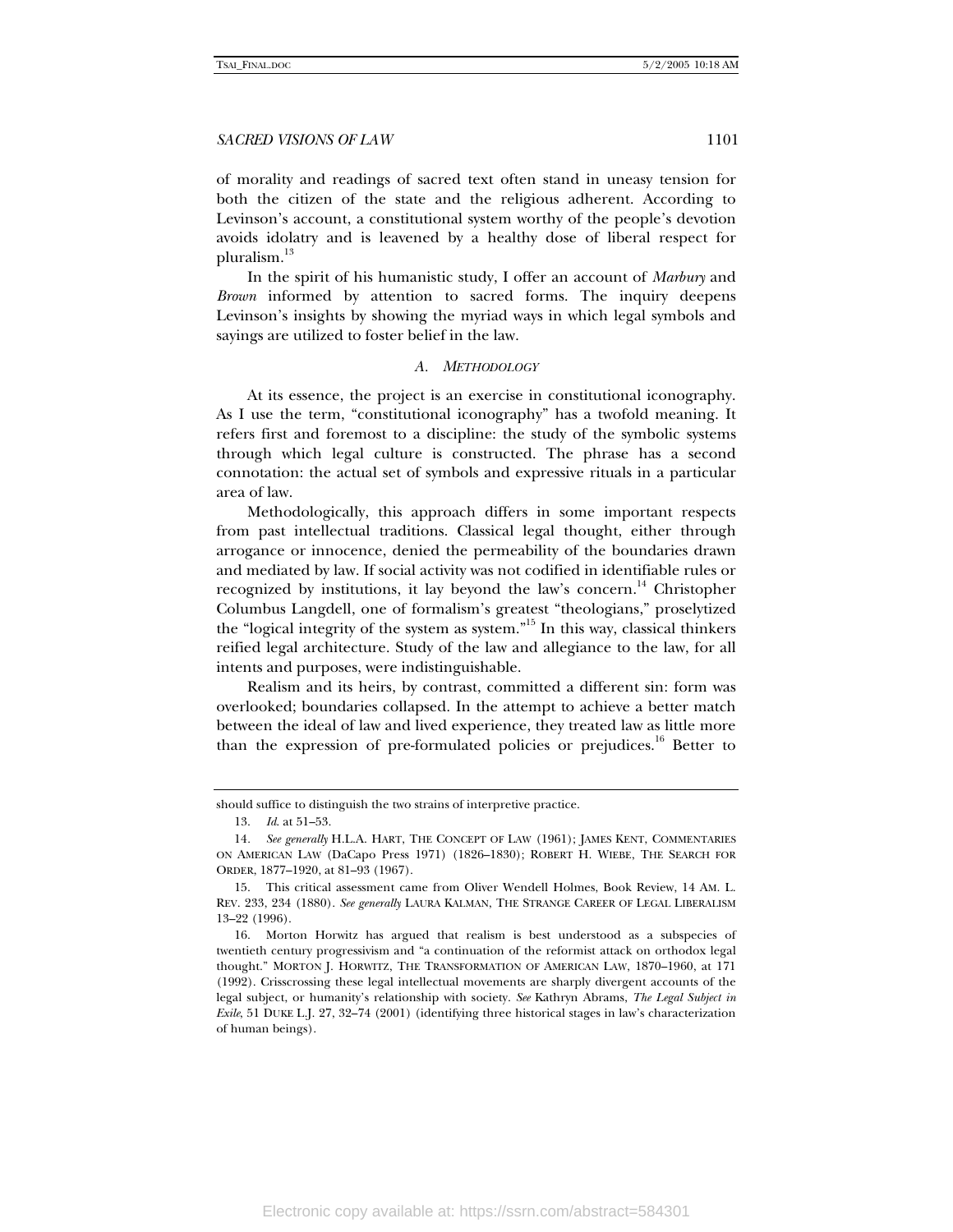consciously mold law to reflect the former, realists thought, than to allow law to be unconsciously disfigured by the latter. At its inception, realism energetically attacked concentrations of wealth and political power, but its reformist spirit soon inspired efforts to hone law into a vehicle to achieve private interests more efficiently.

If their progenitors demanded unswerving allegiance to law's most visible manifestations, realists ardently hoped that an appeal to pragmatism would rejuvenate belief in the law. Yet this presented a fresh dilemma: If law was truly just another site of in-fighting, mirroring only narrow needs and wants, it threatened to lose much of its faith-building power among the populace. The closer that law approached the post-classical ideal, the more one began to not only forget her neighbor's concerns, but also undervalue commonalities.

A constitutional iconographer treats law not as a system unto itself or as a displacement of the political sphere but as a series of overlapping domains.<sup>17</sup> Faith is seen as an essential component of law—nurturing, shaping, and enlivening it—without obscuring how law actually operates. Two motives inform the iconographer's project. The first is a desire to recover lost lines of descriptive inquiry from the grip of realism's normative agenda without reproducing an autonomous vision of law.<sup>18</sup>

A second thread, entwined with the first, endeavors to expand our comprehension of the myriad processes that impart legal meaning.<sup>19</sup> These entail not only the formal procedure by which legal rules are crafted and refined, but the whole of legal myth-making, from the weaving of legal lore through popular sayings and vivid metaphors to the formation of cults of personality.

If constitutional iconography embodies a distinctive scholarly outlook, it is the iconographer's task to capture and catalogue the active symbols, rites,

 <sup>17.</sup> For accounts of law that strive beyond the autonomous, see generally JOHN BRIGHAM, THE CULT OF THE COURT (1987); PAUL W. KAHN, THE REIGN OF LAW: *MARBURY V. MADISON* AND THE CONSTRUCTION OF AMERICA (1997); LEVINSON, *supra* note 11; ROBERT C. POST, CONSTITUTIONAL DOMAINS (1995); STUART A. SCHEINGOLD, THE POLITICS OF RIGHTS: LAWYERS, PUBLIC POLICY AND POLITICAL CHANGE (2004).

<sup>18</sup>*. See* KAHN, *supra* note 17, at 39–40; Robert C. Post, *Foreword: Fashioning the Legal Constitution: Culture, Courts, and Law*, 117 HARV. L. REV. 4, 60–62, 69–70 (2003). Judges and advocates cannot be iconographers in the primary sense that I have discussed, for they do not come to the law with sufficient distance. They are, however, actively engaged in legal mythmaking in the secondary sense of the term, for jurists and lawyers themselves are the primary manipulators of law's machinery and its archetypes. This is not to deny the role that academics and citizens play in the maintenance of legal culture, but to emphasize that the professional's use of legal symbolism is authoritative and second-nature in ways that leave her a poor subject for self-analysis.

 <sup>19.</sup> Recent portrayals include Norman W. Spaulding, *Constitution as CounterMonument: Federalism, Reconstruction, and the Problem of Collective Memory*, 103 COLUM. L. REV. 1992 (2003); Timothy Zick, *Cross Burning, Cockfighting, and Symbolic Meaning: Toward a First Amendment Ethnography*, 45 WM. & MARY L. REV. 2261 (2004).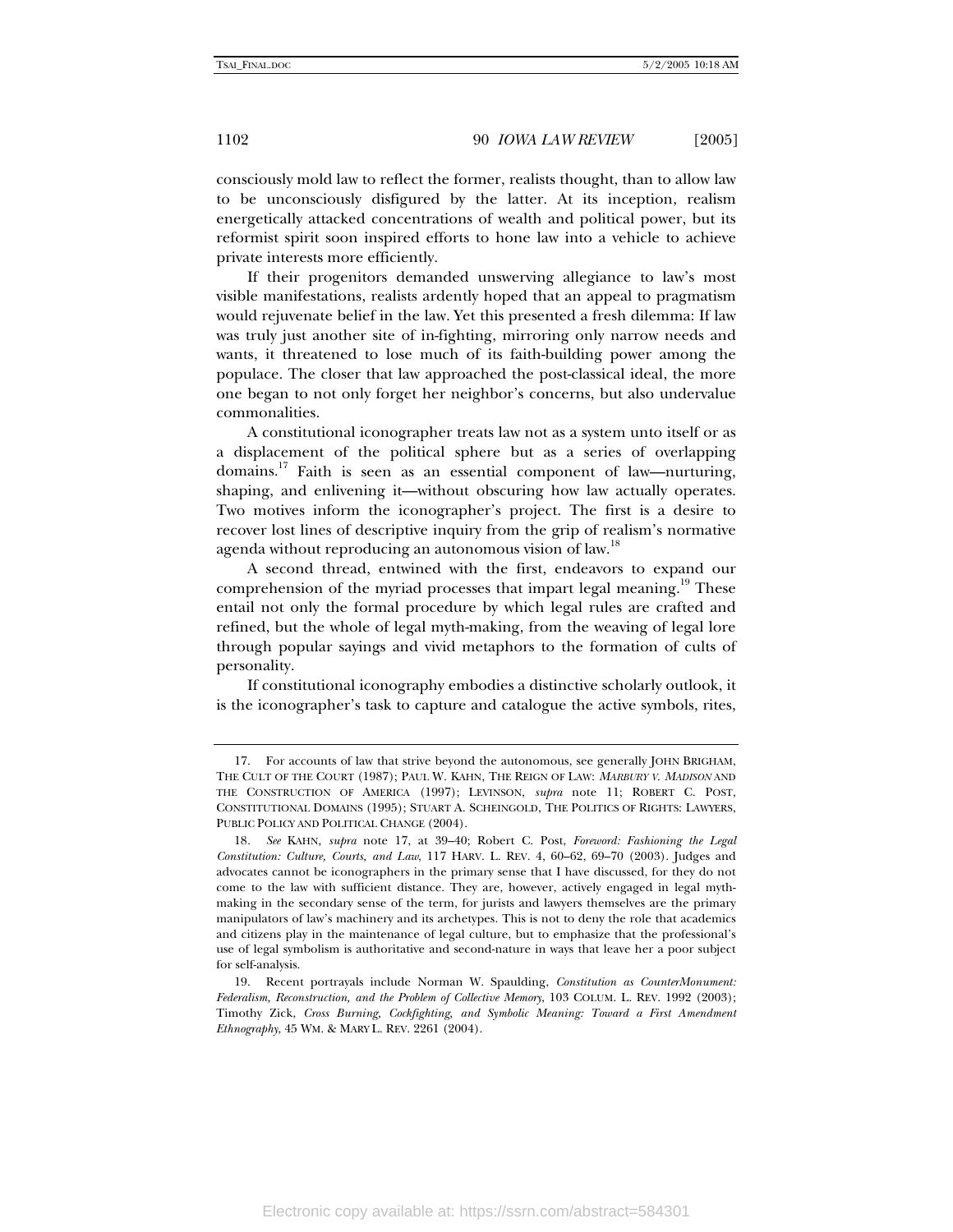frames of signification, and other expressive practices through which membership in interpretive fellowship is actualized.<sup>20</sup> By *interpretive fellowship*, I refer to the communal dimensions of law: defining insiders and outsiders, facilitating understanding of authoritative pronouncements, and instilling a sense of identity, belonging, and mission.

In drawing upon the study of sacred form to enlighten our understanding of constitutional form, I am not arguing that the content of legal rules should be guided by any particular set of religious precepts.<sup>21</sup> Rather, I do so to underscore the similarities between law and religion with a desire to gain an appreciation for the power of symbols—in law, as in religion—to legitimate governing institutions, instill shared values, and organize an interpretive community. If many of my examples come from the Judeo-Christian tradition, it is only because, like it or not, they form a significant part of the body of local knowledge we have inherited.

I begin first with a word or two about the nature of legal faith; I then discuss just how belief in the rule of law is engendered by symbols.

#### *B. THE DYNAMICS OF FAITH*

Without faith we are nothing; with it, law becomes possible. The essence of American *communitas* is neither unvarnished reason nor fear of violence, but an abiding belief in the rule of law. "The structure of the legal imagination," Paul Kahn writes, "shares as much with religious belief as with logic."<sup>22</sup> Indeed, as Kahn argues, adjudication could not take place without a pre-existing culture of faith in the law.<sup>23</sup> Within legal culture, faith and reason are not polar opposites, but mutually supporting phenomena working to enhance the durability of governing institutions. Faith provides context for and lends legitimacy to actions taken in law's name.

Conviction and hopefulness—as much as self-rule—are the hallmarks of citizenship in a constitutional democracy. Belief in law transcends death and time, binding a people across generations. This realization, more than any other, helps to explain why citizens would heed prose from an unfamiliar age, setting down promises they had no role in formulating for themselves. The contractarian insists that we are all in privity with those who met in

 <sup>20.</sup> In other quarters, I have written about the ritualistic quality and historical transformation of fire-inspired metaphors and legal sayings in free speech culture, *Fire, Metaphor and Constitutional Myth-Making*, 93 GEO. L.J. 181 (2004), as well as juridic use of images of social discord to legitimate free speech doctrine, *Speech and Strife*, 67 LAW & CONTEMP. PROBS. 83, 98– 100 (2004).

 <sup>21.</sup> This does not mean that they *should* dominate American law's content in any way. Nor does it deny that other indigenous religions address many of the same issues of communal relationships and self-identity.

 <sup>22.</sup> KAHN, *supra* note 17, at 37.

<sup>23</sup>*. See id*. at 184 ("Interpretation begins only after the sovereign withdraws. . . . The silence of interpretation is filled by the presence of faith.").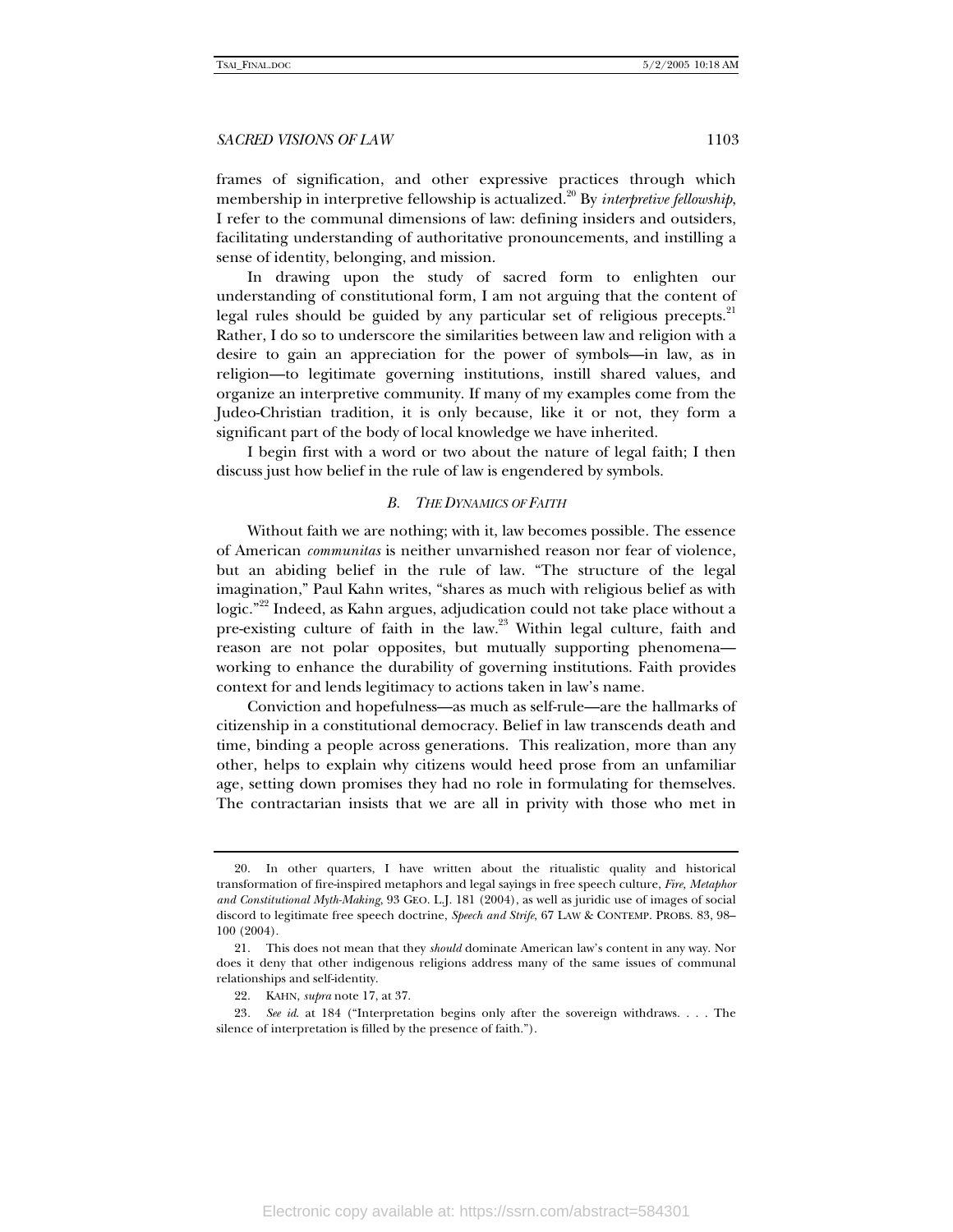Philadelphia, bound by their obligations for good or naught.<sup>24</sup> But the very language of contract ill suits the founding experience. Though both require mutuality of interest, contracts are formed among *parties* for well-defined purposes and identifiable periods of time, while covenants extend promises to *descendants* for perpetuity.<sup>25</sup> As Daniel Elazar explains, covenants are witnessed by God, and frequently contain blessings or curses.<sup>26</sup> Prominently displaying these covenantal features, the American Constitution reaches for perfection so as to secure the "blessings of liberty to ourselves and our posterity."<sup>27</sup>

The words' ring of inspired purpose was no accident. Far from speaking in pure contractual terms, those who toiled in the vineyard of liberty drew upon the Biblical notion of blood-covenant, describing the "kindred blood which flows in the veins of American citizens, the mingled blood which they have shed in defense of their sacred rights, [to] consecrate their union."<sup>28</sup> Sworn enemies can enter into a pact with their enmity intact, but a covenant aims to fashion and sustain what James Madison called the "many cords of affection."29

Belief is not the same as acquiescence or fear of violence, two commonly proffered rationales for law's hold on us. Robert Nozick is one of the leading theorists advocating a "minimal" night-watchman state based on the Lockean fear of one's neighbors as potential aggressors.<sup>30</sup> Yet he goes

26*. See* DANIEL J. ELAZAR, COVENANT AND CONSTITUTIONALISM: THE GREAT FRONTIER AND THE MATRIX OF FEDERAL DEMOCRACY 7, 29, 38 (1998) (arguing that America's founding owes more to its covenantal tradition than to its Lockean roots); *see also* CLINTON ROSSITER, SEEDTIME OF THE REPUBLIC: THE ORIGIN OF THE AMERICAN TRADITION OF POLITICAL LIBERTY 53 (1953).

 30. ROBERT NOZICK, ANARCHY, STATE, AND UTOPIA, at ix, 10–12 (1974). Nozick argues that only state practices that legitimately address this collective fear of anarchy in Locke's state of

 <sup>24.</sup> On America's contractarian tradition, see BERNARD BAILYN, THE IDEOLOGICAL ORIGINS OF THE AMERICAN REVOLUTION 58–59 (1967); GORDON S. WOOD, THE CREATION OF THE AMERICAN REPUBLIC, 1776–1787, at 282–91 (1998).

 <sup>25.</sup> In Genesis's account of the giving of the covenant, Yahweh promises to Abram: "'To your descendants I give this country, from the River of Egypt to the Great River.'" *Genesis* 15:18– 19. Importantly, it is a promise that will be fulfilled over time, after generations of testing. *Id*. at 15:12–16. The covenant is re-consecrated during the age of Exodus once it becomes apparent that greater legal specificity is necessary. *Exodus* 23:31–24:11.

 <sup>27.</sup> U.S. CONST. pmbl. (striving for "a more perfect union").

 <sup>28.</sup> THE FEDERALIST NO. 14, at 154 (James Madison) (Benjamin Fletcher Wright ed., 1961); *see also* THE FEDERALIST NO. 2, *supra*, at 9 (John Jay) ("Providence has been pleased to give this one connected country to one united people—a people descended from the same ancestors, speaking the same language, professing the same religion, attached to the same principles of government, very similar in their manners and customs . . . .").

 <sup>29.</sup> In The Federalist No. 14, Madison appealed to the "people of America, knit together as they are by so many cords of affection." THE FEDERALIST NO. 14, *supra* note 28, at 84 (James Madison). Cross-cutting my view of covenants and contracts is the approach staked out by Daniel Markovits, who acknowledges that "the conceptual core of contract remains the discrete and self-interested exchange" that "does not rely on affection," but who nevertheless argues that contract law's formality and thinness enhance its ability to create lasting communities of respect. Daniel Markovitz, *Contract and Collaboration*, 113 YALE L.J. 1417, 1450–51 (2004).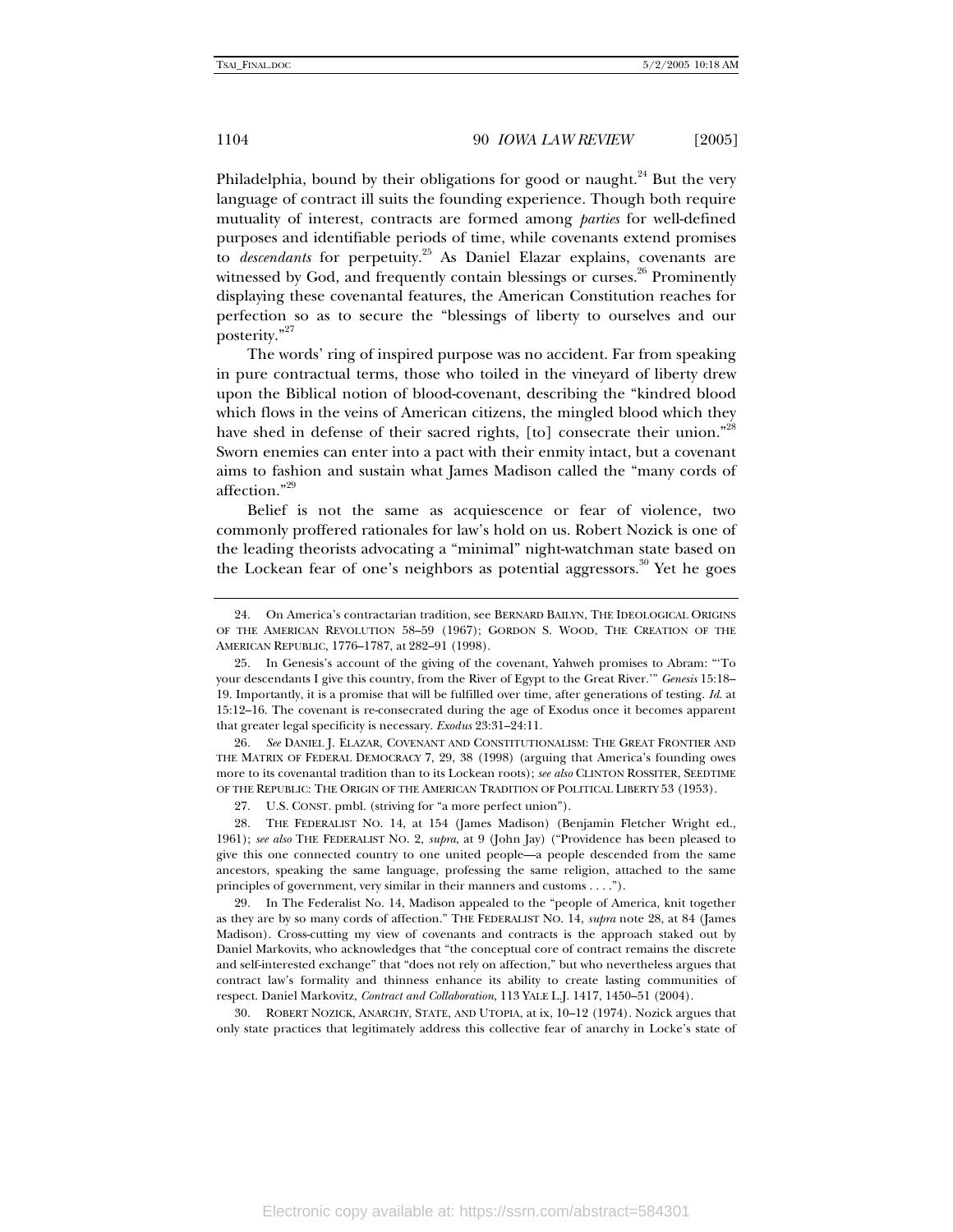wrong by overlooking the more robust conception of law envisioned by the framers. Resignation or apprehension rarely inspires enduring bonds more likely, such a basis for communal relationships breeds suspicion and distrust.

There is in every faith tradition a profound dialectic between conviction and its testing.<sup>31</sup> The stories of Abraham's willingness to ritually slaughter his son Isaac to prove his loyalty and Job's prolonged misery over a titanic wager between Yahweh and Satan attest to this tension between fidelity and ordeal. Similarly, the American legal tradition burgeons with narratives of belief in law forged in the crucible of constitutional conflict—think of the heroism of the revolutionary generation that asserted its independence from the British Crown, or the freedom riders who demonstrated their commitment to racial equality by subjecting themselves to invective, beatings, and firebombs. It is said that devotion that comes too easily may dissipate just as rapidly.

As Lincoln's rousing Gettysburg Address reminds us, law's work is never done. $32$  To bind a people through a constitution is to take on an uneasy tension between fidelity to the past and receptivity to change. In law, as in religion, this tension can never be fully resolved, but must always be uneasily negotiated.

Faith alone can fill the yawning gaps left by social compact and surmount the temporal problem of law. In Hebrews 11:1 it is written that "[o]nly faith can guarantee the blessings that we hope for, or prove the existence of realities that are unseen. It is for their faith that our ancestors are acknowledged."<sup>33</sup> The revolutionary leaders' commitments are passed down to each successive generation, and their spirit moves us still, though it is for us to determine whether and how their promises are kept. Stressing the need for periodic renewal of the law, the Supreme Court has said that "[o]ur Constitution is a covenant running from the first generation of Americans to us and then to future generations. It is a coherent succession. Each generation must learn anew that the Constitution's written terms embody ideas and aspirations that must survive more ages than one."<sup>34</sup>

- 32*. See* Lincoln, *supra* note 2.
- 33*. Hebrews* 11:1–2.

 34. Planned Parenthood v. Casey, 505 U.S. 833, 901 (1992). Playing a similar refrain, the Book of Hebrews recounts:

It was by faith that Abraham obeyed the call to set out for a country that was the inheritance given to him and his descendants, and that he set out without knowing where he was going. . . . All these died in faith, before receiving any of the things that had been promised, but they saw them in the far distance and welcome them,

nature can be morally justified. *Id*. at 113–18. Any more robust conception of the state, Nozick insists, would violate individuals' rights. *Id*. at 149. Note, however, that the founding generation insisted that remaking the constitutional order would not only bring more security, but also maximize happiness. *See generally* U.S. CONST. pmbl; THE DECLARATION OF INDEPENDENCE (U.S. 1776).

<sup>31</sup>*. See, e.g.*, 1 *Thessalonians* 2:5 ("God . . . *tests* our *hearts*.").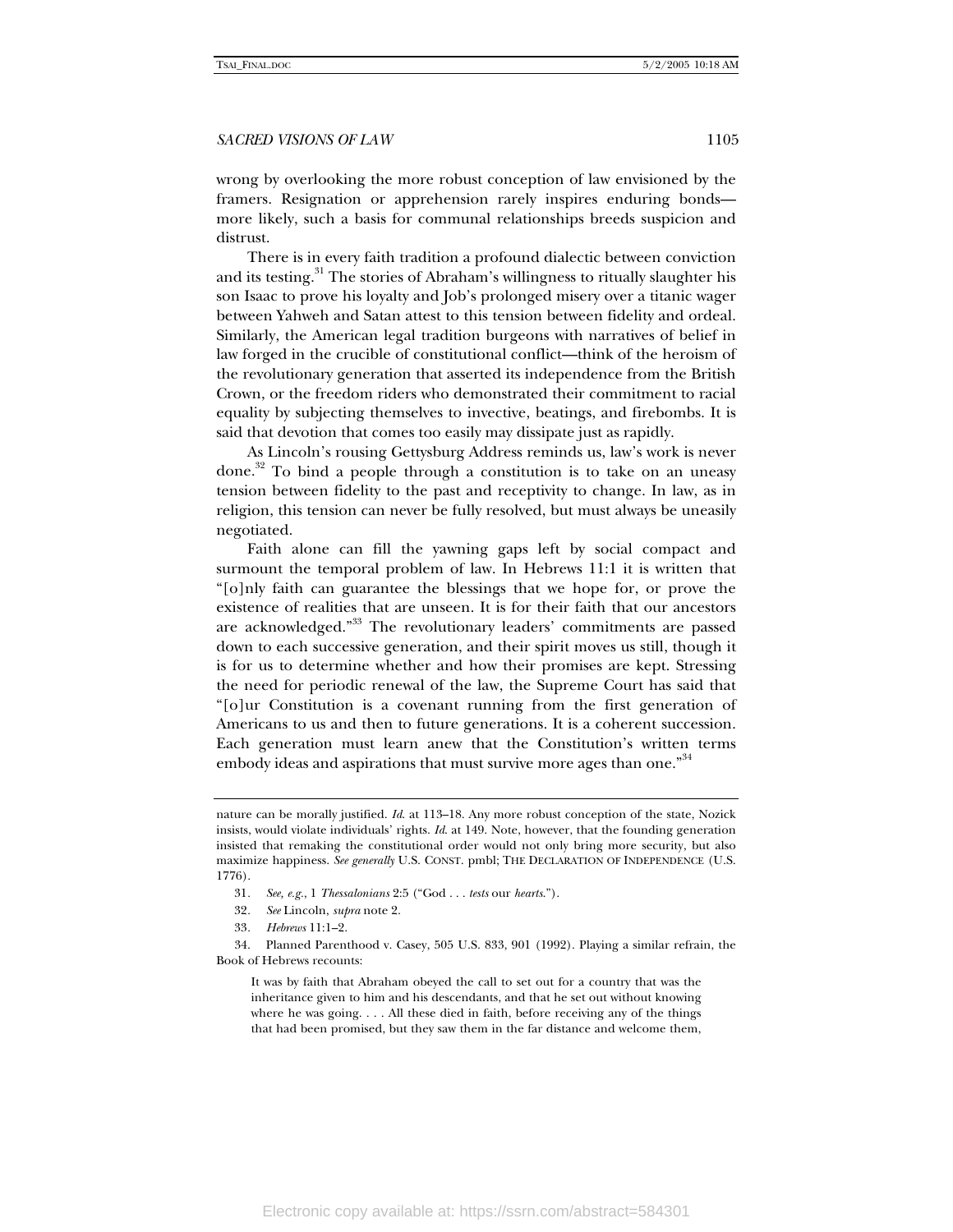It follows that the opposite of faith is not atheism, but agnosticism. One who is agnostic to the project of law displays indifference to the industrious capacity of individuals to make public meaning of their lives. Dante Alighieri described such persons as "neither faithful nor unfaithful to their God, who undecided [stand] but for themselves."<sup>35</sup> If the adherent holds fast to the possibility of forming "a more perfect union,"36 the agnostic is wracked by thoughts that words mean nothing; that promises will go unfulfilled. Where this shadow darkens a people's enterprise, there can be neither religion nor law.

Although faith is trained on what tomorrow may bring, its ultimate ends need not be other-worldly—say, the belief in an afterlife or the existence of angels. Instead, the essence of conviction is keeping alive the possibility of one day being more true to foundational ideals, whatever their ultimate source. As the people have been overheard to play and sing, "freedom is in the trying."<sup>37</sup> Indeed, early Christianity's emphasis on the "Kingdom of God" was not about securing a state of bliss after physical death. Rather, with eyes trained on the horizon, the kingdom served as an allegory for a social existence lived *in this world*, within harmonious relationships of mutual respect reinforced by law.<sup>38</sup>

So, too, our constitutional attachments are rooted in real-world dreams for a freer and more egalitarian society. Everywhere the document is marked by ideals and compromises; worthy badges of success and jagged scars of failure.<sup>39</sup> The slavery provisions are the starkest remnants of this country's earliest pacts with human depravity, $40$  whereas the Reconstruction

recognizing that they were only strangers and nomads on earth. People who use such terms about themselves make it quite plain that they are in search of a homeland. If they had meant the country they came from, they would have had the opportunity to return to it; but in fact they were longing for a better homeland, their heavenly homeland.

- 36. U.S. CONST. pmbl.
- 37. Wynton Marsalis, *Freedom Is in the Trying*, *in* BLOOD ON THE FIELDS (1997).

*Hebrews* 11:8–16.

 <sup>35.</sup> DANTE ALIGHIERI, THE DIVINE COMEDY: INFERNO, canto III, ls. 37–39, (Mark Musa trans., Penguin Books 1984). Dante dooms these unfortunate shades, faithless in life, to wander the vestibule to Hell, forsaken by God and rejected by the Underworld.

<sup>38</sup>*. See, e.g.*, GERHARD LOHFINK, JESUS AND COMMUNITY: THE SOCIAL DIMENSION OF CHRISTIAN FAITH 16–17 (1982). The centrality of religion's concern for communal life is demonstrated in the periodic renewal of doctrine and intensive focus on the duties of adherents to one another. *See id*. at 87–122.

<sup>39</sup>*. See* U.S. CONST. pmbl. ("[E]stablish[ing] justice . . . and secur[ing] the Blessings of Liberty"); *id*. amends. I–X (Original Bill of Rights); *id*. amends. XIII–XV (Reconstruction Amendments); *id*. amend. XIX (guaranteeing sex equality in voting).

<sup>40</sup>*. See id*. art. I, § 2 (Three-Fifths Clause); *id*. art. I, § 9 (preventing Congress from banning migration and importation of slaves until 1808); *id*. art. IV, § 2 (Fugitive Slave Clause).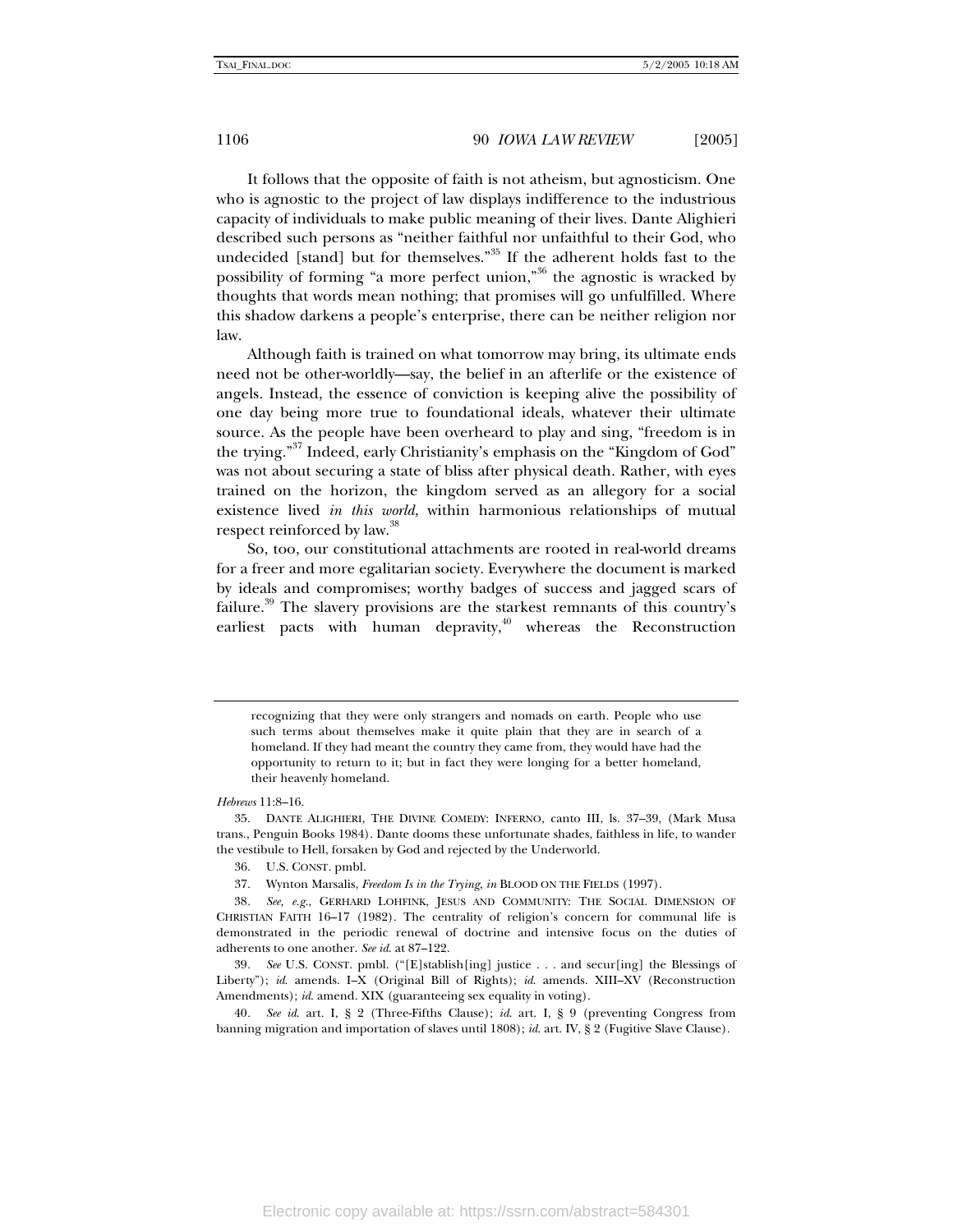Amendments and the Nineteenth Amendment memorialize the consecration of new commitments to social equality.<sup>41</sup>

Belief in law—not a pre-political calculation of self-interest<sup>42</sup>—has the capacity to unify a polity as scattered and diverse as our own. On this point, consider Felix Frankfurter's dissenting statement in the great flag salute case that as a judge he considered himself "neither Jew nor Gentile, neither Catholic nor agnostic."<sup>43</sup> Although he was asserting a kind of neutrality in judging, he was also making a claim about the distinctive nature of the American Creed. He went on to say that "[w]e owe equal attachment to the Constitution and are equally bound . . . whether we derive our citizenship from the earliest or latest immigrants to these shores.<sup>"44</sup>

Justice Frankfurter's allusion to Paul's Letter to the Galatians in the *Barnette* decision portrays our constitutional order as a boisterous community united by a common heritage founded on conviction and hopefulness.45 Call this the *identity molding* function of the rule of law. Just as Paul admonished that social differences should not confer privileged status

 43. W. Va. State Bd. of Educ. v. Barnette, 319 U.S. 624, 647 (1943) (Frankfurter, J., dissenting) (opposing the Court's decision to enjoin compulsory flag salutes). Frankfurter's dissent was especially bitter because the *Barnette* decision eviscerated his earlier decision in *Minersville School District v. Gobitis*, 310 U.S. 586 (1940), upholding the Pledge of Allegiance against a challenge based on "freedom of conscience." *Id*. at 597–98. We can agree with Frankfurter's general account of our secular faith, even if we disagree that it was best served by allowing authorities to punish refusal to prostrate oneself to an object of faith.

44*. Barnette*, 319 U.S. at 647.

 45. The full quote from the original source is that "[t]here can be neither Jew nor Greek, there can be neither slave nor freeman, there can be neither male nor female—for you are all one in Christ Jesus. And simply by being Christ's, you are that *progeny* of Abraham, the heirs named in the promise." *Galatians* 3:28–29. Note that continuity is achieved by linking the existing community to the earlier one constituted by Abraham. This theme is echoed in Paul's First Letter to the Corinthians:

For as with the human body which is a unity although it has many parts—all the parts of the body, though many, still making up one single body—so it is with Christ. We were baptised into one body in a single Spirit, Jews as well as Greeks, slaves as well as free men, and we were all given the same Spirit to drink.

1 *Corinthians* 12:12–13. Paul's reference to the fact that "not many of you are wise by human standards, not many influential, not many from noble families" suggests that a minority of the congregation was of a higher social status, and misused their position over the others. *Id*. at 1:26–27. *See generally* LOHFINK, *supra* note 38, at 87–98.

 <sup>41.</sup> For a provocative theory that the Nineteenth Amendment guarantees more than women's suffrage, but rather all of the indices of "equal citizenship," see generally Reva B. Siegel, *She the People: The Nineteenth Amendment, Sex Equality, Federalism, and the Family*, 115 HARV. L. REV. 947 (2002).

 <sup>42.</sup> There are those who contend that specific rights precede constitutional formation. *See*, *e.g.*, RANDY E. BARNETT, RESTORING THE LOST CONSTITUTION 53–86 (2004) (advancing a rightsbased vision of constitutionalism based on natural law tradition). Others believe that certain pre-political principles guide the creation of governing institutions in any just society. *See, e.g.*, JOHN RAWLS, A THEORY OF JUSTICE 12 (1971) (defending the principle of justice as fairness from the original position behind a "veil of ignorance").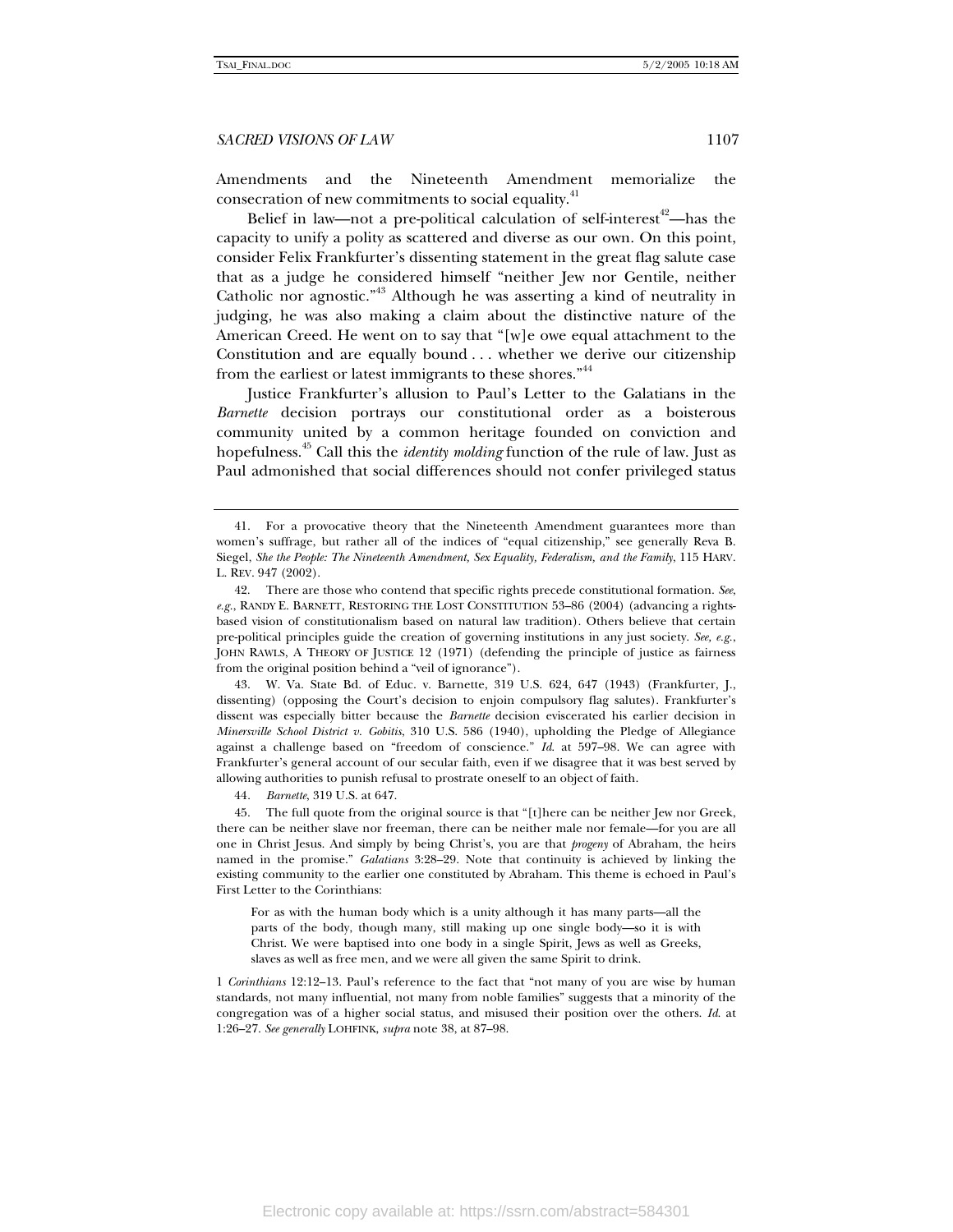in the congregants' dealings with one another,  $46$  so Frankfurter suggests that loyalty to our covenant of higher law takes precedence over race, religious background, or country of origin. This is so even if the people prefer a conception of citizenship that errs on the side of inclusiveness, and is accommodating of difference rather than totalizing.

Paul himself faced a situation in Galatia where Jewish and non-Jewish members of the congregation found themselves split over the basis of community: some insisted that circumcision remained the price of entry whereas others urged—just as vocally—that baptism and adherence to the law were sufficient. In siding with the proponents of the more inclusive position, he reminded congregants of their mutual obligations based on respect and service. Speaking metaphorically of church members as parts of a physical body, Paul argued that social inequality should not be blindly reproduced within the relationships of the faithful. $47$ 

Paul's concern for "factions" and "troublemakers"<sup>48</sup> within the body of the Church is echoed in Madison's conviction that the disease of factionalism, rooted in man's "reason and his self-love," not be allowed to fester in the body politic.<sup>49</sup> Although the American political tradition emphasizes institutional solutions far more than the Christian one, they share an image of the fallen man, appeal to virtue, and acknowledge the perpetual need for interpretation of shared commitments. Moreover, the ideal of equal respect manifests in the Constitution's concern for the dignitary interests of the individual as well as in practices that encourage comity between sovereign institutions.<sup>50</sup>

 <sup>46.</sup> Paul was not demanding that existing identities had to be forsaken. Nor was he encouraging a form of willful institutional blindness to social differences in the name of equality. The New Testament is replete with examples that higher social status and greater resources sometimes require the shouldering of different burdens. Asked by a rich man how he might enter the Kingdom of Heaven, Jesus supposedly said, "'You need to do one thing more. Go and sell what you own and give the money to the poor, and you will have treasure in heaven; then come, follow me.'" *Mark* 10:21–22. Understanding the lesson but unable to share his goods in this way, the rich man sadly departs. *Id*. at 10:22; *see also id*. at 10:24–26 ("'It is easier for a camel to pass through the eye of a needle than for someone rich to enter the kingdom of God.'"). Reinforcing this theme, Jesus reportedly encountered two people arguing over which was the greatest. He said to them: "'If anyone wants to be first, he must make himself last of all and servant of all.'" *Id*. at 9:33–37.

 <sup>47.</sup> His solution is repeated in Corinth over a related controversy involving the "strong and the weak": the well-to-do members of the congregation and those who are materially worse off. *See generally* Gerd Theissen, *The Strong and the Weak in Corinth: A Sociological Analysis of a Theological Quarrel*, *in* THE SOCIAL SETTING OF PAULINE CHRISTIANITY: ESSAYS ON CORINTH 121, 121–43 (John H. Schutz ed., 1982).

 <sup>48. 1</sup> *Corinthians* 1:10 ("Brothers, I urge you, . . . not to have factions among yourselves").

 <sup>49.</sup> THE FEDERALIST NO. 10, *supra* note 28, at 130 (James Madison). Madison did not believe factionalism could be defeated once and for all, but merely that its effects could be isolated and diffused through political arrangements. *Id*.

 <sup>50.</sup> This reading of our founding document harmonizes the seemingly disparate concerns about the integrity of institutions—*i.e.*, the three branches of the federal government, the state,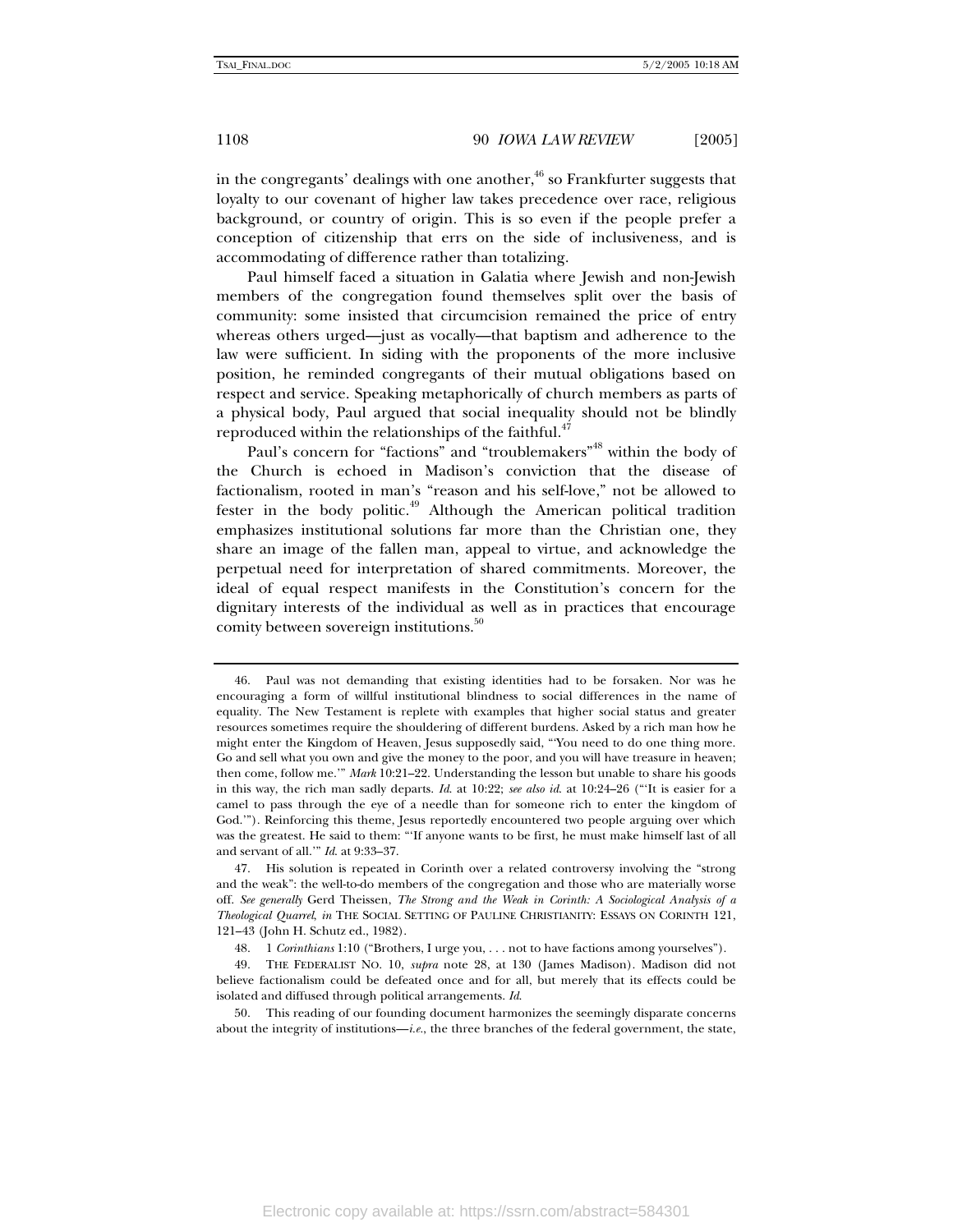American law may be shepherded by prophets, judges, and would-be saviors, but it ultimately resides in the hearts and minds of ordinary believers, the true sovereigns. $51$  A dusting of faith resembles a pinch of mustard seed, "the smallest of all the seeds on earth. Yet once it is sown it grows into the biggest shrub of them all and puts out big branches so that the birds of the air can shelter in its shade."<sup>52</sup> If it is well tended, acceptance of law's reign entwines itself with the political structures erected by humankind, fashions an enduring community, and helps to broaden its empire.

#### *C. WHEN CASES BECOME ICONS*

Every society lives and dies by its symbols. Faith is expressed, celebrated, and extended through them. A function of a particular culture and of the imagination, symbols can be regenerative of the human spirit, energizing people for collective action, or they can be deeply corrosive of existing relationships, discouraging collaboration. Any particular symbol can gain currency or fade over time; but when all of a community's icons lose their poignancy, a culture itself may be said to have withered away.

The very definition of the term captures its communal and amalgamative qualities: "[t]he word symbol is derived from two Greek words, *syn*, meaning together, and *ballein*, meaning to throw."53 "Hence, *symbolon*, a sign, mark or token, impl[ies] the throwing together or joining of an abstract idea and a visible sign of it."<sup>54</sup>

Human beings and institutions carry on their daily tasks within fields delineated and constructed by symbols, although their boundaries cannot be seen or touched. As Joseph Campbell explains:

The symbolic field is based on the experiences of people in a particular community, at that particular time and place. Myths are so intimately bound to the culture, time, and place that unless the

the home—with equally protective language about individuals—*e.g.*, expression, belief, political action, bodily integrity.

 <sup>51.</sup> The Declaration of Independence claimed the natural born right of "one people to dissolve the political bands which have connected them to another"; declared that "all political connection between them and the State of Great Britain, is and ought to be totally dissolved"; and seized the levers of self-government. DECLARATION OF INDEPENDENCE, *supra* note 30. Likewise, the Framers invoked the God-given sovereignty of the People in escaping the suffocating confines of the Articles of Confederation. U.S. CONST. pmbl.

<sup>52</sup>*. Mark* 4:30–32. This saying is multiply attested by the Gospel writers. *See also Matthew*  13:31–32; *Luke* 13:18–19.

 <sup>53.</sup> THOMAS ALBERT STAFFORD, CHRISTIAN SYMBOLISM IN THE EVANGELICAL CHURCHES 17 (1942).

<sup>54</sup>*. Id*.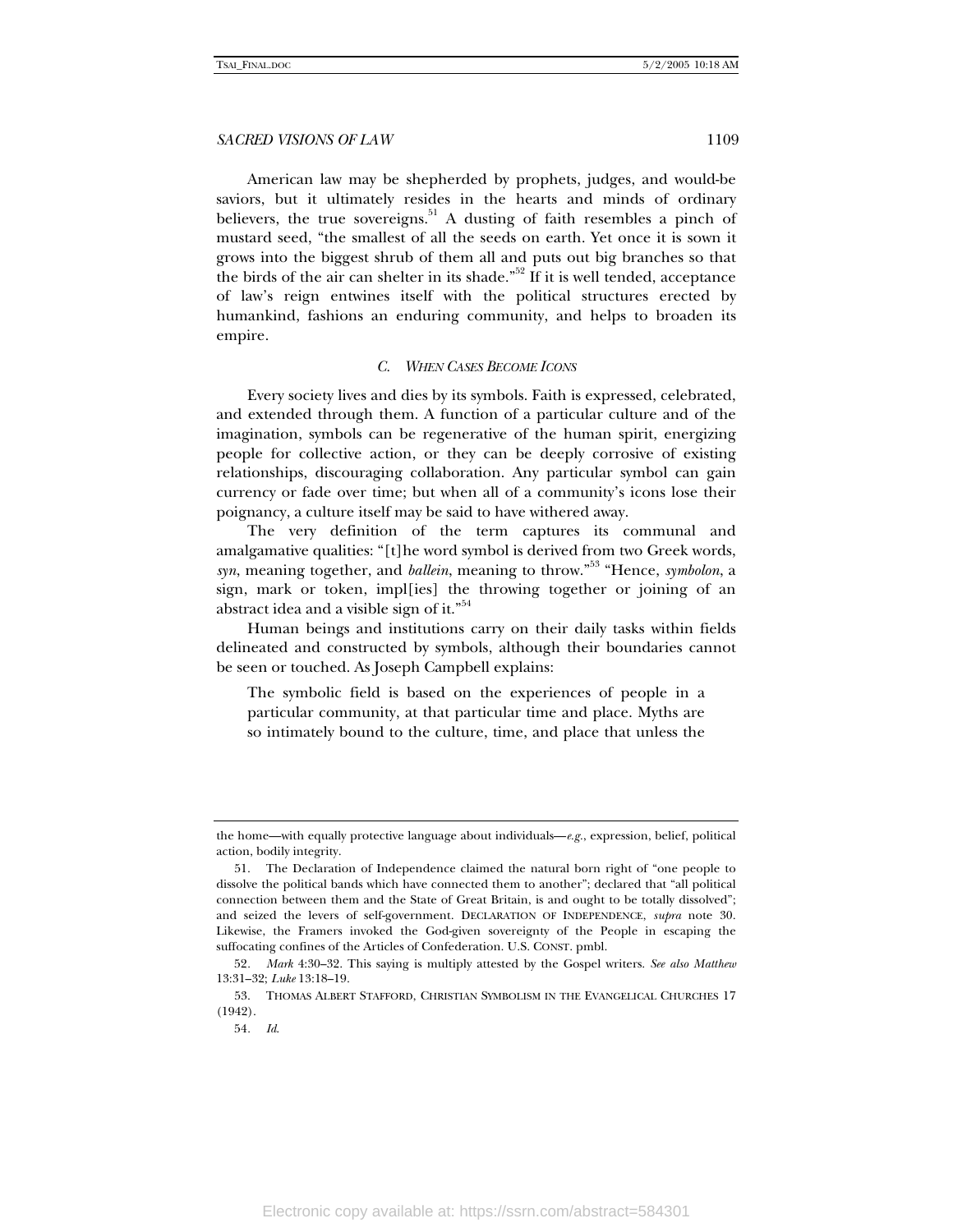symbols, the metaphors, are kept alive by constant recreation through the arts, the life just slips away from them.<sup>55</sup>

So it is in the legal domain. It is not enough to quietly whisper one's allegiance to the law; the people's adoration of law must be re-affirmed openly for all to behold.

A rich body of doctrine recognizes and accommodates the power of symbols. Freedom of expression ensures that professions of faith are seen, unencumbered by governmental interference. $56$  The Establishment Clause stands for a closely related set of propositions: the state may infuse secular symbols with sacred force, $57$  and it may even make use of once sacred images that have lost their parochial meaning,<sup>58</sup> but the state may not co-opt one religious tradition's undiluted icons as its own.<sup>59</sup> While law can never fully dictate the cultural meaning of a symbol but must take the symbol as it appears to others, law can ensure that man remains the master of his creations.

More important, American law *itself* takes on a rainbow of symbolic forms. Although many signs are pictographic in nature, texts too have been

57. It was Justice Robert Jackson who famously appreciated that:

[s]ymbolism is a primitive but effective way of communicating ideas. The use of an emblem or flag to symbolize some system, idea, institution, or personality, is a short cut from mind to mind. Causes and nations, political parties, lodges and ecclesiastical groups seek to knit the loyalty of their followings to a flag or banner, a color or design. The State announces rank, function, and authority through crowns and maces, uniforms and black robes; the church speaks through the Cross, the Crucifix, the altar and shrine, and clerical raiment.

W. Va. State Bd. of Educ. v. Barnette, 319 U.S. 624, 632 (1943).

 58. Judge Richard Posner has offered the most elegant and accurate statement on how certain features of Christianity—such as Christmas trees and wreaths—have lost their strong sacred connotations among a critical mass of citizens. *See, e.g.*, ACLU v. City of St. Charles, 794 F.2d 265, 271 (7th Cir. 1986). The notion that sacred items can lose their religious luster over time and become fair objects of regulation was first recognized by the Supreme Court in the Blue Laws controversy, *McGowan v. Maryland*, 366 U.S. 420, 444–45 (1961).

59*. Cf.* Stone v. Graham, 449 U.S. 39, 41–42 (1980) (per curiam). To do so is not only to confuse the populace over questions of sovereignty and control, but to tarnish the sacred object itself. *See* Engel v. Vitale, 370 U.S. 421, 431–32 (1962) (expressing the view that one of the Establishment Clause's chief purposes is to forbid the state to "degrade religion" or engage in its "unhallowed perversion"); Everson v. Bd. of Educ., 330 U.S. 1, 15 (1947) ("'The structure of our government has, for the preservation of civil liberty, rescued the temporal institutions from religious interference. On the other hand, it has secured religious liberty from the invasion of the civil authority.'" (quoting Watson v. Jones, 80 U.S. (13 Wall) 679, 730 (1872))).

 <sup>55.</sup> JOSEPH CAMPBELL, THE POWER OF MYTH 72 (1991)*; see also* Clifford Geertz, *Ethos, World View, and the Analysis of Sacred Symbols*, *reprinted in* CLIFFORD GEERTZ, THE INTERPRETATION OF CULTURES 126, 127 (1973) ("Sacred symbols . . . relate an ontology and a cosmology to an aesthetics and a morality.").

<sup>56</sup>*. See* Rosenberger v. Rector & Visitors of Univ. of Va., 515 U.S. 819, 837 (1995) (holding that a religious publication was entitled to equal opportunity for funding); Tinker v. Des Moines Indep. Sch. Dist., 393 U.S. 503, 514 (1969) (holding that students wearing anti-war armbands could not be punished by school officials).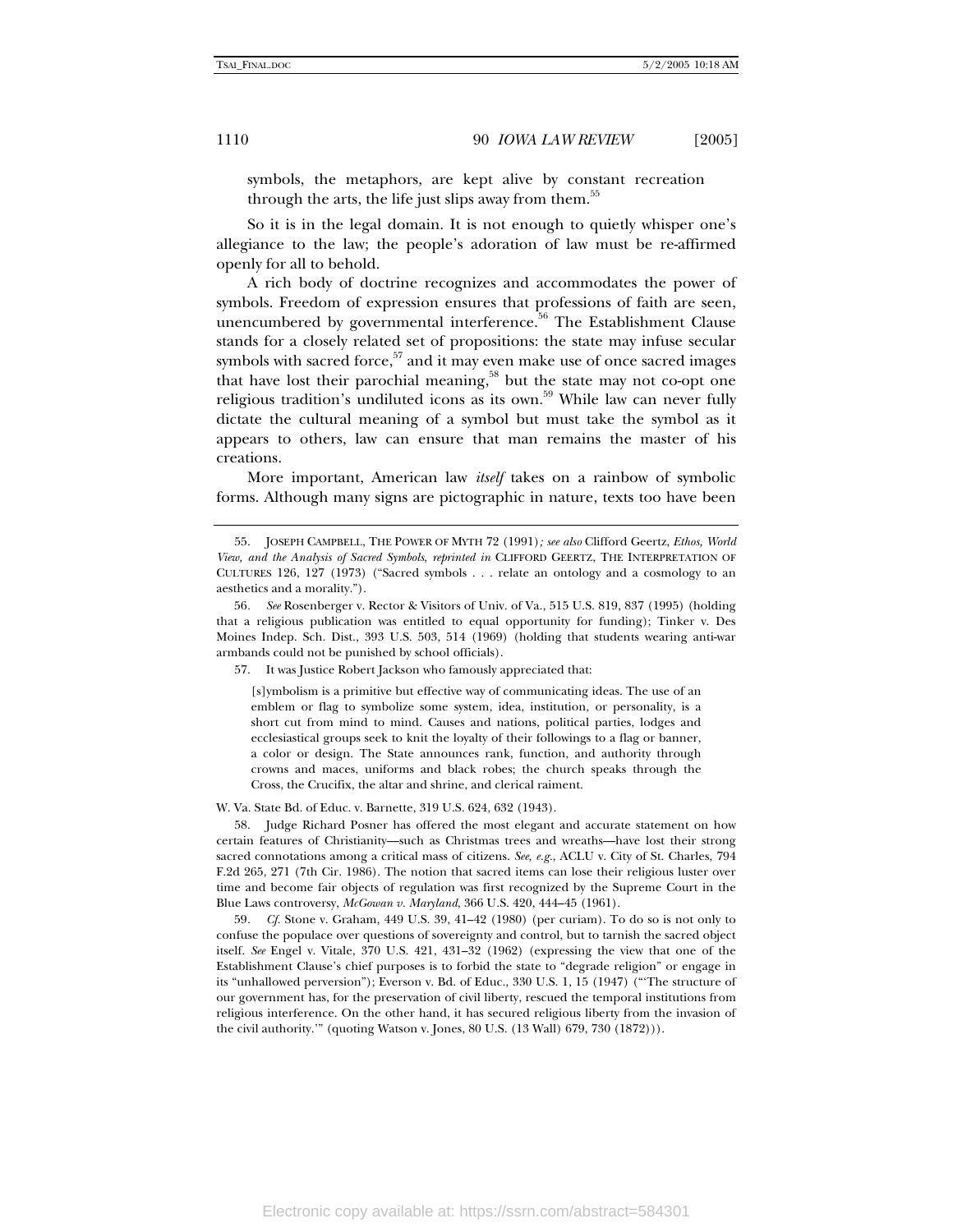known to acquire sacred status. Poetry—the artful arrangement of words to evoke deeper cultural beliefs—is the quintessential example of text that takes on this additional dimension.<sup>60</sup> Paul Tillich of the Harvard Divinity School once explained that "[t]here are words in every language which are more than this, and in the moment in which they get connotations that go beyond something to which they point as signs, then they can become symbols."<sup>61</sup>

It is no different in the law. Under a perfect alchemy of circumstances even sub-propositional language compositions—such as case names, witty legal sayings, and colorful metaphors and metonyms—can acquire a magical quality in the hearts and minds of the people.<sup>62</sup>

Legal precedents become symbols in a variety of ways. Litigation and direct action are the primary processes, but intellectual inquiry, too, plays an important part in generating law's meaning.<sup>63</sup> Some icons, like *Marbury*, acquire broader communicative significance gradually, finding favor initially among elites, and then among the population at large. Others, such as *Roe v.*   $Wade^{64}$  or *Brown*, arise against the backdrop of inflamed social passions they are born with intense, conflicting cultural associations that are only fueled to greater heights by subsequent developments.

Some legal symbols are entirely judge-initiated (*Marbury* falls into this category). Others are driven mostly by citizen mobilization and coordinated litigation campaigns (the turning of *Bowers v. Hardwick*<sup>65</sup> and *Korematsu v. United States*<sup>66</sup> into anti-symbols in the canon are textbook instances of this phenomenon). But what every case-turned-icon shares is repeated usage even vigorous contestation—and ongoing cultural salience. The moment a ruling transforms into an active symbol, it becomes a visible representation of law.

A case may be said to appear in symbolic form during constitutional litigation when one or more of the following conditions is met: (A) its actual holding is far afield from any of the relevant legal issues in the matter at hand; (B) there is little, if any, attempt by the lawgiver to compare the circumstances of the case with the present context; (C) the facts of a cited decision are obviously incomparable; (D) the case is cited for a legal

<sup>60</sup>*. See* CAMPBELL, *supra* note 55, at 73; PAUL TILLICH, THEOLOGY OF CULTURE 57 (1959).

 <sup>61.</sup> TILLICH, *supra* note 60, at 55–56; *see also* E. WARWICK SLINN, VICTORIAN POETRY AS CULTURAL CRITIQUE: THE POLITICS OF PERFORMATIVE LANGUAGE 23 (2003) (describing poetry as a cultural event that "reconstitutes or reshapes . . . reality in the very act of reiterating its norms").

 <sup>62. &</sup>quot;Falsely shouting fire in a crowded theater" is a phrase that continues to have salience in contemporary legal thought, as does the legal saying, "burning down the house to roast the pig." *See generally* Tsai, *Fire, Metaphor & Constitutional Myth-Making*, *supra* note 20, at 218–26.

<sup>63</sup>*. See infra* Parts V.B & C.

 <sup>64. 410</sup> U.S. 113 (1973).

 <sup>65. 478</sup> U.S. 186 (1986).

 <sup>66. 323</sup> U.S. 214 (1944).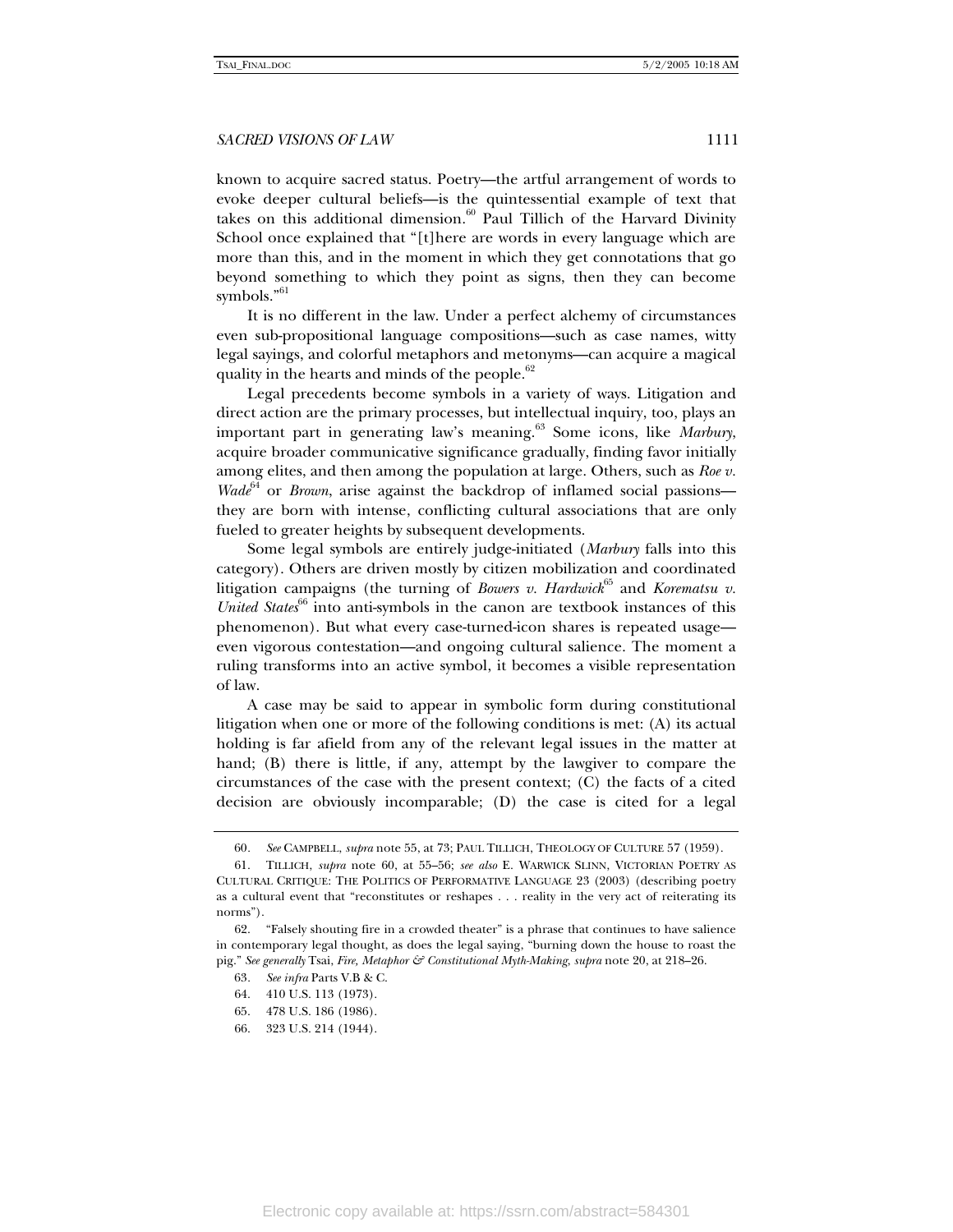principle, but that principle is not seriously contested in the present dispute; (E) the case is recycled for an associated saying or quotation that transcends its original context; or (F) a decision from one doctrinal field is borrowed for another legal realm.

Every case is a place-holder of sorts, for a medley of principles, prototypes, and entire modes of speaking. My definition of legal symbolism strives to capture the uses of a case beyond its function in classic analogic argumentation. Here, Tillich offers a useful starting point despite the fact that he inclines toward pre-existing universal truths and has a relatively fixed view of religious culture, believing that symbols cannot be created, but are merely discovered. $67$  Tillich identifies five characteristics of symbols: (1) a symbol expresses something non-literal, "transcend[ing] the empirical reality"; (2) a symbol actively participates in current reality through communicative engagement; (3) its meaning both depends upon and influences group assumptions; (4) it "open[s] up dimensions of reality"; and (5) a symbol possesses both "integrating and disintegrating power," inspiring or discouraging belief.<sup>68</sup>

Seen in this light, symbols serve a multiplicity of functions in maintaining law's spiritual domain. Instead of serving as a basis for a comparison of like disputes, legal symbolism operates in more free-form ways: to mark the parameters of a cultural debate and set a general mood; to redirect observers' attentions; to bolster a constitutional actor's credibility; or to signal to key cultural constituencies or constitutional actors.

Legal icons embolden lawgivers to stay an interpretive course or to blaze a new doctrinal path. Strategically deployed, objects of faith draw the law-abiding faithful together or divide them; facilitate adherence to a set of legal principles and political values or provide a mechanism for subverting them.

Each in its own way, *Marbury* and *Brown* have accumulated these traits as "representative symbols"69 through the process of constitutional myth-

 <sup>67.</sup> Tillich claims that "[e]very symbol has a special function which is just *it* and cannot be replaced by more or less adequate symbols." TILLICH, *supra* note 60, at 57–58. His slide here into a notion of fixed or irreplaceable symbols is difficult to square with what historians and anthropologists know to be true: some symbols lose their effectiveness as cultural literacy shifts and social pressures recede; in a new age, fresh symbols may be required to hold a community together.

 <sup>68.</sup> Paul Tillich, *The Meaning and Justification of Religious Symbols*, *in* RELIGIOUS EXPERIENCE AND TRUTH 3, 3–5 (Sidney Hook ed., 1961); *see also* Cyril C. Richardson, *The Foundations of Christian Symbolism*, *in* RELIGIOUS SYMBOLISM 1, 3–5 (F. Ernest Johnson ed., 1955) (discussing centering and unifying characteristics of symbols). *See generally* GERTRUDE GRACE SILL, A HANDBOOK OF SYMBOLS IN CHRISTIAN ART, at xi (1975) ("[A] major purpose of Christian art was to instruct, to inspire and solidify Christian faith. From its inception this art was didactic. Its purpose was to teach Christian lessons to a largely illiterate public, through precise and literal visual images.").

<sup>69</sup>*. See* TILLICH, *supra* note 60, at 55–57. Tillich distinguishes between two kinds of symbols: "representative" symbols, which appear in language, history, religion, and the arts, and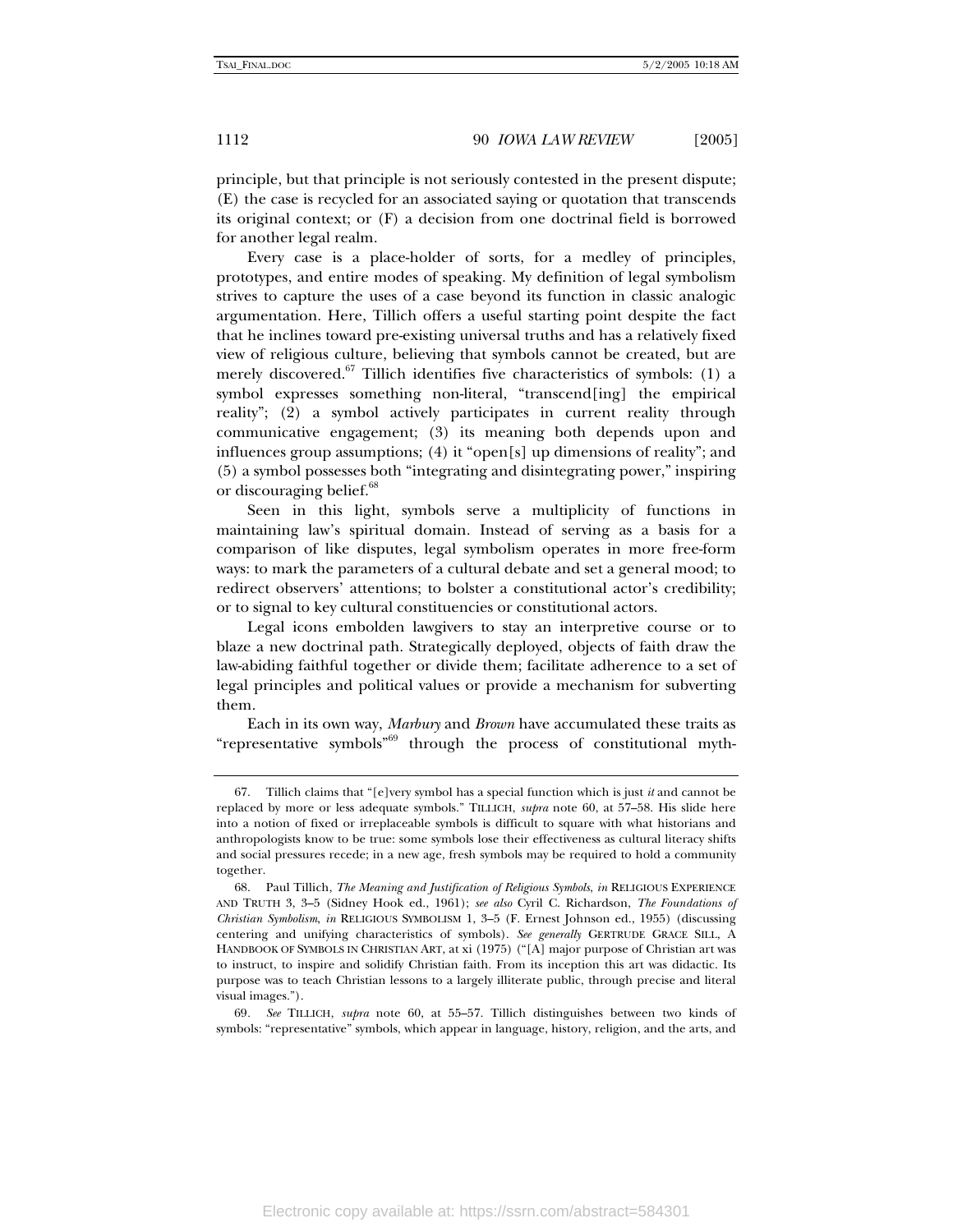making. Their capacity to convey meaning in non-literal ways is easy enough to grasp. Both icons instantiate the intangible qualities of judicial power, reinforce preferred institutional configurations, and proclaim models of American citizenship.

Not only do these cases demarcate the legal canon, they also serve as vehicles for the continuation of law itself. It would be a colossal mistake, however, to understand interpretive fellowship as a monolithic phenomenon. Symbols appear timeless, but in fact they reveal moments of socio-legal consensus. What is more, how the average citizen cherishes a case, if at all, differs from how a legal specialist appreciates its significance. Thinking more precisely about the phenomenon commonly called "legal culture," then, is to see it as consisting of three belief-sustaining subcultures with overlapping points of contact: *popular culture* (the hurly-burly realm of the average citizen); *academic culture* (a comparatively more insulated environment organized by experts' search for social truths); and *professional culture* (a domain geared toward the codification of law).

Because we can never fully escape the institutions and leaders that act and speak on our behalf, it is only fitting that we explore their role in the development of legal iconography. One can uncover the spiritual life of a group by plotting the diachronic patterns of continuity and change in how these manifestations of authority occur. It is to the specific dialogic properties of *Marbury* and *Brown* in the judicial consciousness that I now turn.

#### III. *MARBURY* AS A RELIC OF JUDICIAL EMINENCE

A most fruitful path to understanding the nature of America's community of legal faith is to trace the Supreme Court's re-imagination of *Marbury v. Madison* over time. A good many scholars have critiqued the logical force of Chief Justice John Marshall's reasoning in striking down the Judiciary Act provision that gave the Court original jurisdiction to issue writs of mandamus.<sup>70</sup> Others have revisited the historical background of the  $\alpha$  decision,<sup> $\alpha$ </sup> or, more broadly, explored its place in the discipline of federal

<sup>&</sup>quot;discursive" symbols, which appear in mathematics or logic. *Id*.; *see also* Tillich, *supra* note 68, at 2–5.

<sup>70</sup>*. See, e.g.*, Susan Low Bloch & Maeva Marcus, *John Marshall's Selective Use of History in*  Marbury v. Madison, 1986 WIS. L. REV. 301 (contending that John Marshall "misused" governing precedent in his ruling); James E. Pfander, Marbury, *Original Jurisdiction, and the Supreme Court's Supervisory Powers*, 101 COLUM. L. REV. 1515 (2001); William W. Van Alstyne, *A Critical Guide to* Marbury v. Madison, 1969 DUKE L.J. 1.

<sup>71</sup>*. See, e.g.*, SYLVIA SNOWISS, JUDICIAL REVIEW AND THE LAW OF THE CONSTITUTION (1990); Dean Alfange, Jr., Marbury v. Madison *and Original Understandings of Judicial Review: In Defense of Traditional Wisdom*, 1993 SUP. CT. REV. 329; Larry D. Kramer, Marbury *and the Retreat from Judicial Supremacy*, 20 CONST. COMMENT. 205 (2003); James M. O'Fallon, Marbury, 44 STAN. L. REV. 219 (1992).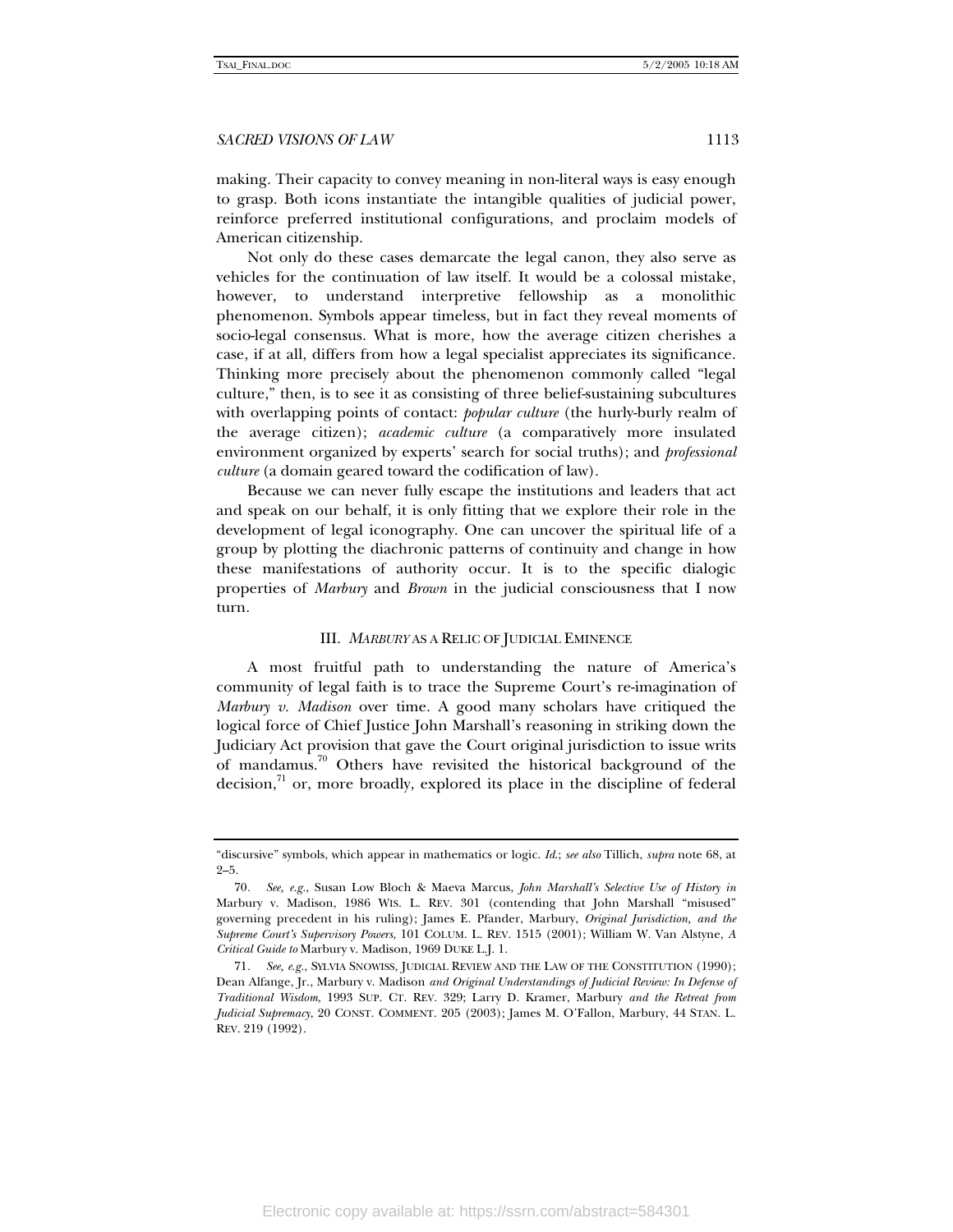jurisdiction.<sup>72</sup> Surprisingly, there has been little in the way of sustained treatment of the decision's continuing role in the subterranean aspects of constitutional faith-building.<sup>73</sup>

*Marbury* has been cited over the years for several propositions: as the earliest, authoritative statement by the High Court endorsing judicial review;<sup>74</sup> for the values of uniformity and superiority of federal law;<sup>75</sup> and for the more banal point that questions of law are for courts to evaluate.<sup>76</sup> Many of these references are standard fare, but a closer review reveals something more: over time, the case has become the key to unlocking the frame of understanding within which questions of institutional power are answered (or perhaps avoided). *Marbury* has become a sacramental link between present controversy and enduring constitutional mythology.<sup>7</sup>

Observers of the Court have noticed that "Chief Justice William H. Rehnquist and his allies in those decisions have frequently quoted . . . the *Marbury* decision as justification for the court's active role in policing the federal-state boundary."78 But in truth its impact extends a good deal further than federalism controversies. Lately, the Justices have taken to invoking *Marbury*—often in the most controversial of cases—as a curious nonsequitur.<sup>79</sup> The Court unsheathes *Marbury* to stir the faithful whenever it believes, or desires observers to perceive, that the very project of law is at stake.

75*. See, e.g.*, City of Boerne v. Flores, 521 U.S. 507, 529 (1997); Sec'y of State v. Joseph H. Munson, Co., 467 U.S. 947, 976 (1984).

76*. See, e.g.*, United States v. Lopez, 514 U.S. 549, 575 (1997).

 77. This might not always have been so. *Marbury* was not associated with the concept of judicial review until that prerogative became controversial in the late nineteenth century, Davison Douglas argues, becoming a great case only after leading men repeatedly invoked the ruling to defend the judicial sphere from legislative encroachment. Douglas, *supra* note 73, at 386–87, 396–99.

 78. Linda Greenhouse, *20-Year Extension of Existing Copyrights Is Upheld*, N.Y. TIMES, Jan. 16, 2003, at A24; *see also* Timothy Zick, Marbury *Ascendant: The Rehnquist Court and the Power to "Say What the Law Is*,*"* 59 WASH. & LEE L. REV. 839, 841–44 (2002).

79*. See, e.g*., Vieth v. Jubelirer, 541 U.S. 267, 274 (2004); Eldred v. Ashcroft, 537 U.S. 186, 242 (2003) (Stevens, J., dissenting); Bush v. Gore, 531 U.S. 98, 128 n.7 (2000) (Stevens, J., dissenting); Miller v. French, 530 U.S. 327, 352 (2000); United States v. Morrison, 529 U.S. 598, 616 (2000); *City of Boerne*, 521 U.S. at 516; Clinton v. Jones, 520 U.S. 681, 703 (1997); *Lopez*, 514 U.S. at 566.

<sup>72</sup>*. See* Akhil Reed Amar, Marbury, *Section 13, and the Original Jurisdiction of the Supreme Court*, 56 U. CHI. L. REV. 443 (1989).

 <sup>73.</sup> L.H. LaRue describes *Marbury* as a "symbol," but his analysis of the decision is devoted to the rhetorical moves made by Justice Marshall in the decision itself rather than to its current socio-linguistic significance. *See* L.H. LARUE, CONSTITUTIONAL LAW AS FICTION: NARRATIVE IN THE RHETORIC OF AUTHORITY 42–69 (1995). For a thoughtful exception to this trend, see Davison M. Douglas, *The Rhetorical Uses of* Marbury v. Madison*: The Emergence of a "Great Case*," 38 WAKE FOREST L. REV. 375 (2003).

<sup>74</sup>*. See, e.g.*, Mackey v. United States, 401 U.S. 667, 678 (1971).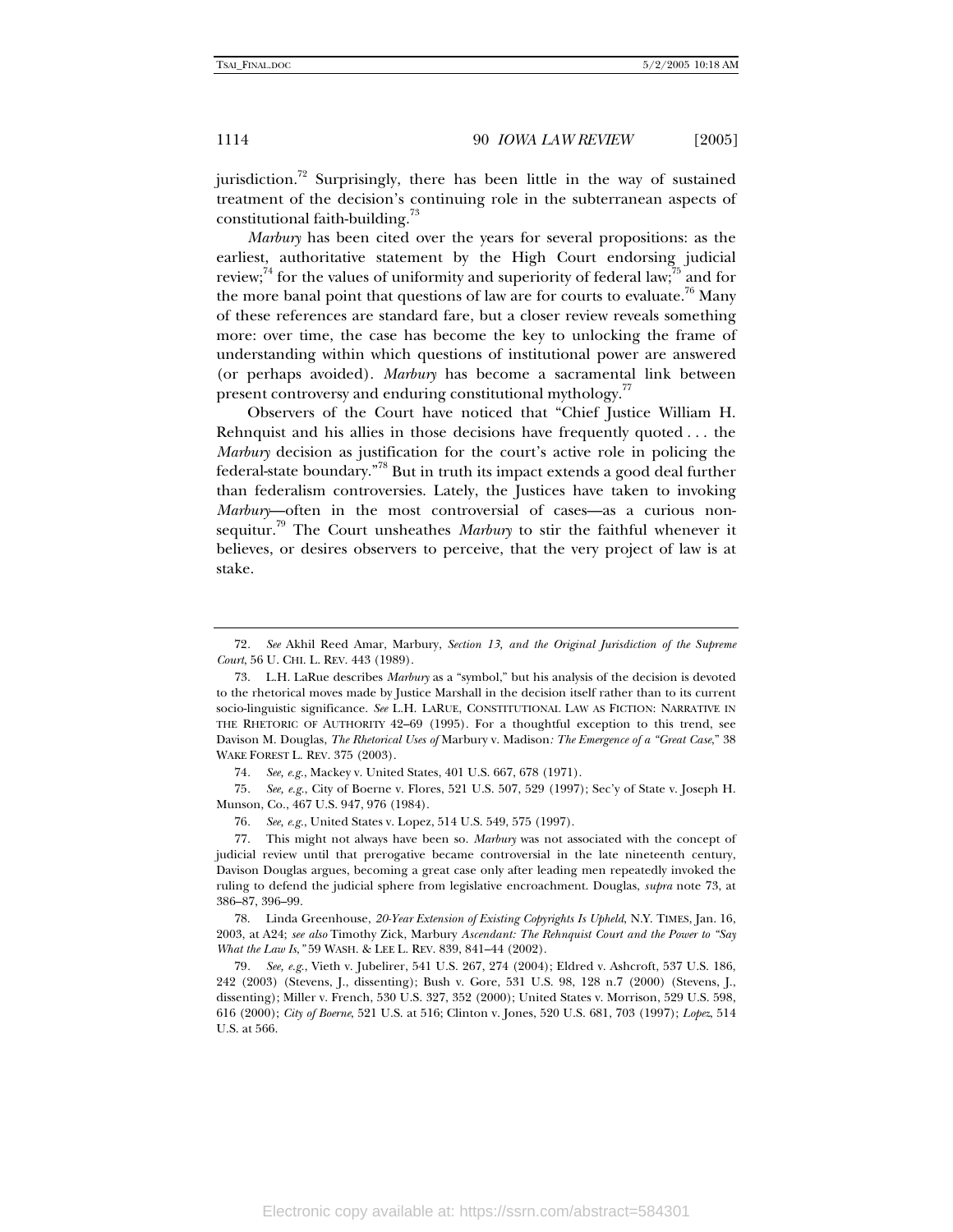What's more, liberals as well as conservatives have acquired a taste for its magic, reaching for the device across a stunning expanse of subjects. In the post-war era, *Marbury*'s influence has stretched from pure Article III cases<sup>80</sup> to such diverse matters as election law,<sup>81</sup> intellectual property, $82^8$  speech subsidies and restrictions, $83^8$  interstate commerce, $84^4$  governmental subsidies and restrictions, <sup>83</sup> interstate commerce, <sup>84</sup> governmental immunities, $85$  Eighth Amendment jurisprudence, $86$  section 5 of the Fourteenth Amendment,<sup>87</sup> and the non-retroactivity doctrine.<sup>88</sup> Notwithstanding the fact the Court exercises uncontroversial jurisdiction over routine matters, jurists of all stripes have found utility in replicating the themes of institutional crisis and judicial independence.

#### *A. SHOWCASING LEGAL MIGHT*

It would be tempting to conclude that invocation of *Marbury* represents a method of confronting the Court's problematic status in democratic theory.89 But because the legitimacy of the Judicial Branch is no longer a serious problem in popular culture and because these displays of legal might have become so commonplace in the course of litigation,  $\frac{90}{10}$  this development

84*. Morrison*, 529 U.S. at 616; *Lopez*, 514 U.S. at 566.

85*.* Clinton v. Jones, 520 U.S. 681, 703 (1997) (presidential immunity); Garcia v. San Antonio Metro Transit, 469 U.S. 528, 567 (1985) (Powell, J., dissenting) (sovereign immunity); United States v. Nixon, 418 U.S. 683, 703 (1974) (presidential privilege).

 86. Harmelin v. Michigan, 501 U.S. 957, 1017 (1991) (White, J., dissenting); Thompson v. Oklahoma, 487 U.S. 815, 833 n.40 (1988).

87. City of Boerne v. Flores, 521 U.S. 507, 536 (1997).

 88. Harper v. Va. Dep't of Taxation, 509 U.S. 86, 107 (1993) (Scalia, J., concurring); James B. Beam Distilling Co. v. Georgia, 501 U.S. 529, 549 (1991) (Scalia, J., concurring); Am. Trucking Ass'ns, v. Smith, 496 U.S. 167, 201 (1990) (Scalia, J., concurring).

 90. This is not to say that popular culture is of one mind on this. Political movements inspired by legal decisions—such as the anti-abortion movement, or the anti-gay marriage movement—frequently engage the public with cries of judicial overreaching. *See, e.g.*, Editorial, *New Fuel for the Culture Wars*, THE ECONOMIST, Feb. 26, 2004, http://www.economist.com/ world/na/ displayStory.cfm?story\_id=2460765 (on file with the Iowa Law Review) (stoking fear among Americans that "some activist judges and local officials" will redefine marriage for the entire nation); Joan Vennochi, *Was Gay Marriage Kerry's Undoing?*, BOSTON GLOBE, Nov. 4, 2004,

<sup>80</sup>*. Miller*, 530 U.S. at 352; Williams v. Taylor, 529 U.S. 362, 378 (2000); Plaut v. Spendthrift Farm, Inc., 514 U.S. 211, 218 (1995); Wright v. West, 505 U.S. 277, 305 (1992); Allen v. Wright, 468 U.S. 737, 794 (1984) (Stevens, J., dissenting); Goldwater v. Carter, 444 U.S. 996, 1001 (1979) (Powell, J., concurring).

 <sup>81.</sup> Branch v. Smith, 538 U.S. 254, 272 (2003); *Bush*, 531 U.S. at 128 n.7 (2000) (Stevens, J., dissenting); Miller v. Johnson, 515 U.S. 900, 922 (1995).

<sup>82</sup>*. Eldred*, 537 U.S. at 242 (Stevens, J., dissenting); J.E.M. AG Supply, Inc. v. Pioneer Hi-Bred Int'l, 534 U.S. 124, 130 (2001); Diamond v. Chakrabarty, 447 U.S. 303, 315 (1980).

 <sup>83.</sup> Legal Servs. Corp. v. Velazquez, 531 U.S. 533, 545 (2001); City of Chicago v. Morales, 527 U.S. 41, 74 (1999) (Scalia, J., dissenting); Nat'l Endowment for the Arts v. Finley, 524 U.S. 569, 604 n.3 (1998).

 <sup>89.</sup> Bickel's comment that "judicial review was a . . . deviant institution in the American democracy" has nourished a more skeptical conception of judicial authority. ALEXANDER M. BICKEL, THE LEAST DANGEROUS BRANCH 18 (2d ed. 1986).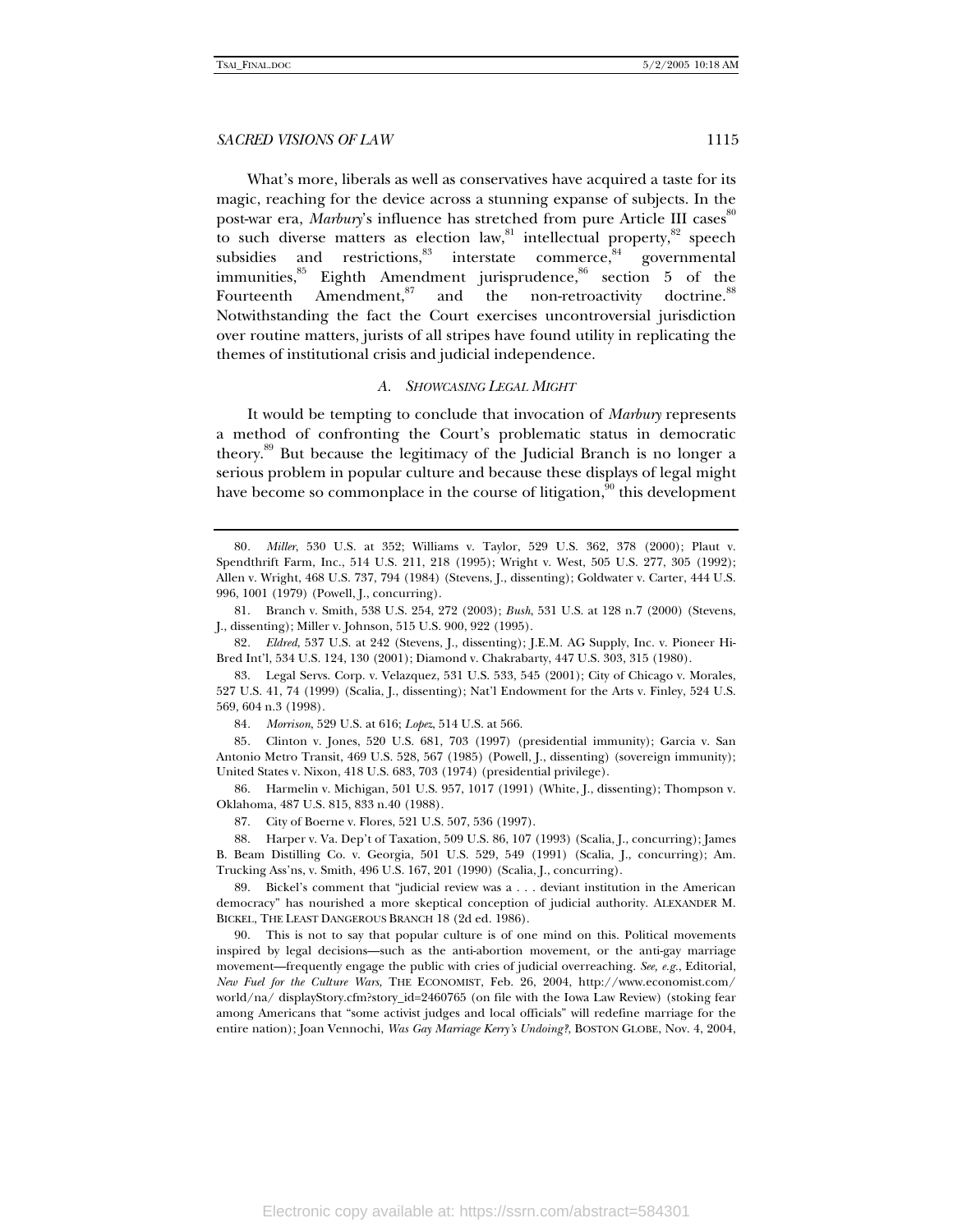should not be mistaken for an honest acknowledgement of the Judiciary's design flaw. Rather, these strategically timed utterances are best understood as populist appeals to the people to engage their modern instinct to rally around the Court. In the course of such preemptive legal performances, lyrical sayings, parables, and other idioms complete the faith-building arsenal as much as doctrinal handicraft.

*Marbury* is an effective talisman because it possesses enduring vitality. As Tillich explains: "[e]ven if individual creativity is the medium through which [a symbol] comes into existence (the individual artist, the individual prophet), it is the unconscious reaction of a group through which it becomes a symbol. No representative symbol is created and maintained without acceptance by a group."<sup>91</sup>

At this point, one might object that *Marbury* is part of a closed system of language and ethics accessible only to legal insiders. To the contrary, enlisting *Marbury* in the interpretive task is more of a direct appeal to the dominant beliefs of the people, who in recent years have increasingly adhered to a court-centered view of constitutionalism. Alex Bickel put his finger on this intimate connection between the ruling and our collective self-understanding when he wrote: "We know what the people imagine. They imagine that they rule themselves. And they imagine *Marbury v. Madison*."92

To be clear: my claim is not that the average citizen appreciates the intricacies of the original dispute in any real sense, but that he: (1) ardently subscribes to the ethos propagated by its modern formulation, and (2) recognizes, in general outline, what a constitutional actor is after when the decision's sacral quality is invoked.

The legal iconographer understands that displaying *Marbury* as a talisman harkens to an enduring American mythology. According to this heroic fable, courts are the exclusive arbiters of constitutional values and protectors of American freedoms. It is *de rigueur* for widely-read periodicals to celebrate judicial utterances as restorations of "the rule of law."93 From

*Id*. at 74.

at A15 ("A reference to dangers of activist judges was a frequent part of [President Bush's] campaign stump speech"). At the same time, these same movements should not be seen as repudiations of juricentric culture; quite the contrary, movement leaders view legal strategy and political mobilization to go hand in hand.

 <sup>91.</sup> Tillich, *supra* note 68, at 4.

 <sup>92.</sup> BICKEL, *supra* note 89, at 92. *Marbury* constitutes, in Bickel's estimation:

even more than victor[y] won by arms, one of the foundation stones of the Republic. It is hallowed. It is revered. If it had a physical presence, like the Alamo or Gettysburg, it would be a tourist attraction; and the truth is that it very nearly does have and very nearly is.

<sup>93</sup>*. See, e.g.*, David G. Savage, *Court Cases Checked a President's Powers*, L.A. TIMES, July 4, 2004, at A16 (describing "enemy combatant" cases as a "declaration that the rule of law is above the Commander-in-Chief"); *see also* David Ignatius, Editorial, *The Balance of Justice Amid a War*, WASH. POST, July 2, 2004, at A15 ("America's commitment to the rule of law was reaffirmed [in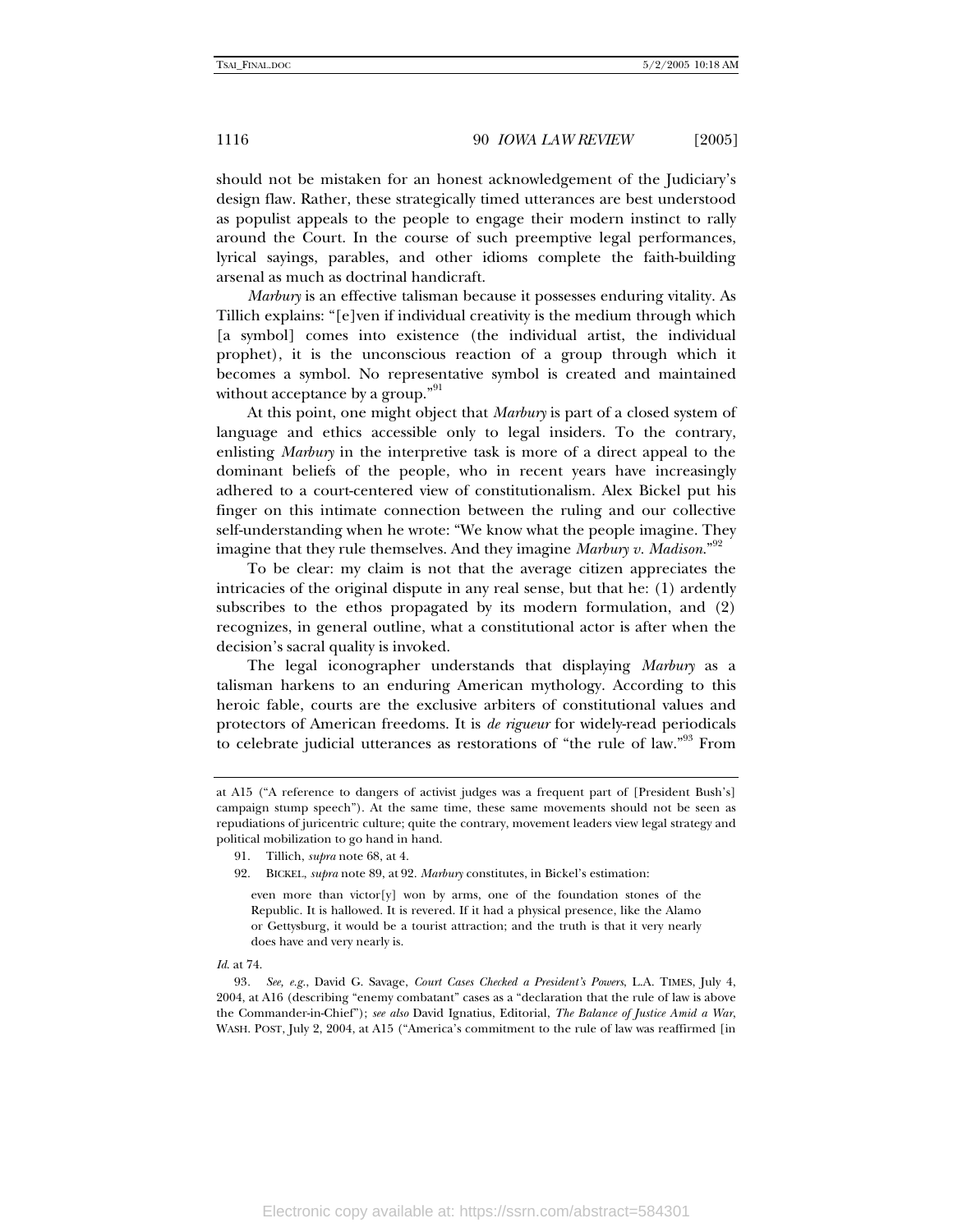time to time popular writings explicitly equate *Marbury* with stability and accountability in the law. $94$  But it is only in the post-World War II era that the saying has materialized in abundance, and is only after the rise of the Supreme Court to a prominent position in American life that *Marbury* has become associated with an insistent style of judicial discourse.<sup>95</sup> To many believers, obedience to the law and faith in the courts are one and the same.

Somewhat counter-intuitively, time and distance improve an artifact's potency. *Marbury*'s melody sounds pleasing to the ear because it replays one of the earliest expositions on judicial prerogative, rendered in a bygone era. As time has passed, the decision has become less important for the actual controversy presented. Emptied of its historical freight, it has been reborn as a capacious vessel into which we pour our social and political angst and collective self-understandings.

When the Supreme Court—or any court, for that matter—reaches back to this precedent, one instinctively understands that the Court is signaling its sense that core institutional values are imperiled; reasserting an ancient prerogative; and calling upon adherents to demonstrate the depths of their constitutional faith by supporting the interpretive course charted by the institution. John Leubsdorf has described judicial resort to citations in this manner as using a "hypertext" that "summons up a myth or previous work with a word or two."<sup>96</sup> When this simple act conjures all of the dramatic rhythms and historical pedigree of the federal judiciary, other constitutional actors are expected to prostrate themselves before the sacred object's brilliance.

As with any sign of faith, *Marbury* elicits sentiments that are impossible to convey through words alone. Whichever substantive body of law the Court has elected to embrace, whatever the facts presented in a given case, activation of *Marbury* envelopes an interpretive move with authenticity and historicity, as much as principled purpose.

This was precisely the effect in the intriguing case of *Thompson v. Oklahoma*, 97 in which the Court established a bright-line constitutional rule against the execution of persons who were younger than sixteen at the time of the offense.<sup>98</sup> Then, as now, symbol and rule interacted in mutually

*Hamdi v. Rumsfeld*]."); Editorial, *Reaffirming the Rule of Law*, N.Y. TIMES, June 29, 2004, at A26 (same).

<sup>94</sup>*. See, e.g.*, Editorial, *The Email Note; It's Making the Rounds*, ARK. DEMOCRAT-GAZETTE, Feb. 29, 2004, at 82 ("[T]he rule of law and judicial review . . . are essential to free government. Can you say *Marbury v. Madison*?"); Ann Woolner, *Vote on Funding Betrays Founders' Vision*, L.A. BUS. J., Aug. 11, 2003, at 55 (lauding *Marbury* for "Establishing the Law").

 <sup>95.</sup> The phrase most lawyers and laypersons associate with *Marbury* was not even repeated by the Court until 1958, in the case of *Cooper v. Aaron*, 358 U.S. 1 (1958) (per curiam). *See infra*  Part III.C.

 <sup>96.</sup> John Leubsdorf, *The Structure of Judicial Opinions*, 86 MINN. L. REV. 447, 478 (2001).

 <sup>97. 487</sup> U.S. 815 (1988).

<sup>98</sup>*. Id*. at 838.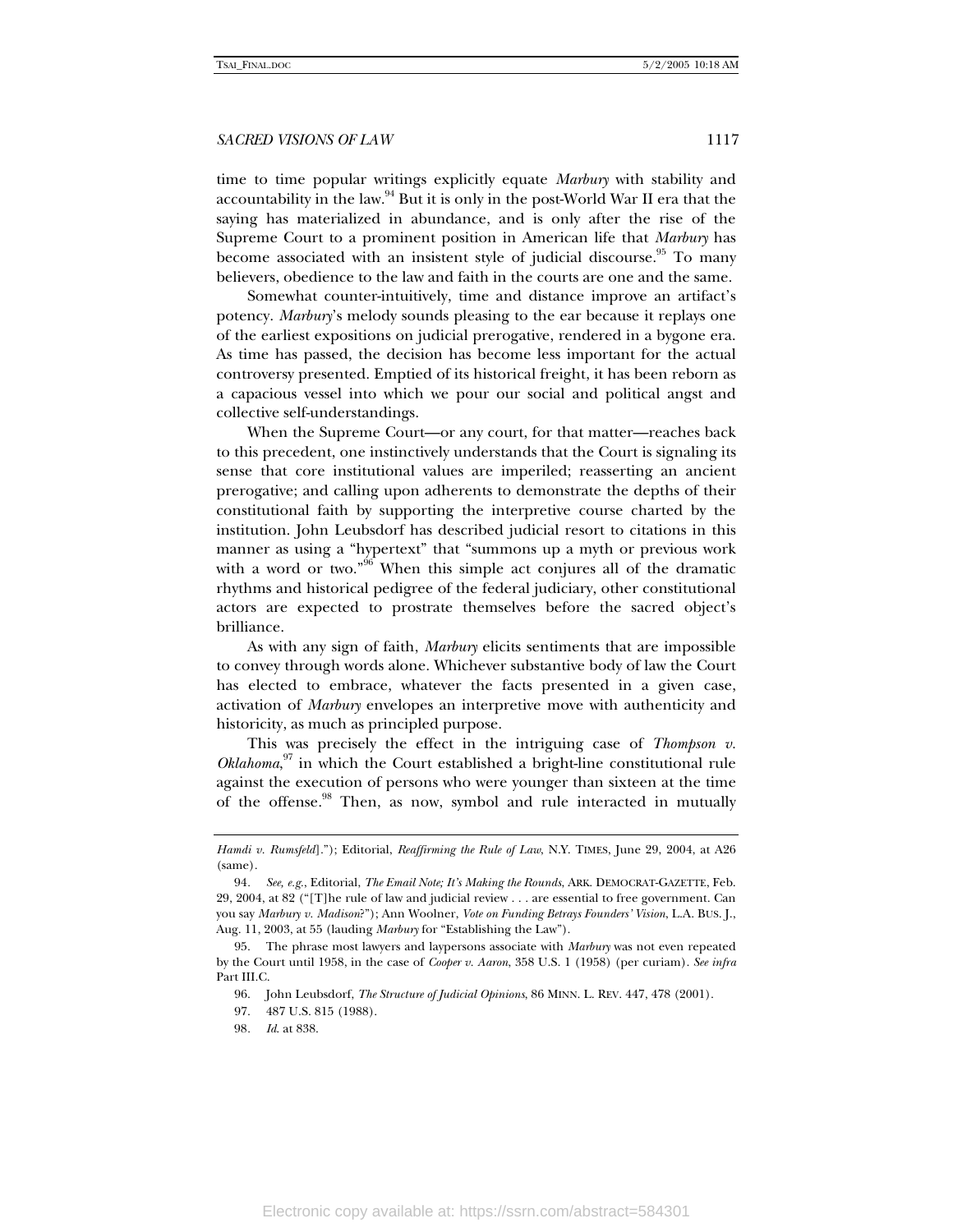reinforcing ways. The surface analysis, hewing closely to well-established doctrinal conventions, proceeded thus: the Eighth Amendment embodies "evolving standards of decency," most states that employ a minimum age for death eligibility set it at sixteen, juries are disinclined to mete out death to anyone younger, and the international community opposes execution of juveniles.

Simultaneously, the Justices' surprising invocation of *Marbury* was addressed to the anticipated problem of social perception: namely, the Court's potential exposure to external criticism given the open-ended nature of the Eighth Amendment and the undeniable consequence that the ruling would compel the reconfiguration of many state practices (i.e., nineteen states had set no age limits for death eligibility).<sup>99</sup> As John Paul Stevens dramatically announced, "That the task of interpreting the great, sweeping clauses of the Constitution ultimately falls to us has been for some time an accepted principle of American jurisprudence. See *Marbury v. Madison.*" 100

At first blush, the citation to *Marbury* seems entirely out of place, for there was no direct challenge to their interpretive prerogative (certainly no more so than in the usual constitutional case), but any confusion dissipates as soon as one appreciates the importance of legal iconography. By holding out the sacred object, the Court sought to preempt criticism of its place to discern the point at which the contemporary values of the community have evolved from tolerance of state practice to a prohibitory norm.<sup>101</sup>

Legal precepts, like religious ones, can aspire to the universal or the parochial. In this case, the Court drew upon *Marbury*'s legacy to stake out a more inclusive and compassionate vision of law, marked by a higher degree of congruence between American law and international norms than we have been accustomed to witnessing.<sup>102</sup>

102*. Compare* Atkins v. Virginia, 536 U.S. 304, 316–37 n.21 (2002) (noting that "within the world community, the imposition of the death penalty for crimes committed by mentally retarded offenders is overwhelmingly disapproved"), *and* Lawrence v. Texas, 539 U.S. 558, 576

 <sup>99.</sup> *Id*. at 826.

<sup>100</sup>*. Id*. at 833 n.40.

 <sup>101.</sup> In denying the interpretive difficulties in the Eighth Amendment context, the Court said that "the method [of analysis] is no different." *Id*. This area of constitutional criminal procedure is, in a word, a mess. In some cases, the Court has resorted to a mechanical tallying up of the number of states that employ the challenged practice. *See, e.g*., Tison v. Arizona, 481 U.S. 137, 154 (1987); Woodson v. North Carolina, 428 U.S. 280, 294–95 (1976). But this seems, at best, a recipe for ensuring total congruence between present practice and the scope of the Eighth Amendment, leaving the Amendment to mean nothing more than what the majority of states currently say it means. The theories of the "Cruel and Unusual Punishment" Clause variously trotted out by jurists are not consistently invoked, whether the goal is to spur the abolition of outdated punishments, preserve bodily integrity, *cf.* Skinner v. Oklahoma, 316 U.S. 535, 541 (1942), deter "mindless vengeance," Ford v. Wainwright, 477 U.S. 399, 410 (1986), or avoid an appreciable risk of unnecessary suffering, Zant v. Stephens, 462 U.S. 862, 884–85 (1983).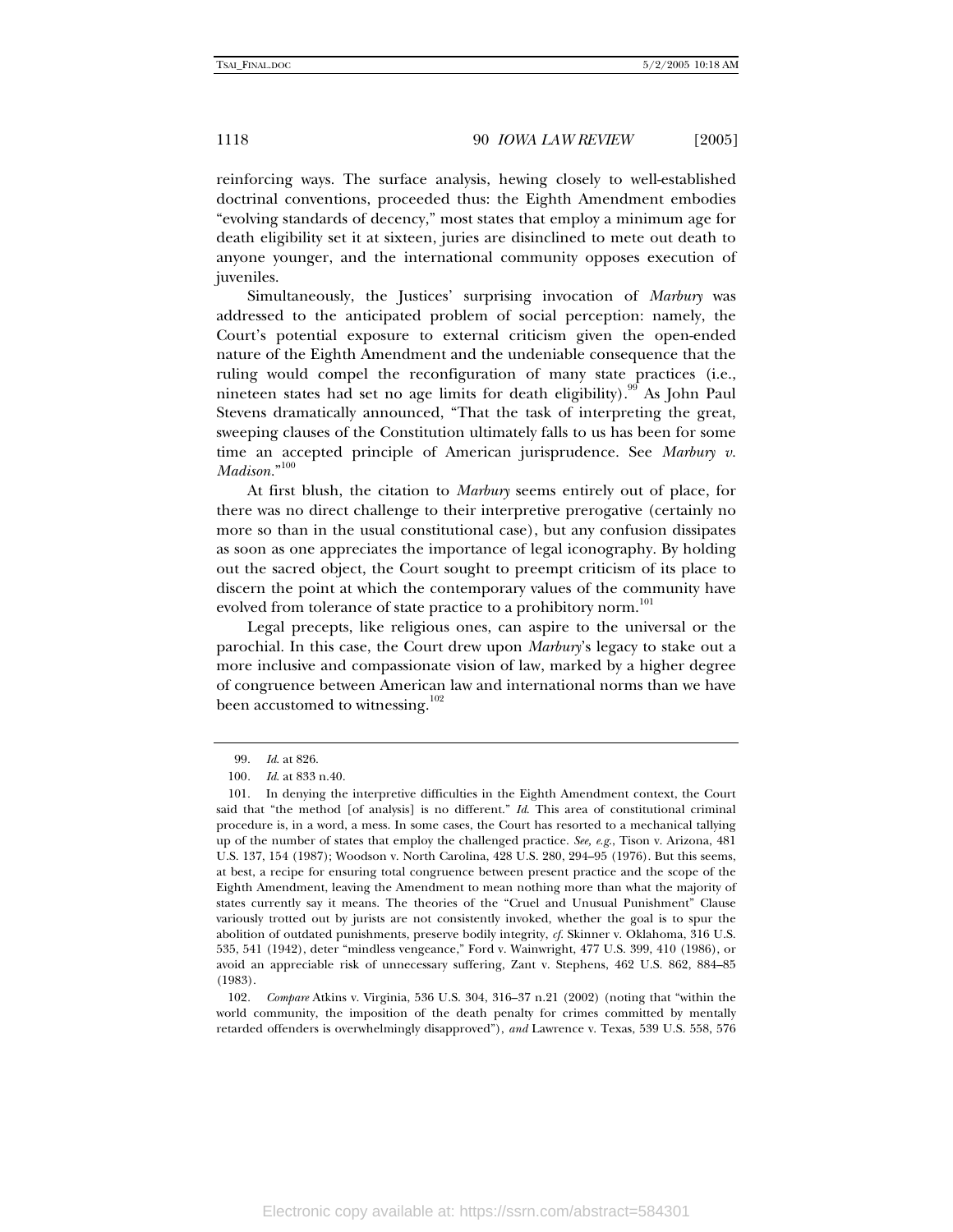Moreover, the ruling dispensed the saving power of the courts to rescue children from those who would treat them as fully-formed adults and extinguish their very existence. In a transcendent moment like this, legal iconography facilitates the formation of a "reconciled community" of the powerful and the weak. Rule and symbol join to paint what Gerhard Lohfink calls a "contrast-society" that stands in tension with the dominant social world and offers counter-ideals to which law should aspire.<sup>103</sup> *Cooper v. Aaron* is the leading example of this, when *Marbury* was pressed into the service of black children brave enough to demand an end to segregated schools in the face of recalcitrant public officials.<sup>104</sup>

In *Legal Services Corp. v. Velazquez*,<sup>105</sup> the Court recapitulated the theme of judicial heroism by acting as the champion of the poverty-stricken. The congressional enactment at issue barred legal services attorneys who received federal funding from attacking "existing law."<sup>106</sup> On this occasion, the Court declared that it was guarding against the prospect of two-tiers of justice, in which some welfare recipients' rights are less valued because their lawyers are prevented by federal law from raising arguments challenging the political status quo.107 Drawing up *Marbury* as a shield for the wretched, Justice Anthony Kennedy's ruling castigated Congress for impeding the work of legal services lawyers whose indigent clients will often have "no alternative source . . . to receive vital information respecting constitutional and statutory rights bearing upon claimed benefits."<sup>108</sup> Justice Kennedy, like Justice Stevens, operates within a cultural field demarcated by *Marbury'*s domain. Each has proved himself to be practiced in the art of constitutional myth-making to advance his conception of law.

These days, controversies like *Velazquez*, in which *Marbury* is turned loose on behalf of egalitarian impulses, are relatively scarce. Nor are these dramatic shows of institutional might confined to putting down instances of outright defiance à la *Cooper v. Aaron*. Instead, luxuriant stagings of judicial prowess routinely appear in situations where the Judiciary faces no serious challenge to its jurisdiction and no real danger of political retribution. Consequently, they appear to be motivated by preventative objectives:

<sup>(2003) (</sup>referring to the "values we share with a wider civilization" in striking down an antisodomy law), *with* Stanford v. Kentucky, 492 U.S. 361, 369 n.1 (1989) (rejecting the argument that "sentencing practices of other countries are relevant" to Eighth Amendment analysis).

 <sup>103.</sup> LOHFINK, *supra* note 38, at 122.

 <sup>104. 358</sup> U.S. 1 (1958). For an extended discussion of *Marbury*'s appearance in *Cooper*, see Part IV.C.

 <sup>105. 531</sup> U.S. 533 (2001).

 <sup>106.</sup> *Id*. at 538.

 <sup>107.</sup> *Id*. at 546.

<sup>108</sup>*. Id*. at 546. The Court decided the case on both First Amendment and Article III grounds. By prohibiting legal services lawyers from advancing "vital theories and ideas," Congress had encroached upon the Judiciary's "sphere of . . . authority to resolve a case or controversy." *Id*. at 545, 548 (citing Marbury v. Madison, 5 U.S. (1 Cranch) 137, 138 (1803)).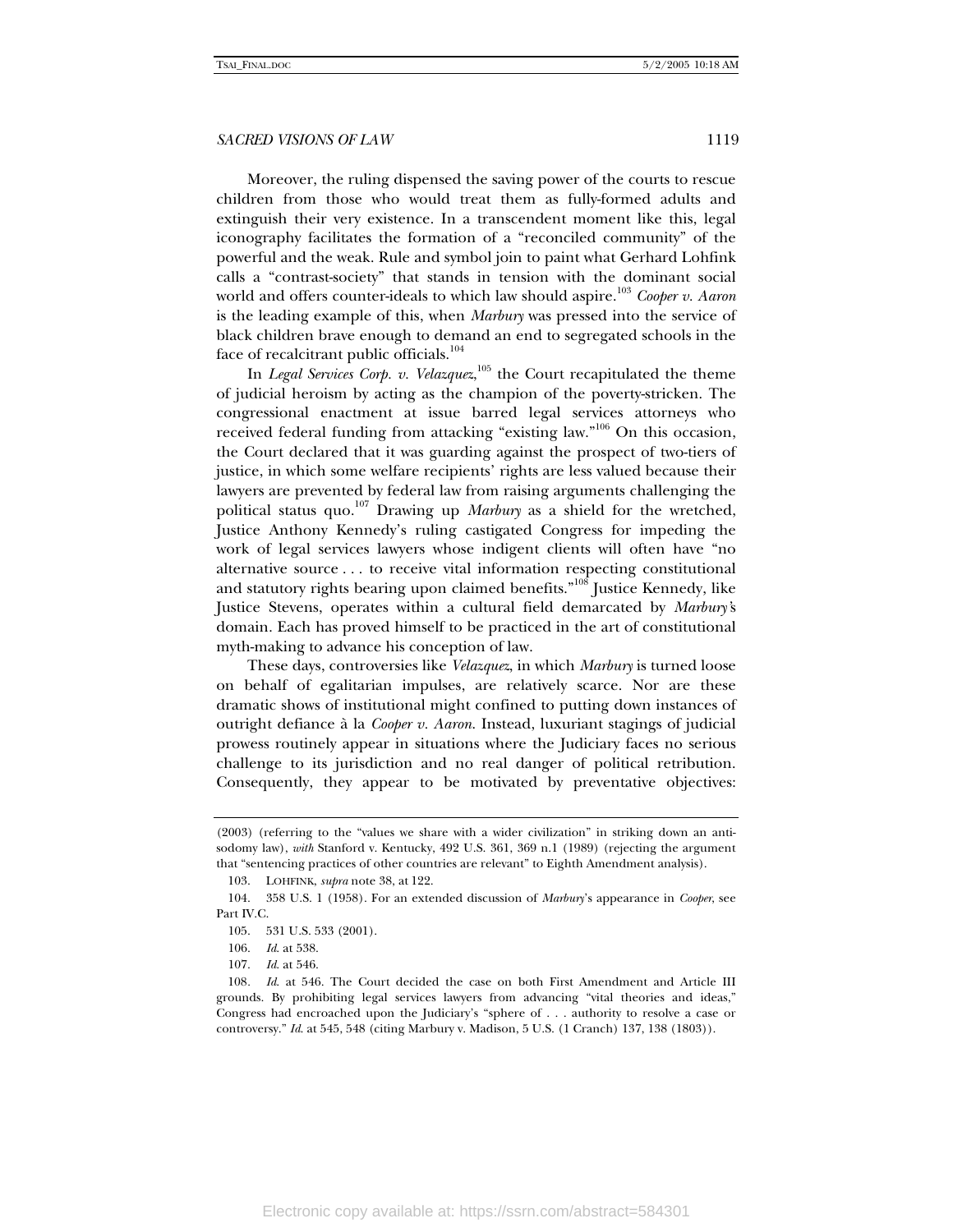avoiding the erosion of public trust in the Judiciary so carefully nurtured over the decades. Indeed, the notion that courts are the very best vehicles for securing freedom today borders on fundamentalism.

#### *B. CATECHISMS OF JUDICIAL CENTRALITY*

Because the average citizen is unfamiliar with the details of the case or the fine points of jurisdiction, references to *Marbury* will often be accompanied by a forceful reminder that "[i]t is emphatically the province and duty of the judicial department to say what the law is."<sup>109</sup> It is this phrase that evidences the most visible connection between the Supreme Court's agenda and popular understandings of law. Recitation of Marshall's famous words fulfills a special function: as the secular equivalent of religious catechism.

*Catechesis* has been described as "an education in the faith of children, young people and adults which includes especially the teaching of Christian doctrine imparted, generally speaking, in an organic and systematic way, with a view to initiating the hearers into the fullness of Christian life."<sup>110</sup> Legal doctrine is imparted in analogous fashion, through the teaching of core traditions and modes of life; the unification of mind, body, and mystery through the staging of legal performatives; and finally, the dissemination of conceptions of law as truth (or at least the closest human versions of truth).

The ceremonial recitation of liturgical sayings simultaneously fulfills three functions: (1) *existential induction*; (2) *institutional creation*; and (3) *presentification*. 111 First, repetition of *Marbury*-inspired language allows believers to participate in the community and confirms their place within the legal order. Second, the interplay animates guiding precepts, "enabl[ing] the act of faith to have a concrete content."112 It operates to reenact and thus to reaffirm the rule of law.<sup>113</sup> Third, the performance allows law to be internalized and reproduced by the listeners themselves.

While the "duty to say what the law is" formula reminds and instructs the laity, it does so at the risk of inspiring unthinking obedience rather than heartfelt devotion. This danger runs in both directions—just as the believer is encouraged to assent, so too elites who resort to such linguistic cues are

<sup>109</sup>*. Marbury*, 5 U.S. (1 Cranch) at 177.

 <sup>110.</sup> The constituent elements of catechisis are "the initial proclamation of the Gospel or missionary preaching through the kerygma to arouse faith, apologetics or examination of the reasons for belief, experience of Christian living, celebration of the sacraments, integration into the ecclesial community, and apostolic and missionary witness." POPE JOHN PAUL II, APOSTOLIC EXHORTATION CATECHESI TRADENDAE 26 (1979).

 <sup>111.</sup> JEAN LADRIERE, THE PERFORMATIVITY OF LITURGICAL LANGUAGE 60–61 (1973).

 <sup>112.</sup> PAUL TILLICH, DYNAMICS OF FAITH 24 (1957).

 <sup>113.</sup> As Paul Kahn explains, *Marbury* constructs a conception of law that is enduring, set apart from politics, legitimated by popular sovereignty, and expressed in coercive interventions. *See* KAHN, *supra* note 17, at 19–34.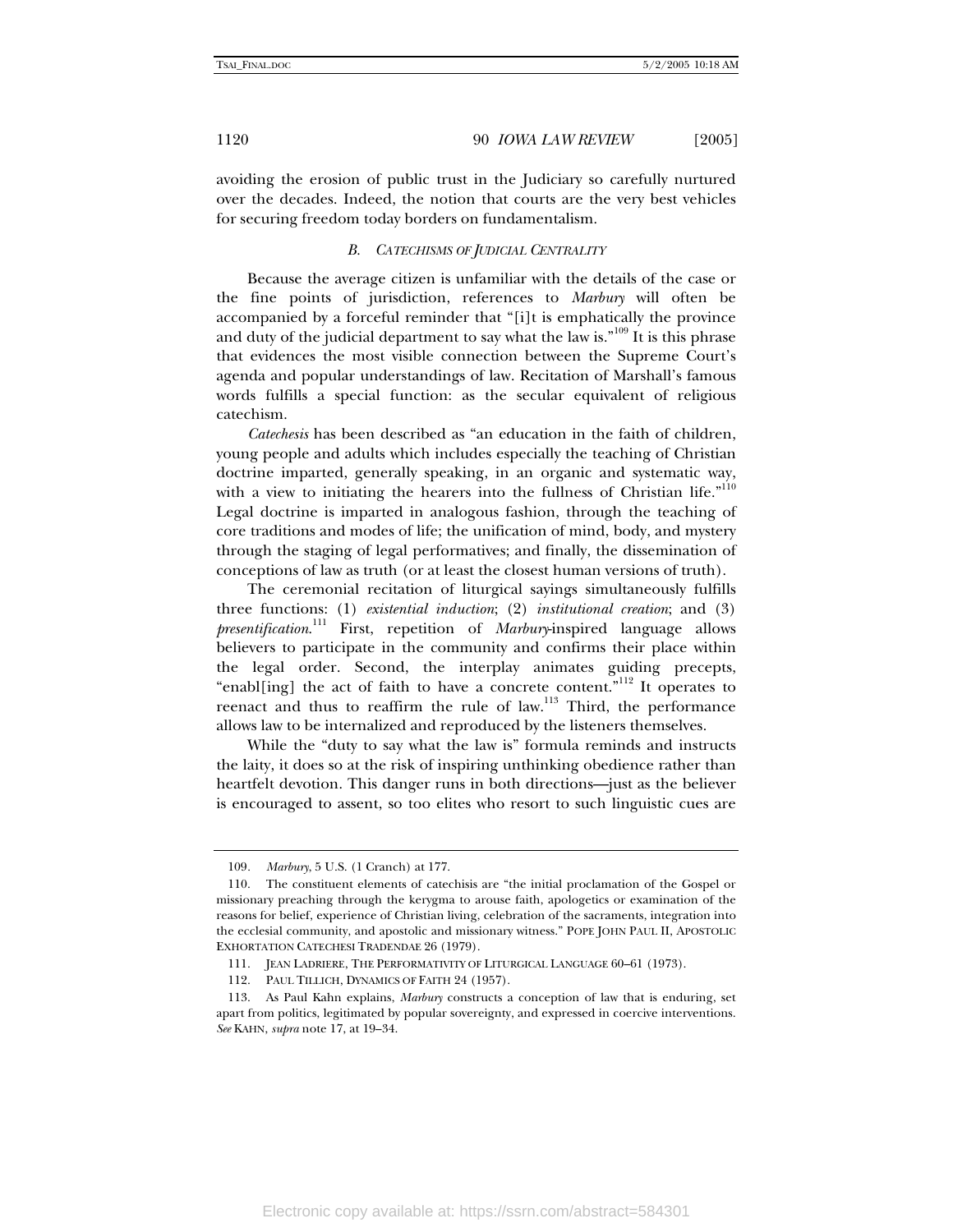emboldened to rely on heavy-handed mantras to demand rote responses. Symbolic communication may be unavoidable, but one would not want law reduced to nothing more than a series of short-cuts, grunts, and halfwhispers.

Because of their resonance, one must always be watchful of the causes in which constitutional mantras are enlisted. Lately, *Marbury*'s radiance has been extended for the purpose of advancing a juricentric conception of the constitutional order. That is to say, the people's own faith in the courts has been evoked to cajole, berate, and beat back the very institutions most responsive to the people's concerns.

A good deal of ink has been spilled over the dangers of an imperial judiciary.<sup>114</sup> Nevertheless, as recently as 1995, in *Miller v. Johnson,*<sup>115</sup> the Court cited the holy trinity of judicial prerogative in a single breath: *Marbury, Baker v. Carr*, and *Cooper v. Aaron*. 116 Justice Kennedy, writing for the Court, struck down a set of oddly shaped majority black legislative districts in the State of Georgia.<sup>117</sup> The redistricting plan at issue bore the imprimatur of the U.S. Department of Justice, secured through the pre-clearance process under Section 5 of the Voting Rights Act.<sup>118</sup>

Refusing to defer to the Justice Department's expertise, the Court expounded:

Were we to accept the Justice Department's objection itself as a compelling interest adequate to insulate racial districting from constitutional review, we would be surrendering to the Executive Branch our role in enforcing the constitutional limits on racebased official action. We may not do so. See, e.g., United States v. Nixon (judicial power cannot be shared with Executive Branch); Marbury v. Madison ("It is emphatically the province and duty of the judicial department to say what the law is"); cf. Baker v. Carr (Supreme Court is "ultimate interpreter of the Constitution"); Cooper v. Aaron ("permanent and indispensable feature of our constitutional system" is that "the federal judiciary is supreme in the exposition of the law of the Constitution"). $119$ 

This *Marbury*-driven flourish is astonishing, revealing not merely the boldness with which the modern Court routinely portrays its own authority,

<sup>114</sup>*. See, e.g.*, BICKEL, *supra* note 89, at 17; MARK TUSHNET, TAKING THE CONSTITUTION AWAY FROM THE COURTS 6–14 (1999); Robert C. Post & Reva Siegel, *Legislative Constitutionalism and Section Five Power: Policentric Interpretation of the Family and Medical Leave Act*, 112 YALE L.J. 1943, 2026–39 (2003).

 <sup>115. 515</sup> U.S. 900 (1995).

<sup>116</sup>*. Id.* at 922 (discussing Marbury v. Madison, 5 U.S. (1 Cranch) 137, 177 (1803); Baker v. Carr, 369 U.S. 186, 211 (1962); Cooper v. Aaron, 358 U.S. 1, 18 (1958)).

 <sup>117.</sup> *Miller*, 515 U.S. at 924–25, 928.

 <sup>118.</sup> *Id*. at 925–27.

<sup>119</sup>*. Id*. at 922 (citations omitted).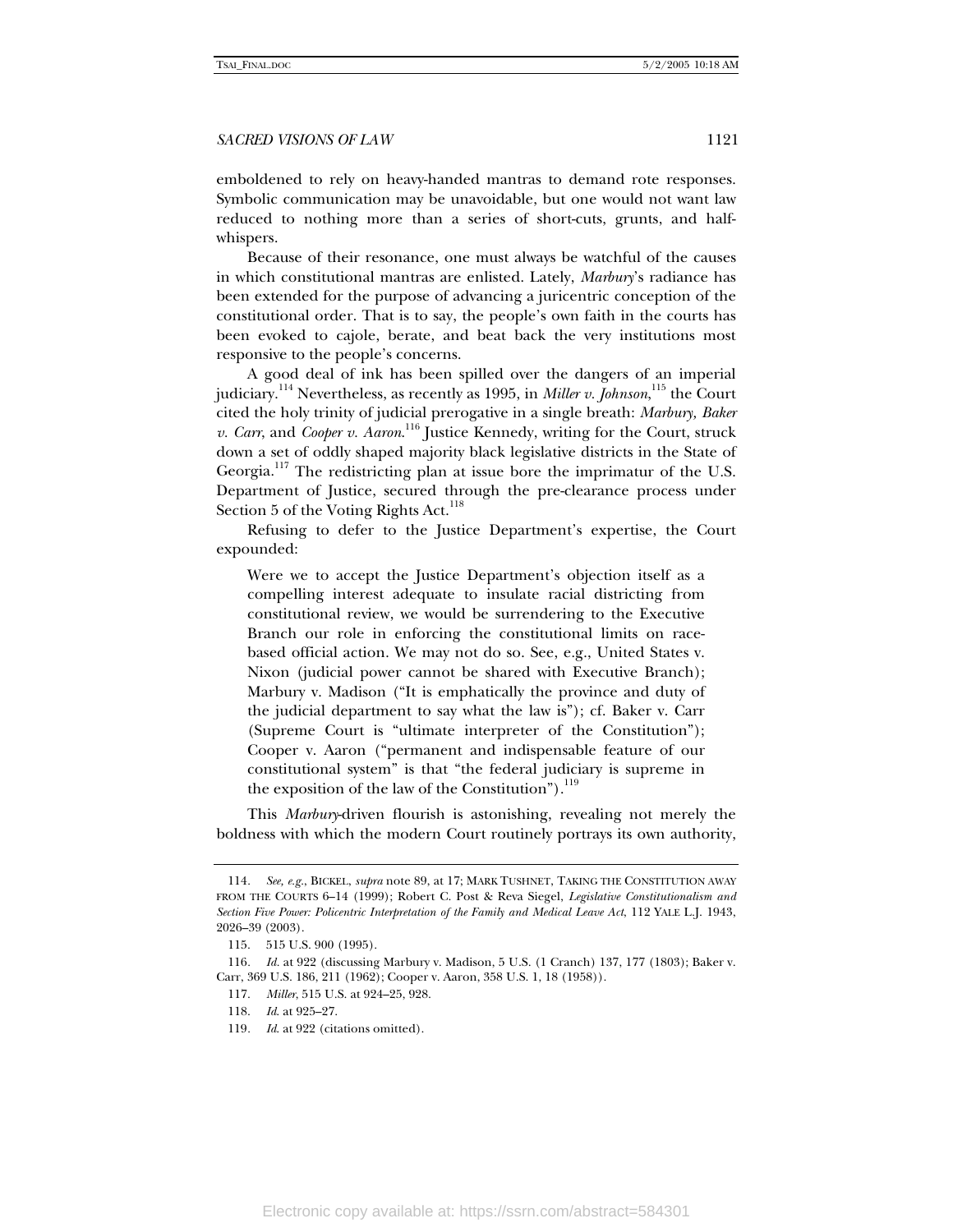but also its sense that legitimacy is more closely aligned with popular sentiment than professional attitudes. To put it another way, the reproduction of legitimacy anxiety has become just another part of a jurist's spiritual weaponry.<sup>120</sup>

What L.H. LaRue memorably described as a story of jurisdictional constraints in its original telling has metamorphosed into an emblem that primarily signifies limits *on other constitutional actors*. 121 The principle of judicial self-limitation has become a symbol of self-empowerment. When it is unveiled in the course of an opinion, *Marbury* can bolster the stature of the Judiciary in the eyes of the faithful (an integrative effect) or undercut the authority of another entity (a disintegrating effect).

In *City of Boerne v. Flores*, 122 the Justices reached for *Marbury* no less than four times in a show of rhetorical force. They did so in order to diminish the scope of Congress's authority under Section Five of the Fourteenth Amendment to enact the Religious Freedom Restoration Act (RFRA).<sup>123</sup> Passed in response to *Employment Division of Oregon v. Smith*,<sup>124</sup> its purpose was to provide statutory protection against incursions on religious liberty by laws of general applicability.<sup>125</sup>

Denying Congress this power, Justice Kennedy's opinion declared that the very notion of judicial review "is based on the premise that the 'powers of the legislature are defined and limited . . . .'"126 The Court's opinion closed by insisting that:

When the Court has interpreted the Constitution, it has acted within the province of the Judicial Branch, which embraces the duty to say what the law is. When the political branches of the Government act against the background of a judicial interpretation of the Constitution already issued, it must be understood that in later cases and controversies the Court will treat its precedents with the respect due them under settled principles. $127$ 

Tacked to the end of this pair of key explanatory sentences, *Marbury* accomplished two objectives at once: it limited the sphere of another branch

 <sup>120.</sup> Cardozo described a judge's tools as part of a "legal armory . . . capable of furnishing a weapon for the fight and of hewing a path to justice." BENJAMIN N. CARDOZO, THE NATURE OF THE JUDICIAL PROCESS 45 (1921).

<sup>121</sup>*. See* LARUE, *supra* note 73, at 65.

 <sup>122. 521</sup> U.S. 507 (1997).

<sup>123</sup>*. Id*. at 516–18.

 <sup>124. 494</sup> U.S. 872 (1990). In *Smith*, the Court rejected a free exercise challenge to a state regulation of general applicability invoked against a state employee's sacramental use of peyote. *See id*. at 888–90.

 <sup>125.</sup> *City of Boerne*, 521 U.S. at 512, 515–16.

<sup>126</sup>*. Id*. at 516 (quoting Marbury v. Madison, 5 U.S. (1 Cranch) 137, 176 (1803)). Justice Kennedy's opinion was joined by Rehnquist, Stevens, Thomas, Ginsburg, and Scalia (in part).

<sup>127</sup>*. Id*. at 536 (citation omitted).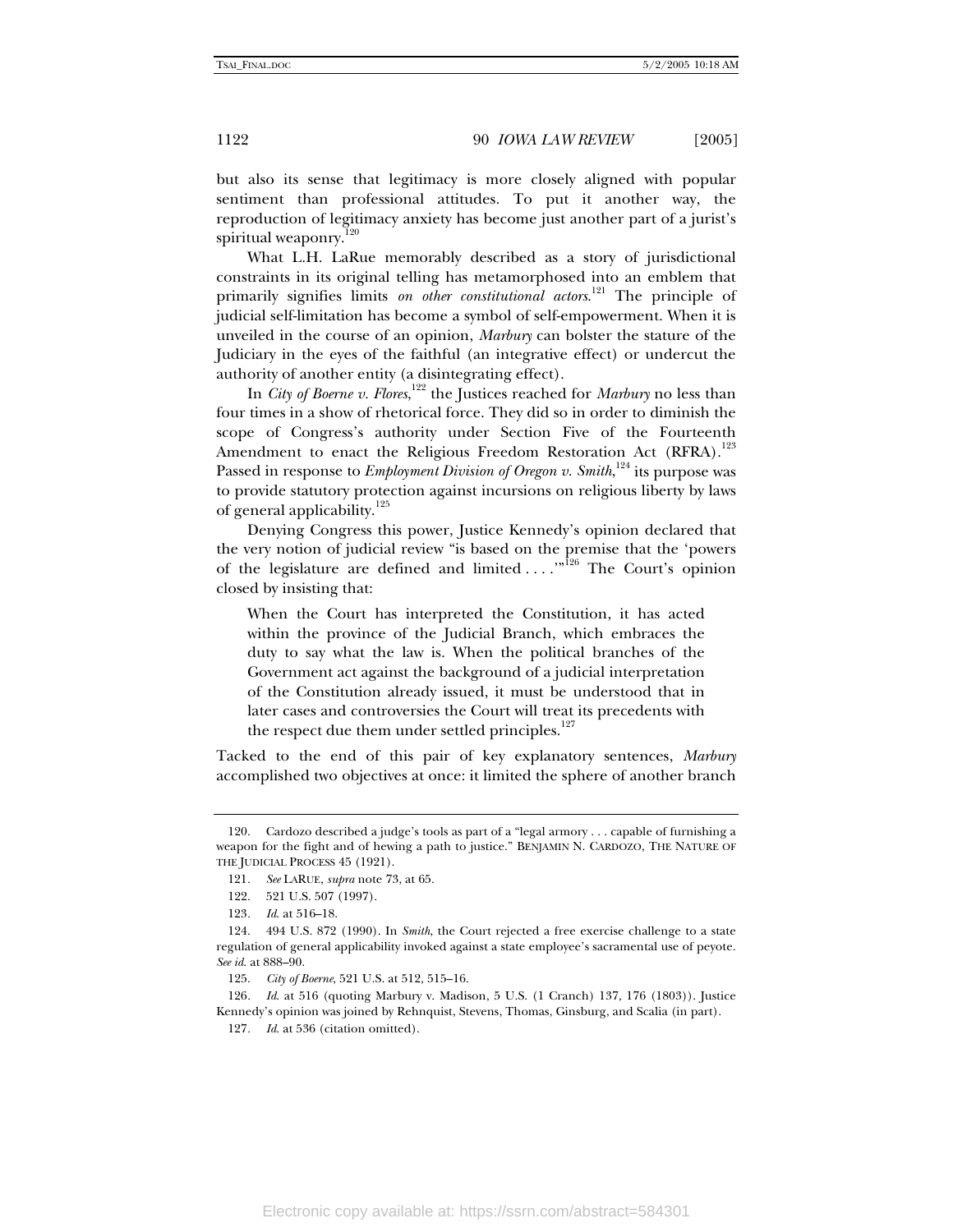of government and interposed the prestige of the Court in the midst of a contest over law's authorship. Where are the virtues of humility, patience, and foresight that characterized older models of lawgiving? Lost is the interpretive aim on the part of leaders in their dealings with the flock to "build them up and not to break them down."128

What is more, it was no cooperative faith tradition to which the High Court demanded other constitutional actors pay fealty, but a sharply vertical vision of law. There was little cause to take umbrage but for the fact that Congress's action contradicted the Court's self-understanding as the exclusive wellspring of our constitutional norms.<sup>129</sup> In support of a courtcentered conception of the constitutional process, the Justices not only invoked the "separation of powers" doctrine, they also raised the specter of Congress as rights-destroyer by warning darkly of "shifting legislative majorities" amending the Constitution outside of Article  $V^{130}$ .

It is doubtful that the heavens would have fallen if the Judiciary undertook a more collaborative reading of the Fourteenth Amendment.<sup>131</sup> In all events, this ostentatious *Marbury*-laden soliloquy betrayed the institution's own aggressive posture.132 If the judicial power holds out the promise of salvation, then the Court often acts like an Old Testament God jealous of his prerogatives.

*Marbury*'s reappearance served another purpose: it reassured the citizenry that courts have believers' best interests at heart. The Justices pointedly minimized the threat of religious discrimination by state actors,<sup>133</sup> thereby underscoring the overpowering sense that the Judiciary, not the political branches, can best be trusted to calibrate the law to protect citizens.134 Thus unfolded an epic battle over which institution is

132*. See City of Boerne*, 521 U.S. at 537.

<sup>128</sup>*. Jeremiah* 24:6–7; *see also* 1 *Thessalonians* 5:11.

<sup>129</sup>*. Accord* Kimel v. Fla. Bd. of Regents, 528 U.S. 62, 81 (2000) ("The ultimate interpretation and determination of the Fourteenth Amendment's substantive meaning remains the province of the Judicial Branch.").

<sup>130</sup>*. City of Boerne*, 521 U.S. at 529.

 <sup>131.</sup> RFRA did not so much impair the Court's capacity to decide questions in the usual Article III sense as it denied the Judiciary the last word on how best to protect religious liberty. The Court could have treated its own interpretations as setting a baseline for equal protection rights rather than a ceiling beyond which the political branches could not venture. *See generally* Robert C. Post & Reva B. Siegel, *Protecting the Constitution from the People: Juricentric Restrictions on Section Five Power*, 78 IND. L.J. 1 (2003).

<sup>133</sup>*. Id*. at 531 (noting how the hearings on "laws of general applicability which place incidental burdens on religion" produced much discussion that "centered upon anecdotal evidence").

 <sup>134.</sup> The *Boerne* Court's rhetoric foreshadowed its dismissive attitude towards the problem of official age discrimination a few short years later. In *Kimel*, the Court dismissed Congress's 1974 extension of the ADEA to the States as "an unwarranted response to a perhaps inconsequential problem." *Kimel*, 528 U.S. at 89.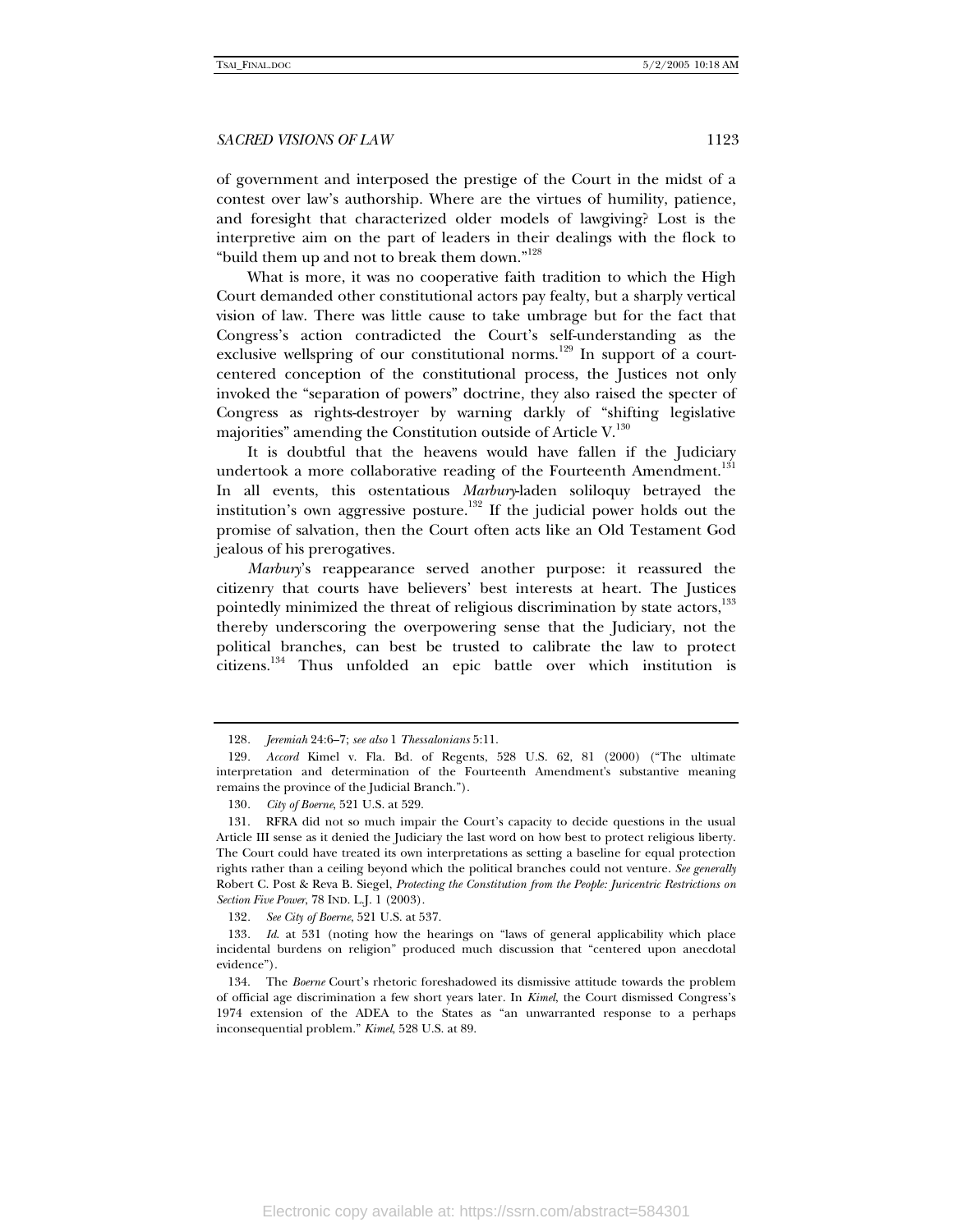authentically called to give voice to the law, played out in constitutional rules and reinforced through legal catechisms.

This certainly was not the first time this scene of *Marbury* worship has played out in the legal domain; nor is it likely to be the last. Still, for those skeptical of the dominant model of judicial authority, a saying from Paul (a fellow interpreter of law) to the faithful gathered at Corinth seems apt: "[T]hough I have all the faith necessary to move mountains—if I am without love, I am nothing."135 Alexander Hamilton struck a similar theme in *The Federalist* No. 1: "For in politics, as in religion, it is equally absurd to aim at making proselytes by fire and sword. Heresies in either can rarely be cured by persecution."<sup>136</sup>

For the modern jurist, the lesson is that the esteem to which other constitutional actors are held impacts the efficacy of legal utterances and the quality of communal relationships. If the bonds of respect are eroded, law loses its poetic vitality, becoming little more than a blunt instrument that leaves dark hues of resentment in its wake.

#### *C. THE MYTH OF THE RELUCTANT LAWGIVER*

One of *Marbury*'s enduring legacies is a set of highly stylized performative utterances that conjure what I call the myth of the reluctant lawgiver, a deeply-embedded archetype. This judicial visage leaps to life from the original decision's language of solemn duty, even if *Marbury* itself is not always explicitly mentioned. Yet when a constitutional actor exhibits reluctance to wield power, one can be reasonably sure that he will ultimately exercise that prerogative.

Emphasizing responsibility over institutional province, the lawgiver takes up his role with palpable reticence. In propounding law, he claims to feel "compelled" or "constrained" to exercise authority "imposed" upon him.<sup>137</sup> There is a piquant populist flavor to this appeal: one can almost picture a jurist lobbying the American people to show compassion for those who are called to interpret the Constitution.

One of the oldest instances of this style of symbolic discourse occurred during the controversy over the Second National Bank. The momentous opinion in *McCulloch v. Maryland* upholding the legislation that established

 <sup>135. 1</sup> *Corinthians* 13:2–3.

 <sup>136.</sup> THE FEDERALIST NO. 1, *supra* note 28, at 5 (Alexander Hamilton).

 <sup>137.</sup> The Supreme Court noted:

The Constitution has imposed upon this Court final authority to determine the meaning and application of those words of that instrument which require interpretation to resolve judicial issues. With that responsibility, we are compelled to examine for ourselves the statements in issue and the circumstances under which they were made . . . .

Pennekamp v. Florida, 328 U.S. 331, 335 (1946); *see also* Connick v. Myers, 461 U.S. 138, 150 n.10 (1983) (quoting *Pennekamp*).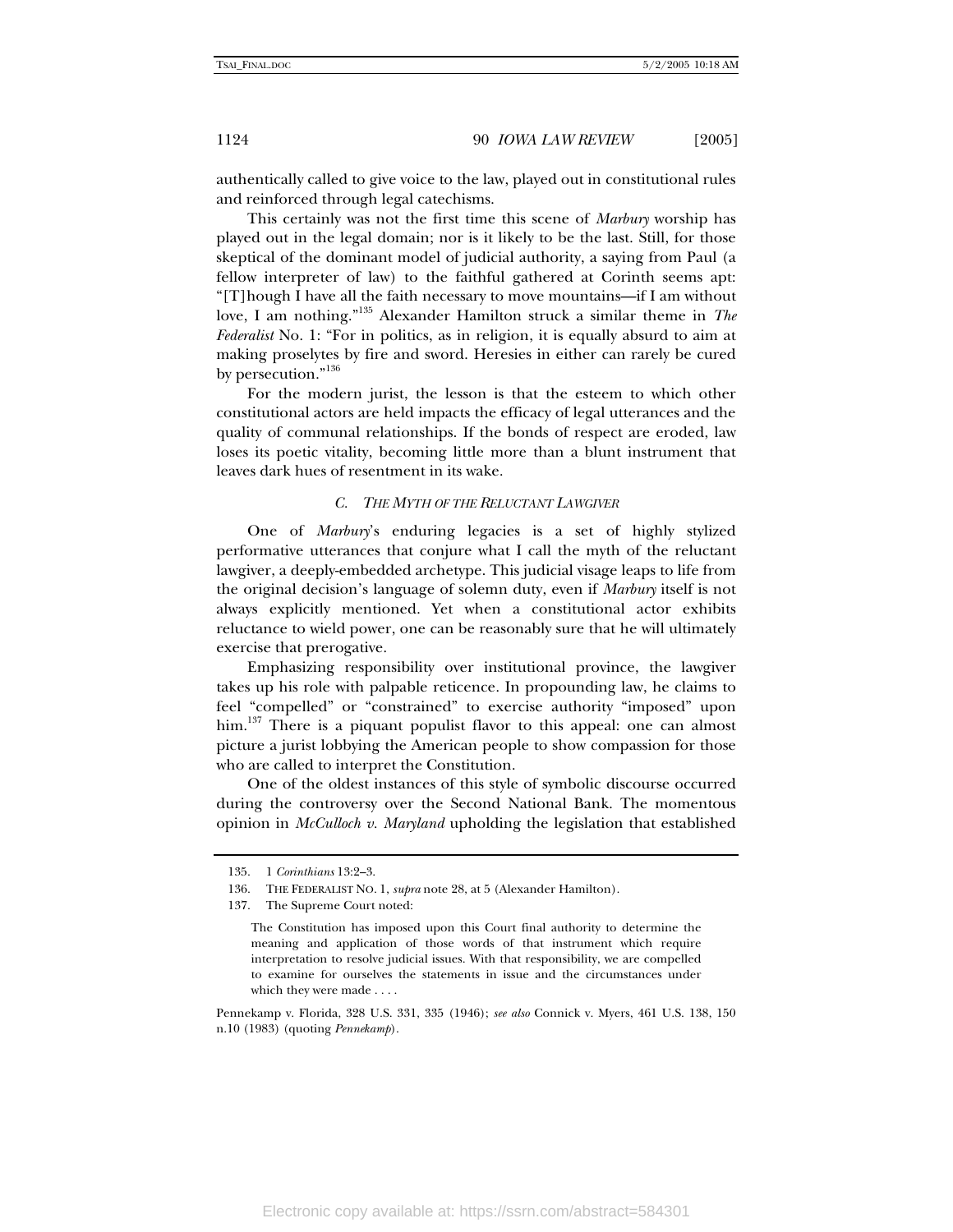the Bank may have vindicated Hamilton's Federalist vision for monetary policy, but the language was vintage Marshall: timeless, declarative, expansive.<sup>138</sup> Evincing an acute awareness of the contentious nature of the dispute, the opinion added a gloss of reticence on *Marbury*'s duty-bound rhetoric, nearly weeping over the "*awful* responsibility" bestowed upon the Court by the Constitution to interpret its guarantees.<sup>139</sup> By underscoring the weightiness of his load and appearing to resist a full-throated exercise of power, Marshall sought to cultivate trust and social acceptance of the Court's judgment. Public-mindedness appears to be the orator's motivation rather than a desire for personal aggrandizement.

In the seminal decision of *Trop v. Dulles*,<sup>140</sup> which held denaturalization of an unwanted war deserter to be cruel and unusual punishment, the Justices characterized the interpretive role as "inescapably" theirs.<sup>141</sup> Similarly, in *Thompson v. Oklahoma*, the Court spiced its analysis of death penalty jurisprudence with this hint of regret over its sacred trust: "the task of interpreting ... the Constitution ultimately falls to us  $\dots$ <sup>142</sup>. The signal is as loud as it is clear: No one else is charged with this hallowed task; no one else in her right mind would seek it out.

More recently, we saw this *dramatis personae* unveiled in *Bush v. Gore*, 143 the presidential election case that catapulted George W. Bush into the White House. The *per curiam* decision overturning the Florida Supreme Court's recount order memorably recapitulated the rhetoric of reticence:

None are more conscious of the vital limits on judicial authority than are the Members of this Court, and none stand more in admiration of the Constitution's design to leave the selection of the

 <sup>138.</sup> McCulloch v. Maryland, 17 U.S. (4 Wheat.) 316 (1819) (emphasis added); *see also*  Butler v. Michigan, 352 U.S. 380, 384 (1957) (saying that the Court is "constrained to reverse" obscenity conviction on free speech grounds).

<sup>139</sup>*. McCulloch*, 17 U.S. at 400 (emphasis added). According to Marshall:

No tribunal can approach such a question without a deep sense of its importance, and of the awful responsibility involved in its decision. But it must be decided peacefully, or remain a source of hostile legislation, perhaps, of hostility of a still more serious nature; and if it is to be so decided, by this tribunal alone can the decision be made. On the supreme court of the United States has the constitution of our country devolved this important duty.

*Id*. at 400–01.

 <sup>140. 356</sup> U.S. 86 (1958). Here, too, Earl Warren's opinion for the Court rang with the sensation of passive, even regretful, judgment: "That issue confronts us, and the task of resolving it is inescapably ours. . . . . When it appears that an Act of Congress conflicts with one of these provisions, we have no choice but to enforce the paramount commands of the Constitution. We are sworn to do no less." *Id*. at 103–04.

 <sup>141.</sup> *Id*. at 103.

 <sup>142. 487</sup> U.S. 815, 833 n.40 (1988) (citing Marbury v. Madison, 5 U.S. (1 Cranch) 137, 177 (1803)).

 <sup>143. 531</sup> U.S. 98 (2000).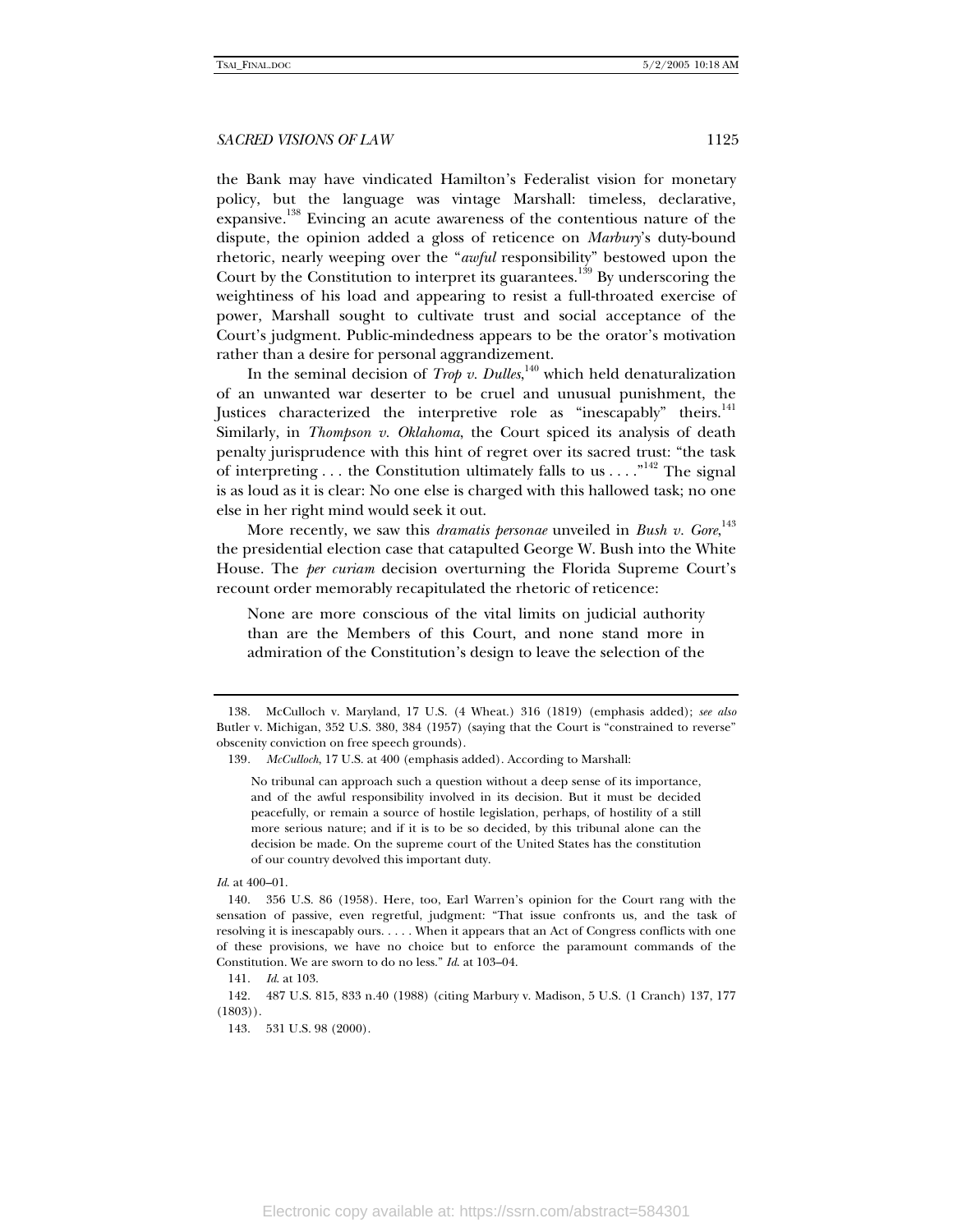President to the people, through their legislatures, and to the political sphere. When contending parties invoke the process of the courts, however, it becomes our unsought responsibility to resolve the federal and constitutional issues the judicial system has been forced to confront.<sup>144</sup>

This clever move recalled *Marbury's* characterization of judicial review as an essential part of our system of government,<sup>145</sup> though it also obscured the reality that the Court twice exercised its *discretionary* review process to intervene in the electoral process.

Staged hesitance is an effective technique for a faceless institution at once to personify justice and to maintain a studied detachment. In assuming this mystical identity, the Justices convey the impression that their prerogative is being exercised out of sheer "necessity," and that an alternative outcome would amount to abject "surrender."<sup>146</sup> Interpretation is cast as a divine calling. Though others might shirk their responsibility to constitutional ideals, this performance suggests, the Judiciary cannot forsake its destiny. Other tell-tale signs of this type of myth-making include language inviting accolades for tough-mindedness in rendering an unpopular decision<sup>147</sup> or suggesting that others' actions led to the interpretive outcome in a given dispute. $148$ 

The reluctant hero figure draws upon a number of literary and folkloric analogues: the Once and Future King who is chosen by Providence and makes a triumphal return, $149$  or the Judeo-Christian God who periodically sends prophets, judges, and kings to aid his flock, but only after they have lost their way.<sup>150</sup>

The gulf between humility in service and disempowerment through selfaggrandizement is illustrated by the different places of honor accorded the iconic figures of Moses and Saul. Moses, chosen by Yahweh to lead the newly unshackled flock to the Promised Land, is beset by doubts that the people will believe him or heed his words. "'Please, my Lord, I have never been eloquent,'" Moses protests upon learning of his mission, "'for I am slow and

<sup>144</sup>*. Id*. at 111.

<sup>145</sup>*. Marbury*, 5 U.S. (1 Cranch) at 177.

<sup>146</sup>*. See* Miller v. Johnson, 515 U.S. 900, 922 (1995) (stating that deferring to the Department of Justice's view that race-based districting complies with the Voting Rights Act "would be surrendering to the Executive Branch our role in enforcing the constitutional limits on race-based official action." (citing *Marbury*, 5 U.S. (1 Cranch) at 177)); *see also Marbury*, 5 U.S. (1 Cranch) at 177 (describing the exercise of judicial review as a "necessity" under our form of limited government).

<sup>147</sup>*. See, e.g.*, Bush v. Gore, 538 U.S. 98, 111 (2000); Planned Parenthood v. Casey, 505 U.S. 833, 865–66 (1992).

<sup>148</sup>*. See, e.g.*, *Bush*, 538 U.S. at 111.

<sup>149</sup>*. See generally* SIR THOMAS MALORY, LE MORTE D'ARTHUR (Stephen H.A. Shepherd ed., 2004); T.H. WHITE, THE ONCE AND FUTURE KING (1939).

<sup>150</sup>*. See, e.g.*, *Exodus* 3:1–15; *Judges* 6:7–10; 1 *Samuel* 1:19–28.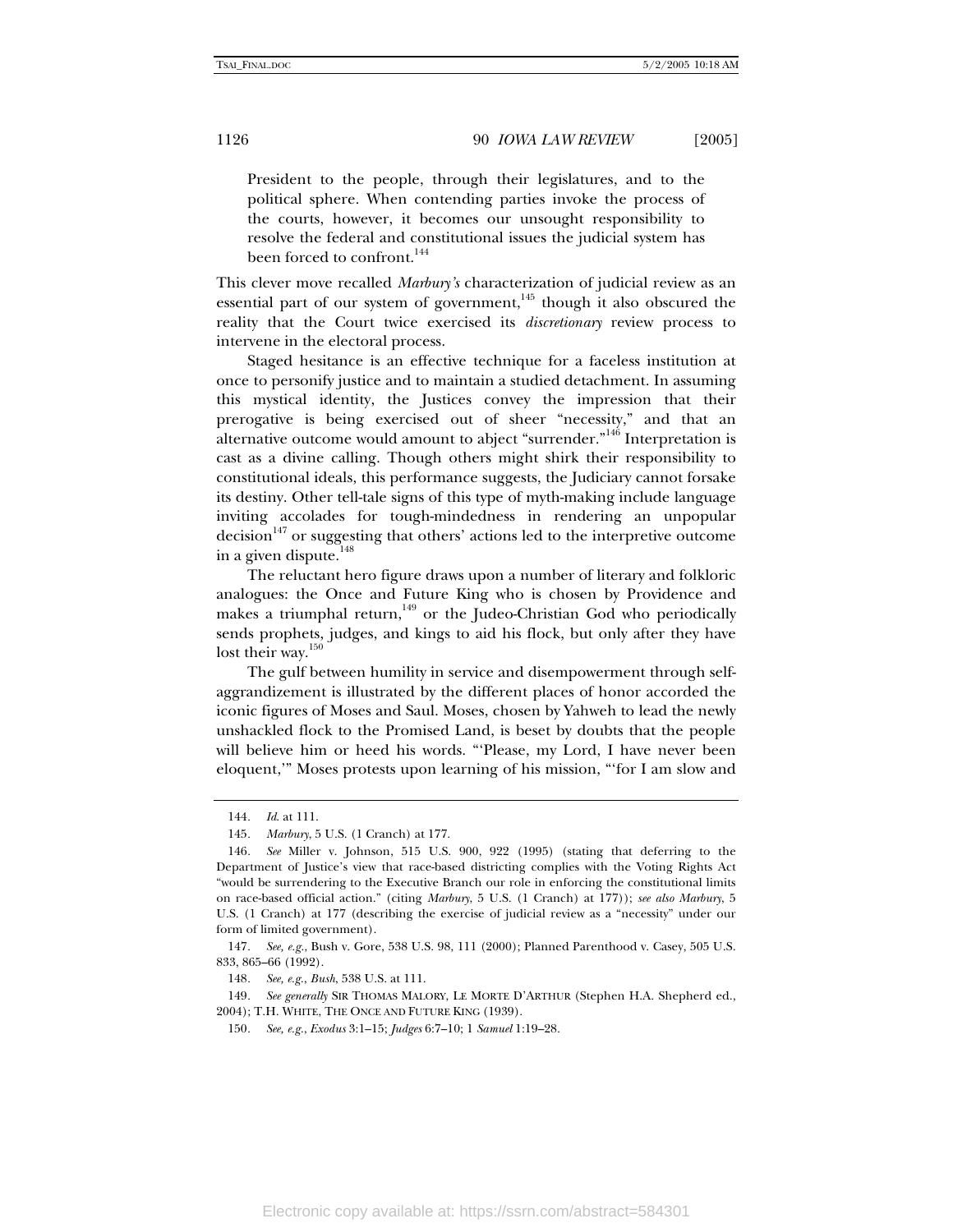hesitant of speech."<sup>151</sup> God's anger momentarily kindled at these remarks, but this merely redoubled his faith in his chosen: Moses was given a staff by which to work miracles to convince the faithful, and he gained the assistance of Aaron, whose gift of speech would serve Moses' cause.<sup>152</sup> There, too, ancient myth and symbols of authority were creatively united to reawaken belief in the law.

By contrast, Saul, Israel's second king, is abandoned for choosing to carry out Yahweh's commands in such a way as to accommodate his personal desire for popularity. Ordered to crush Israel's opponents and lay everything under a curse of destruction, Saul's army instead "spared . . . the best of the sheep and cattle the fatlings and lambs and all that was good."<sup>153</sup>

Another striking incarnation of the reluctant lawgiver is revealed in Shakespeare's *Julius Caesar*, in which the would-be ruler thrice refuses the crown. As Brutus foreshadows in Scene I upon witnessing the excited crowds trailing Caesar's procession in the public square: "What means this shouting? I do fear the people/Choose Caesar for their king."<sup>154</sup>

Midway through Scene II of Act I, Brutus pulls aside Casca to inquire about Caesar's interactions with the common people that day:

- Casca: Why, there was a crown offered him; and, being offered him, he put it by with the back of his hand, thus; and then the people fell a-shouting.
- Brutus: What was the second noise for?
- Casca: Why, for that too.
- Brutus: Was the crown offered him thrice?
- Casca: Ay, marry, was't, and he put it by thrice, everytime gentler than other; and at every putting-by mine honest neighbours shouted.
- Cassius: Who offered him the crown?
- Casca: Why, Antony.

Brutus: Tell us the manner of it, gentle Casca.

Casca: I can as well be hanged as tell the manner of it: it was mere foolery; I did not mark it. I saw Mark Antony offer

<sup>151</sup>*. Exodus* 4:10–11.

<sup>152</sup>*. Id*. at 4:10–17.

 <sup>153. 1</sup> *Samuel* 15:9. Although Samuel's intent was to sacrifice this bounty to Yahweh, his actions countermanded Yahweh's direct command and interposed his personal desire for worship and respect by others. *Id*.

 <sup>154.</sup> THE COMPLETE WORKS OF WILLIAM SHAKESPEARE 950 (W.J. Craig ed., 1919).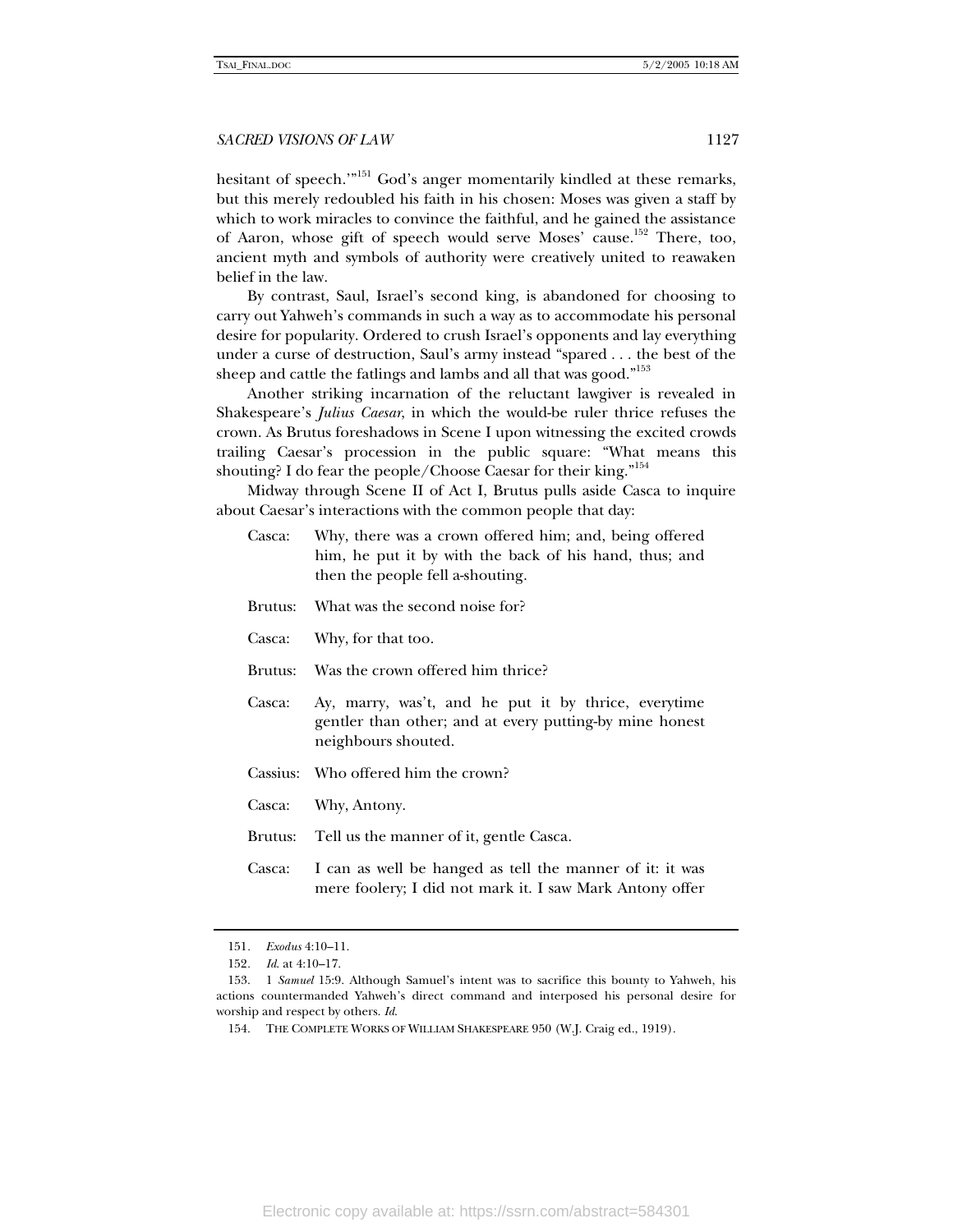him a crown; yet 'twas not a crown neither, 'twas one of these coronets; and, as I told you, he put it by once; but, for all that, to my thinking, he would fain have had it. Then he offered it to him again; then he put it by again; but, to my thinking, he was very loath to lay his fingers off it. And then he offered it the third time; he put it the third time by; and still as he refused it the rabblement shouted and clapped their chopped hands, and threw up their sweaty night-caps, and uttered such a deal of stinking breath because Caesar refused the crown, that it had almost choked Caesar; for he swounded and fell down at it: and for mine own part, I durst not laugh, for fear of opening my lips and receiving the bad air.

- Cassius: But soft, I pray you: what! did Caesar swound?
- Casca: He fell down in the market-place, and foamed at mouth, and was speechless.
- Brutus: 'Tis very like: he hath the falling-sickness.
- Cassius: No, Caesar hath it not; but you, and I,/And honest Casca, we have the falling-sickness.
- Casca: I know not what you mean by that; but I am sure Caesar fell down. If the tag-rag people did not clap him and hiss him, according as he pleased and displeased them, as they use to do the players in the theatre, I am no true  $man.<sup>155</sup>$

Not only is the scene recounted by Casca deliberately staged by Caesar, its heightened artificiality serves a dual purpose. The simulated quality of Caesar's crowning is exemplified by the informal nature of the setting (the local market), the fake crown offered by Antony, and Caesar's own exaggerated reactions; all of it allows him to reach for the fruits of his ambition while allowing him to deny his intentions. Indeed, "when he [Caesar] came to himself again, he said, if he had done or said any thing amiss, he desired their worships to think it was his infirmity."<sup>156</sup>

But there is another layer of performance. Through the marketplace incident's re-staging by Casca and his fellow conspirators, the audience understands Caesar's performance to be merely a warm-up act in his play for power. Each time Caesar refuses the makeshift crown, the crowd gets progressively more agitated; in the minds of his detractors, Caesar's

<sup>155</sup>*. Id*. at 951–52.

<sup>156</sup>*. Id*. at 952 (recounted by Casca).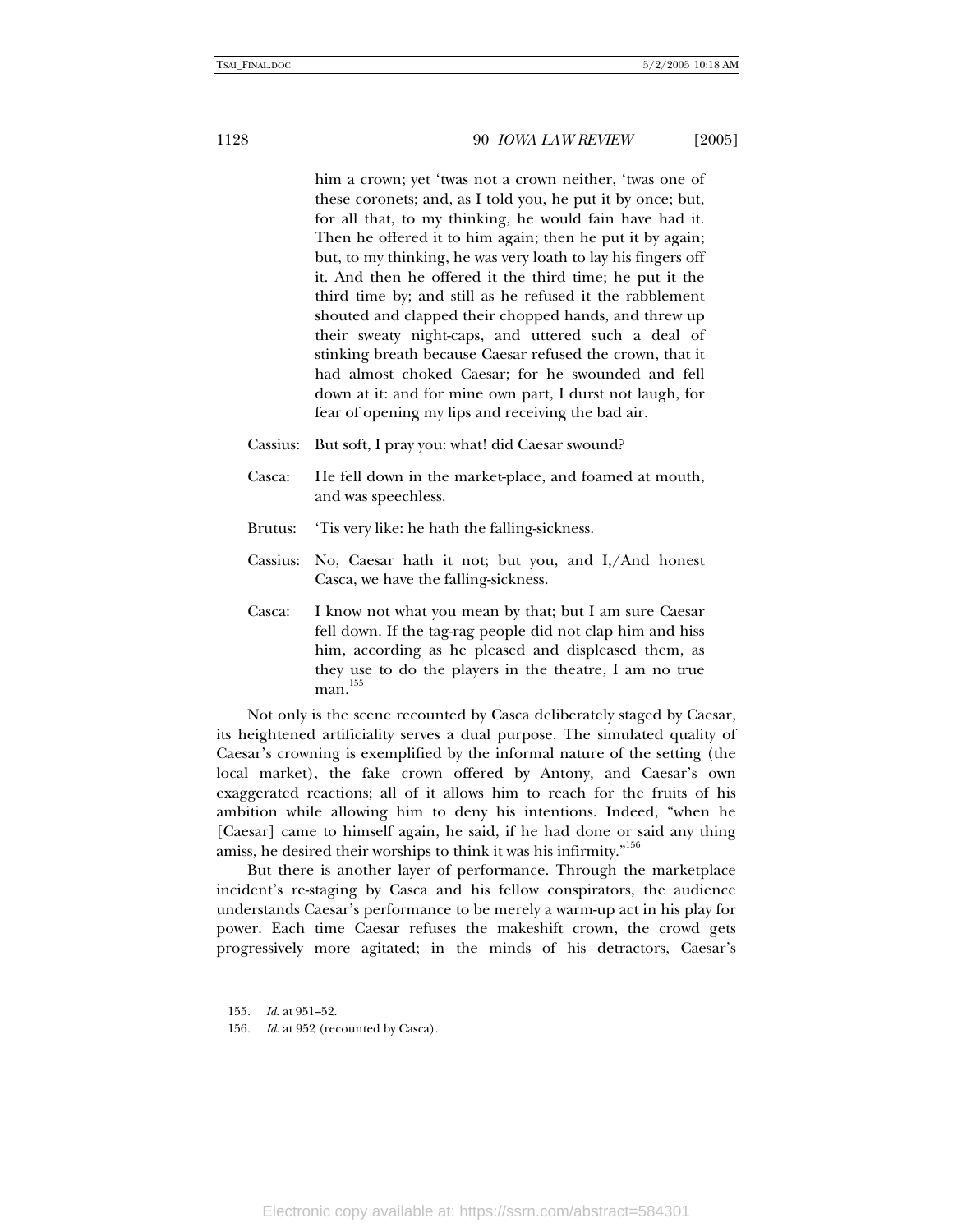reputation and influence grows with each disavowal of sovereign authority. As the conspirators rightly perceive these ominous developments, one's outward pretension to power is inversely related to the willingness of others to cede it. Openly coveting authority will raise another's hackles; denying one's ambition, by contrast, usually softens resistance.

So it is in the realm of constitutional law. In *Marbury*, Marshall leavened his exposition on judicial responsibility with an extravagant disavowal of any motive to "intrude into the cabinet, and to intermeddle with the prerogatives of the executive."<sup>157</sup> This legal-cultural template has been recycled ever since.

The sudden, valiant image of the accidental lawgiver forced to act by unavoidable circumstances is comforting to the citizenry. This type of casting mastered by the American jurist reframes the question of prerogative into one of *motivation*. 158 In doing so, the strategy strives to preempt concerns that the actor is bent on power usurpation, as hesitation is taken as a symptom of the virtues of selflessness and principle. Indeed, the ideal of law—even more so than the romantic view of politics—excludes the corrupting qualities of personal interest. But in personifying the institution in this fashion, the Court is also shading the fact that in most cases tackling the matter in the first place was entirely a discretionary decision, as well as the fact that interpretive choices are neither preordained nor mechanical acts.

Moreover, through feigned reluctance to exercise judicial review, the force necessary to meet the imagined threat to order is accordingly characterized as a temporary, extraordinary state of affairs. This signals that the judicial intervention is, or should be seen as, limited in scope and duration.

The fact that this visage is still assumed in an age of discretionary review reveals not only that it is an entrenched practice, but also that the fable continues to resonate with Americans. Because of our acceptance of *Marbury*-inspired accounts of the rule of law, we instinctively appreciate how each of the acts in the tale should unfold. The peaceful era is followed by the dark times. Once order is rhetorically reestablished through the intervention of the Court, its judgment promises to usher in a golden age. Having vanquished the latest threat to the realm, the Court withdraws and resumes its watchful repose. Joseph Campbell describes this cycle as the

 <sup>157.</sup> Marbury v. Madison, 5 U.S. (1 Cranch) 137, 170 (1803).

 <sup>158.</sup> This is a time-worn, if effective, tactic. Bickel astutely observed how images can be used to legitimize power, noting that this move "obscure[d] the reality that when the Supreme Court declares unconstitutional a legislative act or the act of an elected executive, it thwarts the will of representatives of the actual people of the here and now . . . ." BICKEL, *supra* note 89, at 16–17. Whether one accepts or rejects Bickel's premise that judicial review is a countermajoritarian institution, he was absolutely correct that ideals, myths, and images have played a crucial role in constitutional discourse.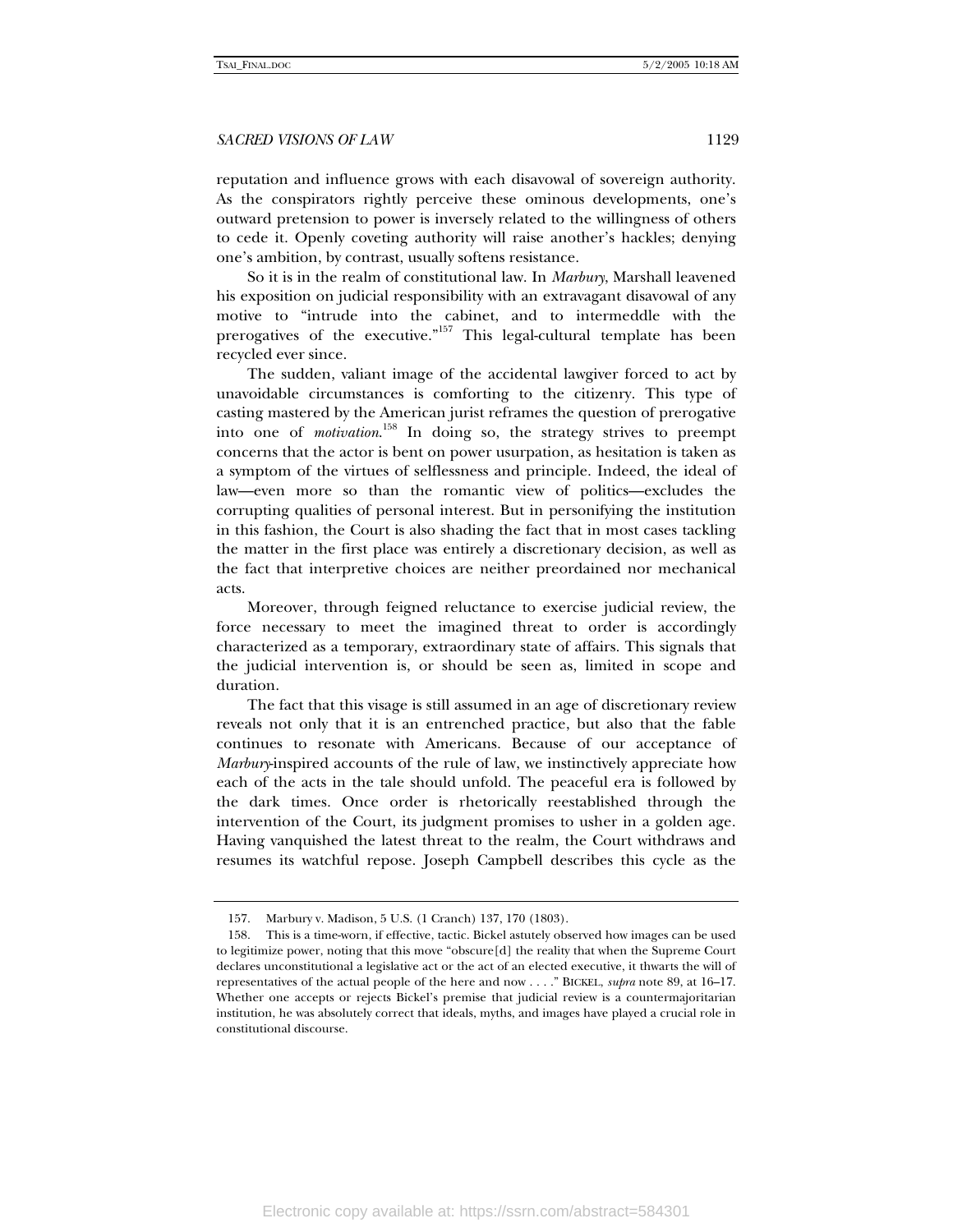"separation-initiation-return" structure of all hero myths.<sup>159</sup> Its absorption and reproduction through constitutional language helps to build support for juristic innovation, sometimes at the expense of other institutional actors.160

#### IV. *BROWN*: A TALISMAN OF LIMITATION

Iconographers teach that symbols are most effective when they exude "reverence, simplicity, and sincerity."161 Sadly, this cannot be said of *Brown*, the path-breaking ruling declaring racially segregated public education a violation of equal protection of the laws. To be sure, the decision enjoys a special place in popular culture today, but it has been a tarnished relic in professional circles since the very start. *Brown* may have inspired a generation of individuals to take up cause lawyering, but with each passing year the negative connotations of the case have calcified in the psyche of federal judges. The rich symbolic life of the case offers intriguing lessons as to how legal icons propel political change and how they are, in turn, remade by the very societal events that are unleashed.

This polysemous symbol will be dissected in two stages. The initial phase presents a narrative of *Brown*'s evolving place in the popular imagination in which the decision is initially received as a divisive force, but wins broad acceptance among believers over time; this trend is captured in the ruling's influence on the judicial appointments process. Turning to the case law, the subsequent step explicates the decision's uncertain state among jurists, who have thus far resisted *Brown*'s rehabilitation. The gulf between law's shepherds and the laity over one of their most recognizable symbols could not be greater.

### *A. POPULAR REHABILITATION*

The "advice and consent" phase of the judicial appointments process is a hotbed of popular sentiment. Through the prism of the Senate's labors an institution devoted to the keeping of our civic religion—one can chart the periods of division and consensus over *Brown*'s public meaning.

In the aftermath of the desegregation rulings, elected representatives from Southern states took advantage of judicial appointments to score political points and voice their constituencies' repudiation of *Brown*. During the confirmation hearings of William Brennan in 1957 and Potter Stewart two years later, both were interrogated over *Brown*'s premises, indicating that the populace had not yet unambiguously embraced the ruling, and

 <sup>159.</sup> JOSEPH CAMPBELL, THE HERO WITH A THOUSAND FACES 30 (2d ed. 1968).

<sup>160</sup>*. Id*. at 30. Campbell describes the archetypal hero as the "carrier of the shining blade, whose blow . . . will liberate the land." *Id*. at 16.

<sup>161</sup>*. See* STAFFORD, *supra* note 53, at 31.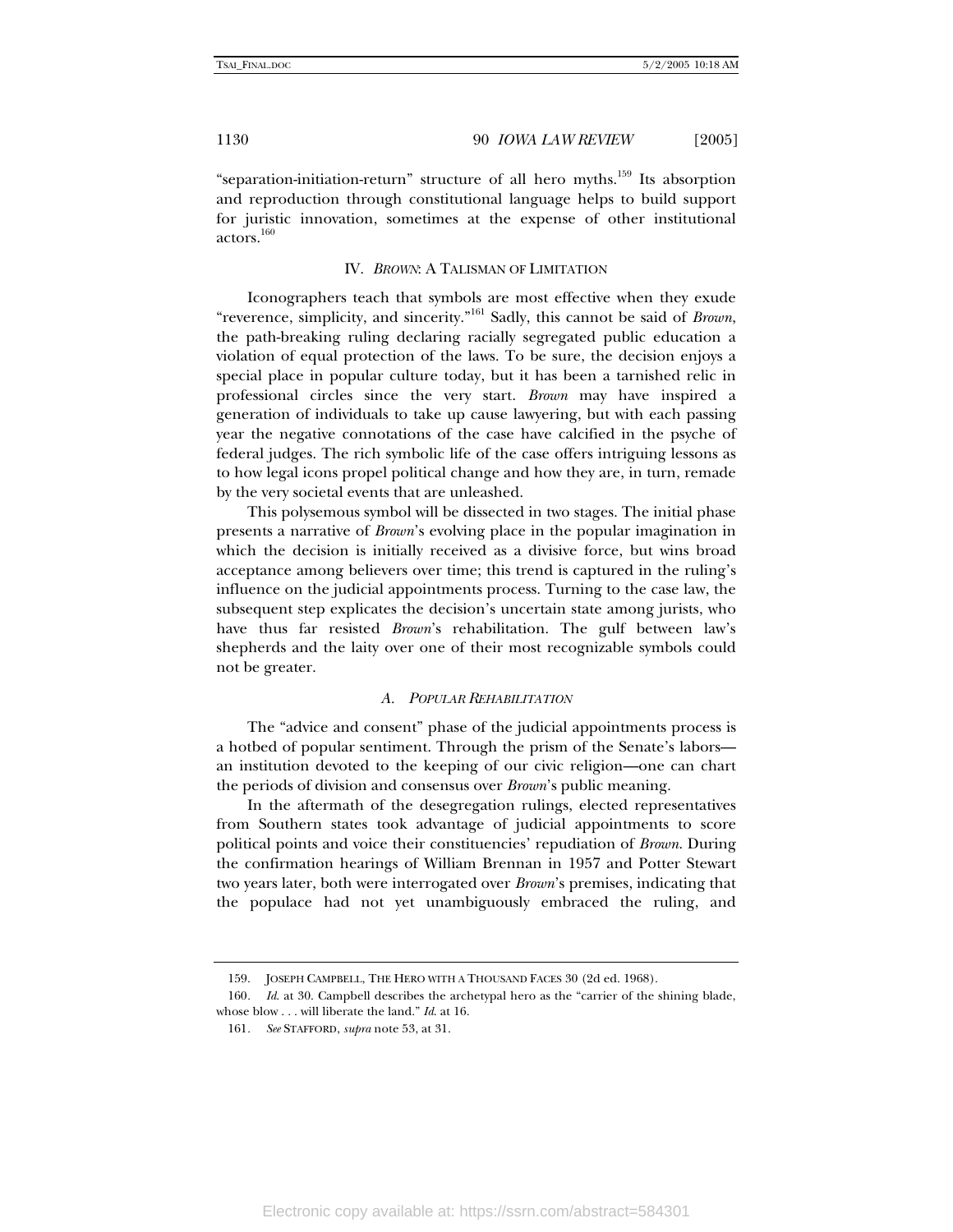suggesting that jurists would be wise to take note.<sup>162</sup> Indeed, drawing attention to the decision's fragility in those early days, Senator John McClellan (D-Ark) declared during Stewart's hearing:

This is an issue before the American people today. Some people agree with the court's decision in that case. Others do not. And without condemning the institution of the Supreme Court, I think those who disagree with it have a right to say so and have a right to work within the framework of everything legal to bring about a change if they so feel that a change is desirable.<sup>163</sup>

There was no tenderness expressed for the fledgling symbol; barely a hint of concern offered for the plight of those who suffered under Jim Crow's desolate rule. To the contrary, a plan was conceived in the open to suffocate *Brown*'s transformative potential.

In the meantime, a Herculean counter-effort to rescue the symbol was underway, spurred on by a fierce anti-communist program in which the decision burnished America's Cold War credentials. Government officials and opinion leaders eagerly cast the decision as an ecstatic moment of liberation and a glorification of distinctly American values.<sup>164</sup> This collaboration between government, market, and the media had a galvanizing internal effect: As *Brown* served a central component in the

 <sup>162.</sup> Senator James O. Eastland of the State of Mississippi asked William Brennan: "Do you think the Constitution of the United States could have one meaning this week and another meaning next week?" *Nomination of William J. Brennan, Jr.*: *Hearings Before the S. Comm. on the Judiciary,* 85th Cong. 38 (1957), *reprinted in* 6 THE SUPREME COURT OF THE UNITED STATES: HEARINGS AND REPORTS ON SUCCESSFUL AND UNSUCCESSFUL NOMINATIONS OF SUPREME COURT JUSTICES BY THE SENATE JUDICIARY COMMITTEE, 1916–1972, pt. Nomination of William J. Brennan, Jr., at 38 (Roy M. Mersky, & J. Myron Jacobstein eds., 1975) [hereinafter SUPREME COURT OF THE UNITED STATES]. Potter Stewart was repeatedly asked by Southern Senators not only whether he was a "creative" judge, but also whether he "agree[d] with the view, the reasoning, and logic applied . . . and the philosophy expressed by the Supreme Court in arriving in its decision in the case of *Brown v. Board of Education* on May 17, 1954." *Nomination of Potter Stewart*: *Hearing Before the S. Comm. on the Judiciary*, 86th Cong., vol. 1, at 38 (1959), *reprinted in* [1977 Supp.] SUPREME COURT OF THE UNITED STATES, *supra*, pt. Nomination of Potter Stewart, Hearings, vol. 1, at 38; *see also id*. at 14–18, 39, *reprinted in* [1977 Supp.] SUPREME COURT OF THE UNITED STATES, *supra*, pt. Nomination of Potter Stewart, Hearings., vol. 1, at 14–18, 39 (questioning by James O. Eastland, Chairman, S. Comm. on the Judiciary); *id*. at 27–28 (questions by Sen. Olin D.T. Johnston, South Carolina); *id*. at 56, 62, *reprinted in* [1977 Supp.] SUPREME COURT OF THE UNITED STATES, *supra*, pt. Nomination of Potter Stewart, Hearings., vol. 1, at 56, 62 (follow up by Sen. John L. McClennan, Arkansas). *See generally* STEPHEN L. CARTER, THE CONFIRMATION MESS 66–68 (1994); John Anthony Maltese, *Confirmation Gridlock: The Federal Judicial Appointments Process Under Bill Clinton and George W. Bush*, 5 J. APP. PRACTICE & PROCESS 1, 6–7 (2003).

<sup>163</sup>*. See Nomination of Potter Stewart*: *Hearing Before the S. Comm. on the Judiciary*, 86th Cong., vol. 1, at 34 (1959), *reprinted in* [1977 Supp.] SUPREME COURT OF THE UNITED STATES, *supra* note 162, pt. Nomination of Potter Stewart, Hearings., vol. 1, at 34.

 <sup>164.</sup> MARY L. DUDZIAK, COLD WAR CIVIL RIGHTS 107–14 (2000).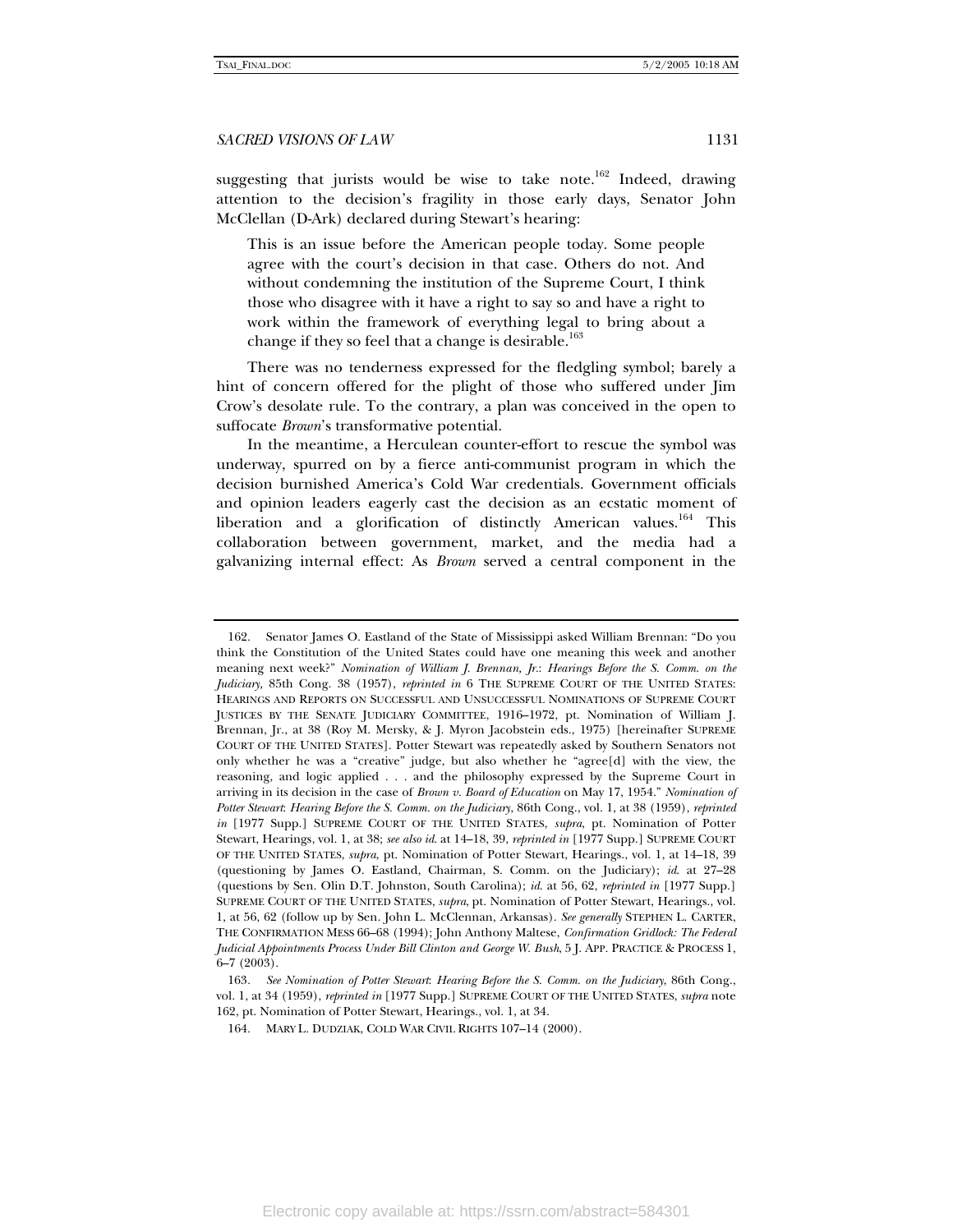proselytization of American ideals abroad, it also solidified domestic commitment to racial equality at home.

The decision's sacramentality remained in flux for much of the next two decades, as waves of defiance were met by stalwart judges who finally received the institutional backing promised in the government's legal briefs, and as ordinary citizens spilled onto the sidewalks. During this ritual process unfolding in the courts and the streets, the community of believers engaged a complicated and at times violent exchange over whether and to what extent *Brown* would be an accurate expression of its shared selfunderstanding.

A series of confirmation fights underscored the transitional quality of *Brown*'s iconic status during this period. With each episode, *Brown* became further cemented in the popular imagination. The first milestone was Thurgood Marshall's elevation to the Supreme Court in 1967. Marshall was subjected to withering questioning during his confirmation hearing, demonstrating that in many quarters *Brown* and those closely associated with its achievement were vulnerable.<sup>165</sup> In the end, the former Director of the NAACP Legal Defense Fund was confirmed as an Associate Justice. Coming on the heels of the enactment of the Civil Rights Act of 1964, Marshall's ascension to the High Court sounded an optimistic note on *Brown*'s future.

The next revelation came during President Nixon's efforts to fill Abe Fortas's vacancy on the Supreme Court. Nixon's opening gambit was to elevate a conservative jurist from the South. But Clement Haynsworth of the Fourth Circuit was rejected in 1969 after several Senators argued that his desegregation opinions revealed him to be "a man who seeks to limit the Brown case, who seeks to slow down integration, who seeks to hang on to segregated ways as long as he can."<sup>166</sup> Nixon's subsequent nominee, G. Harold Carswell, an avowed segregationist before taking the bench, was voted down less than a year later.167 Although Carswell—like Haynsworth

 <sup>165.</sup> Marshall was asked whether he believed the Supreme Court to be an "instrument of social change" and whether he was "prejudiced against white people in the South." *Nomination of Thurgood Marshall*: *Hearing Before the S. Comm. on the Judiciary*, 90th Cong. 159, 161 (1967), *reprinted in* 7 SUPREME COURT OF THE UNITED STATES, *supra* note 162, pt. Nomination of Thurgood Marshall, at 159, 161 (1975). In an extended exchange, Senator Strom Thurmond of South Carolina took Marshall through a highly detailed tour of constitutional history and interpretation in an effort to show him to be unqualified. *Id*. at 161–69, *reprinted in* 7 THE SUPREME COURT OF THE UNITED STATES, *supra* note 162, pt. Nomination of Thurgood Marshall, at 161–69 (1975).

<sup>166</sup>*. Nomination of Clement F. Haynsworth, Jr.: Hearings Before the S. Comm. on the Judiciary*, 91st Cong. 108, 429 (1969) (testimony of Joseph L. Rauh, Jr.). *See generally* Brad Snyder, *How the Conservatives Canonized* Brown v. Board of Education, 52 RUTGERS L. REV. 383 (2000) (arguing that conservatives had a leading role in securing *Brown*'s status in the upper echelon of canonical decisions).

 <sup>167.</sup> Haynsworth was defeated by a vote of 45–55; Carswell by a vote of 45–51. *Senate Rejects Carswell by 51-45 Margin*, N.Y. TIMES, Apr. 9, 1970, at 1; Warren Weaver, Jr., *Senate Bars Haynsworth*, *55-45*, N.Y. TIMES, Nov. 22, 1969, at 1.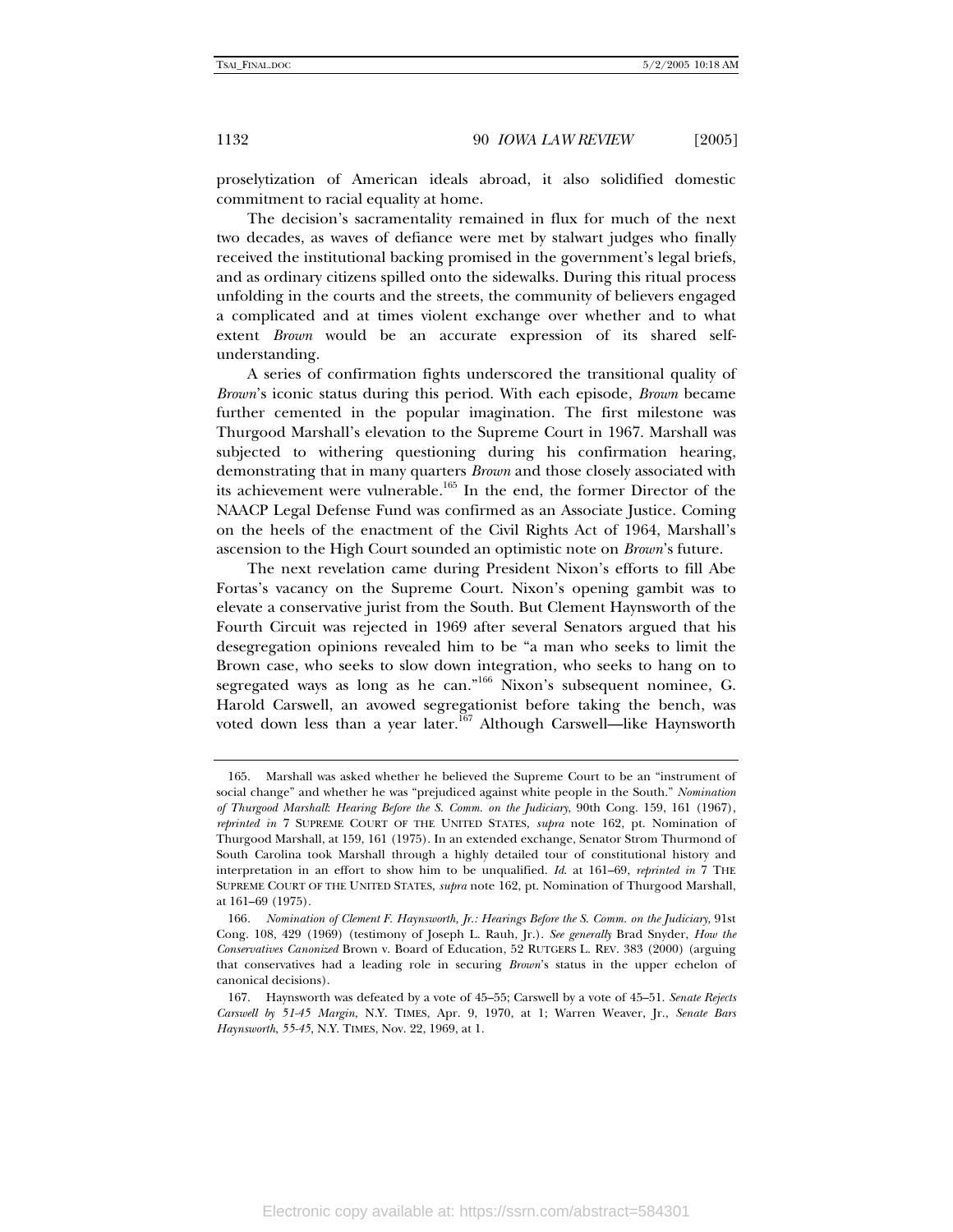before him—promised to uphold *Brown*, his vow rang hollow given his past statements approving white supremacy and his record as a judge on issues of race. The seat was eventually filled by Harry Blackmun.

By the time Nixon appointed William Rehnquist to the High Court in 1971, the lessons from the episode had been learned by all. Unlike the previous nominees, Rehnquist neither hailed from the South nor had a staunch pro-segregation record. In an effort to undermine his fitness for judicial office, Democratic Senators questioned the nominee extensively about *Brown* and his role in crafting a legal memorandum for Justice Robert Jackson that discussed the plaintiffs' claims dismissively and urged the affirmation of *Plessy*. 168 Nevertheless, he was confirmed with ease, as his advice as a young law clerk was deemed not to be disqualifying in light of his repeated pledge to uphold *Brown*. 169

By the mid-1980s, the popular reconstruction of *Brown* was mostly complete. *The New York Times*, wary of looking gauzy-eyed on previous anniversaries of the decision,<sup>170</sup> in 1984 openly called for dancing in the streets:

[A]ppellants seek to convince the Court of the moral wrongness of the treatment they are receiving. I would suggest that this is a question the Court need never reach; for regardless of the Justice's individual views on the merits of segregation, it quite clearly is not one of those extreme cases which commands intervention from one of any conviction.

*Id*. at 325, *reprinted in* 12 SUPREME COURT OF THE UNITED STATES, *supra* note 162, at 635 (1989). The memo closed with the following statement:

I realize that it is an unpopular and unhumanitarian position, for which I have been excoriated by 'liberal' colleagues, but I think *Plessy v. Ferguson* was right and should be re-affirmed. If the Fourteenth Amendment did not enact Spencer's *Social Statics*, it just as surely did not enact Myrdal's *American Dilemna* [sic].

#### *Id*.

169*. Nomination of William H. Rehnquist and Lewis F. Powell, Jr.*: *Hearing Before S. Comm. on the Judiciary*, 92d Cong. 55 (1971), *reprinted in* 8 SUPREME COURT OF THE UNITED STATES, *supra* note 162, pt. Nomination of William H. Rehnquist and Lewis F. Powell, Jr., Hearings, at 55 (1975)  $("T]o$  the extent that a decision is not only unanimous at the time it is handed down, but has been repeatedly reaffirmed by a changing group of judges, such as *Brown v. Board of Education*, it seems to me there is no question but what that is the law of the land . . . .'" (quoting Rehnquist)).

 170. On *Brown*'s tenth anniversary, a coalition was forming behind it, but the project was described as having barely begun. *See* Editorial, *Decade of Desegregation*, N.Y. TIMES, May 17, 1964, at E10 (saying that "the commitment to equal opportunity is irrevocable, the outcome certain," but cautioning that "its real implementation lies with the people"). In 1979, on *Brown*'s twentyfifth anniversary, *The New York Times* boldly claimed that "[t]here does not appear to be much to

 <sup>168.</sup> Rehnquist's memo to Justice Jackson, which was titled, *A Random Thought on the Segregation Cases*, characterized the school children's claims as asking the Court "to read its own sociological views into the Constitution" and as an invitation to engage in *Lochner*-style jurisprudence. *Nomination of William Hubbs Rehnquist to be Chief Justice of Supreme Court of the United States*: *Hearings Before the S. Comm. on the Judiciary*, 99th Cong. 324–25 (1986), *reprinted in*  12 SUPREME COURT OF THE UNITED STATES, *supra* note 162, at 634–35 (1989). It continued: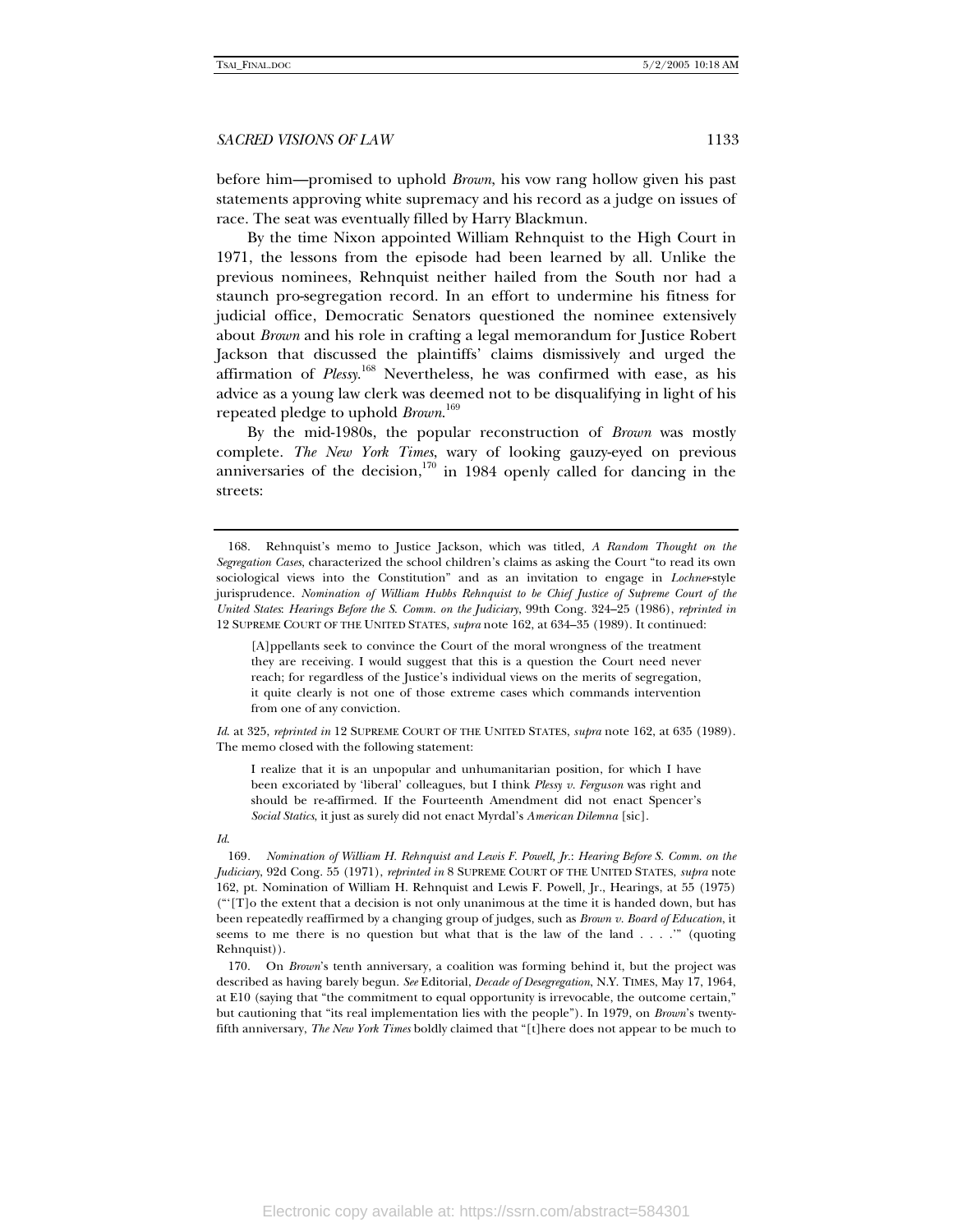Anniversaries of Supreme Court decisions don't usually inspire celebration. But nothing less is in order this week, the 30th anniversary of the decision by which the Court struck down its own colossally wrong acceptance of "separate but equal" treatment for blacks and whites in the preceding half century. To celebrate *Brown v. Board of Education* is to celebrate a continuing revolution in America's race relations . . . . It is a living monument, a cause for celebration.171

Still, not all is rosy. *Brown*'s rehabilitation has come at a high price: anticlassification vernacular, once employed to insulate the decision from attacks on its legitimacy, has completely overtaken the ruling's antisubordination roots.<sup>172</sup> As a result, most Americans today equate the ruling with the simplistic notion that race-consciousness is legally untenable. That is to say, in order to render the case palatable to a broad cross-section of the polity, the vision of law associated with *Brown* has been progressively thinned and flattened.

Rehnquist's elevation to the position of Chief Justice ran into somewhat greater difficulty than his seating as an Associate Justice. The controversy over his *Brown* memo made its reappearance, but it was a feature of his defense that most stood out. His many citations to the decision as a member of the Court were touted by his champions as evidence of his commitment to *Brown* as "good law."173 There followed no detailed examination of the ways in which Rehnquist had limited its scope. Nevertheless, his apparent validations of *Brown* inoculated him from the fiercest of critiques. Rehnquist was confirmed as Chief Justice, though a record number of Senators—thirtythree—voted "nay" for a confirmed appointee. $174$ 

Equally important, Robert Bork's confirmation defeat in 1987 illustrated the newfound gravitational pull exerted by *Brown*. 175 In a widely-

celebrate about school desegregation at the moment . . . ." Editorial, *An Age of Liberation*, N.Y. TIMES, May 17, 1979, at A22. However, it noted that "[t]oday it is clear that *Brown* was monumental because of how it has changed American life. . . . *Brown* initiated much educational reform—and much of the nation's social progress of the last 25 years." *Id*. Deep popular support of the decision is also reflected in editorial statements made on the decision's fiftieth anniversary. *See* Bob Herbert, *Regressing on Integration*, N.Y. TIMES, Apr. 26, 2004, at A23 (stating that "there is no way to overstate the change set in motion by the brilliant and dogged team of lawyers who developed and worked so hard and long on *Brown v. Board*. . . . [It was] a profound and far-reaching decision . . . .").

 <sup>171.</sup> Editorial, *The Enduring Promise of* Brown, N.Y. TIMES, May 17, 1984, at A26.

 <sup>172.</sup> Reva B. Siegel, *Equality Talk: Antisubordination and Anticlassification Values in Constitutional Struggles over* Brown, 117 HARV. L. REV. 1470, 1497–1500 (2004).

<sup>173</sup>*. See Nomination of William Hubbs Rehnquist to be Chief Justice of the Supreme Court of the United States*: *Hearings Before the S. Comm. on the Judiciary*, 99th Cong. 302–05 (1986), *reprinted in*  12 SUPREME COURT OF THE UNITED STATES, *supra* note 162, at 612–15 (1989) (listing the thirtyfour cases in which Justice Rehnquist cited the *Brown* decision) .

 <sup>174.</sup> CARTER, *supra* note 162, at 79.

<sup>175</sup>*. See id*. at 48–49.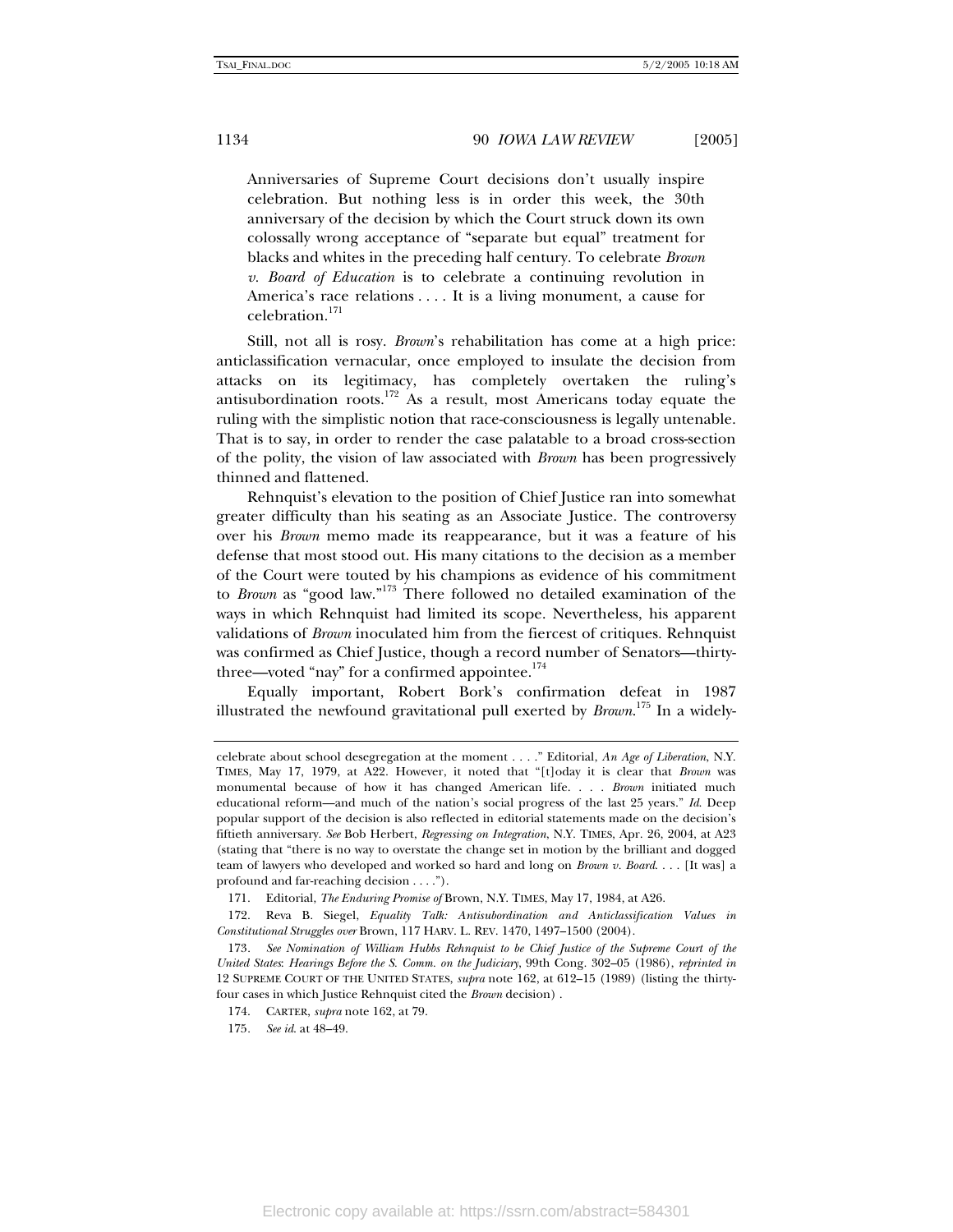read article published in *The New Republic*, Bork had once denounced the integration of public accommodations and decried the sit-ins as "mob"-like behavior.<sup>176</sup> Compounding his problems, when he was asked by the Senate Judiciary Committee which opinion he found to be the most criticized ruling by the High Court, he truthfully but injudiciously offered, "*Brown v. Board of Education*."177 Although Bork had always defended *Brown* in originalist terms, his enthusiastic support of the Civil Rights Act of 1964 had an air of deathbed conversion about it.<sup>178</sup> The icon of racial equality was now on the move, and Bork's earlier writings casting doubt on antidiscrimination laws put him firmly on the wrong side of history. With *Brown*'s power at its apex, Bork's nomination was soundly defeated, 58–42.<sup>179</sup>

Today, *Brown* signifies the moment when America's twin bounties of liberty and equality were bestowed upon the oppressed. At least in public, would-be jurists and elected officials must swear allegiance to the idol with a modicum of sincerity. One cannot be called to shepherd the people's constitution without a show of humility and reverence for their values.

This ebb and flow of ordinary citizens' affections for *Brown* is confirmed in opinion polls. A Gallup poll taken in 1954 revealed that a bare majority of Americans—52%—agreed with the decision in its infancy, while 44% disapproved.<sup>180</sup> Complicating matters, a full  $40\%$  of those polled in 1954 believed that the best route to long-term peace was to permit racial segregation in those areas where it then existed rather than to mandate

 <sup>176.</sup> Robert Bork, *Civil Rights—A Challenge*, NEW REPUBLIC, Aug. 31, 1963, at 21, 23. In the article, Bork vociferously opposed the proposed civil rights laws on the ground that it would deprive businesspeople of their "vital liberty" by forcing them to "serve persons with whom they do not wish to associate." *Id*. at 22. He also described the legislation as an unjustified imposition of "the morals of the majority self-righteously imposed upon a minority," likening the banning of racial discrimination in public accommodations to the prohibition of alcohol. *Id*. at 21.

<sup>177</sup>*. Nomination of Robert Bork: Hearings Before S. Comm. on the Judiciary*, 100th Cong. 132 (1987), *reprinted in* 14 SUPREME COURT OF THE UNITED STATES, *supra* note 162, at 312 (1990) (testifying that the Fourteenth Amendment's original promise of equality had to be reinterpreted in light of the false "background assumption" that state-sponsored racial separation was consistent with equal protection of law); *see also* Robert H. Bork, *Neutral Principles and Some First Amendment Problems* 47 IND. L.J. 1, 14 (1971) (arguing that the Fourteenth Amendment "was intended to enforce a core idea of black equality against government discrimination").

<sup>178</sup>*. See Nomination of Robert Bork: Hearings Before S. Comm. on the Judiciary*, 100th Cong. 132 (1987), *reprinted in* 14 SUPREME COURT OF THE UNITED STATES, *supra* note 162, at 312 (1990).

 <sup>179.</sup> Appealing to society's newfound commitment to racial equality, Senator Edward Kennedy gave a fiery floor speech that set the tone for what would be a contentious proceeding:

Robert Bork's America is a land in which . . . Blacks would sit at segregated lunch counters . . . . and the doors of the federal courts would be shut on the fingers of millions of Americans for whom the judiciary is—and is often the only—protector of the individual rights that are the heart of our democracy.

 <sup>133</sup> CONG. REC. 59188-01 (daily ed. July 1, 1987) (statement of Sen. Kennedy), 1987 WL 941258.

 <sup>180.</sup> The Gallup Organization, Gallup Poll (Dec. 31, 1954–Jan. 5, 1955), Westlaw, Poll Database, Question ID: USGallup.54-541 Q24.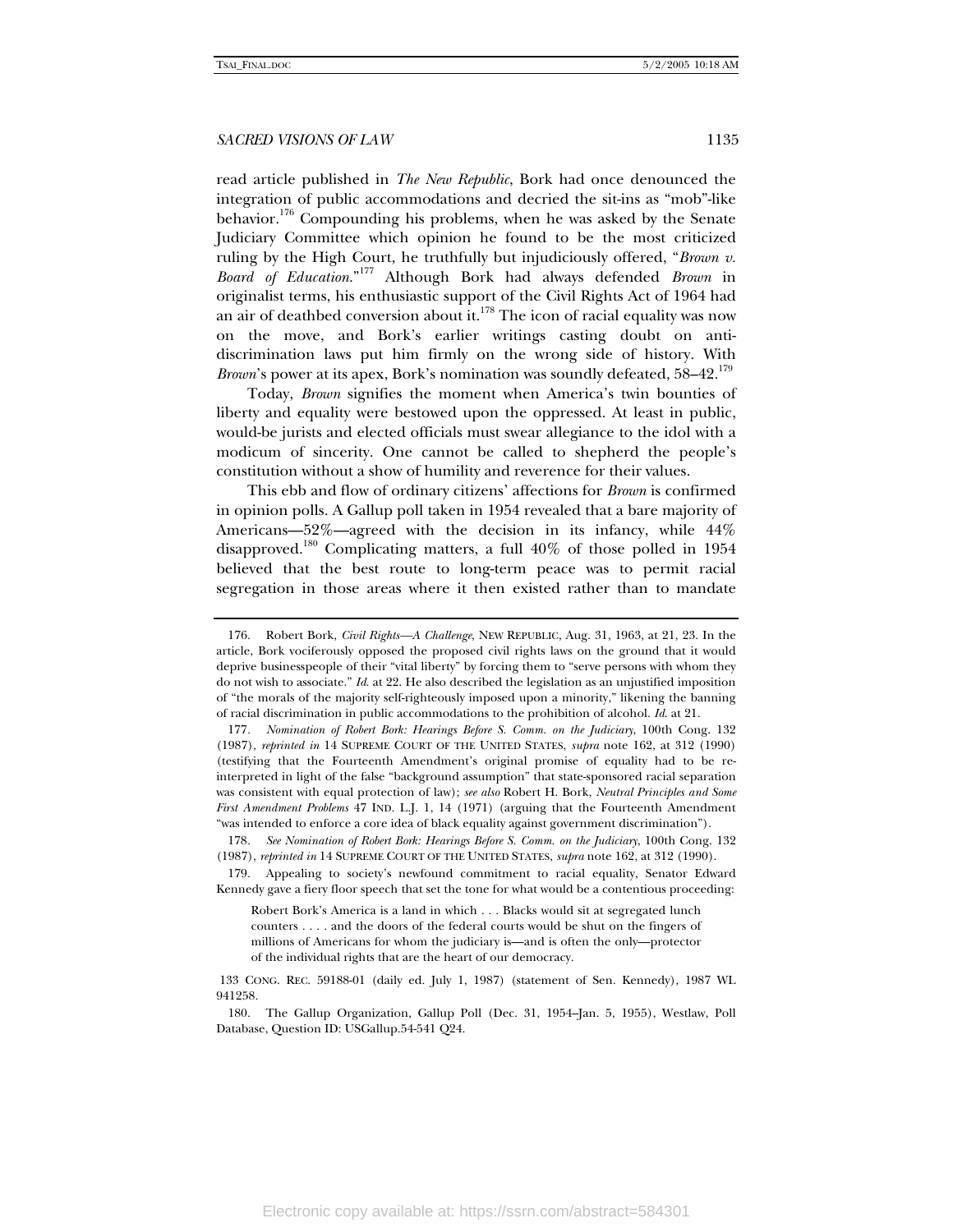integration.181 Public reaction to *Brown* revealed not only a polarized electorate, but also tolerance for a brand of accommodation over segregation reminiscent of the compromise over slavery reached a century before.<sup>182</sup>

It took the shocking news of intensive and often violent Southern resistance to coax most citizens off the proverbial fence and onto the side of racial equality. By 1961, the number that signaled allegiance to *Brown* had climbed to  $66\%$ <sup>183</sup> When the same poll was conducted in 1994, a generation after the Warren Court made its fateful leap into the abyss, a full 88% of the populace had come to embrace non-discrimination as a central tenet of the American creed.<sup>184</sup> To the faithful, *Brown* is a miracle that cannot be entirely explained by social scientists or opinion-makers. It stands as an act of devotion, its very existence vindicating our hope in the law.

#### *B. THE CLOSING OF THE JUDICIAL MIND*

Whatever judges might profess in other settings, their feelings for the case-turned-symbol once they take the bench have been another matter entirely. My central claims are threefold. First, while the image of *Brown* is now florid in the public imagination, it has become a fallen memorial for a significant number of legal intellectuals. The searing experience of desegregation has been etched in the minds of the Justices, undermining their own faith in *Brown*'s force. Second, the negative connotations of the case have infected more areas of doctrine than one might have expected. *Brown* now stands as a monument to law's limits and institutional self-regard; it denotes fear and hand-wringing. Third, the ascendance of *Marbury* during the last fifty years as the preeminent symbol of federal judicial authority has coincided with the steady emergence of *Brown* as a counter-symbol of law. But where *Marbury* so often stimulates feigned reluctance as a way of legitimating the actual exercise of juridic prerogative, *Brown* signals genuine, palpable hesitation to wield it.

 <sup>181.</sup> The Gallup Organization, Gallup Poll (Oct. 15, 1954–Oct. 20, 1954), Westlaw, Poll Database, Question ID: USGallup.54-538 QK13.

 <sup>182.</sup> I am thinking of the Missouri Compromise codified in the Act of March 6, 1820, 3 Stat. 545, 548 which had the effect of permitting slavery where it then existed, but establishing land north of 36°, 30" as a slavery-free zone. Additionally, Maine was carved out of Massachusetts and admitted to the Union as a free state, while Missouri was admitted as a slave state. *Id*.

 <sup>183.</sup> The Gallup Organization, Gallup Poll (May 28, 1961–June, 2, 1961), Westlaw, Poll Database, Question ID: USGallup.61-646 R04. Given three choices in a 1954 poll, 33% of the respondents preferred enforcement of integration "gradually and over a period of years," 22% favored immediate integration, and 40% believed that it would be best to "keep[] segregation in those areas where it has been the practice up to now." The Gallup Organization, *supra* note 181.

 <sup>184.</sup> The Gallup Organization, Gallup Poll (Apr. 22, 1994–Apr. 24, 1994), Westlaw, Poll Database, Question ID: USGallup.422045 Q29.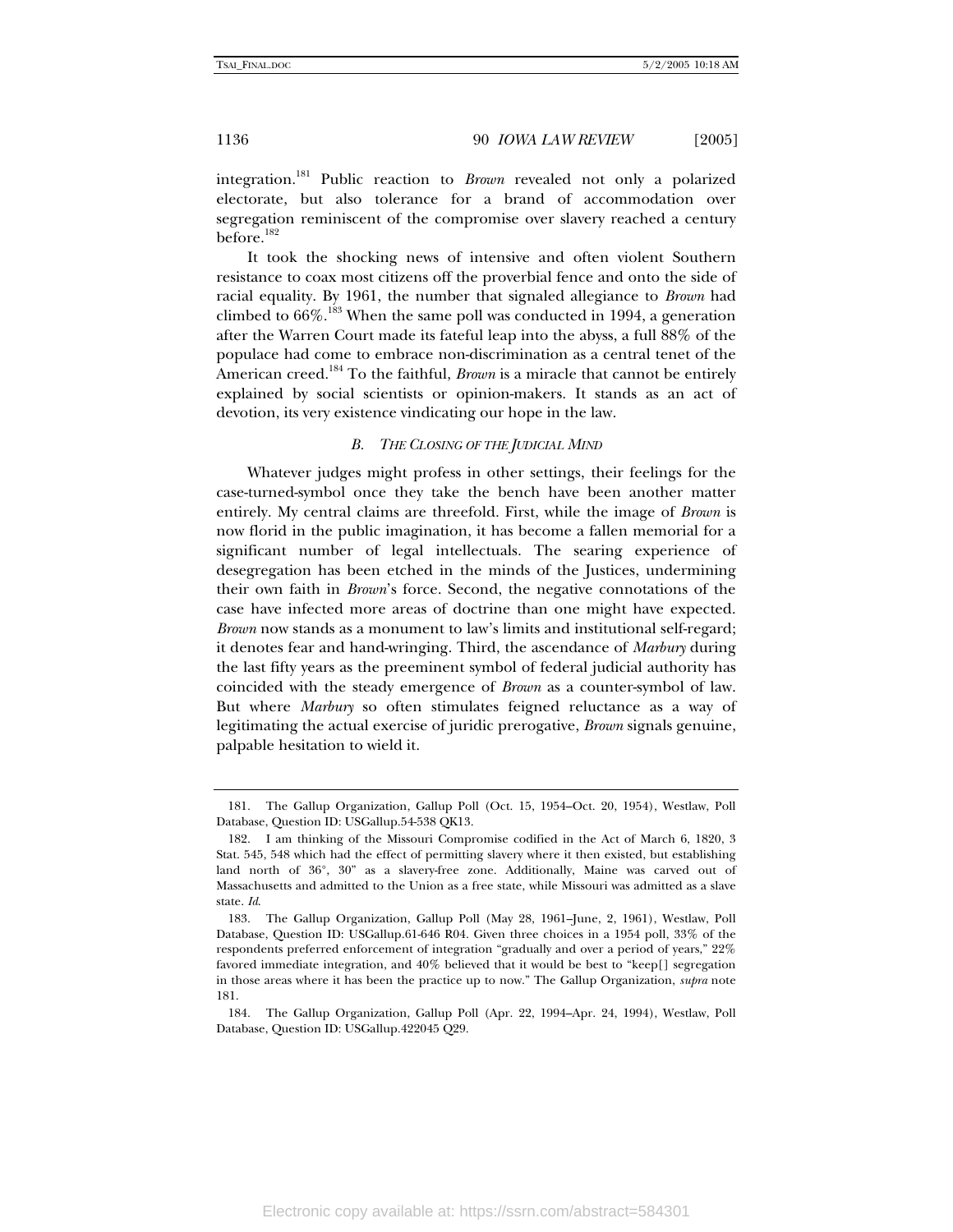Yet even as the decision catalyzed the civil rights movement, all the while its value as a unifying emblem of judicial influence was rapidly eroding. In this sense, then, the story of *Brown*'s transformation from decision to universal icon is not simply about a contest over its meaning, it is also a tale in which negative meanings of the symbol have mostly prevailed, while positive connotations have been vanquished.

A case like *Brown* more accurately illustrates the actual breadth of courts' province in the modern age than a *Marbury*, but the swirling crisis with which it was associated is far too fresh, too protracted, and therefore too problematic to serve as a means of gathering the flock.

#### 1. Fractured Meanings

The shattered, diluted meanings of *Brown* reveal not only the fragmentation of law, but also that of political faith. Law's shepherds continue to conjure unwelcoming visions with the symbol, defying the cultural transformation that occurred in society as a whole. Furthermore, the federal courts' frustrating experiences with desegregation have affected the path of the law. Both of these factors—the multiplicity and negativity of the legal symbol's cultural associations—have undermined its potential. Consider these trends.

#### *a. Weakened Conceptions of Equality*

The single most potent line of symbolic deployments of *Brown* remains the construction of the ideal of equal citizenship. While *Brown* is most often unfurled in a case involving race or educational matters, $185$  where it heralds a commitment to notions of citizenship and anti-discrimination, it is waved less frequently and with considerably less enthusiasm outside of these contexts.

But as deployments of *Brown* in the discrimination or educational contexts have become more ringing, they have also come to signify a narrower terrain: substantive equality (or antisubordination)<sup>186</sup> has transmuted into color-blindness (or anticlassification); $187$  race-conscious

 <sup>185.</sup> On *Brown*'s role in education settings, see *Grutter v. Bollinger*, 539 U.S. 306, 331 (2003); *Gratz v. Bollinger*, 539 U.S. 244, 301 (2003); *Shaw v. Hunt*, 517 U.S. 899, 928 (1996) (Stevens, J., dissenting); *Plyler v. Doe*, 457 U.S. 202, 222 (1982); *Ball v. James*, 451 U.S. 355, 372 n.1 (1981) (Powell, J., concurring); *Regents of Univ. of Cal. v. Bakke*, 438 U.S. 265, 327 (1978).

<sup>186</sup>*. See* Patterson v. McLean Credit Union, 49 U.S. 164, 174 (1989) (describing "society's deep commitment to the eradication of discrimination based on a person's race or the color of his or her skin"); Bell v. Maryland, 378 U.S. 226, 248 n.4 (1964) (raising *Brown* as a symbol for the elimination of the vestiges of slavery).

<sup>187</sup>*. See* Wygant v. Jackson Bd. of Educ., 476 U.S. 267, 276 (1986) ("Carried to its logical extreme, the idea that black students are better off with black teachers could lead to the very system the Court rejected in *Brown v. Bd. of Educ.*" (citation omitted)); Fullilove v. Klutznick, 448 U.S. 448, 516 (1980) (Powell, J., concurring) ("At least since the decision in *Brown v. Board of Education*, the Court has been resolute in its dedication to the principle that the Constitution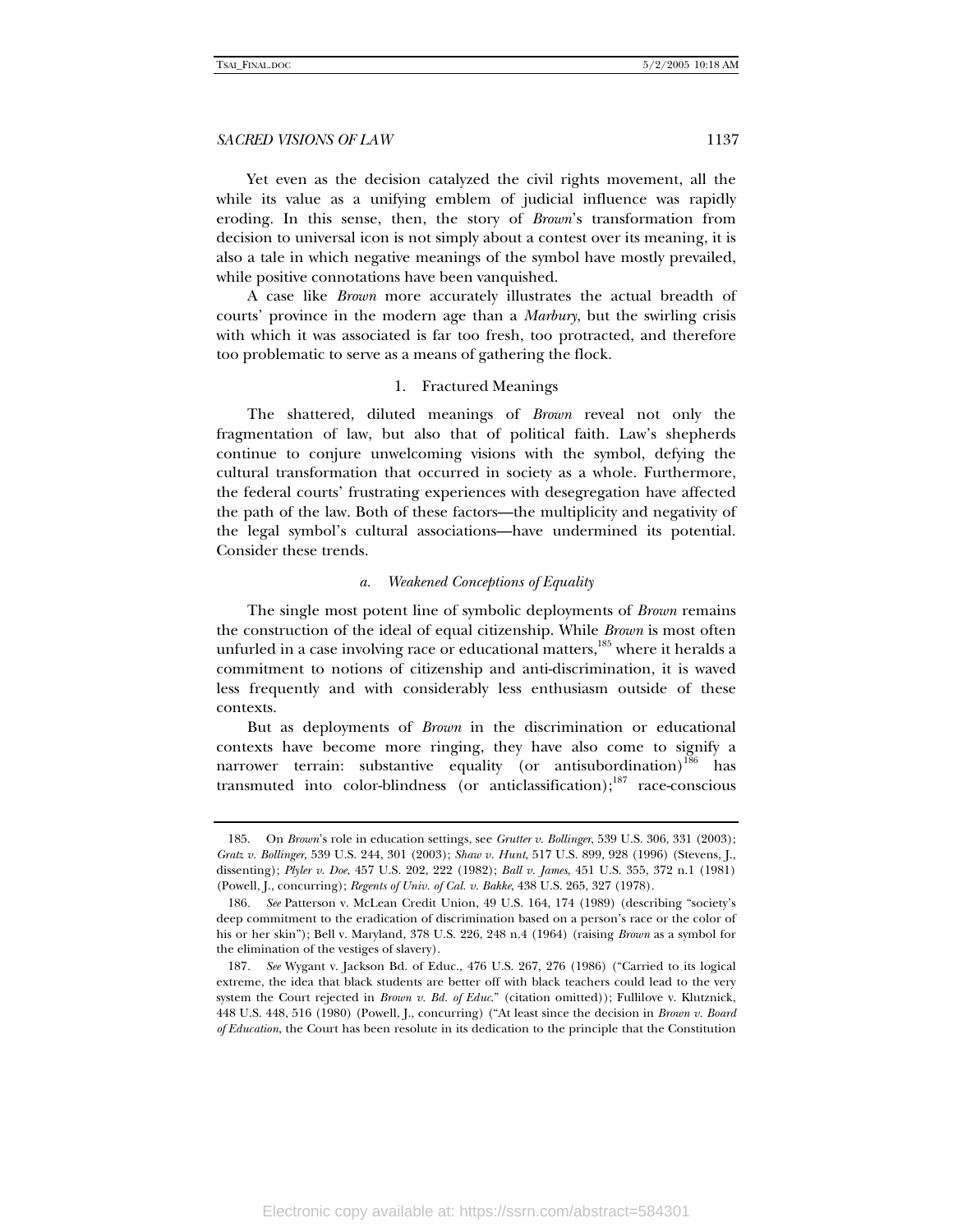admissions are no longer couched in the language of racial justice, but of access to a diverse and stimulating educational experience.

This dynamic is graphically depicted in the pair of affirmative action decisions involving the University of Michigan. Putting an end to the sectarian strife unleashed by its own fractured theology, the High Court sanctioned multiculturalism as a tenet of the American Creed.<sup>188</sup>

For Sandra Day O'Connor's majority opinion in *Grutter v. Bollinger*, 189 the victorious version of *Brown* stands for fair access to educational opportunities—no less and no more. This incarnation of *Brown*, refracted through the prism of *Bakke*, lights the way toward the removal of obstacles to a fair "diffusion of knowledge and opportunity through public institutions of higher learning."<sup>190</sup> As a result, race-conscious admissions policies enjoy *Brown*'s aura, but barely so. They are constitutionally permissible only if they represent a stop-gap measure and the policies themselves lack mathematical precision as to the value of race actually accorded to any particular individual.<sup>191</sup>

Standing in tension with this understanding of *Brown* is a rendering of the icon as a socio-legal imperative to efface the vestiges of slavery.<sup>192</sup> Quoting a law review article by Stephen Carter, Ruth Bader Ginsburg argues in her *Gratz* dissent that reducing *Brown* to "freedom from categorization . . . is to trivialize the lives and deaths of those who have suffered under racism."<sup>193</sup> Yet this vision of law has lost much of its drawing power. In the

189*. Grutter*, 539 U.S. at 331.

190*. Id*. ("'[E]ducation . . . is the very foundation of good citizenship.' For this reason, the diffusion of knowledge and opportunity through public institutions of higher education must be accessible to all individual regardless of race or ethnicity." (quoting Brown v. Bd. of Educ., 347 U.S. 483, 493 (1954)).

 191. Robert Post observes that the combined rationale of *Grutter-Gratz* is potentially farreaching in its acceptance of a linkage between diversity and the legitimacy of public leaders, and that the requirement of "individualized consideration" is undercut by the Court's preference for policies that use race in ways that are not overly "identifiable." Post, *supra* note 18, at 69–70.

192*. Grutter*, 539 U.S. at 345 (Ginsburg, J., concurring) (describing *Brown* as a symbol of the end of the "law-enforced racial caste system, itself the legacy of centuries of slavery").

 193. Gratz v. Bollinger, 539 U.S. 244, 301 (2003) (Ginsburg, J., dissenting). Ginsburg stated:

'[T]o say that two centuries of struggle for the most basic of civil rights have been mostly about freedom from racial categorization rather than freedom from racial

Electronic copy available at: https://ssrn.com/abstract=584301

envisions a Nation where race is irrelevant." (citation omitted)); Pers. Adm'r v. Feeney, 442 U.S. 256, 272 (1979) ("A racial classification, regardless of purported motivation, is presumptively invalid and can be upheld only upon an extraordinary justification.").

 <sup>188.</sup> Justice Powell's concurring decision in *Regents of the University of California v. Bakke*, 438 U.S. 265, 271–72 (1978), approving diversity but explicitly joined by no other member of the Court, garnered much debate and confusion in the lower courts. *Compare* Hopwood v. Texas, 84 F.3d 720, 724 (5th Cir. 1996) (rejecting the diversity rationale), *with* Grutter v. Bollinger, 288 F.3d 732, 752 (6th Cir. 2002) (approving the diversity goal as a compelling interest), *aff'd*, 539 U.S. 306 (2003).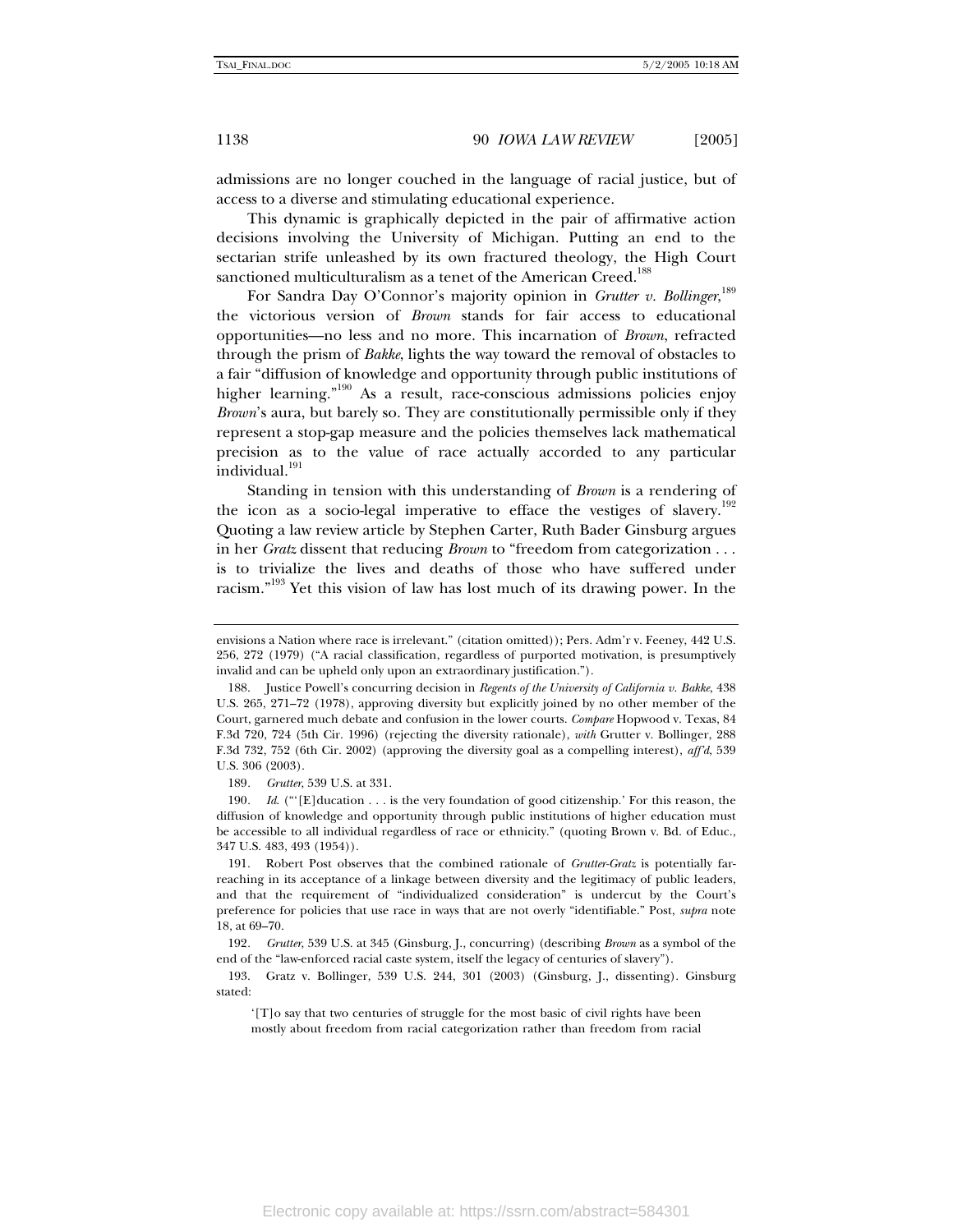past quarter century, governing elites have backed away from modes of discourse that connote large-scale social transformation.

#### *b. Whither the Living Constitution?*

For a time jurists dispatched the decision freely in support of flexibility in interpretive methodology, particularly with respect to the authoritative use of history. However, the last instance in which *Brown* was cited for this cautionary principle in a majority opinion occurred over a quarter century ago, in the 1976 case of *Elrod v. Burns*. 194 Every effort to activate *Brown* in this fashion since then appears in either a dissenting or concurring opinion what I call *unrepresentative* instances of legal symbolism.<sup>195</sup>

Such solo flourishes may sparkle brilliantly, but reflect no institutional consensus as to a legal symbol's active meaning. Harry Blackmun's dissenting citation of *Brown* in *Bowers v. Hardwick*<sup>196</sup> and Justice Stevens's unaccompanied reference to it in *Marsh v. Chambers*<sup>197</sup> are the paradigmatic examples of unrepresentative symbolism—they serve more as a hopeful

 194. 427 U.S. 347, 354–55 (1976) ("Our inquiry does not begin with the judgment of history, though the actual operation of a practice viewed in retrospect may help to assess its workings with respect to constitutional limitations."); *see also* Loving v. Virginia, 388 U.S. 1, 9 (1967); Harper v. Virginia State Bd. of Elections, 383 U.S. 663, 669–70 (1966); Frank v. Maryland, 359 U.S. 360, 371 (1959).

195*. See* Planned Parenthood v. Casey, 505 U.S. 833, 957 (1992) (Rehnquist, C.J., dissenting); Rutan v. Republican Party, 497 U.S. 62, 82 (1990) (Stevens, J., concurring); Bowers v. Hardwick, 478 U.S. 186, 210 (1986) (White, J., dissenting); Thornburgh v. Am. Coll. of Obstetricians v. Gynecologists, 476 U.S. 747, 787–88 (1986) (Burger, J., dissenting); City of Cleburne v. Cleburne Living Ctr., 473 U.S. 432, 466 (1985) (Marshall, J., dissenting); Wallace v. Jaffree, 472 U.S. 38, 80 (1985) (O'Connor, J., concurring); Walters v. Nat'l Ass'n of Radiation Survivors, 473 U.S. 305, 367 (1985) (Stevens, J., dissenting); Marsh v. Chambers, 463 U.S. 783, 816 (1983) (Brennan, J., dissenting); United States v. Ross, 456 U.S. 798, 836 n.7 (1982) (Marshall, J., dissenting); Regents of Univ. of Cal. v. Bakke, 438 U.S. 265, 326–27 (1978) (Opinion of Brennan, White, Marshall and Blackman, J.J.); Elrod v. Burns, 427 U.S. 347, 354– 55 (1976); Estes v. Texas, 381 U.S. 532, 564 (1965) (Warren, C.J., concurring); Cohen v. Hurley, 366 U.S. 117, 142 n.23 (1961) (Black, J., dissenting).

 196. 478 U.S. at 210 (Blackmun, J., dissenting) ("I cannot agree that either the length of time a majority has held its convictions or the passions with which it defends them can withdraw legislation from this Court's scrutiny." (citing Brown v. Bd. of Educ., 347 U.S. 483 (1954))).

 197. 463 U.S. at 816 & n.35 (Brennan, J., dissenting) ("We have recognized in a wide variety of constitutional contexts that the practices that were in place at the time any particular guarantee was enacted into the Constitution do not necessarily fix forever the meaning of that guarantee. " (citing *Brown*, 347 U.S. 483)).

oppression is to trivialize the lives and deaths of those who have suffered under racism. To pretend . . . that the issue presented in *Bakke* was the same issue in *Brown* is to pretend that history never happened and that the present doesn't exist.'

*Id*. (alterations in original) (citations omitted) (quoting Stephen L. Carter, *When Victims Happen to Be Black*, 97 YALE L.J. 420, 433–34 (1988))). Justice Ginsburg's opinion was joined by Justices Souter and Breyer. *Id*. at 298.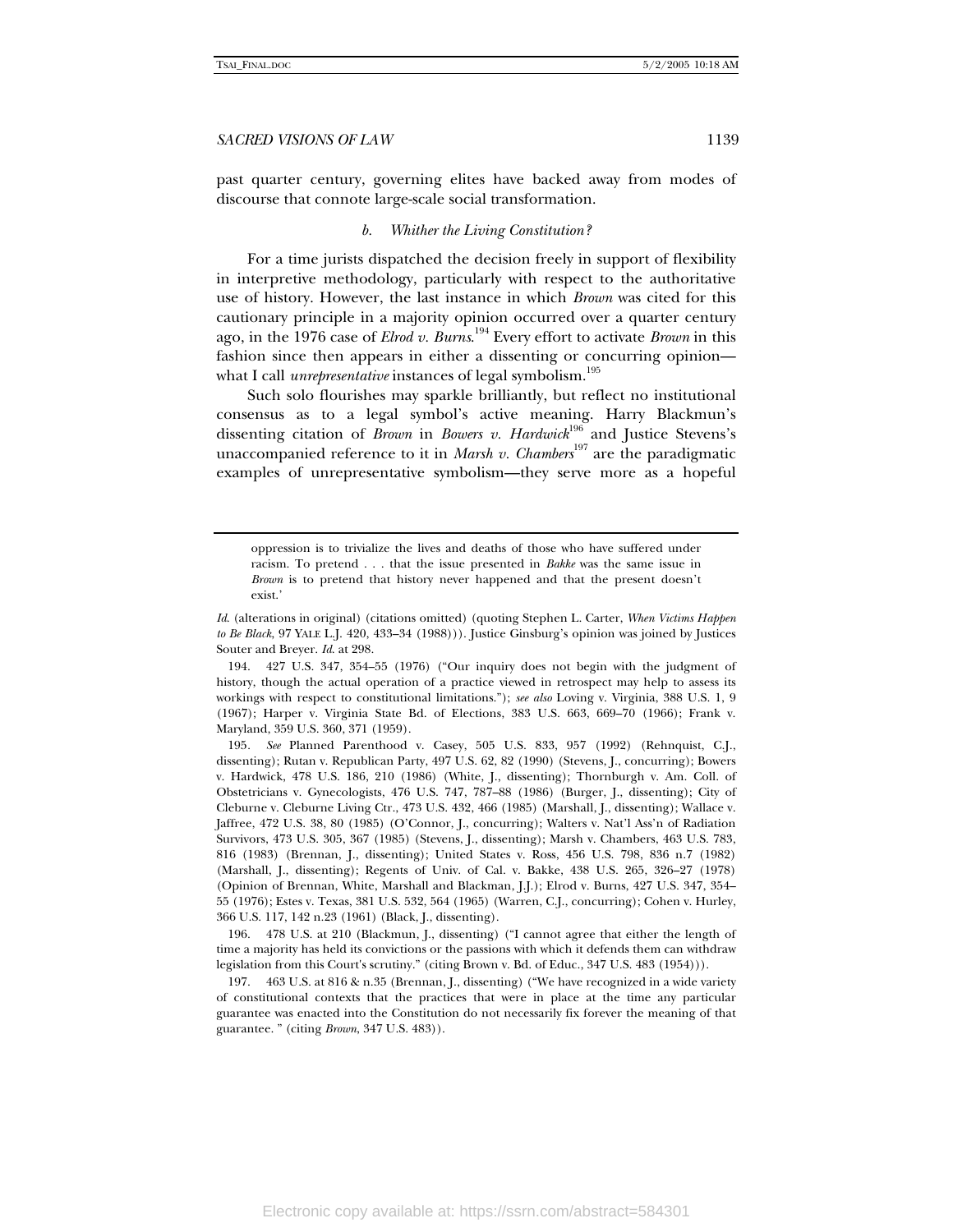beacon of future meaning than as a descriptor of a commonly accepted significance.

At all events, jurists usually do not desire to highlight their interpretive innovations, for fear that doing so blunts the persuasive force of their utterances. But on those rare occasions when creativity is acknowledged, *Brown* no longer is viewed by the institution as a whole to be the best vehicle for expressing its commitment to a living Constitution.

#### *c. Hope Fades*

Early on, *Brown* projected an expansive hope in constitutional remedies, perseverance in matters of principle, and legal possibility.<sup>198</sup> By contrast, where the amulet is raised today to characterize the scope and importance of a constitutional injury, it is usually used to divide the populace or signal the closing of the judicial mind to inventiveness and social complexity. It is alarming to see just how routinely the tumultuous legacy of *Brown* is openly cited for the proposition that the project of desegregation has warped the federal court system, undermined democratic institutions, and promoted cultural conflict.199 Writing separately in the 1990 case *Missouri v. Jenkins*,

 <sup>198.</sup> Puerto Rico v. Branstad, 483 U.S. 219, 229 (1987); Cannon v. Univ. of Chi., 441 U.S. 677, 727 n.18 (1979) (White, J., dissenting); Milliken v. Bradley, 433 U.S. 267, 283 (1977); Beal v. Doe, 432 U.S. 438, 461 (1977) (Marshall, J., dissenting); Castaneda v. Partida, 430 U.S. 482, 503 n.2 (1977) (Marshall, J., concurring); *Elrod*, 427 U.S. at 354–55; Gilmore v. City of Montgomery, 417 U.S. 556, 571 (1974); Weber v. Aetna Casualty & Surety Co., 406 U.S. 164, 172 (1972); Oregon v. Mitchell, 400 U.S. 112, 126, 133 (1970); Adickes v. S.H. Kress & Co., 398 U.S. 144, 151–52 (1970); Jones v. Alfred H. Mayer Co., 392 U.S. 409, 455 (1968); Levy v. Louisiana, 391 U.S. 68, 71 (1968); Avery v. Midland County, 390 U.S. 474, 498 n.2 (1968); Harper v. Va. State Bd. of Elections, 383 U.S. 663, 669–70 (1966); Bell v. Maryland, 378 U.S. 226, 248 n.4 (1964); *see id*. at 287, 316 (Goldberg, J., concurring); Reynolds v. Sims, 377 U.S. 533, 566 (1964); NAACP v. Alabama, 377 U.S. 288, 295 n.7 (1964); NAACP v. Button, 371 U.S. 415, 445 (1963); Gomillion v. Lightfoot, 364 U.S. 339, 349 (1960); Wolfe v. North Carolina, 364 U.S. 177, 182 (1960); Harrison v. NAACP, 360 U.S. 167, 175 (1959); *Frank*, 359 U.S. at 371 n.15; Cooper v. Aaron, 358 U.S. 1, 4 (1958).

 <sup>199.</sup> Missouri v. Jenkins, 515 U.S. 70, 87 (1995) ("It would not serve the important objective of *Brown* . . . to seek to use school desegregation cases for purposes beyond their scope."); *see id*. at 119 (Thomas, J., concurring) ("The District Court's willingness to adopt such stereotypes stemmed from a misreading of our earliest school desegregation case."); *see also* Bush v. Gore, 531 U.S. 98, 152–53 (2000) (Breyer, J., dissenting); Freeman v. Pitts, 503 U.S. 467, 500 (1992) (Scalia, J., concurring) ("[W]e must resolve—if not today, then soon—what is to be done in the vast majority of other districts, where, though our cases continue to profess that judicial oversight of school operations is a temporary expedient, democratic processes remain suspended, with no prospect of restoration, 38 years after *Brown*."); *see id*. at 509 (Blackmun, J., concurring) ("It is almost 38 years since this Court decided *Brown v. Board*. In those 38 years the students in DeKalb County, Ga., never have attended a desegregated school system even for one day." (citation omitted)); Columbus Bd. of Educ. v. Penick, 443 U.S. 449, 479–80 (1979) (Powell, J., dissenting) (claiming that there is a "now widely accepted view that a quarter of a century after *Brown I*, the federal judiciary should be limiting rather than expanding the extent to which courts are operating the public school systems of our country." (citation omitted)); *see id.* at 489 (Rehnquist, J., dissenting) ("The school desegregation remedy imposed on the Columbus school system . . . is as complete and dramatic a displacement of local authority by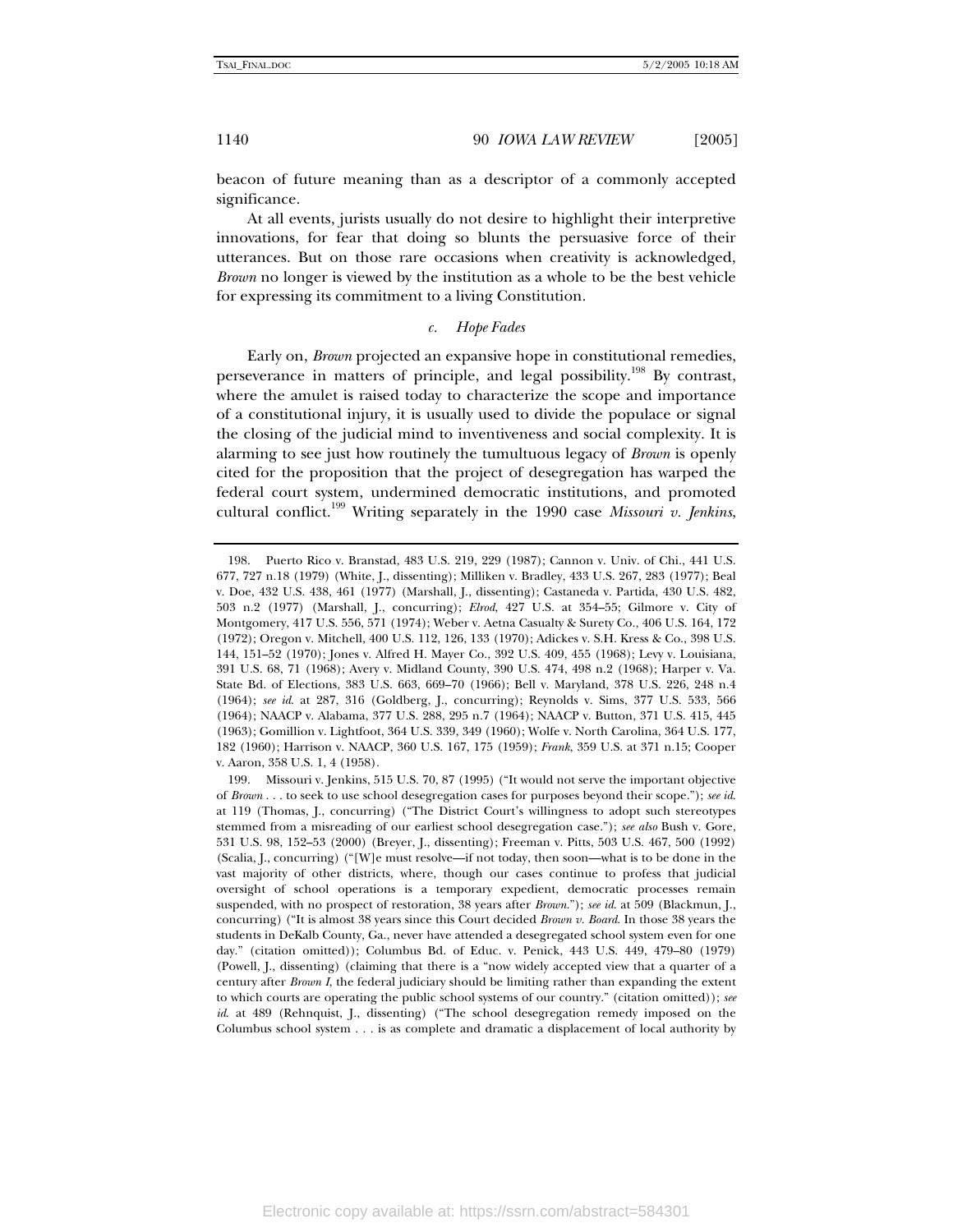which overturned a desegregation order that directly raised property taxes, Justice Anthony Kennedy wrote that "[t]he historical record of *Brown v. Board of Education* is not a proud chapter in our constitutional history . . . . But courage and skill must be exercised with due regard for the proper and historic role of the courts."200

The collapse of rule and symbol can be traced to the mid-1970s. Two desegregation opinions authored by Lewis Powell, a judicial moderate, expressed sentiments similar to that of Justice Kennedy, but a full decade earlier. In 1979, Justice Powell dissented from a desegregation ruling in order to give voice to "the now widely accepted view that a quarter of a century after *Brown v. Board of Education*, the federal judiciary should be limiting rather than expanding the extent to which courts are operating the public school systems of our country."201 Prophesying *Brown*'s fading light, he announced that America's need for the decision had come to an end: "The type of state-enforced segregation that *Brown I* properly condemned no longer exists in this country.... System-wide remedies... lack any principled basis."<sup>202</sup>

Although Powell spoke for himself and no other, he did so in the wake of the earth-shaking decision of *Milliken v. Bradley*,<sup>203</sup> which imposed substantial curbs on remedies to equalize educational resources and slow the pace of white flight from urban centers.<sup>204</sup> Giving voice to a latent disillusionment now spreading among the federal judiciary, Justice Powell offered this analysis:

Experience in recent years . . . has cast serious doubt upon the efficacy of far-reaching judicial remedies . . . the fact is that restructuring and overseeing the operation of major public school

the federal judiciary as is possible in our federal system. . . . [A]s this Court recognized in *Brown I* 'education is perhaps the most important function of state and local governments.'" (citation omitted) (quoting Dayton Bd. of Educ. v. Brinkman, 433 U.S. 406, 410 (1977))); Wright v. Council of Emporia, 407 U.S. 451, 471 (1972) (Burger, C.J., dissenting) ("The Court does not articulate the standard by which it reaches this conclusion, and its result far exceeds the contemplation of *Brown v. Board of Education*, and all succeeding cases . . . ." (citations omitted)).

 <sup>200. 495</sup> U.S. 33, 80 (1990) (Kennedy, J., concurring in part & concurring in the judgment). This dissent was joined by Chief Justices Rehnquist, and Justices O'Connor and Scalia. For citations to *Brown* as representative of a period of social strife and institutional defiance, see *Virginia v. Black*, 538 U.S. 343, 355 (2003); *see id*. at 355 (Thomas, J., dissenting); Milliken v. Bradley, 418 U.S. 717, 781–82 (1974) (Marshall, J., dissenting); *Adickes*, 398 U.S. at 197; Louisiana v. United States, 380 U.S. 145, 149 (1965); England v. La. State Bd. of Med. Exam'rs, 375 U.S. 411, 431–32 (1964) (Douglas, J., concurring); Braden v. United States, 365 U.S. 431, 446 (1961) (Douglas, J., dissenting); *Harrison*, 360 U.S. at 175; *see id*. at 181–82 (Douglas, J., dissenting); and Scull v. Virginia, 359 U.S. 344, 346 (1959).

<sup>201</sup>*. Penick*, 443 U.S. at 480 (Powell, J., dissenting).

<sup>202</sup>*. Id*. at 486–87.

 <sup>203. 418</sup> U.S. 717 (1974).

 <sup>204.</sup> *Id.* at 752–73.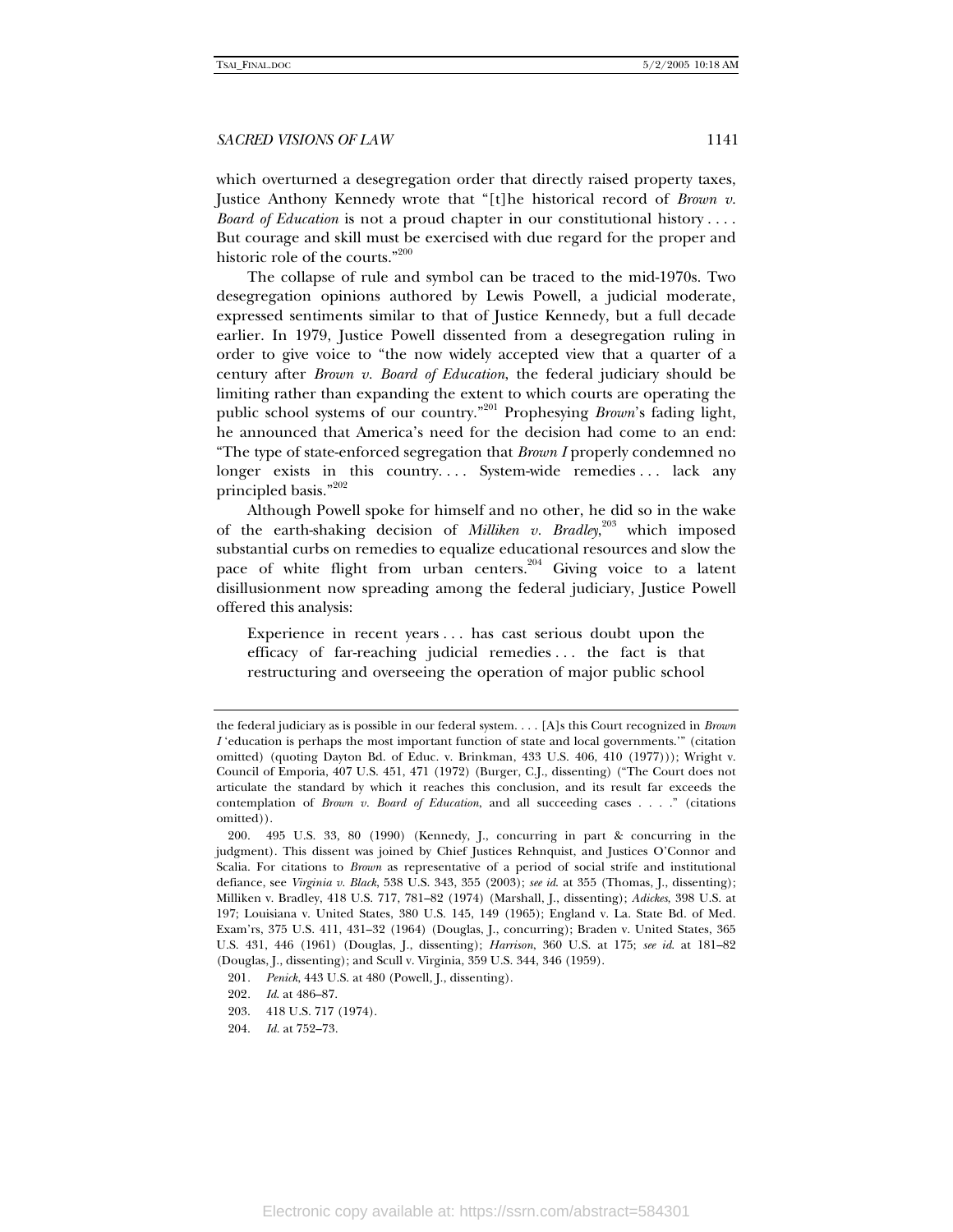systems—as ordered in these cases—fairly can be viewed as social engineering that hardly is appropriate for the federal judiciary.<sup>205</sup>

A year later, Justice Powell built upon this theme of disaffection: "In all too many cities, well-intentioned court decrees have had the primary effect of stimulating resegregation. . . . The promise of Brown v. Board of Education cannot be fulfilled by continued imposition of self-defeating remedies."206 The federal courts had begun their inward turn.

Despite the Warren Court's careful strategy of separating constitutional rule from remedy, by the 1970s *Brown*'s luster had been greatly diminished by judges' own negative experiences with desegregation remedies and what they perceived to be the public's reaction to them.

#### 2. Spillover Effects

Far from enjoying a renaissance, *Brown* has garnered a sizeable following as a symbol of discontent among law's custodians in the years since Justice Powell penned his words. The negative associations with desegregation have rapidly spilled beyond the Equal Protection Clause, dramatically altering the substance and direction of the law.

By the 1990s, the Judiciary's reimagination of *Brown* had crystallized: where before it signaled duty and steadfastness—some of the positive modern connotations of *Marbury*—it now signified the limits of judicial power and an enhanced sense of institutional self-regard. A universal symbol of redemption had been so far eroded that it now mostly stood for a guarantee of formal equality for a very rare social injury.

Instead of legal possibility or an optimistic sense of purpose, to judges and lawyers the case now "signal[s] an end to [an] era" in the nation's history.<sup>207</sup> Indeed, the case reporters are replete with instances in which mention of the decision perpetuates the belief that *Brown*'s legacy is its role in sparking mobilized resistance or testing the limits of federal authority and expertise. $20$ 

These themes were played out in the contentious battle over the scope of the right to abortion. In *Planned Parenthood v. Casey*, the plurality opinion transparently explored the idea that the Court's legitimacy is a "product of substance and perception."<sup>209</sup> In justifying their decision to affirm the core

<sup>205</sup>*. Penick*, 443 U.S. at 487.

 <sup>206.</sup> Estes v. Metro Branches of Dallas NAACP, 444 U.S. 437, 438–39 (1980) (Powell, J., dissenting) (citation omitted).

 <sup>207.</sup> Bob Jones Univ. v. United States, 461 U.S. 574, 593 (1983); *see also* Grutter v. Bollinger, 539 U.S. 306, 345 (2003) (Ginsburg & Breyer, JJ., concurring) ("[*Brown*,] after prolonged resistance, yielded an end to a law-enforced racial caste system, itself the legacy of centuries of slavery.").

<sup>208</sup>*. See supra* notes 199–200.

 <sup>209. 505</sup> U.S. 833, 865 (1992) (O'Connor, Kennedy & Souter, JJJ.).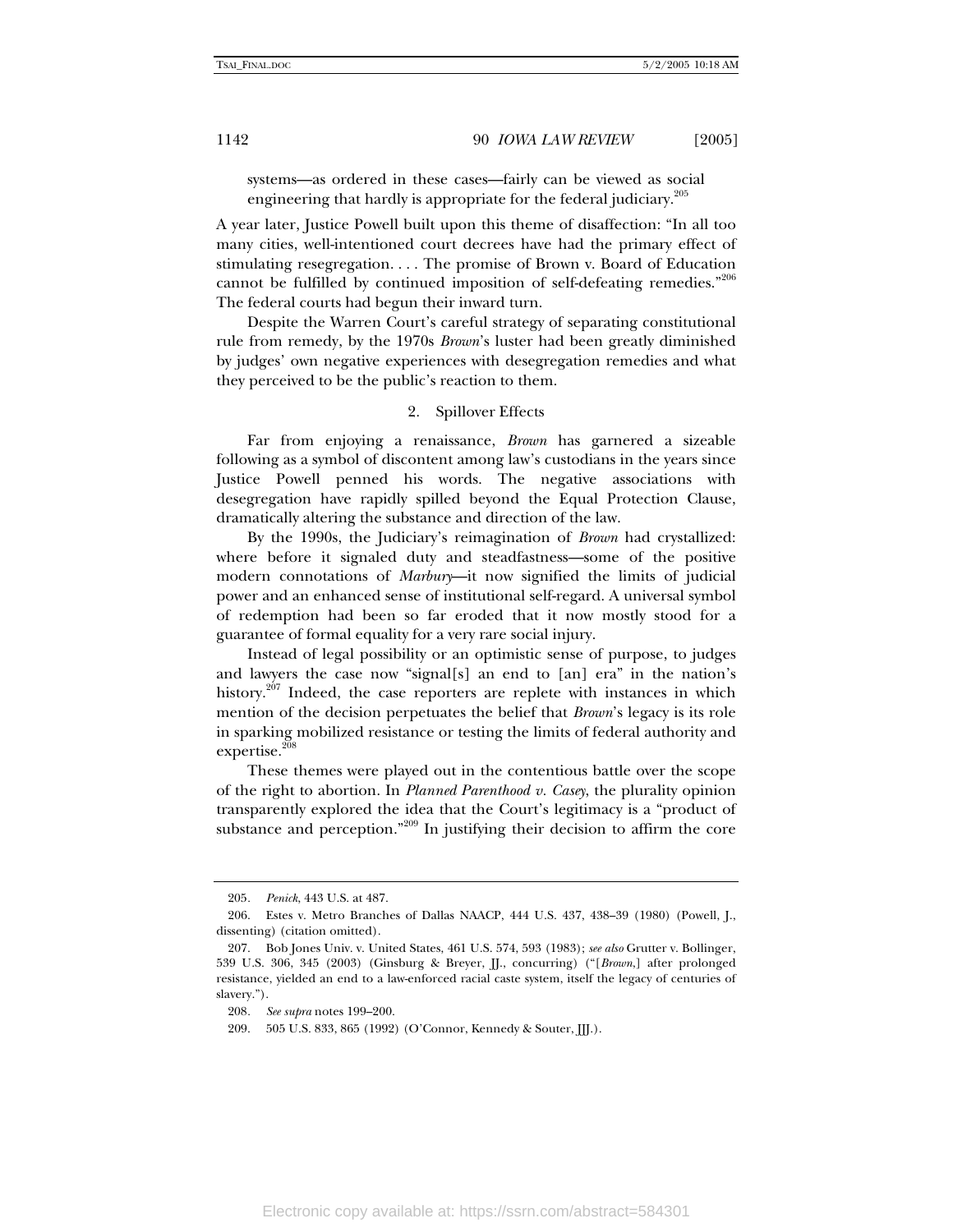of *Roe* on *stare decisis* grounds, Justices Kennedy, O'Connor, and Souter found occasion to discuss *Brown*'s legacy.

This elaboration is instructive on three fronts. First, *Casey* occasioned no impassioned defense of *Brown*, no ringing affirmation of law as a progressive force. Instead, the Justices cast *Brown* as a matter in which profound cultural change justified a decisive break from the past. Illustrating the psychological isolation of *Brown* from the day to day affairs of constitutional lawmaking, the plurality wrote: "Society's understanding of the facts upon which a constitutional ruling was sought in 1954," namely, whether state-mandated separation of the races would stigmatize black Americans, "was thus fundamentally different from the basis claimed for the [*Plessy*] decision in 1896."210 This move characterized *Brown* as an historical anomaly from which general lessons about judicial decision-making should not be drawn.

Second, the members of the plurality conspicuously linked *Roe* and *Brown* as the only two "intensively divisive controversies" in their lifetimes in which a legal ruling "calls the contending sides of a national controversy to end their national division by accepting a common mandate rooted in the Constitution."211 Thus, *Brown* had by that point penetrated the judicial psyche as a "rare" case. $212$  The Justices presumed the existence of a fellowship of persons who shared these sentiments, placing *Roe* on similar footing because of public backlash and official resistance associated with the abortion ruling.

Third, *Brown*'s symbolism redirected the constitutional law of privacy. Even as members of the plurality gave a ringing endorsement to the importance of remaining steadfast amid the swirling forces of political conflict, they also dramatically reworked doctrine in response to these very dynamics. Almost as if it were a silent nod to *Brown II*'s flexible "all deliberate speed" formulation,<sup>213</sup> the *Casey* ruling affirmed the right to abortion, but then scrapped the trimester framework, replacing it with a far more malleable "undue burden" test.<sup>214</sup> As successors to titanic statements of law met by a sustained outcry, each can be seen as a retreat from its predecessor's lofty ambitions.

Perhaps most striking of all is Justice O'Connor's ruling in *Virginia v. Black*215 approving state authority to outlaw the most aggressive and

<sup>210</sup>*. Id*. at 863.

<sup>211</sup>*. Id*. at 866–67. Interestingly enough, Thurgood Marshall himself made an earlier version of this argument: "When this Court decided *Roe v. Wade* and *Doe v. Bolton*, it properly embarked on a course of constitutional adjudication no less controversial than that begun by *Brown v. Board of Education*." *Beal v. Doe*, 432 U.S. 438, 461 (1977) (Marshall, J., dissenting) (citation omitted).

<sup>212</sup>*. Casey*, 505 U.S. at 866.

 <sup>213.</sup> Brown v. Bd. of Educ., 349 U.S. 294, 301 (1955) ("*Brown II*").

<sup>214</sup>*. Casey*, 505 U.S. at 877.

 <sup>215. 538</sup> U.S. 343, 355 (2003).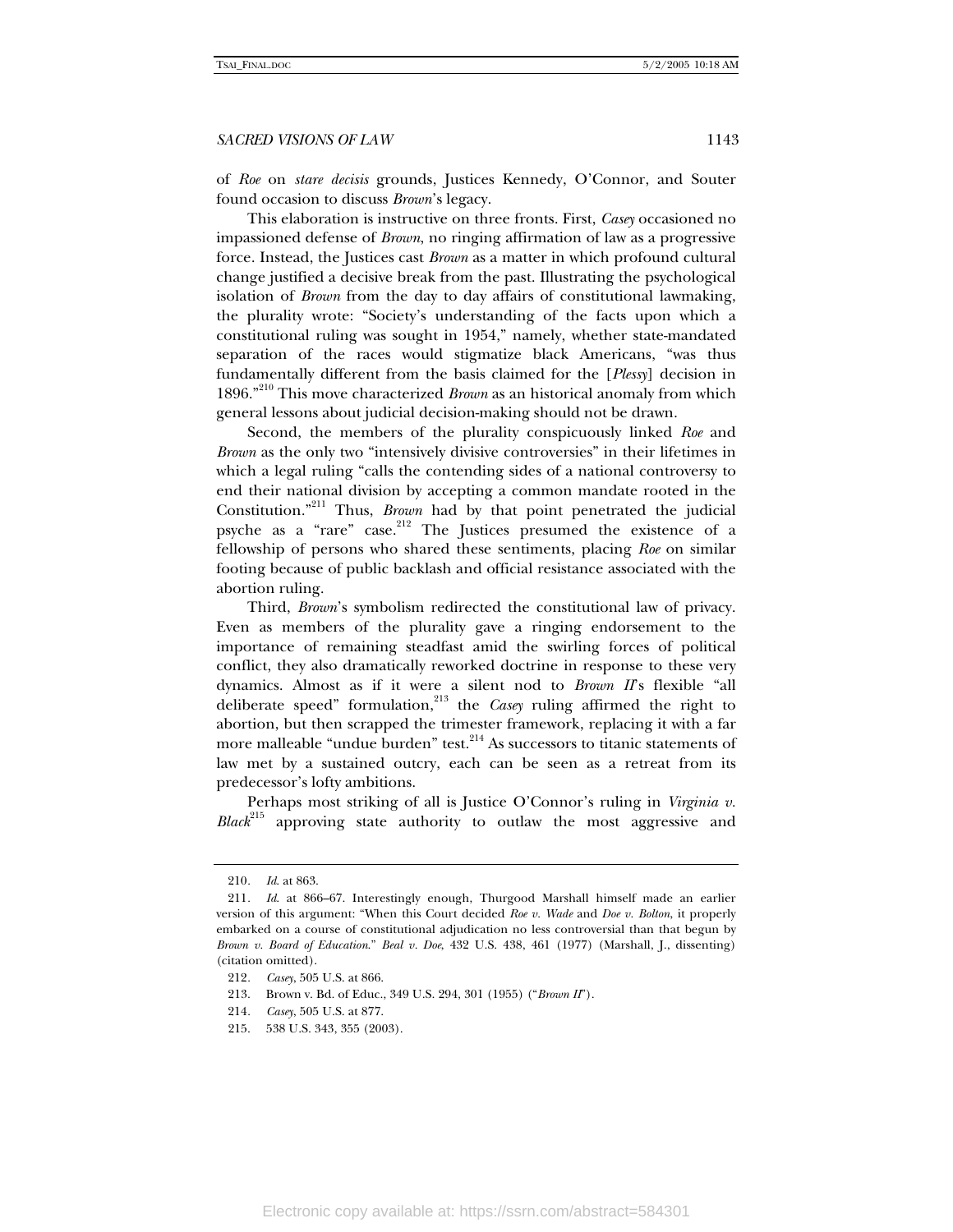intimidating forms of cross-burning.<sup>216</sup> The opinion invokes and thereby perpetuates *Brown*'s lasting link to racial strife in the judicial imagination. Recounting the history of cross-burning as a tool of racial terror and adding judicial imprimatur to a ban on the most virulent displays, Justice O'Connor reminded Americans that "[t]he decision of this Court in *Brown v. Board of Education*, along with the civil rights movement of the 1950s and 1960s, sparked another outbreak of Klan violence. These acts of violence included bombings, beatings, shootings, stabbings, and mutilations."<sup>217</sup>

In the aftermath of  $RAVv$ . *City of St. Paul*, $^{218}$  there had been significant doubt as to whether any hate-crimes law that singled out disfavored messages—even historically and sociologically unique speech-acts such as cross-burning—could pass constitutional muster. The Court's use of *Brown* in the *Black* case therefore effectuated a subtle, but crucial, recalibration of First Amendment doctrine to rein in the judicial sphere, thereby permitting a greater degree of political novelty in deterring this fear-inspiring behavior.

Ironically, *Brown*'s legacy has even been invoked to rationalize procedural rules that make it easier for defendants to secure the modification (or the dismantling) of a consent decree, and not just in desegregation cases. The intractable association of *Brown* with the advent of public law litigation is recycled in *Rufo v. Inmates of Suffolk County Jail*, 219 a case that arose from local officials' decision to enter into a consent decree to build a new jail after inmates filed suit alleging inhumane conditions.<sup>220</sup> Years later, the Sheriff moved to modify the decree to permit double bunking and thereby increase the capacity of the institution, a motion vigorously opposed by the inmates. $221$ 

Byron White's majority opinion in *Rufo*, establishing that any "significant change" could form the basis for a modification to a governing consent decree, explicitly drew on *Brown*'s association with protracted, complex lawsuits, which seems to have lacerated the institution's psyche: "The upsurge in institutional reform litigation since *Brown v. Board of Education*, has made the ability of a district court to modify a decree in response to changed circumstances all the more important."<sup>222</sup>

 <sup>216.</sup> *Id*. at 363.

<sup>217</sup>*. Id*. at 355. Justice Thomas would have gone further by treating cross-burning as unprotected conduct rather than presumptively expression. *Id*. at 393 (Thomas, J., dissenting). Reminding readers of the State's campaign of "massive resistance" to *Brown*, he argued that the same legislature that fiercely protected its prerogative over racial segregation would not have enacted an anti-cross burning statute that reached merely racist expression. *Id*. at 394.

 <sup>218. 505</sup> U.S. 377 (1992).

 <sup>219. 502</sup> U.S. 367 (1992).

 <sup>220.</sup> *Id*. at 373–75.

 <sup>221.</sup> *Id*. at 376.

<sup>222</sup>*. Id*. at 380.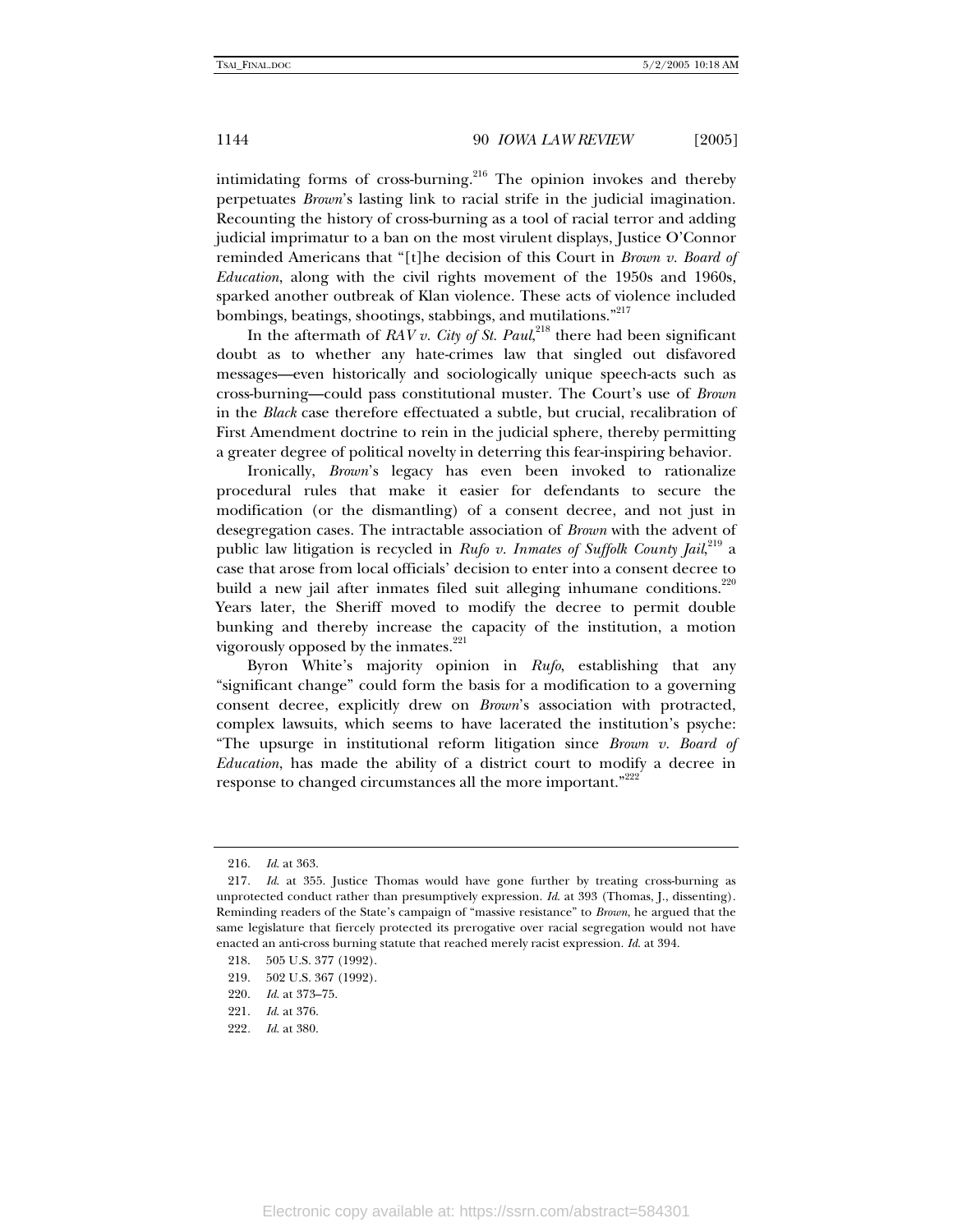It is hard to know precisely what sorts of changes warrant such modification; the Court left this question shockingly open-ended. One thing is clear: maintaining "flexibility" for judges to wade into social life and to extricate themselves cleanly appeared to be the primary motivation.<sup>223</sup> Without saying much else, the Justices' invocation of *Brown* recalled lasting disappointments over desegregation, the image of overburdened courts, and the intractability of many social problems. As we would come to see in *Bush v. Gore*, this would not be the last time *Brown*'s iconic status was manipulated to promote a form of judicial withdrawal borne of an ethos of institutional self-preservation.<sup>224</sup>

Finally, consider Justice Clarence Thomas's invocation of *Brown* in the dispute over the constitutionality of the State of Ohio's school voucher program just three Terms ago. Writing separately in support of the decision in *Zelman v. Simmons-Harris* to uphold the pilot program, Justice Thomas conjured *Brown* as a failed vision of equal education:

Today many of our inner-city public schools deny emancipation to urban minority students. Despite this Court's observation nearly 50 years ago in *Brown v. Board of Education* that 'it is doubtful that any child may reasonably be expected to succeed in life if he is denied the opportunity of an education,' urban children have been forced into a system that continually fails them.<sup>225</sup>

Justice Thomas did not deploy the case analogically to argue that the segregation decision's internal logic justified the state's creation of the voucher program; nor could he credibly do so. Instead, *Brown*'s symbolic importance was to relax jurists' reading of the Establishment Clause so as to permit policy experimentation. The federal courts' efforts to enforce the Equal Protection Clause did little to ameliorate stark disparities in educational quality, he implied, and now other constitutional guarantees must give way.

By the end of the 20th Century, the ultimate act of socio-legal restoration had been reimagined by law's shepherds as a diminished sign of discontent. But as the previous decisions illustrate, even a misshapen monument can prove useful in the reconfiguration of legal categories and rules.

 <sup>223.</sup> The Court held that district courts have "flexibility" in changing the terms of a consent order flowing from institutional reform lawsuits. *Id*. The fact that compliance had become "more onerous" or that one of the parties "misunderstood" the law was also deemed a valid ground to redo a decree. *Id*. at 390, 392.

<sup>224</sup>*. See generally infra* text accompanying notes 239–244.

 <sup>225. 536</sup> U.S. 639, 676 (2002) (Thomas, J., concurring).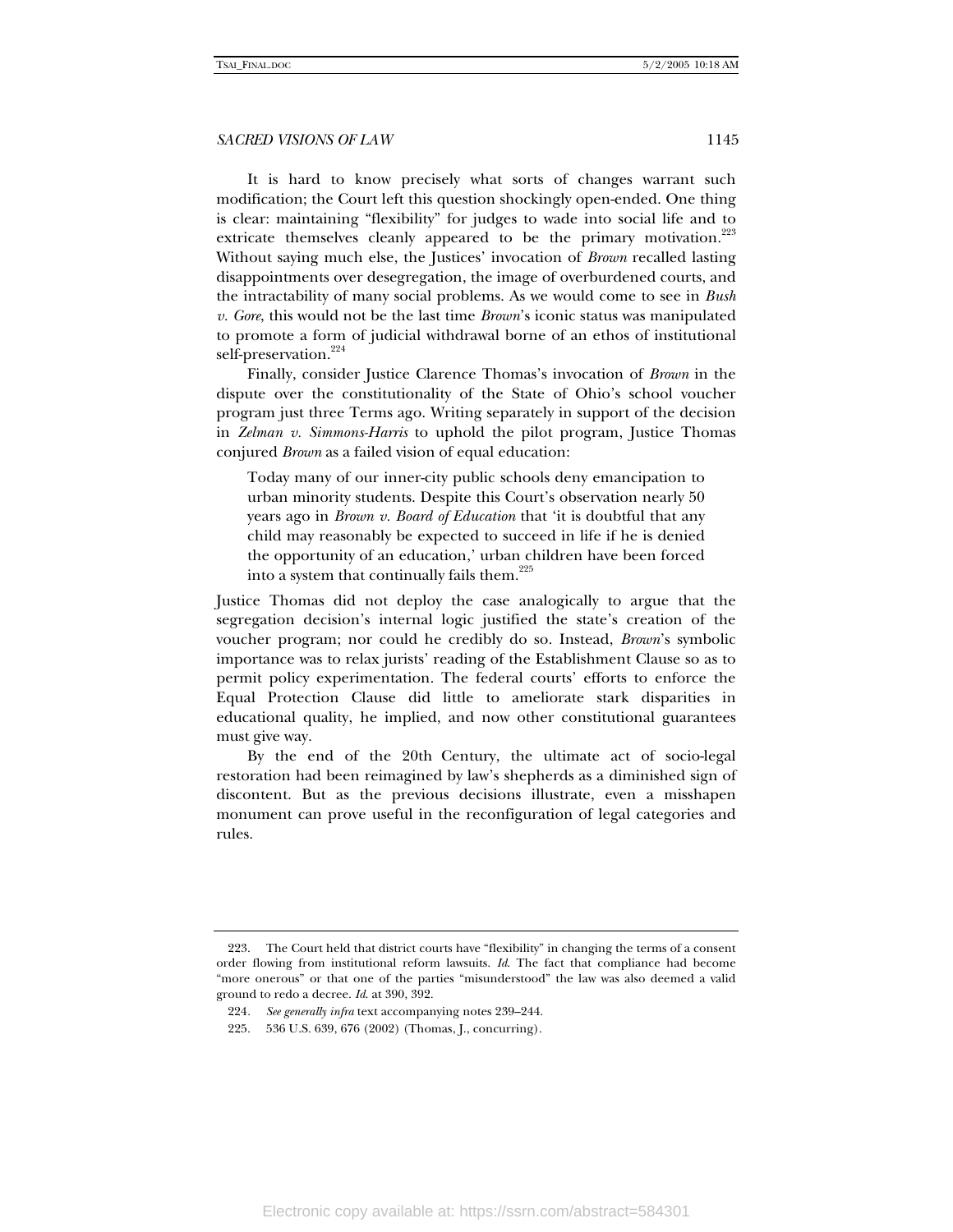#### *C.* MARBURY V. BROWN*: SYMBOL AND ANTI-SYMBOL*

It is customary to understand *Brown* as a decision that is yoked to *Plessy v. Ferguson*. 226 When *Brown* was decided in 1954, this had the effect of reversing the priority of the majority opinion and John Marshall Harlan's dissenting opinion in *Plessy* within the legal canon: Harlan's losing account became tied to *Brown*, while *Plessy*'s majority opinion was relegated to the anti-canon.<sup>227</sup>

In more recent days, however, one can detect an emerging dynamic that is at once fascinating and deeply troubling: *Marbury* and *Brown* have become tethered to each other as symbol and anti-symbol. On these revealing occasions, the warring conceptions of the federal Judiciary's sphere of influence and its self-understanding in the modern age take on greater clarity and significance.

Unleashed in judicial writings, *Marbury* stakes out an expansive vision of law and facilitates social acceptance of judicial control and creativity even as it denies this is happening. As its opposite number, *Brown* undermines or retards judicial lawmaking, whether through the contraction of substantive rights or procedural rules. Linked in this fashion, the rulings also comprise a duality in terms of institutional orientation: the first symbol is suggestive of an other-regarding sensibility; the second, an ethic of bureaucratic selfpreservation. Where *Marbury* builds the people's faith in the courts, *Brown* redirects their faith in the law toward the sphere of politics.

The two cases appeared together for the first time in the epic decision of *Cooper v. Aaron*, 228 which rejected the Little Rock school district's request for a stay of integration in light of the State of Alabama's strategies of delay.229 The symbolic union of *Marbury* and *Brown* in the Court's unanimous opinion was a rhetorical tour de force designed to blunt an unparalleled degree of resistance to the nascent principle of racial equality:

[*Marbury*] declared the basic principle that the federal judiciary is supreme in the exposition of the law of the Constitution, and that principle has ever since been respected by this Court and the Country as a permanent and indispensable feature of our constitutional system. It follows that the interpretation of the Fourteenth Amendment enunciated by this Court in the *Brown* case is the supreme law of the land. . . . No state legislator or executive

 <sup>226. 163</sup> U.S. 537 (1896). *See generally* JACK M. BALKIN, WHAT *BROWN V. BOARD OF EDUCATION*  SHOULD HAVE SAID 12 (2001) ("If *Brown* is a canonical case, *Plessy* has become an anticanonical case, *Brown*'s evil twin.").

<sup>227</sup>*. See generally* Richard A. Primus, *Canon, Anti-Canon, and Judicial Dissent*, 48 DUKE L.J. 243 (1998).

 <sup>228. 358</sup> U.S. 1 (1958) (per curiam).

 <sup>229.</sup> *Id*. at 4.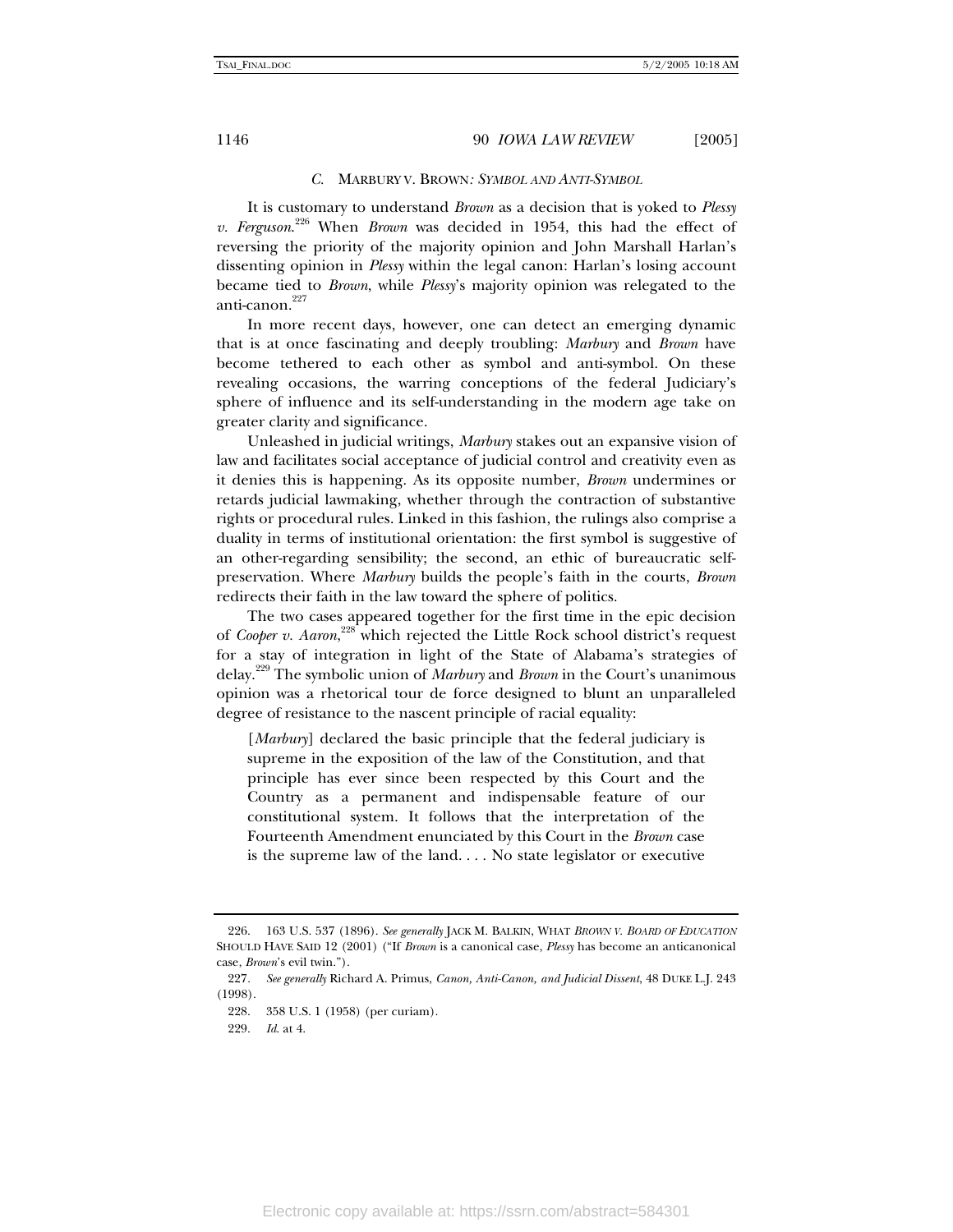or judicial officer can war against the Constitution without violating his undertaking to support it.<sup>230</sup>

This shining moment was short-lived. From *Cooper* onward, the casesturned-symbols would remain linked, but the cultural-legal connotations of *Marbury* and *Brown* would begin to diverge. *Marbury*, sharpened into an awesome instrument of judicial vigor, carved a path of expanding jurisdiction and doctrinal creativity. At the same time, jurists occasionally raised *Brown* as a shield behind which to urge a hasty retreat from the social landscape. What symbols do, anti-symbols undo.

This thematic mélange was sounded in the redistricting case, *Miller v. Johnson*. 231 I have already mentioned the opinion's insistent, highly-charged display of the three-pointed star of *Marbury*, *Cooper v. Aaron*, and *Baker v. Carr* to legitimate its interpretive act. $232$  Deferring in any way to the expertise of voting rights officials in the Executive Branch, Justice Kennedy warned ominously, would amount to "surrender" of the judicial role.<sup>233</sup> Again, the rhetoric of solemn duty had the effect of perpetuating the view that the courts are best placed to calibrate and safeguard the rights of the people.

A little noticed fact is that the Justices in *Miller* twice manipulated *Brown* to curb juridic authority. First, the majority deployed the case to signify race neutrality, thus restraining government on substantive grounds from "separat[ing] its citizens into different voting districts on the basis of race." $234$ 

Second, Justice Stevens, in dissent, deigned to invoke *Brown* as a constraint on the federal courts' sphere of influence. Going further than his fellow dissenters, he argued that those who had lodged objections to the majority black districts did not raise a constitutional injury of the same gravity as the *Brown* plaintiffs, who had been completely excluded from participation in a civic institution on account of their race. In the absence of proof of vote dilution, he suggested, the *Miller* plaintiffs had simply not suffered a constitutional injury.<sup>2</sup>

A similar portrait of dueling legal symbols appeared in *Casey*. Even as the plurality read *Brown* in a way that approved the Court's refusal to reengage a full-bore review of *Roe*'s merits,<sup>236</sup> Antonin Scalia's dissent turned to *Marbury* as a counterpoint to discredit the decision as a form of "selective"

<sup>230</sup>*. Id*. at 18.

 <sup>231. 515</sup> U.S. 900 (1995).

<sup>232</sup>*. See supra* text accompanying notes 115–121.

<sup>233</sup>*. Miller*, 515 U.S. at 922.

<sup>234</sup>*. Id*. at 911. The Court clarified that in order to prevail on an equal protection claim a plaintiff must show "that race was the predominant factor motivating the legislature's decision to place a significant number of voters within or without a particular district." *Id*. at 916.

<sup>235</sup>*. Id*. at 931 (Stevens, J., dissenting).

 <sup>236.</sup> Planned Parenthood v. Casey, 505 U.S. 833, 854–69 (1992).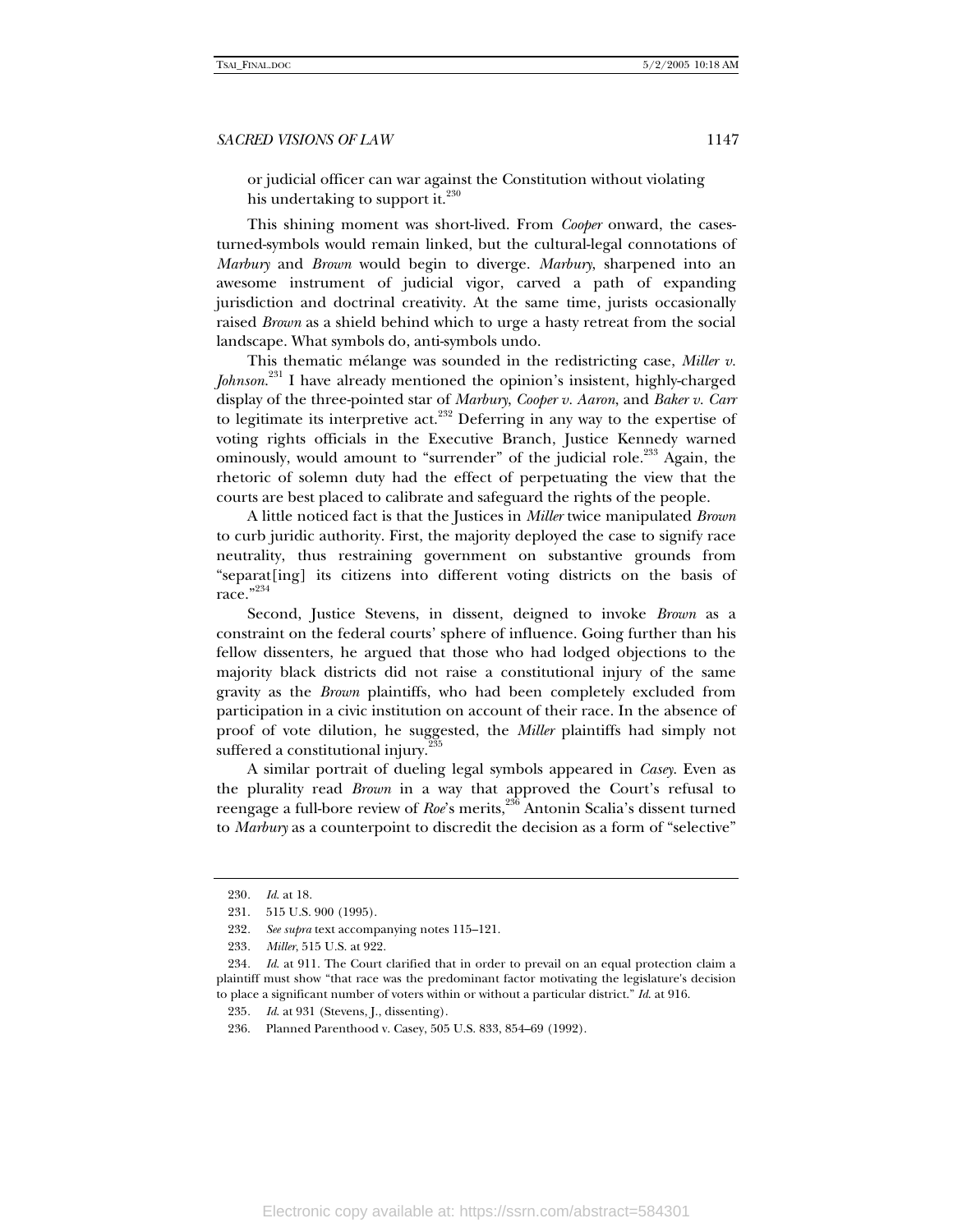judicial review.<sup>237</sup> Exasperated with his colleagues' lack of interest in entertaining *Roe*'s flaws, he complained:

I confess never to have heard of this new, keep-what-you-want-andthrow-away-the-rest version. I wonder whether, as applied to *Marbury v. Madison*, for example, the new version of stare decisis would be satisfied if we allowed courts to review the constitutionality of only those statutes that (like the one in *Marbury*) pertain to the jurisdiction of the courts.<sup>238</sup>

Once again, the citizen-audience was treated to a skirmish between the two icons of juridic influence: one representing a vision of interpretive boldness and principle, the other signifying the conservation of institutional resources and the settlement of law.

These maturing, polar visions of *Marbury* and *Brown* again collided in Bush v. Gore.<sup>239</sup> The Justices who overturned the Florida Supreme Court's recount order described their task as fulfilling the "unsought responsibility" to interpret and safeguard the Constitution.<sup>240</sup> This move was a textbook example of mimicry, for *Marbury* itself had characterized judicial review in duty-bound language.

Turning *Marbury* back upon his colleagues in the majority, Justice Stevens's sharply worded dissent—joined by Justices Ginsburg and Breyer defended the Florida Supreme Court's decision as the quintessential exercise of judicial review: to "say what the law is."<sup>241</sup> A short-hand that had well served the notion of Article III independence was good enough for their state counterparts.

Stevens's maneuver illustrates the degree to which judges—liberals as much as conservatives—now embrace *Marbury* as a vision of law that is decidedly pro-judicial review. Rather than dispute the relevance or propriety of *Marbury* in the contest, Justice Stevens embarked on the same rhetorical

None are more conscious of the vital limits on judicial authority than are the Members of this Court, and none stand more in admiration of the Constitution's design to leave the selection of the President to the people, through their legislatures, and to the political sphere. When contending parties invoke the process of the courts, however, it becomes our unsought responsibility to resolve the federal and constitutional issues the judicial system has been forced to confront.

<sup>237</sup>*. Id*. at 993 (Scalia, J., dissenting).

<sup>238</sup>*. Id*. (citation omitted).

 <sup>239. 531</sup> U.S. 98 (2000) (per curiam).

<sup>240</sup>*. Id*. at 111. As the majority put it:

*Id*.

<sup>241</sup>*. Id*. at 128 & n.7 (Stevens, J., dissenting) ("[The Florida Supreme Court's] decisions were rooted in long-established precedent and were consistent with the relevant statutory provisions, taken as a whole. It did what courts do . . . ." (citing *Marbury*)).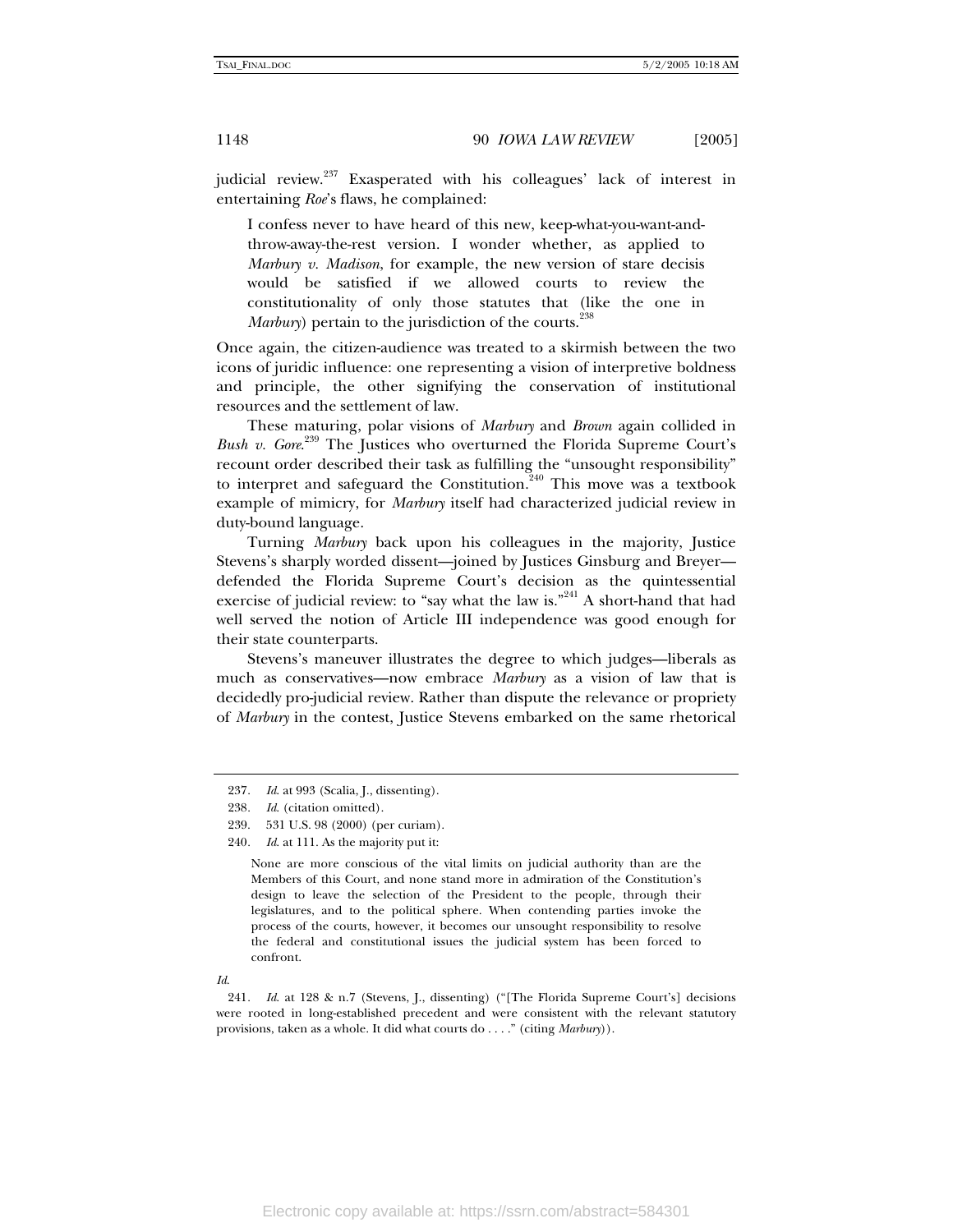strategy, pointing out that, according to the same shimmering ideal, the Florida court, too, had an obligation to interpret the law.

At the same time, *Brown* reappeared in Justice Breyer's dissent objecting to the Court's decision to grant certiorari and reach the underlying constitutional question. Just as Stevens had done in *Miller*, Justice Breyer ceremonially raised *Brown* to illustrate that the voters' legal interests did not pose any question involving a "basic human right" so as to justify judicial intervention.<sup>242</sup> Though it is hard to take seriously the suggestion that a constitutional violation must rise to the scale of segregation before the Court may properly assert jurisdiction, drafting the symbol in the service of the passive virtues reinforced the ascendant linkage between *Brown* and the limits of legal power in the judicial imagination.

On the one hand, we see the rhetoric of duty—that ancient dialogic form associated with *Marbury*—composed to license intervention in a highly polarized electoral contest for which political solutions existed. On the other, drawing on a newer self-understanding associated with the discretionary Court, the dissenters suggested that the dispensation of judicial power, polluted by *Brown*'s worst connotations, was more akin to an act of *grace*. They did not use such terminology, but the implication is hard to deny: the Article III power is treated as an extraordinary gift as opposed to an entitlement, to be doled out in niggardly fashion.

This development is a stunning victory for the Bickelian vision of a Supreme Court that prizes the "passive virtues,"<sup>243</sup> avoiding legal disputes where principled adjudication proves impossible—an approach that Gerald Gunther famously ridiculed as "100% insistence on principle, 20% of the time."<sup>244</sup> Ironically, while Bickel himself urged careful conservation of judicial resources in order to tackle epic controversies like the segregation cases, contemporary jurists have turned *Brown* into a towering monument to inertia.

The emerging notion of juridic authority as grace has begun to creep into a broad swath of law, from the justiciability doctrines to election law, from privacy to equal protection. Furthermore, the ascendant selfunderstanding says a great deal about the scale of the modern Court's Olympian detachment from the ordinary workings of law and politics, and the level of confidence with which the institution goes about its work.

Together, the warring notions of juridical prerogative encapsulated in the *Marbury-Brown* dyad lay bare a rather less inspiring image of justice. All too often, one is treated to a display of extravagant power or institutional

<sup>242</sup>*. Id*. at 153 (Breyer, J., dissenting). Justice Breyer was joined by three other Justices who favored a remand: Ginsburg, Stevens, and Souter. *Id*. at 144.

 <sup>243.</sup> Bickel famously praised judicial non-intervention under such circumstances as reflecting "passive virtues." *See* BICKEL, *supra* note 89, at 200.

 <sup>244.</sup> Gerald Gunther, *The Subtle Vices of the "Passive Virtues"—A Comment on Principle and Expediency in Judicial Review*, 64 COLUM. L. REV. 1, 3 (1964).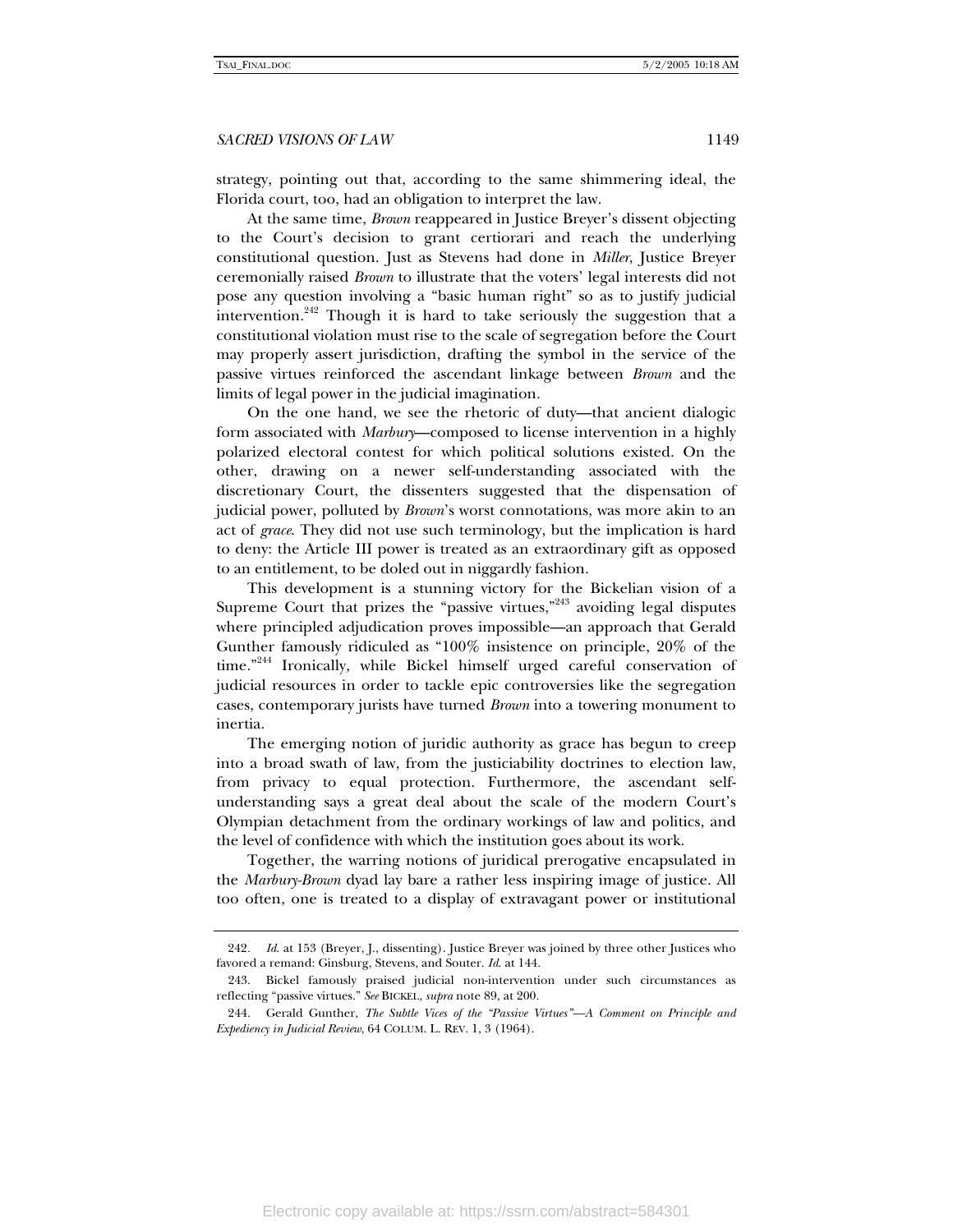self-regard. Duty and grace—inseparable, nested notions of judicial review at war—are now more tightly interwoven in the fabric of the law. But this alarming trend in juridic discourse not only cheapens *Brown*'s achievement, it also destabilizes the decision's place in the canon.

An effective way to unsettle a symbol's position in the legal imagination is to advance an alluring, alternate network of cultural associations. Since the 1950s *Brown*'s association with *Plessy* has privileged and glorified *Brown*. The ascendant *Marbury*-*Brown* duality has the opposite effect: it acts to "break" the circuit of legal meaning conveyed by the *Brown-Plessy* pair, and *Brown* fares less well by comparison. Much, of course, will depend on how persistently the dyad is replicated in the future. The stakes could not be higher: the more the decision is used to urge non-intervention by judges, the more *Brown* approaches anti-canonical status, a realm to which the most despised cases have been relegated.

#### V. PROCESSES OF CONSTITUTIONAL MYTH-MAKING

#### *A. BEYOND TEXT-SPECIFIC ACCOUNTS OF LAW*

How has *Marbury* acquired its tell-tale glow? Why, exactly, has *Brown* lost its luster for those who craft law's sacred texts? The first possibility—and the one most often cited by observers—is that there is something intrinsic to the rulings that have produced the feelings that Americans have about them. Exemplifying this internal approach, L.H. LaRue turns to an explication of "the fictions that have made Marshall persuasive" in an attempt to discover why "the national judiciary is strong and self-confident . . . . [and] *Marbury* has the place of honor."<sup>245</sup>

There is certainly much in this account to recommend it. *Marbury*'s language is eminently quotable and universal (offering a treasure trove of memorable maxims), whereas every word in *Brown* is gauged to the precise constitutional question at hand and to say as little as possible (the opinion declined to overrule *Plessy* outright, a sleight-of-hand that fooled no one). The Justices hoped that minimalist rhetoric in the segregation cases would reduce the magnitude of social friction. It is telling that the phrase most people associate with the desegregation cases—"all deliberate speed" comes not from *Brown I*, but from *Brown II*. 246

On the other hand, where the actual tone of *Marbury* is grandiose bordering on arrogant, the rhetoric of *Brown* is modest, verging on coy. If we

 <sup>245.</sup> LARUE, *supra* note 73, at 42–43.

 <sup>246.</sup> Brown v. Bd. of Educ., 349 U.S. 294, 301 (1955) (*Brown II*). The phrase that comes in as a close second does come from *Brown I*, popularized in recent years by debates over same-sex schools and gay marriage: "separate . . . [is] inherently unequal." 347 U.S. at 495. Not everyone, of course, has found the formulation to be a capitulation to lawlessness. *See, e.g.*, BICKEL, *supra* note 89, at 254 (lauding the formulation for exemplifying Lincolnian tension of principle and expediency that "ease[d] the way to [*Brown*'s] acceptance and effectuation").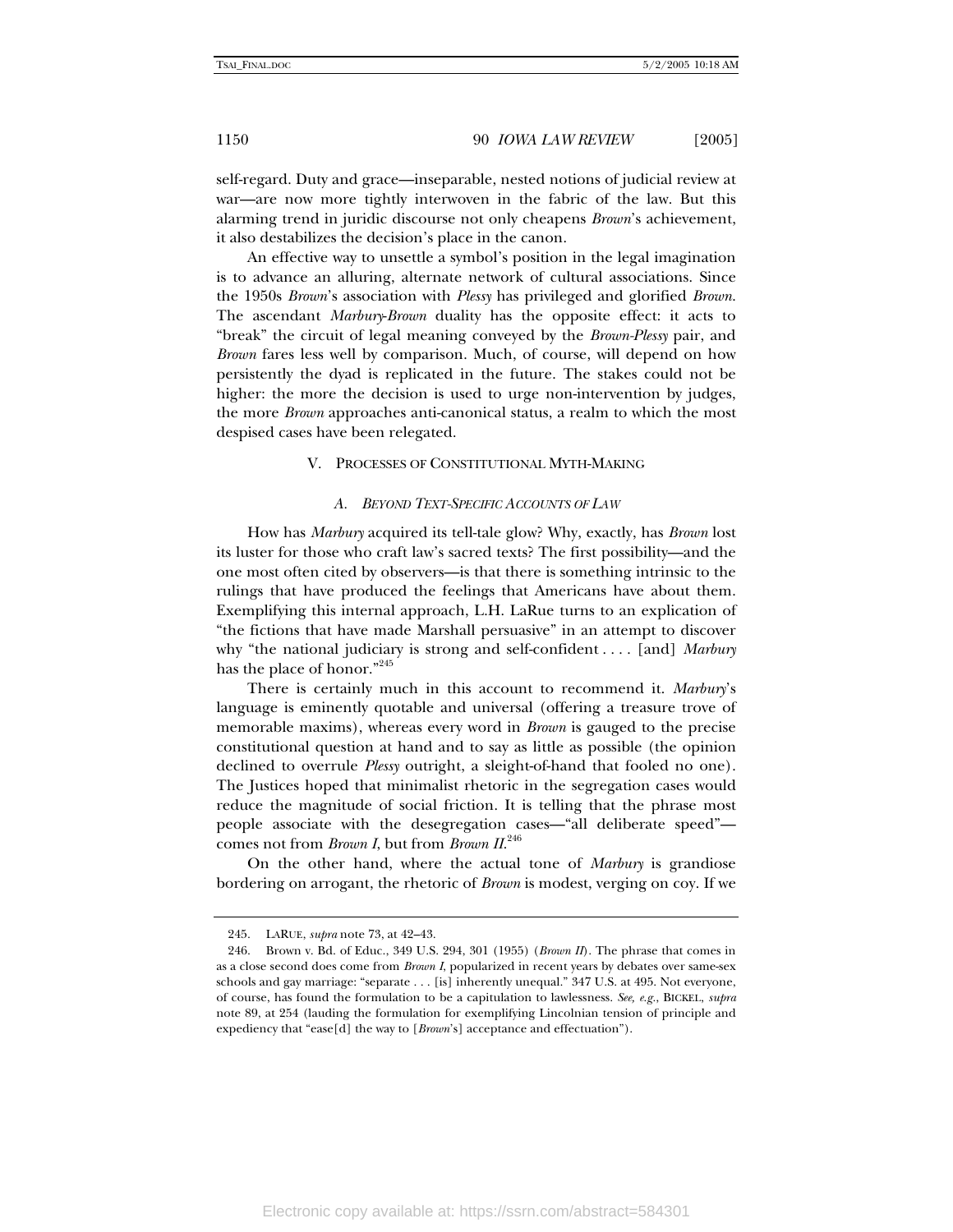did not know how the rest of the canonization story actually unfolded, the tenor and substance of the decisions alone might very well have led us to very different expectations about which case would become the model for judicial behavior.

If one broadens the lens ever so slightly, the fact of the matter is that it was *easy* for the Marshall Court to strike down the provision of the Judiciary Act that conferred original jurisdiction on the Court to issue writs of mandamus. Doing so required a relatively costless approval of the emerging practice of judicial review,<sup>247</sup> achieved through a delicate dance in which the Court found that William Marbury was entitled to his commission but no actual legal power would be dispensed to force a recalcitrant President to deliver it. By comparison, it was exceptionally hard—even unthinkable—for the Warren Court to strike a decisive blow for racial equality in the absence of a well-formed political consensus at its back. The Justices themselves correctly predicted that their collective act would shake the earth and unleash the Furies. By these lights, *Brown*, not *Marbury*, should have emerged as the shining symbol of the power of the federal courts, constitutional possibility, justice, and redemption.

But it has not. All of this confirms that focusing on the actual historical controversies presented and the tone of the rulings gets us only so far. Whatever is contained in the four corners of the legal decisions cannot satisfactorily account for the intensity of feeling and difference of opinion we have about these two symbols; they cannot explain their contemporary sacramentality. How is it that a case whose facts were mired in the political intrigue of the times has emerged as an enduring and powerful sign of judicial might; while an unprecedented act of devotion to dismantle and delegitimate a racial caste system has fallen so far out of favor among judges?

Despite the republican revival in legal thought, the model of judicial centrality lives on in elite culture. For every skeptical account of judicial lawmaking, four vigorous defenses of judicial review rise from the earth.<sup>248</sup> Thus, even if experts reject its most aggressive formulations, most have no

 <sup>247.</sup> Most scholars accept that judicial review existed at the time of the Founding, though there remain pronounced disagreements as to how developed the practice was and how exclusive the colonists envisioned the judicial role to be. *See* LARRY D. KRAMER, THE PEOPLE THEMSELVES: POPULAR CONSTITUTIONALISM AND JUDICIAL REVIEW 62 (2004).

<sup>248</sup>*. See*, *e.g.*, JOHN HART ELY, DEMOCRACY AND DISTRUST: A THEORY OF JUDICIAL REVIEW (1980) (advocating process-perfecting justification for judicial review); LOUIS MICHAEL SEIDMAN, OUR UNSETTLED CONSTITUTION: A NEW DEFENSE OF CONSTITUTIONALISM AND JUDICIAL REVIEW 8 (2001) (advancing a theory of interpretation that "destabilizes whatever outcomes are produced by the political process [and] provides citizens with a forum and a vocabulary they can use to continue the argument"); Larry Alexander & Frederick Schauer, *Defending Judicial Supremacy*, 17 CONST. COMMENT. 455, 455 (2000) (arguing that the Supreme Court's interpretations "should be taken by all other officials, judicial and non-judicial, as having an authoritative status equivalent to the Constitution itself"); Erwin Chemerinsky, *Progressive and Conservative Constitutionalism as the United States Enters the 21st Century*, 67 LAW & CONTEMP. PROBS. 53, 53–62 (2004) (criticizing popular constitutionalism).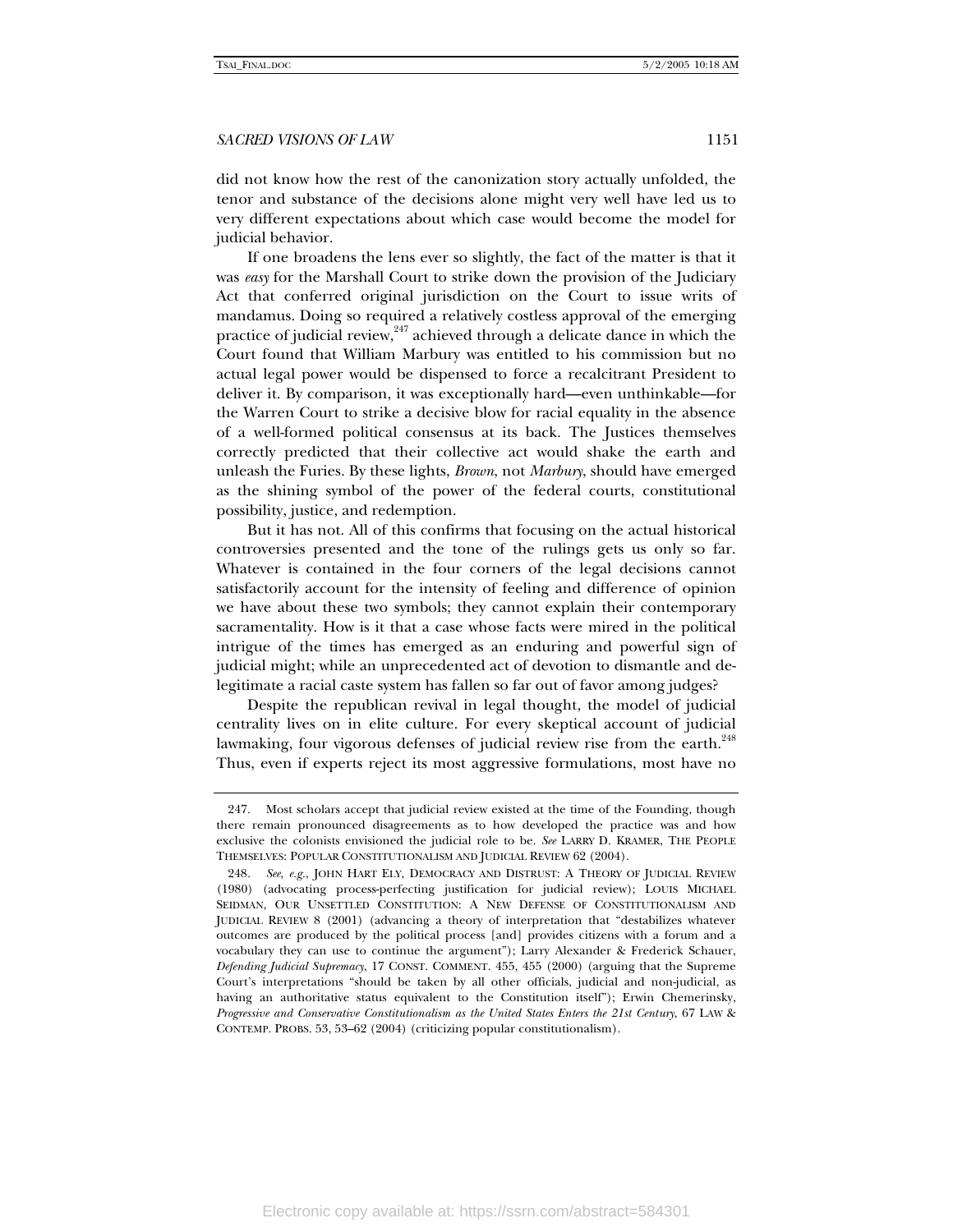interest in challenging the fundamental principle of judicial review. In such a climate, *Marbury*-based language has considerable space in which to flourish.

It turns out that, by comparison, intellectual support for *Brown* has been tepid from the very start. With its elite constituency offering only grudging support, the symbol was ripe for the faith-shaking winds of controversy that would soon come. Making matters worse, the basic structure of academic inquiry into these rulings has ensured an air of ambivalence about the case among each successive generation of lawyers.<sup>249</sup>

Within circles inhabited by legal specialists, *Brown* was hobbled shortly after birth as leading thinkers attacked its premises and reasoning.<sup>250</sup> To be sure, a number of prominent intellectuals rose to *Brown*'s defense over the years, $251$  but Wechsler's shade lingered. As a result, the soil itself was too poisoned to sustain the flowering of faith among law's stewards.

By 1958, Alex Bickel was grimly describing the situation involving racial segregation as the "American Algeria," with the project of reform imposing a "heavy drain on the sense of national purpose and integrity. And it was itself adrift."252 More recently, Michael Klarman has argued that *Brown* added little to the dynamic of racial change in the South, which he believes was already "too powerful to resist," and that in the short run, the ruling actually set back racial progress by polarizing the forces of progress and retrenchment.<sup>253</sup>

 251. To this day, the most famous defenses of *Brown* remain Charles Black, Jr., *The Lawfulness of the Segregation Decisions*, 69 YALE L.J. 421 (1960), and Louis H. Pollak, *A Reply to Professor Wechsler*, 108 U. PA. L. REV. 1 (1959).

 252. ALEXANDER M. BICKEL, *supra* note 89, at 255–56. Bickel himself believed that *Brown* was a principled decision, defending it from attack by Columbia law professor Herbert Wechsler. At the same time, Bickel concluded that the segregation cases showed that expediency and flexibility were essential to generating the necessary political and social cooperation to implement new legal norms. *Id*. at 244.

 253. Michael J. Klarman, Brown, *Racial Change, and the Civil Rights Movement*, 80 VA. L. REV. 7, 150 (1994); *see also* MICHAEL KLARMAN, FROM JIM CROW TO CIVIL RIGHTS 385 (2004) (claiming that *Brown* "radicalize[d] southern politics"). Klarman's account greatly underestimates the role of symbolism in law and politics by demanding evidence of direct cause-and-effect before giving symbols their due. Although he admits to *Brown*'s importance in forcing Americans to take sides on the explosive question of segregation, he insists, "[t]hat *Brown* forced people to take a position . . . is not to say that it influenced the position they took." *Id*. at 365. Moreover, while Klarman acknowledges that the decision was inspiring to black activists, he argues that the boycotts and sit-ins "can be explained independently of *Brown*." *Id*. at 374. Not only does Klarman reveal a teleological, rather than contingent and

 <sup>249.</sup> I explore the academy's role in entrenching legal symbols in Part V.B.

 <sup>250.</sup> LEARNED HAND, THE BILL OF RIGHTS 55 (1958) ("I have never been able to understand on what basis [*Brown*] can or does rest except as a *coup de main*."); Herbert Wechsler, *Toward Neutral Principles of Constitutional Law*, 73 HARV. L. REV. 1, 32–35 (1959) (stating that "the question posed by state-enforced segregation is not one of discrimination at all," but instead of competing claims to association, and doubting that there is a "basis in neutral principles for holding that the Constitution demands that the [plaintiffs'] claims for association should prevail").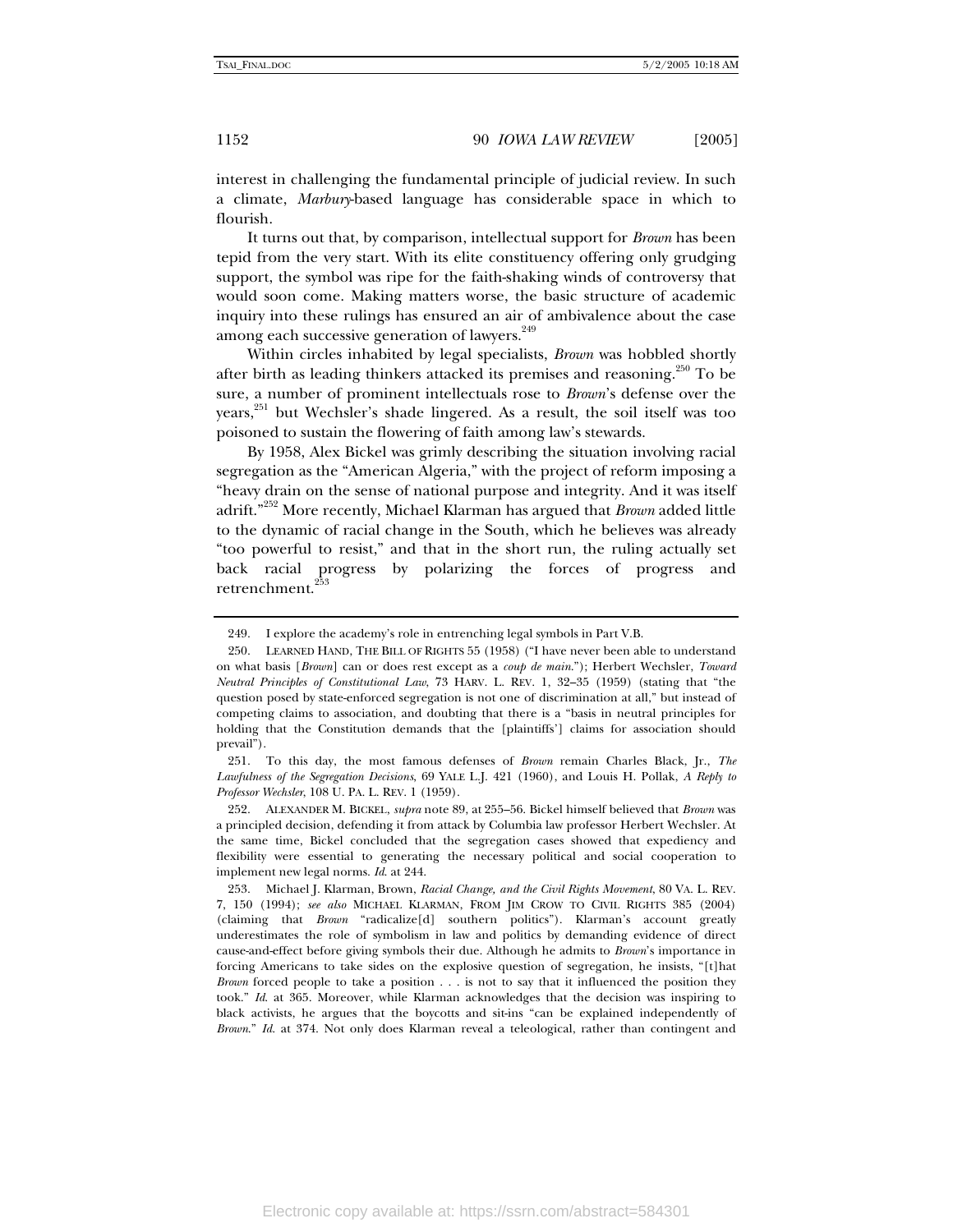Indeed, the tendency of elites to lay everything negative at *Brown'*s doorstep and to minimize the positive aspects of its legacy has only quickened and deepened over time. To some, the Warren Court's later decisions extending the rights revolution now seemed to have been prefigured by *Brown*. 254 In hindsight, the explosion of public law litigation, the excesses of a law-centered view of society, the sharp realignment and bitter polarization of the two major political parties, and even many of the social ills that afflicted America could be conveniently traced to this act of liberation in  $1954.^{255}$ 

It is as if time itself had split in two because of this seismic event, and the history of our secular religion would henceforth be understood in two epochs: B.B. ("Before *Brown*") and A.B. ("After *Brown*"). In the second epoch, *Brown* is far more likely to be thought of as holding out "a hollow hope," $256$  signifying the "limits of judicial power," $257$  or tantalizingly, representing unrealized potential.<sup>258</sup>

It is true, of course, that *Brown* remains important to academic belief systems irrespective of what judges and lawyers do—any serious theory of constitutional law labors in its long shadow, and must confront its legacy. $259$ But here again, many such treatments have a wistful and disappointed flavor.<sup>260</sup>

constitutive, view of history, he demands of symbolism what no symbol can prove.

<sup>254</sup>*. See, e.g.*, Abram Chayes, *Foreword: Public Law Litigation and the Burger Court*, 96 HARV. L. REV. 4, 6 (1982) ("[W]hether they fully realized it or not, the Justices in *Brown* had committed the federal courts to an enterprise of profound social reconstruction."); Owen Fiss, *Foreword: The Forms of Justice*, 93 HARV. L. REV. 1, 2 (1979) ("As a genre of constitutional litigation, structural reform has its roots in the Warren Court era and the extraordinary effort to translate the rule of *Brown v. Board of Education* into practice.").

 <sup>255.</sup> From the vantage point of the close of the 1960s, Alex Bickel later described *Brown* "as the beginning" of a period of great activity by the Warren Court to limit the scope of legislative and executive power. ALEXANDER M. BICKEL, THE SUPREME COURT AND THE IDEA OF PROGRESS 7 (1970).

 <sup>256.</sup> GERALD N. ROSENBERG, THE HOLLOW HOPE: CAN COURTS BRING ABOUT SOCIAL CHANGE? 169 (1992).

 <sup>257.</sup> WILLIAM LASSER, THE LIMITS OF JUDICIAL POWER: THE SUPREME COURT IN AMERICAN POLITICS 161–70 (1988).

 <sup>258.</sup> Louis Seidman, among others, has made this point in his treatment of equal protection law. *See* LOUIS MICHAEL SEIDMAN, CONSTITUTIONAL LAW: EQUAL PROTECTION OF THE LAWS 146 (2003) ("Brown is of continuing significance mostly as a triumphal narrative that, ironically, serves as rhetorical support for the racial status quo and, only occasionally, as a dim reminder of a constitutional world that might have been.").

<sup>259</sup>*. See, e.g.*, BICKEL, *supra* note 89, at 247–54 (arguing that the "all deliberate speed" formula opened up the necessary colloquy between the courts and political branches); RONALD DWORKIN, LAW'S EMPIRE 379–92 (1986) (defending *Brown* through Hercules' moral philosophical approach to interpretation); KLARMAN, *supra* note 253, at vii ("Every teacher of constitutional law must ultimately make peace with [it].").

<sup>260</sup>*. See, e.g.*, DERRICK BELL, AND WE ARE NOT SAVED 48–49 (1987); CHARLES OGLETREE, WITH ALL DELIBERATE SPEED 10 (2004).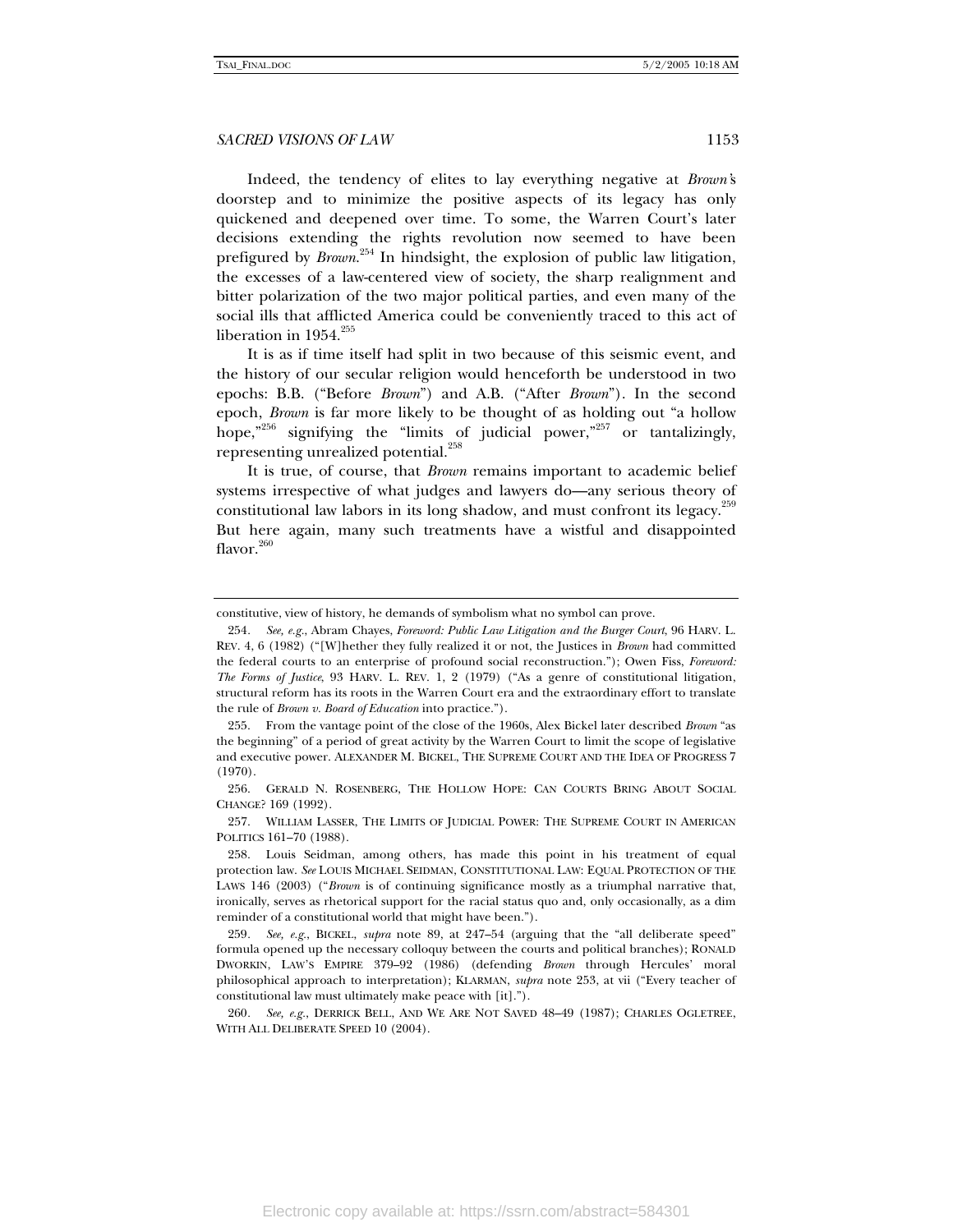A generation later, we have come full circle. Mark Tushnet, a former clerk to Justice Thurgood Marshall and a faithful documentarian of the NAACP's civil rights strategy to dismantle segregation, now warns that "we ought not celebrate the Supreme Court's role in *Brown* as a strong demonstration of how the Court can bring about change on behalf of those who lack political power."<sup>261</sup>

Likewise, Derrick Bell, once a member of the NAACP Legal Defense Fund team charged with enforcing desegregation decrees across the land, today passionately argues that Americans have been worshipping a false idol all along. On reconsideration, *Brown* was a "magnificent mirage" allowing citizens ardently to believe that racial justice had been achieved through fidelity to a veneer of formalism.262 *Plessy* as symbol should be rescued and revitalized, Bell insists, so that equality of educational opportunity can be realized without the dazzling illusion of integration.<sup>263</sup> Bell optimistically believes that the reinvigorated vessel of *Plessy* would draw citizens and leaders together in a more lasting community than *Brown* ever could.<sup>204</sup>

Critics and defenders of *Brown* have arrived in a similar place of skepticism. It is hard to escape the feeling that *plus ça change, plus c'est la même chose*.

#### *B. FABLES OF THE RECONSTRUCTION*

Judges were once students. If law schools are important institutions not only passing along technical skills but also nourishing the intellectual soil from which belief in law springs, then surely the academy bears its share of responsibility for the construction and destruction of legal symbols. For not only does the academy serve as a repository of law's possibilities, it also receives individuals who are open to its ministry and eager to enter law's inner sanctum. To fully appreciate the evolution of legal iconography, we must go to this wellspring of faith.

Teachers oversee a strange conversion process that is, by turns, empowering and alienating. Students learn that *Korematsu*<sup>265</sup> is a disfavored decision for its unflagging deference to assertions of national security and fears of treason based on cultural and ethnic characteristics; that *Griswold*'s<sup>266</sup>

 <sup>261.</sup> TUSHNET, *supra* note 114, at 146.

 <sup>262.</sup> BELL, *supra* note 7, at 4–5.

<sup>263</sup>*. See id*. at 5, 196 (positing that *Brown* merely "rewir[ed] the rhetoric of equality," instead of "laying bare *Plessy*'s white-supremacy underpinnings and consequences").

<sup>264</sup>*. See id*. at 20. Put aside the fact that he is largely talking about black and white America, and ignores even Justice Harlan's demeaning terms in speaking about those of Chinese ancestry. Looking backward as he does, Bell cannot seem to distinguish *Brown I* from *Brown II*; nor can he separate *Brown* from the violence and defiance that followed.

 <sup>265.</sup> Korematsu v. United States, 323 U.S. 214 (1944).

 <sup>266.</sup> Griswold v. Connecticut, 381 U.S. 479 (1965).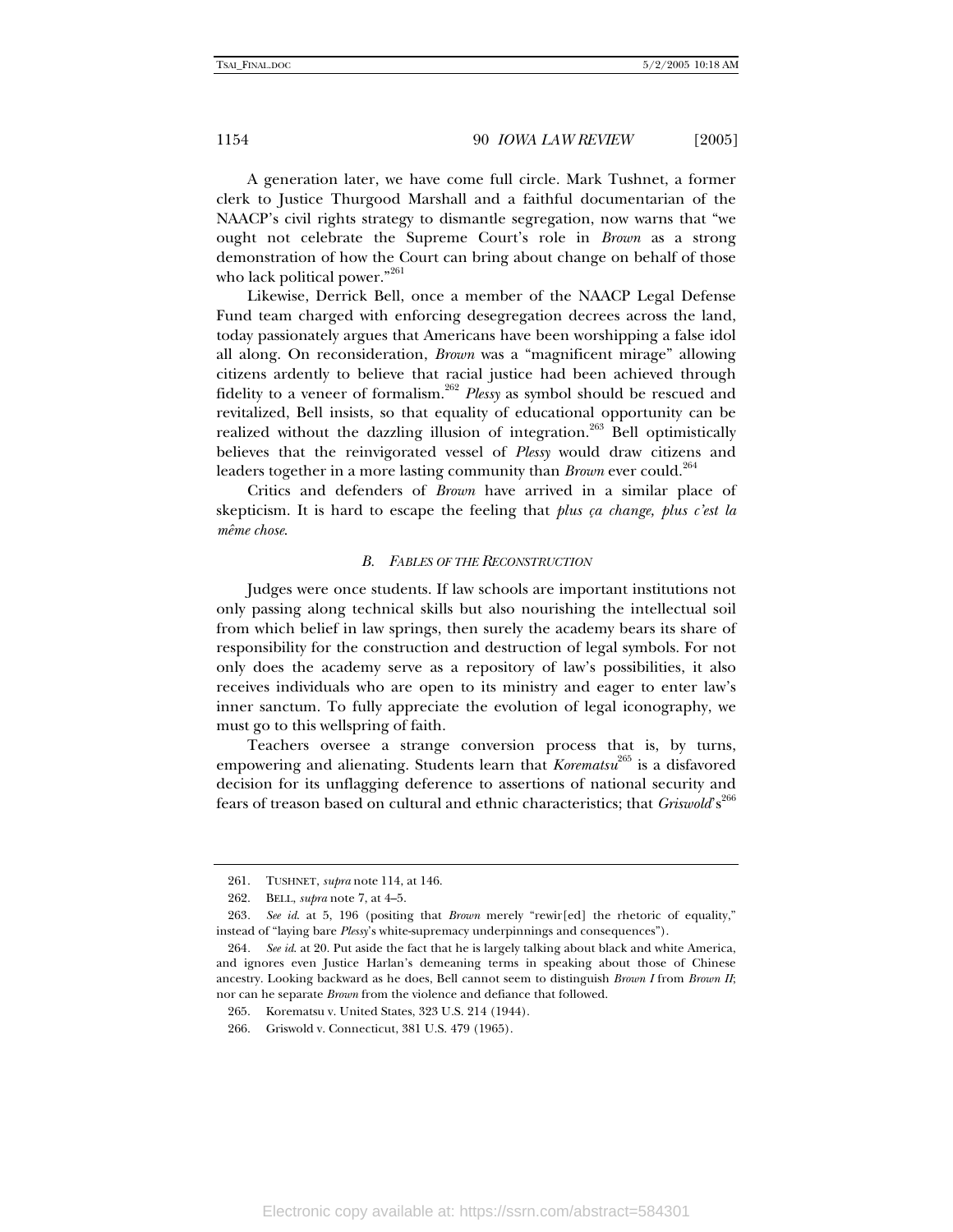reasoning is intellectually sloppy; that *Dred Scott*<sup>267</sup> is to be reviled for its dehumanization of slaves as property and for inflaming the passions for secession and war. By contrast, the High Court's refusal to enjoin publication of the Pentagon Papers is to be celebrated for its vindication of First Amendment values.<sup>268</sup> Though reactions are never uniform, the early impressions students have upon encountering the decisions—negative or positive, relevant or peripheral—later affect whether the cases will re-emerge in public life, and if so, the general cast these rulings will be given during constitutional debate.

Infatuation with judicial power is modeled from the very start through lessons about *Marbury*. Concomitantly, academic culture has stunted the rehabilitation of *Brown*-as-symbol that might otherwise have taken place. In classrooms across the land, law teachers painstakingly present *Marbury* as a foundational case establishing the very basis of federal judicial authority, perhaps in reverential tones,<sup>269</sup> thereby perpetuating the centrality of the legal system.270 *Marbury*'s gestalt properties pivot around hallowed beginnings—our initial awakening to the power and majesty of law, absorbed at the start of a professional career. Leading treatises and casebooks begin with *Marbury* as the paradigmatic constitutional case.<sup>271</sup> Advanced courses in public law then revolve around the core issues raised by the case, thereby reinforcing the sense that American law springs from this exclusive font.

By contrast, *Brown* is relegated to a unit on questions of race (or buried in a survey of equal protection law) or, worse yet, it is banished to the second year of tutelage, when students' attentions have begun to drift outside the ivy-covered walls. The manner in which we teach *Brown* reinforces the impression that it is mostly about ends. It is about Jim Crow's demise, the death of a purely private model of adjudication, and the end to the veneer of social cohesion that prevailed through the early 1950s.

On this last point, the quasi-evolutionary structure of conventional legal pedagogy could very well underscore a misleading sense of inevitability in

 <sup>267.</sup> Dred Scott v. Sanford, 60 U.S. 393 (1857).

 <sup>268.</sup> N.Y. Times Co. v. United States, 403 U.S. 713, 714 (1971) (per curiam).

 <sup>269.</sup> In mostly worshipful terms, Robert McCloskey famously described *Marbury* as a "masterwork of indirection, a brilliant example of Marshall's capacity to sidestep danger while seeming to court it, to advance in one direction while his opponents are looking in the another." ROBERT G. MCCLOSKEY, THE AMERICAN SUPREME COURT 40 (1960).

 <sup>270.</sup> For this reason, there are professors who refuse to teach *Marbury* at all. *See generally*  Sanford Levinson, *Why I Do Not Teach* Marbury *(Except to Eastern Europeans) and Why You Shouldn't Either*, 38 WAKE FOREST L. REV. 553 (2003).

<sup>271</sup>*. See* JESSE H. CHOPER ET AL., CONSTITUTIONAL LAW 1 (2001); CHARLES A. SHANOR, AMERICAN CONSTITUTIONAL LAW: STRUCTURE AND RECONSTRUCTION 12 (2001); KATHLEEN M. SULLIVAN & GERALD GUNTHER, CONSTITUTIONAL LAW 3 (2001). *But see* BREST ET AL., PROCESSES OF CONSTITUTIONAL DECISIONMAKING 7, 17 (4th ed. 2000) (beginning with controversy surrounding a national bank, and the resulting decision in *McCulloch v. Maryland*).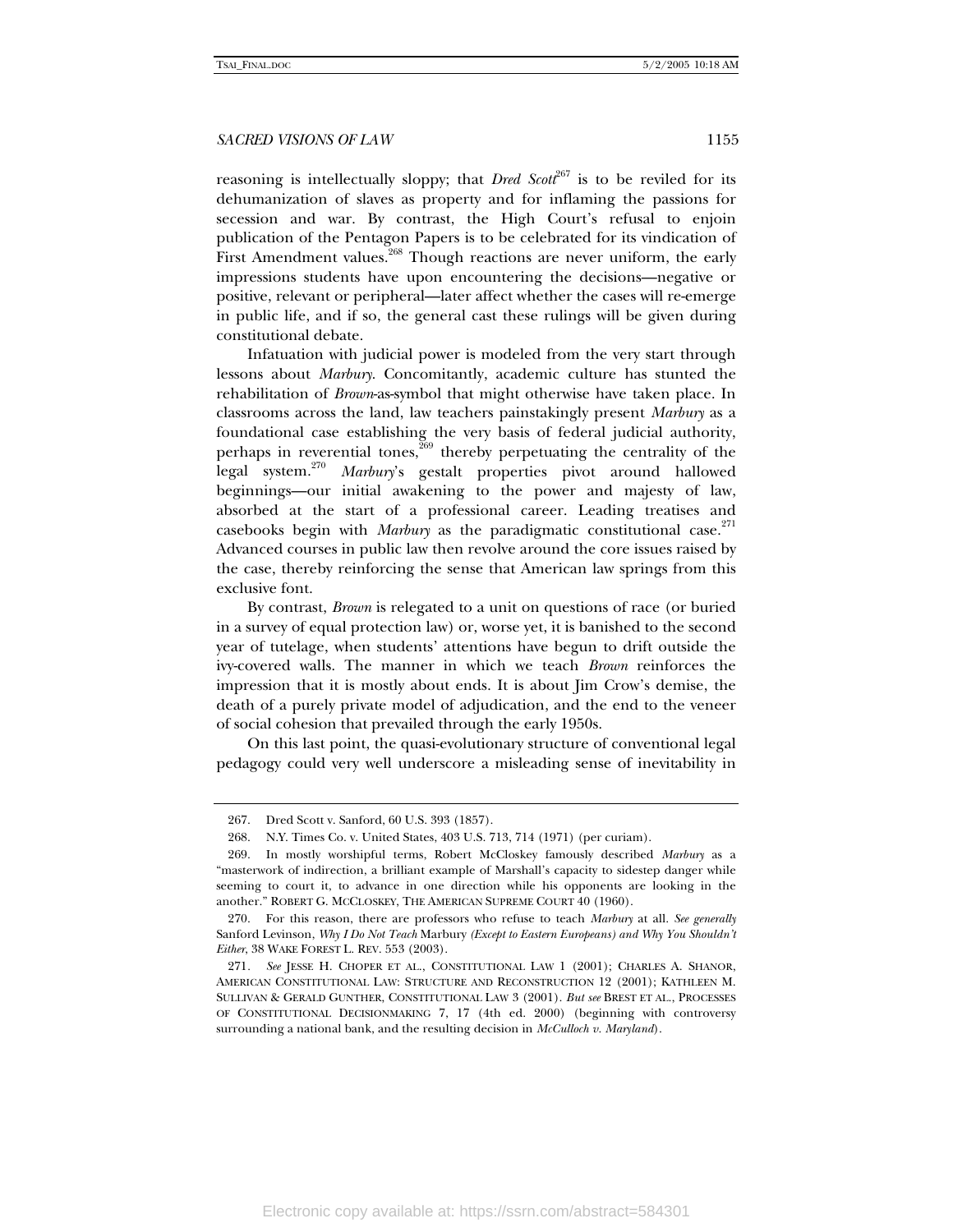the development of the law. Mistaking chronology for progress, one comes to believe that this interpretive path was not only foretold, but appropriate and wise.

If students are invited by teachers to evaluate beginnings at all, it is usually to reflect upon deeply troubled beginnings that might be best forgotten: the start of a painful and shameful period of institutional resistance and bussing, extensive judicial supervision, overreaching, and eventual abandonment of the field. At the invitation of casebook authors and professors, students probe the pseudo-scientific quality of the doll experiment, sense that *Brown* is indefensible as a matter of strict originalism, and reflect upon the "massive resistance" of desegregation orders.<sup>272</sup>

Leading constitutional law casebooks then proceed seamlessly from an analysis of the analytical vulnerabilities of the *Brown* decision to: (1) a theoretical discussion of the dangers of "judicial supremacy" (leading from the language in *Cooper v. Aaron)*, but at the cost of implying that the desegregation cases introduced or exacerbated a juricentric view of law; and (2) the practical difficulties (perhaps impossibility) of enforcing desegregation orders.<sup>273</sup> This chapter of our constitutional history continues to receive the most exhaustive treatment in the teaching materials; for no other constitutional norm are students asked to so deeply question the efficacy of legal remedies. This is pessimism as pedagogy, pure and simple.

Some critical commentary is, of course, unavoidable and advised, as there has never been a phenomenon quite like that of the black experience under law in America. And special attention is essential for a fair-minded treatment of the topic and for a dutiful exploration of the fine points of legal craftsmanship. Yet it is hard to deny that the manner in which law teachers organize and present these two cases fosters lasting perceptions of these icons.<sup>274</sup>

In failing to explore the multifaceted and pernicious systems of slavery and segregation in all of their complexity even as we demand special attention to race-based remedies, are many of us unwittingly implying that the cure was worse than the disease? By considering the special challenges of desegregation but spending little time on enforcement difficulties in other constitutional settings, are we sending the message to our students that the

 <sup>272.</sup> Echoing Senator Harry F. Byrd's (D-Va) famous rallying cry against *Brown*, Erwin Chemerinsky titles his section on the enforcement difficulties of desegregation, "Massive Resistance." ERWIN CHEMERINSKY, CONSTITUTIONAL LAW 603–15 (2001).

<sup>273</sup>*. See* CHEMERINSKY, *supra* note 272, at 605 ("[T]here is no doubt that despite 40 years of judicial action, school segregation continues. Indeed, racial segregation in American schools has been increasing over the past decade."); GEOFFREY R. STONE ET AL., CONSTITUTIONAL LAW 455–74 (4th ed. 2001) (surveying multiple threads of criticism of *Brown* and concluding with thoughts on the "efficacy of judicial review").

 <sup>274.</sup> Some scholars have expressed concerns that legal pedagogy unnecessarily fosters the hermeneutics of suspicion. *See generally* Paul Schiff Berman, *Telling a Less Suspicious Story: Notes Toward a Non-Skeptical Approach to Legal/Cultural Analysis*, 13 YALE J.L. & HUMAN. 95 (2001).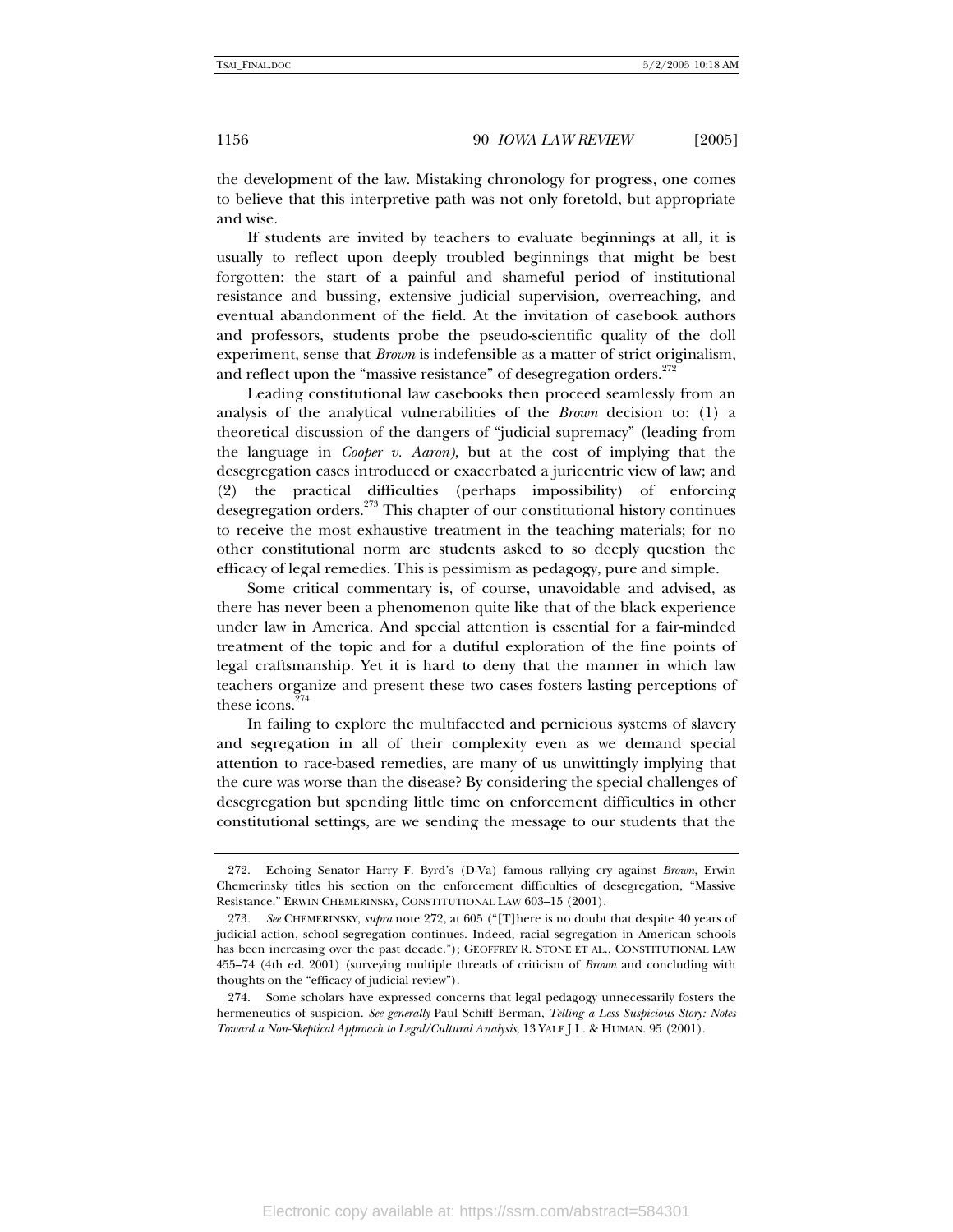game of substantive equality is not worth the candle? Can we really blame our students if, at the end of the day, *Marbury* conjures more attractive images of judicial authority and prestige, while *Brown* sparks feelings of disillusionment and despair?

After all, *Marbury*, with its sweeping and awe-inspiring rhetoric, appears initially to the novice as a grandiose assertion of raw will despite Marshall's protestations, but upon reflection appears justified by principle (either because judicial review is deemed essential to the very notion of constitutionalism or because it is comforting to see only Marshall's elegant tribute to duty and right). Our teaching of *Brown* involves an inversion of this acculturation process: its spare language initially comes off as principled, but looks more like a naked assertion of political will as students realize that *Brown* was repeatedly applied without elaboration.

By the time the class moves on to other subjects, the damage has been done: *Marbury* as an idol has been uplifted, while *Brown*, for another generation of believers, has been smashed. Having internalized the lesson that law and morality are not synonymous, most lawyers will allow a part of themselves to admire *Brown* because it was a righteous outcome or because it represents a benchmark of cultural literacy. But familiarity will rarely be accompanied by true affection.

What judges say about this pair of cases and how they deploy them in constitutional litigation will continue to dominate—even if they do not decisively determine—their cultural meanings. Insofar as the academy has anything to say, our way out of this situation lies in a reconstructive pedagogy, one that neither romanticizes these extraordinary rulings nor devastates them for falling short of perfection. Neutrality might be impossible to attain, but there is significant room in the law for historical acuity, wisdom borne of experience, and bravery of spirit.

#### *C. OF CREATION MYTHS AND LEGAL PARABLES*

On a fundamental level, each case as it is taught to and absorbed by budding lawyers has a kind of analogue in religious myth-making: creation stories and parables. Creation myths are folk explanations of an existing social reality: how divine power manifested itself in the material world, why the sky is blue, how it is that institutions have come into being, and so forth. As Milner Ball reminds us, "[s]tories of origin locate law, invest it with legitimacy, and so lend it stability."<sup>275</sup>

Like references to our revolutionary origins or the Constitution's founding, mention of *Marbury* harkens back to the glorious genesis of this country and the blessings of judicial power.<sup>276</sup> One might imagine the

 <sup>275.</sup> Milner S. Ball, *Stories of Origin and Constitutional Possibilities*, 87 MICH. L. REV. 2280, 2280 (1989).

<sup>276</sup>*. See John Marshall and the Genesis of the Tradition*, *in* G. EDWARD WHITE, THE AMERICAN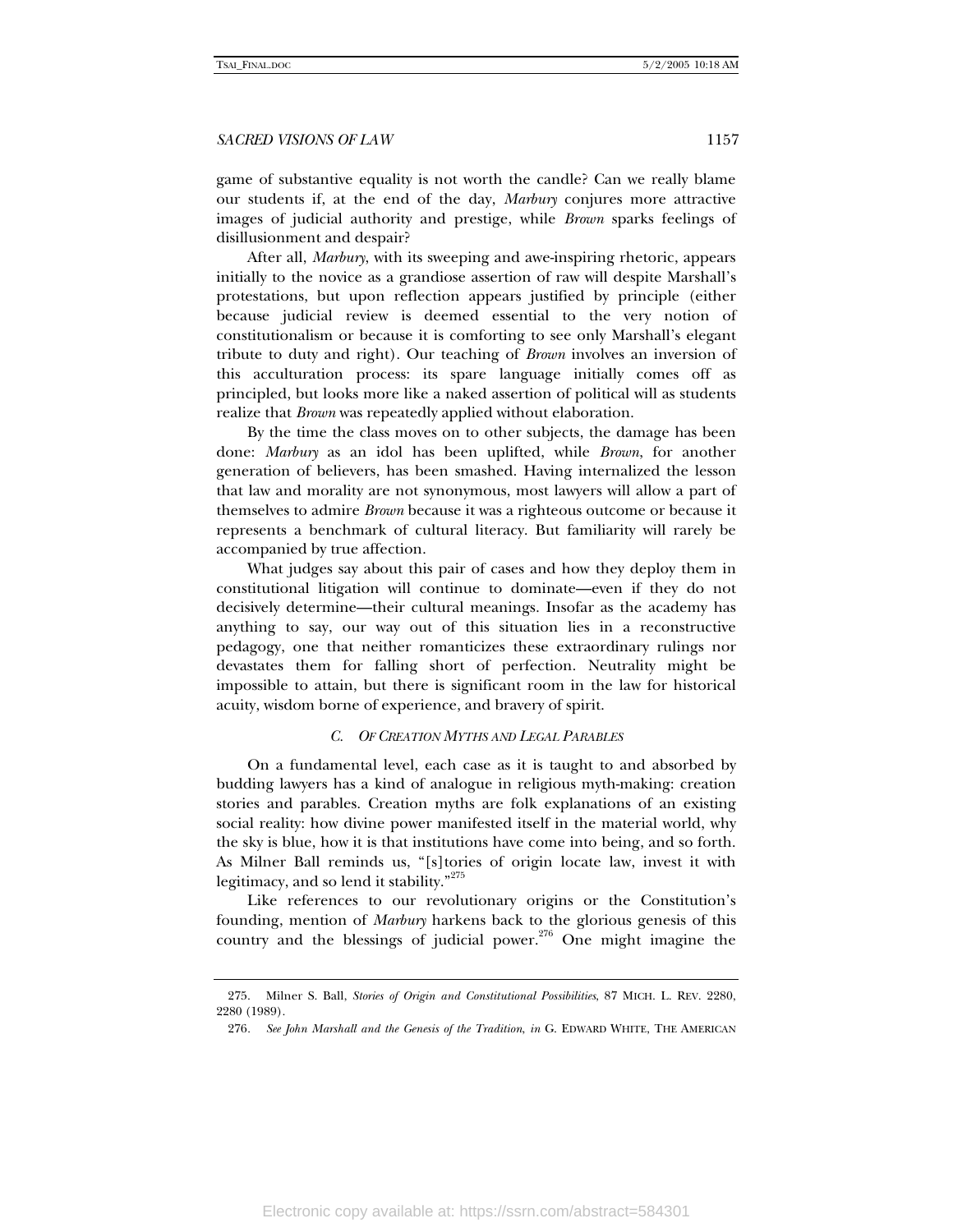following characterization of this "original and supreme will" guiding the creation of American law:<sup>277</sup> "In the beginning was the Word. Through it, all things came into being, not one thing came into being except through it. What came into being was everlasting freedom, prosperity, and life that was the light of men; and light shines in darkness, and darkness cannot overpower it."278 This, at least, is the tale that spills forth from *Marbury*'s contemporary incarnation. Channeled through this symbol, the majestic myth of law's origins has facilitated an aggressive advancement of judicial priorities even as it has projected an image of stability and steadfastness. It has modeled a great cosmological ladder representing "a structure of hierarchy, order, rank, and degree," with the High Court at the top of the cosmos. 279

Religious parables, on the other hand, serve a quite different function: although they, too, are constructed to convey deeper truths about the sociallegal order, there is a core ethical component to parables—composed of moral judgment, a greater emphasis on human agency, and a warning that someone else's misfortune is to be avoided. $280$  A parable is structured around the comparison of two experiences in which a hidden truth is revealed through the narrative device and careful, even repeated, consideration on the part of the listener. "The worth of parables as instruments of teaching," we are told, "lies in their being a test of character and in their presenting of each form of character with that which, as a penalty or blessing, is adapted to it." $^{281}$ 

Often there is a subversive element to parables, barely detectible beneath their mysterious and poetical qualities. The parables spun by Jesus of Nazareth were directed at undermining established legal-religious practices and restoring lost faith in ways that were decipherable to ordinary believers, while holding Roman criticism at bay for as long as it was feasible. The technique is aimed at those who "look without seeing and listen without

JUDICIAL TRADITION: PROFILES OF LEADING AMERICAN JUDGES 6 (1976).

 <sup>277.</sup> This was Marshall's memorable personification of higher law: "This original and supreme will organizes the government, and assigns to different departments their respective powers." Marbury v. Madison, 5 U.S. (1 Cranch) 137, 175 (1803).

<sup>278</sup>*. Cf*. *John* 1:1–5.

 <sup>279.</sup> NORTHROP FRYE, MYTH AND METAPHOR: SELECTED ESSAYS, 1974–1988, at 245 (1990); *see also id*. at 246 ("A vision of the cosmos [is] essentially a structure of authority and degree.").

 <sup>280.</sup> A parable has been defined as "a method of speech in which moral or religious truth is illustrated from an analogy derived from common experience in life. . . . [T]he teaching of the parable is of universal application, suited for all analogous circumstances and for all succeeding time." THE NEW WESTMINSTER DICTIONARY OF THE BIBLE 700–02 (Henry Snyder Gehman ed., 1970).

 <sup>281.</sup> WILLIAM SMITH, A DICTIONARY OF THE BIBLE 481, 482 (F.N. & M.A. Peloubet eds., 1986).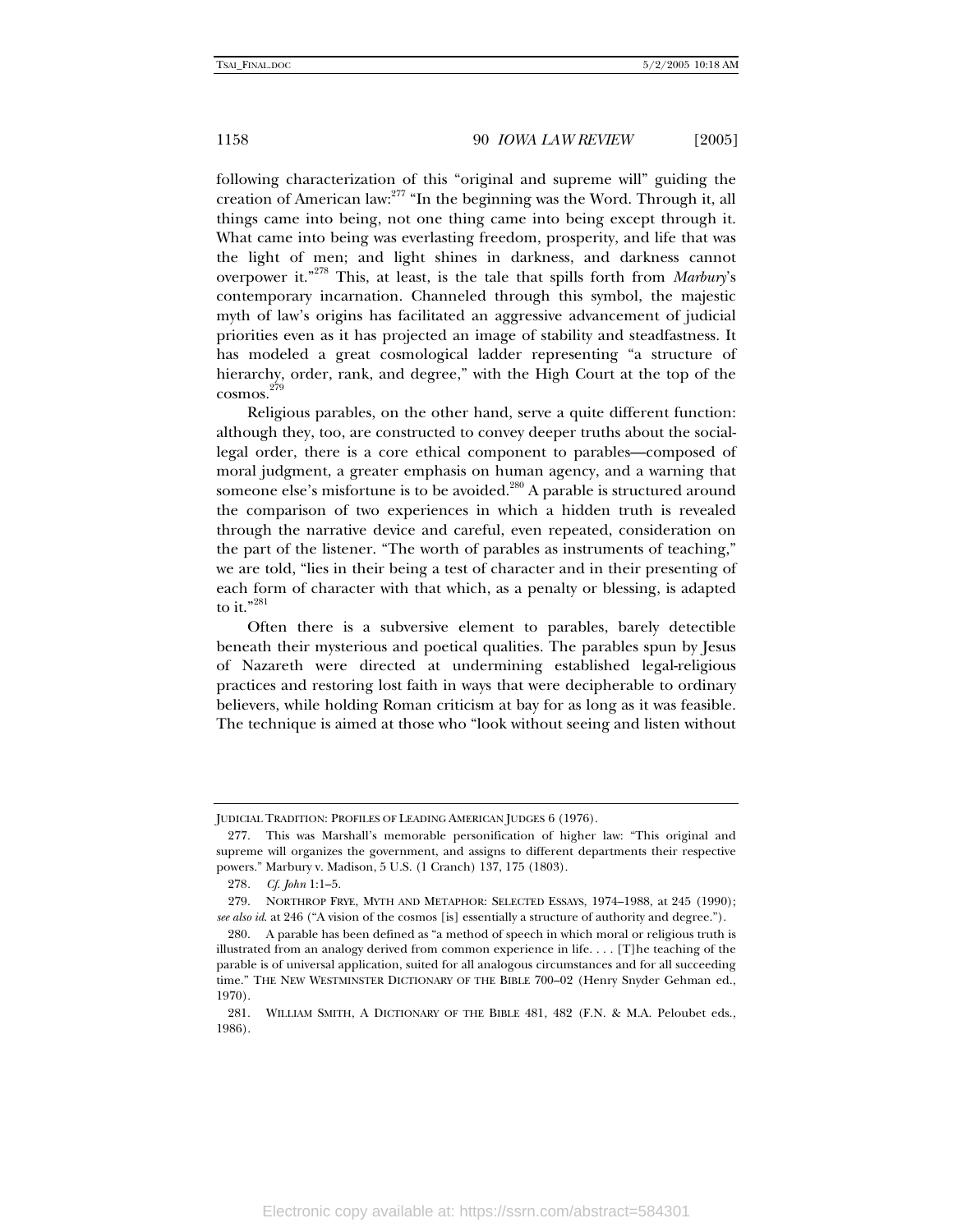hearing or understanding" and borne of a sense that the parable form alone can break through.<sup>282</sup>

Because of these related attributes, legal parables are powerful vehicles for unraveling the cultural and political paradigms undergirding law's dominion. Cryptic yet resonant, parables facilitate legal change incrementally. This has certainly been true of *Brown* over the course of the last thirty years, as the decision has both embodied and aided the selective reduction of judicial involvement in whole areas of social life.

If *Brown* is so often used to fashion a legal parable, what are its lessons? Through successive encounters, its hidden truths are revealed to us like a bauble turning in the sun. It is a cautionary tale about misdirected energy, judicial hubris, a failure of follow-through, the undeniable—perhaps irresistible—sway of culture over law, or the emptiness of liberalism or raceconscious remedies.

We ignore parables at our own peril, for the ancient parable of the lamp teaches that:

No one lights a lamp to cover it with a bowl or to put it under a bed. No, it is put on a lamp-stand so that people may see the light when they come in. For nothing is hidden but it will be made clear, nothing secret but it will be made known and brought to light.<sup>283</sup>

If *Marbury*-style iconography cloaks interpretation in law's mystique, *Brown*'s symbolism aims to uncover and proclaim what is truly at stake.

Law's spiritual life, in all of its splendor and horror, is refracted through these cases. The combined effect of these two icons on the legal imagination is a diminished, pragmatic vision of judicial authority divorced from any firm conceptions of justice. *Marbury* is not associated with a strong moral-based justification for judicial authority, but rooted in raw bureaucratic power the considerations that rule the day are accountability, self-preservation, obedience, and efficiency. Marshall's ringing quotation of Blackstone that "where there is a legal right there is also a legal remedy" has been revealed to illustrate no truism, as the outcome of that controversy itself plainly confirms.284

It is always risky to attempt predictions based on a reading of signs. The history of law, like human history generally, is a set of contingencies. Unforeseen events can cause a disruption; a series of small interpretive choices and popular reactions can add up to a quiet legal revolution. More important, law's appearance can be deceiving. Still, legal symbols do reveal

 <sup>282. &</sup>quot;The reason I talk to them in parables," Jesus reportedly explained with a sudden clarity of purpose, "is that they look without seeing and listen without hearing or understanding." *Matthew* 13:13.

<sup>283</sup>*. Luke* 8:16.

 <sup>284.</sup> Marbury v. Madison, 5 U.S. (1 Cranch) 137, 163 (1803). That William Marbury was told he had a right but that no writ would issue surely offered cold comfort.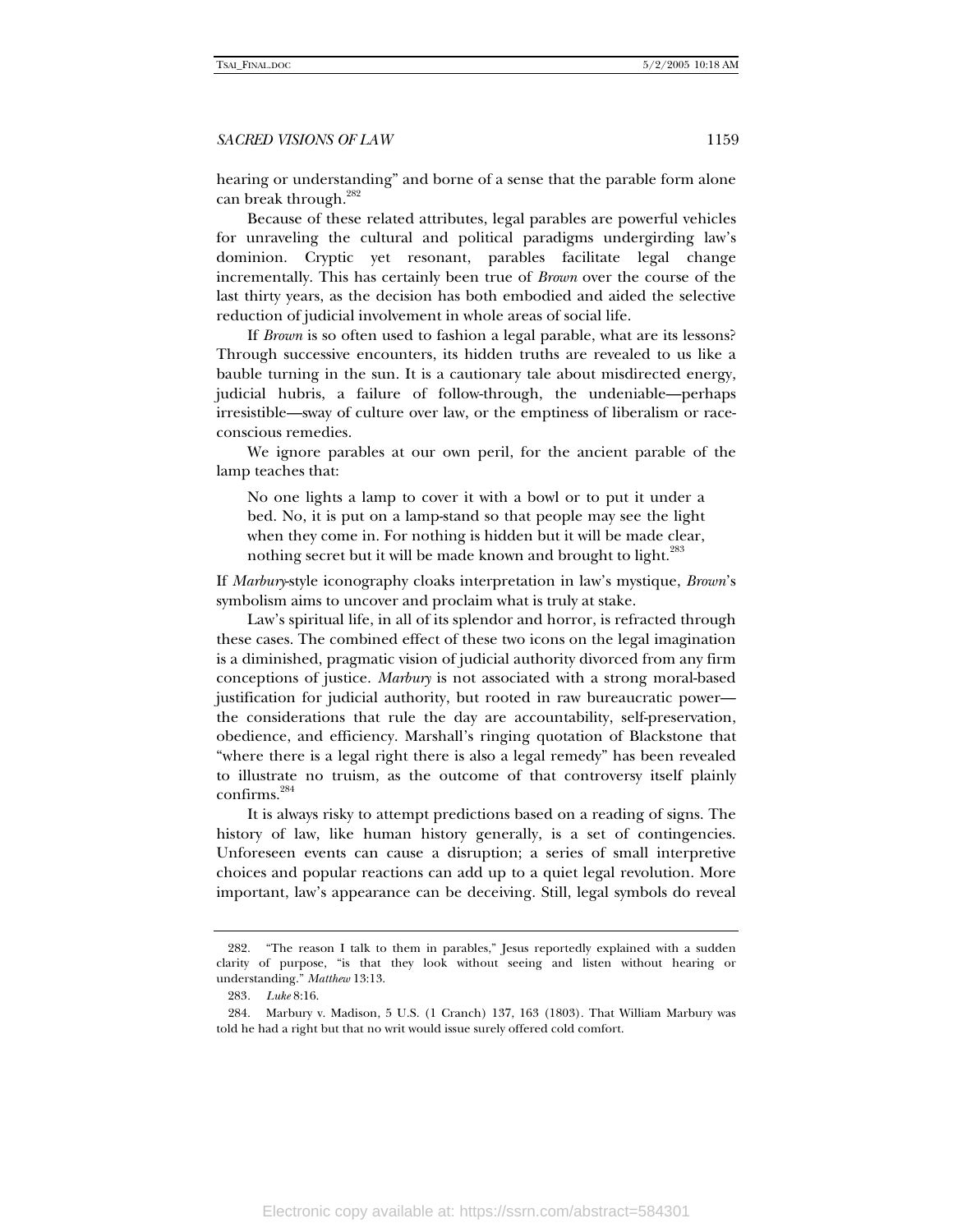gestalts—the particular interaction between law's manifestations and the beliefs they express.

Coupled with *Brown*'s aura of a seemingly discredited style of social engineering overseen by the courts, two possible lessons present themselves. One lesson seemingly forecast by the signs is that judicial power is efficacious for the reformation of political relationships such as those founded on federalism and separation of powers, but less so for controversial social projects.

A second configuration in our symbolic discourse is that it is far easier to fulfill a promise of liberty than equality, and that the cleansing force of the Judiciary might be more available for projects involving the one than the other. The relative commitment of resources required by an interpretive outcome often plays a decisive part in the calculus: claims of formal equality, like the kind endorsed by *Romer v. Evans*<sup>285</sup> or the dominant understanding of *Brown*, require less institutional monitoring and are more likely to be founded upon an existing social consensus or to develop such a consensus in the short-run.

This emerging picture is consistent with the Supreme Court's grand revivification of the constitutional privacy doctrine to encompass sexual autonomy.286 Striking down laws that criminalize sexual conduct did not require the Judiciary to step far beyond existing cultural mores. Nor did it require any significant expenditure of institutional prestige or judicial oversight. At the same time that privacy law was reborn, more nuanced equality-based claims have faltered, collapsing from the thinness of prevailing conceptions of equality and the weakness of the cultural support behind them.<sup>287</sup>

 <sup>285. 517</sup> U.S. 620 (1996).

 <sup>286.</sup> It may seem puzzling that everyone but O'Connor avoids the equal protection argument in *Lawrence*, particularly given Kennedy's authorship of *Romer*. Many of the Justices surely saw it as an opportunity to strike a blow for freedom under the privacy rationale and erase *Bowers*. On the other hand, the development seems to say as much about a collective avoidance of equal protection jurisprudence out of a sense that cultural consensus has not yet fully formed in support of a stronger conception of gay equality. At a minimum, the Court appeared to be hedging its bets, rallying around a rationale that, if necessary, could be distinguished from other situations looming on the horizon (say, gay marriage). For now, then, *Lawrence* and *Romer* stand as incompletely theorized and un-reconciled ideals of freedom for gays and lesbians.

 <sup>287.</sup> I have in mind not only *Gratz*, which ascribed decisive constitutional significance to the University of Michigan's decision to quantify the role of race in the admissions process, but also cases like *United States v. Armstrong*, 517 U.S. 456, 470–71 (1996) (rejecting prima facie evidence of equal protection violation), *McCleskey v. Kemp*, 481 U.S. 279, 291–92 (1987) (rejecting claim of racial bias in administration of death penalty despite evidence of racial disparities), *Rice v. Cayetano*, 528 U.S. 495, 499 (2000) (ruling that state could not exclude non-Hawaiians from voting for trustees for public trust devoted to Native Hawaiians), and *Richmond v. J.A. Croson Co.*, 488 U.S. 469, 493 (1989) (subjecting benign racial classifications to strict scrutiny).